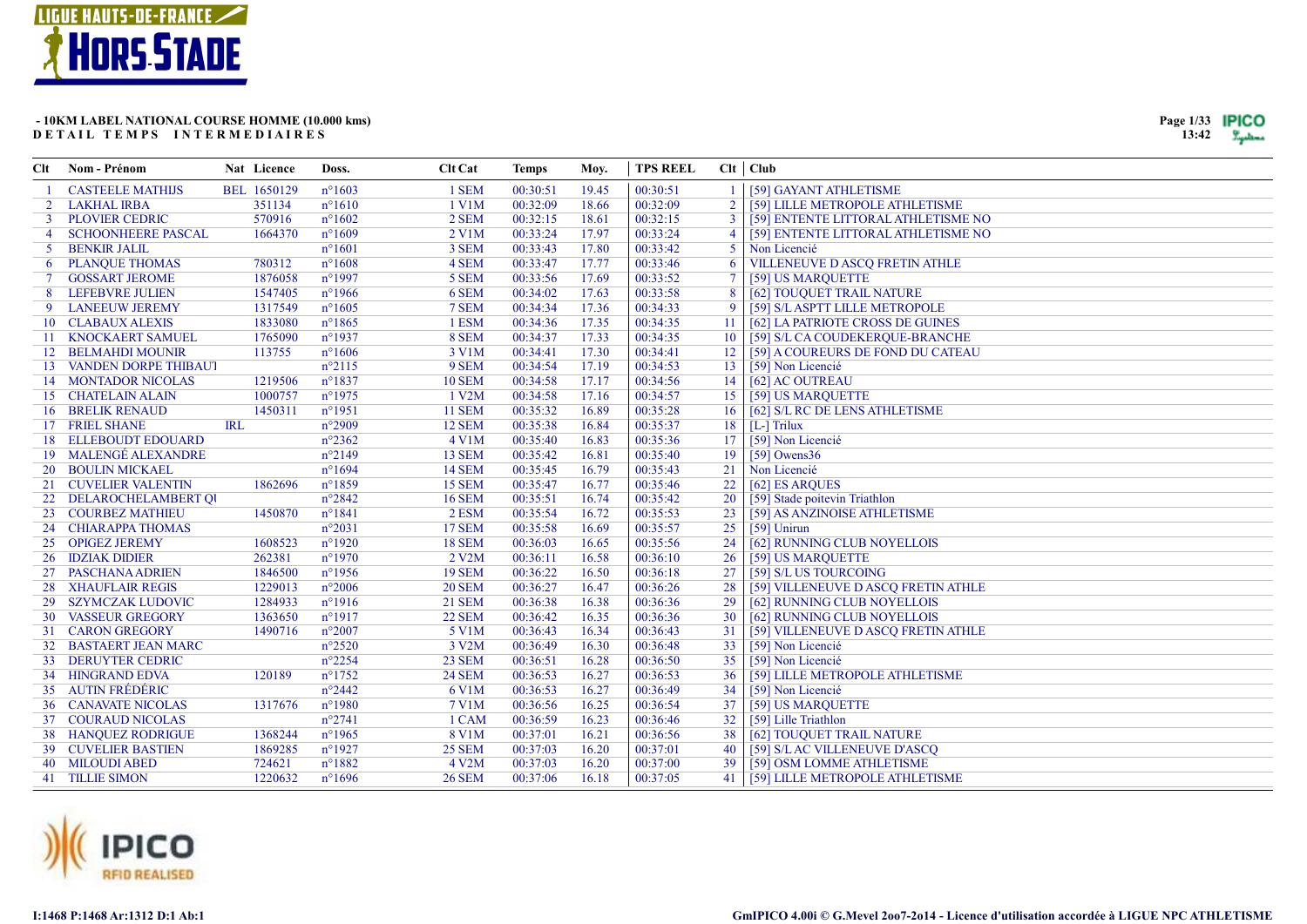



| Clt | Nom - Prénom                   | Nat Licence | Doss.            | <b>Clt</b> Cat | <b>Temps</b> | Mov.  | <b>TPS REEL</b> | Clt   Club |                                     |
|-----|--------------------------------|-------------|------------------|----------------|--------------|-------|-----------------|------------|-------------------------------------|
|     | 42 DELVOET MICKAEL             | 1531633     | $n^{\circ}$ 1987 | <b>27 SEM</b>  | 00:37:12     | 16.13 | 00:37:11        | 42         | [59] US MARQUETTE                   |
|     | <b>43 DELCROIX YANN</b>        | 1551433     | $n^{\circ}1988$  | <b>28 SEM</b>  | 00:37:15     | 16.11 | 00:37:12        | 43         | [59] US MARQUETTE                   |
|     | <b>44 MASSART JULIAN</b>       | 1796749     | $n^{\circ}1913$  | <b>29 SEM</b>  | 00:37:15     | 16.11 | 00:37:13        | 44         | [62] RC ARRAS*                      |
|     | <b>45 MONTRIRO TAVANES LUC</b> |             | $n^{\circ}1607$  | 9 V1M          | 00:37:20     | 16.08 | 00:37:19        | 45         | [59] A COUREURS DE FOND DU CATEAU   |
|     | <b>46 DELCOURT MAXIME</b>      | 1787935     | $n^{\circ}$ 1995 | <b>30 SEM</b>  | 00:37:27     | 16.03 | 00:37:25        | 46         | [59] US MARQUETTE                   |
|     | <b>47 PELISSIER OLIVIER</b>    | 1505622     | $n^{\circ}1889$  | 10 V1M         | 00:37:41     | 15.92 | 00:37:41        | 50         | [59] OSM LOMME ATHLETISME           |
|     | <b>48 MARTIN BENJAMIN</b>      |             | $n^{\circ}1693$  | <b>31 SEM</b>  | 00:37:42     | 15.92 | 00:37:41        | 49         | Non Licencié                        |
|     | <b>49 DEVOS ALEXANDRE</b>      |             | $n^{\circ}2142$  | 32 SEM         | 00:37:44     | 15.90 | 00:37:32        | 47         | [59] Non Licencié                   |
|     | 50 CALESSE FRANCK              | 210281      | $n^{\circ}1850$  | 11 V1M         | 00:37:48     | 15.88 | 00:37:46        | 52         | [59] CLLL ARMENTIERES               |
|     | 51 LECOCQ MATHIEU              | 1640610     | $n^{\circ}$ 1935 | <b>33 SEM</b>  | 00:37:50     | 15.86 | 00:37:48        | 53         | [62] S/L BETHUNE ATHLETISME         |
|     | 52 NAJDA BENJAMIN              | 1451406     | $n^{\circ}1843$  | 12 V1M         | 00:37:50     | 15.86 | 00:37:46        | 51         | [62] ASPTT NOUVELLE CALEDONIE       |
|     | 53 ROUBLIC ARNAUD              |             | $n^{\circ}2191$  | <b>34 SEM</b>  | 00:37:52     | 15.85 | 00:37:39        | 48         | [59] Gravelines triathlon           |
|     | 54 SAUVAGE ARNAUD              | ??????      | $n^{\circ}1604$  | <b>35 SEM</b>  | 00:37:54     | 15.84 | 00:37:51        | 55         | Non Licencié                        |
|     | 55 CHAOU MOHAMED               | 1907362     | $n^{\circ}1897$  | 13 V1M         | 00:37:56     | 15.82 | 00:37:55        | 57         | [59] OSM LOMME ATHLETISME           |
|     | <b>56 DUTHOIT NICOLAS</b>      | 1876035     | $n^{\circ}1996$  | 1 JUM          | 00:37:56     | 15.82 | 00:37:51        | 54         | [59] US MARQUETTE                   |
|     | 57 MARLE DAVY                  |             | $n^{\circ}2335$  | <b>36 SEM</b>  | 00:38:06     | 15.75 | 00:37:53        | 56         | [62] as renault douai               |
|     | 58 GARBONI CALIN               | 1536678     | $n^{\circ}1842$  | <b>37 SEM</b>  | 00:38:11     | 15.72 | 00:38:07        | 58         | [59] ASPTT LILLE METROPOLE          |
| 59  | <b>VANHOVE EDDIE</b>           |             | $n^{\circ}2358$  | 14 V1M         | 00:38:12     | 15.71 | 00:38:09        | 61         | [59] Non Licencié                   |
|     | <b>60 LECOEUVRE VALERY</b>     | 1464496     | $n^{\circ}1777$  | 15 V1M         | 00:38:13     | 15.71 | 00:38:11        | 62         | [59] NOUVEAU ST AMAND ETUDIANT CLUB |
|     | 61 GALOIN MICKAËL              |             | $n^{\circ}2728$  | 16 V1M         | 00:38:14     | 15.70 | 00:38:07        | 59         | [62] Non Licencié                   |
|     | 62 DEHEM FREDDY                |             | $n^{\circ}2429$  | 17 V1M         | 00:38:15     | 15.69 | 00:38:11        | 63         | [59] QUESNOY POUR TOUS LES TEMPS    |
|     | <b>63 RAULT FABIEN</b>         |             | $n^{\circ}1695$  | 18 V1M         | 00:38:18     | 15.67 | 00:38:09        | 60         | [59] AC FECHAIN                     |
|     | <b>64 DESWARTE THIERRY</b>     | 508318      | $n^{\circ}1900$  | 5 V2M          | 00:38:21     | 15.65 | 00:38:16        | 66         | [59] PHILIPPIDES CLUB TEMPLEUVOIS   |
|     | <b>65 VERIN THOMAS</b>         |             | $n^{\circ}1724$  | <b>38 SEM</b>  | 00:38:21     | 15.65 | 00:38:16        | 65         | Non Licencié                        |
|     | <b>66 HONORE SIMON PIERRE</b>  |             | $n^{\circ}2762$  | 2 CAM          | 00:38:24     | 15.63 | 00:38:12        | 64         | [59] Non Licencié                   |
|     | 67 HUCHETTE DAVID              | 1409749     | $n^{\circ}1984$  | <b>39 SEM</b>  | 00:38:29     | 15.59 | 00:38:28        | 67         | [59] US MARQUETTE                   |
|     | <b>68 COSSET RAPHAEL</b>       | 792850      | $n^{\circ}$ 1954 | <b>40 SEM</b>  | 00:38:34     | 15.56 | 00:38:29        | 68         | [59] S/L US TOURCOING               |
|     | 69 MASTIN ISABELLE             |             | $n^{\circ}2086$  | 1 V1F          | 00:38:34     | 15.56 | 00:47:51        | 543        | [59] Non Licencié                   |
|     | 70 DECOSTER ALEXANDRE          | 1881221     | $n^{\circ}1778$  | 41 SEM         | 00:38:35     | 15.55 | 00:38:35        | 72         | [59] NOUVEAU ST AMAND ETUDIANT CLUB |
|     | 71 PINOT MATHIEU               | 1883517     | $n^{\circ}1928$  | 42 SEM         | 00:38:41     | 15.51 | 00:38:35        | 71         | [59] S/L AC VILLENEUVE D'ASCO       |
|     | 72 LEIGNEL LAURENT             | 1651919     | $n^{\circ}1990$  | 43 SEM         | 00:38:41     | 15.51 | 00:38:38        | 74         | [59] US MARQUETTE                   |
|     | 73 HALL GARY                   |             | $n^{\circ}3071$  | 19 V1M         | 00:38:44     | 15.49 | 00:38:39        | 75         | Non Licencié                        |
|     | 74 FLOUQUET CÉDRIC             | 1543928     | $n^{\circ}1890$  | 20 V1M         | 00:38:45     | 15.49 | 00:38:41        | 76         | [62] OSM LOMME ATHLETISME           |
|     | 75 GAILLARD BENJAMIN           |             | $n^{\circ}2213$  | 44 SEM         | 00:38:48     | 15.47 | 00:38:33        | 70         | [59] Non Licencié                   |
|     | <b>76 BROCAS MAXIME</b>        |             | $n^{\circ}2030$  | 45 SEM         | 00:38:48     | 15.47 | 00:38:44        | 77         | [59] OWENS 36                       |
|     | 77 BUISINE DAVID               |             | $n^{\circ}2315$  | 21 V1M         | 00:38:52     | 15.44 | 00:38:48        | 78         | [59] Non Licencié                   |
|     | <b>78 REGHEM DIDIER</b>        | 541063      | $n^{\circ}2005$  | 6 V2M          | 00:38:54     | 15.42 | 00:38:53        | 80         | [59] VILLENEUVE D ASCQ FRETIN ATHLE |
|     | 79 BELLOMO NOËL                |             | $n^{\circ}2758$  | <b>46 SEM</b>  | 00:38:56     | 15.42 | 00:38:36        | 73         | [59] Non Licencié                   |
| 80  | <b>BRIDOUX NICOLAS</b>         |             | $n^{\circ}1616$  | <b>47 SEM</b>  | 00:38:57     | 15.41 | 00:38:32        | 69         | Non Licencié                        |
| 81  | <b>KHIREDDINE SAMY</b>         | 1922949     | $n^{\circ}1908$  | 22 V1M         | 00:38:59     | 15.39 | 00:38:55        | 81         | [59] PLANETE RUNNING AND WALKING    |
|     | 82 PALFART DAVID               | 695059      | $n^{\circ}1857$  | 23 V1M         | 00:39:06     | 15.35 | 00:38:51        | 79         | [62] ES AROUES                      |

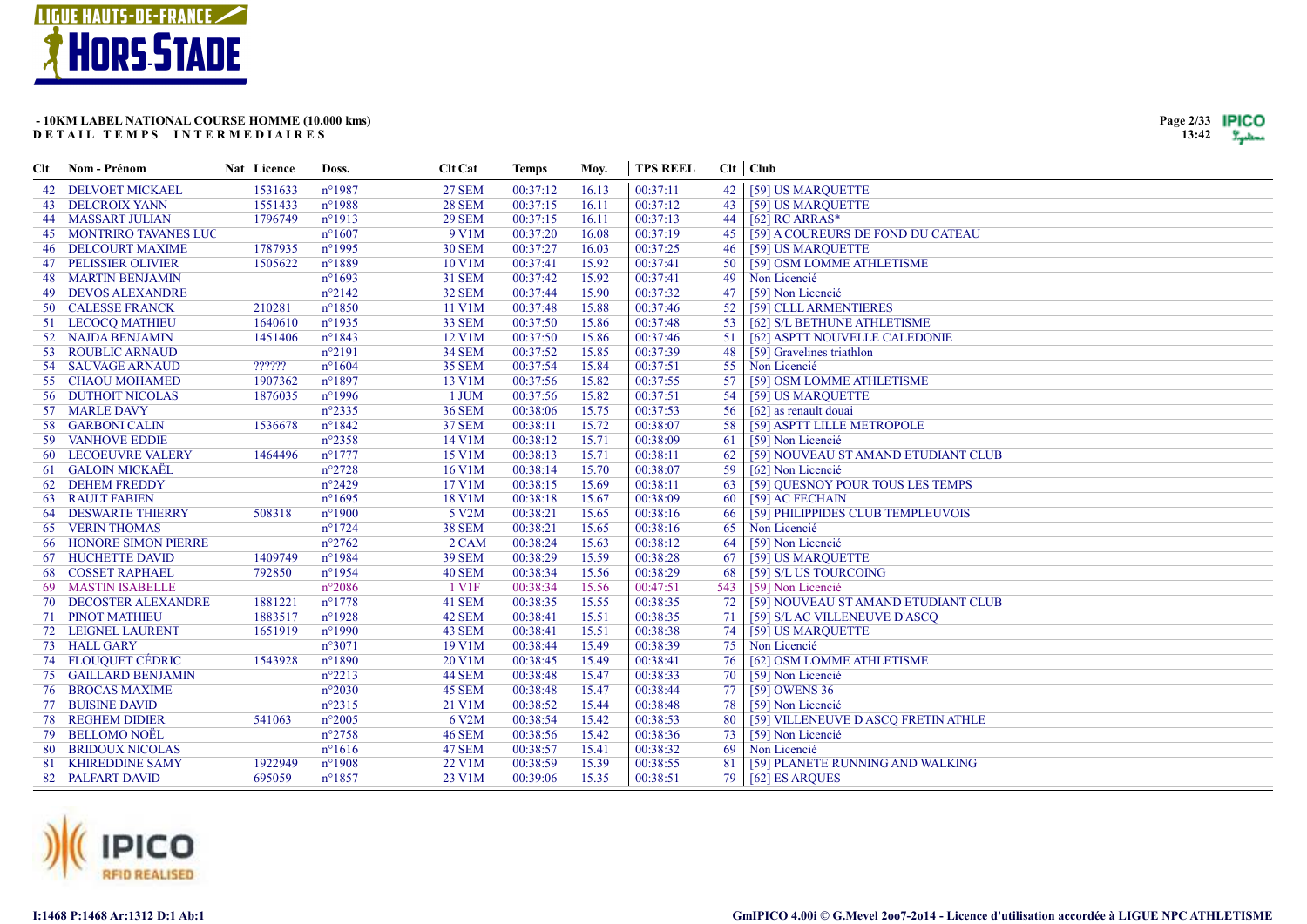



| Clt | Nom - Prénom                  | Nat Licence | Doss.            | Clt Cat       | <b>Temps</b> | Moy.  | <b>TPS REEL</b> |     | Clt   Club                       |
|-----|-------------------------------|-------------|------------------|---------------|--------------|-------|-----------------|-----|----------------------------------|
|     | 83 DE BAERE PASCAL            |             | $n^{\circ}2784$  | 24 V1M        | 00:39:10     | 15.32 | 00:39:05        | 84  | [59] Non Licencié                |
|     | 84 HARDY ANTOINE              | 1727329     | $n^{\circ}1858$  | <b>48 SEM</b> | 00:39:11     | 15.32 | 00:38:58        | 83  | [62] ES ARQUES                   |
|     | <b>85 SAUTIERE THIERRY</b>    | 426386      | $n^{\circ}1972$  | 7 V2M         | 00:39:17     | 15.28 | 00:39:12        | 86  | [59] US MARQUETTE                |
|     | 86 HIRSCH RUDY                | 1650990     | $n^{\circ}1903$  | 25 V1M        | 00:39:20     | 15.26 | 00:39:14        | 87  | [59] PLANETE RUNNING AND WALKING |
|     | 87 MAUNAY SERGE               | 1777977     | $n^{\circ}2002$  | 26 V1M        | 00:39:23     | 15.24 | 00:39:15        | 89  | [59] US TOURCOING                |
|     | <b>88 GREGOIRE PAUL</b>       |             | $n^{\circ}3062$  | 49 SEM        | 00:39:24     | 15.23 | 00:39:14        | 88  | Non Licencié                     |
|     | 89 LEULMI KAMEL               | 1950853     | $n^{\circ}1847$  | <b>50 SEM</b> | 00:39:25     | 15.23 | 00:39:10        | 85  | [59] ATHLE HALLUIN-VAL-DE-LYS    |
|     | 90 RÉGNIER PIERRE             |             | $n^{\circ}2835$  | 51 SEM        | 00:39:31     | 15.19 | 00:38:57        | 82  | [62] Non Licencié                |
|     | 91 ANTSON FRANCK              |             | $n^{\circ}2405$  | 27 V1M        | 00:39:31     | 15.18 | 00:39:22        | 90  | [59] Non Licencié                |
|     | 92 COLIN ANTHONY              |             | $n^{\circ}2163$  | <b>52 SEM</b> | 00:39:33     | 15.17 | 00:39:32        | 94  | [77] Non Licencié                |
|     | 93 TURPIN RUDY                |             | $n^{\circ}2879$  | 28 V1M        | 00:39:35     | 15.16 | 00:39:34        | 96  | [59] Raversberg                  |
|     | 94 FERRAND BENOIT             |             | $n^{\circ}2225$  | <b>53 SEM</b> | 00:39:39     | 15.14 | 00:39:31        | 93  | [62] Non Licencié                |
|     | 95 PELL BARNABY               | <b>GBR</b>  | $n^{\circ}2207$  | 29 V1M        | 00:39:40     | 15.13 | 00:39:30        | 92  | [59] Non Licencié                |
|     | 96 VERSCHAEVE XAVIER          | <b>BEL</b>  | $n^{\circ}2120$  | 30 V1M        | 00:39:41     | 15.12 | 00:39:33        | 95  | [77] courir à comines            |
|     | 97 CHARLET ERIC               | <b>BEL</b>  | $n^{\circ}2371$  | 31 V1M        | 00:39:42     | 15.12 | 00:39:36        | 98  | [77] Non Licencié                |
|     | 98 CARTON BAPTISTE            |             | $n^{\circ}2199$  | $2$ JUM       | 00:39:42     | 15.11 | 00:39:39        | 99  | [62] Non Licencié                |
|     | 99 LABIS HERVE                |             | $n^{\circ}2494$  | 32 V1M        | 00:39:43     | 15.11 | 00:39:36        | 97  | [59] Non Licencié                |
|     | 100 DUMORTIER DAVID           | 1926936     | $n^{\circ}2000$  | <b>54 SEM</b> | 00:39:43     | 15.11 | 00:39:43        | 102 | [59] US MARQUETTE                |
|     | 101 LAMARCQ ARNAUD            | 1797091     | $n^{\circ}1846$  | 55 SEM        | 00:39:44     | 15.10 | 00:39:29        | 91  | [59] ATHLE HALLUIN-VAL-DE-LYS    |
|     | <b>102 DANCKAERT MATTHIAS</b> |             | $n^{\circ}2681$  | <b>56 SEM</b> | 00:39:46     | 15.09 | 00:39:44        | 103 | [59] Non Licencié                |
|     | 103 LASCAR NATHAN             | 1077350     | $n^{\circ}1839$  | 3 ESM         | 00:39:49     | 15.08 | 00:39:43        | 101 | [59] AIX ATHLE PROVENCE*         |
|     | <b>104 DARRAS FRANCOIS</b>    | 1817492     | $n^{\circ}$ 1943 | <b>57 SEM</b> | 00:39:50     | 15.07 | 00:39:48        | 108 | [59] S/L CG HAUBOURDIN           |
|     | <b>105 LAURENT STEPHANE</b>   | 1898827     | $n^{\circ}1998$  | 33 V1M        | 00:39:50     | 15.06 | 00:39:47        | 107 | [59] US MARQUETTE                |
|     | 106 DUBOIS ALEXANDRE          | 774646      | $n^{\circ}1974$  | 34 V1M        | 00:39:51     | 15.06 | 00:39:48        | 109 | [59] US MARQUETTE                |
|     | <b>107 GERMAIN SILVERE</b>    | 1903737     | $n^{\circ}1999$  | <b>58 SEM</b> | 00:39:53     | 15.04 | 00:39:50        | 112 | [59] US MARQUETTE                |
|     | 108 LABITTE PHILIPPE          |             | $n^{\circ}1697$  | 35 V1M        | 00:39:54     | 15.04 | 00:39:47        | 106 | Non Licencié                     |
|     | 109 ALLAIN JEAN-YVES          | 1951977     | $n^{\circ}1861$  | 8 V2M         | 00:39:54     | 15.04 | 00:39:40        | 100 | [45] INFOSPORT-LOIRET            |
|     | 110 BELAICHE SAMYR            | 1544465     | $n^{\circ}1919$  | 36 V1M        | 00:39:59     | 15.01 | 00:39:53        | 113 | [62] RUNNING CLUB NOYELLOIS      |
|     | 111 FILLION GERMAIN           |             | $n^{\circ}2457$  | <b>59 SEM</b> | 00:40:01     | 15.00 | 00:39:44        | 104 | [59] Non Licencié                |
|     | 112 GHESTEM FRANCOIS          | 1295441     | $n^{\circ}1886$  | 9 V2M         | 00:40:02     | 14.99 | 00:39:49        | 111 | [59] OSM LOMME ATHLETISME        |
|     | 113 WALGRAEF MARC             | 1899839     | $n^{\circ}1958$  | 10 V2M        | 00:40:02     | 14.99 | 00:39:55        | 114 | [59] S/L US TOURCOING            |
|     | 114 MEIGNOTTE OLIVIER         |             | $n^{\circ}2773$  | <b>60 SEM</b> | 00:40:06     | 14.96 | 00:39:46        | 105 | [62] Joggazelec                  |
|     | 115 SALMON MATHIEU            |             | $n^{\circ}2679$  | 37 V1M        | 00:40:08     | 14.95 | 00:40:08        | 120 | [59] Non Licencié                |
|     | 116 NORTIER THIERRY           | 1547844     | $n^{\circ}1781$  | 38 V1M        | 00:40:09     | 14.95 | 00:40:07        | 118 | [59] PLANETE RUNNING AND WALKING |
|     | 117 DEBACK BRUNO              |             | $n^{\circ}2243$  | <b>61 SEM</b> | 00:40:10     | 14.94 | 00:39:59        | 116 | [59] Non Licencié                |
|     | 118 DEPIERRE JEAN MICHEL      |             | $n^{\circ}1765$  | 11 V2M        | 00:40:10     | 14.94 | 00:39:48        | 110 | <b>CE TRANSPOLE</b>              |
|     | 119 BURIE LAURENT             | 1050488     | $n^{\circ}1884$  | 39 V1M        | 00:40:11     | 14.94 | 00:40:07        | 119 | [59] OSM LOMME ATHLETISME        |
|     | 120 CHEVRIER CEDRIC           |             | $n^{\circ}2252$  | 62 SEM        | 00:40:13     | 14.92 | 00:39:57        | 115 | [59] Non Licencié                |
|     | 121 DELWAULLE ARMAND          |             | $n^{\circ}2180$  | 63 SEM        | 00:40:14     | 14.91 | 00:50:00        | 739 | [59] Non Licencié                |
|     | 122 LELLOU RUDY               |             | $n^{\circ}1623$  | 64 SEM        | 00:40:16     | 14.91 | 00:40:09        | 121 | Non Licencié                     |
|     | 123 MARÉCAUX FRANCK           |             | $n^{\circ}2412$  | 65 SEM        | 00:40:17     | 14.90 | 00:40:01        | 117 | [59] AC Marquois                 |

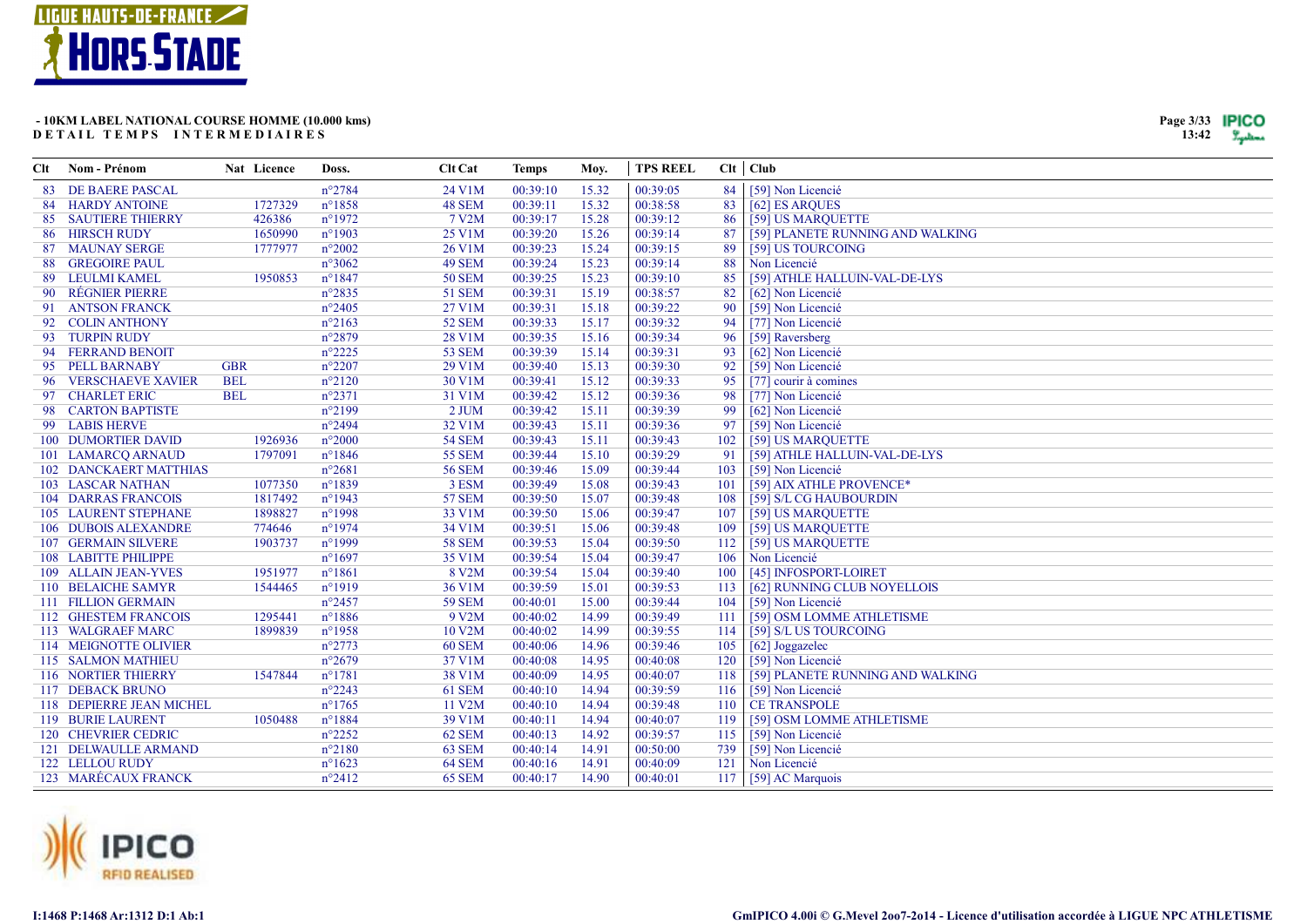



| Clt | Nom - Prénom                    | Nat Licence | Doss.           | <b>Clt Cat</b>      | <b>Temps</b> | Moy.  | <b>TPS REEL</b> |     | $Clt$ Club                       |
|-----|---------------------------------|-------------|-----------------|---------------------|--------------|-------|-----------------|-----|----------------------------------|
|     | 124 COEVOET LIONEL              |             | $n^{\circ}2631$ | <b>66 SEM</b>       | 00:40:25     | 14.85 | 00:40:24        | 122 | [59] Non Licencié                |
|     | <b>125 DEBOUVER THIBAUT</b>     |             | $n^{\circ}2950$ | <b>67 SEM</b>       | 00:40:31     | 14.81 | 00:40:25        | 123 | [59] TCH                         |
|     | 126 HAUTECOEUR ARNAUD           | 1166998     | $n^{\circ}1912$ | <b>68 SEM</b>       | 00:40:32     | 14.80 | 00:40:30        | 126 | $[62]$ RC ARRAS*                 |
|     | <b>127 MELCHIOR CYRILLE</b>     |             | $n^{\circ}2309$ | <b>69 SEM</b>       | 00:40:32     | 14.80 | 00:40:27        | 124 | [28] Non Licencié                |
|     | 128 ROKIA VALERY                | 1216475     | $n^{\circ}1925$ | 40 V1M              | 00:40:37     | 14.78 | 00:40:34        | 129 | [59] S/LAC VILLENEUVE D'ASCQ     |
|     | <b>129 BOLLENGIER CHRISTIAN</b> | 1369019     | $n^{\circ}1981$ | 12 V2M              | 00:40:42     | 14.74 | 00:40:42        | 135 | [59] US MARQUETTE                |
|     | 130 CARPENTIER-DELCAMPE         |             | $n^{\circ}2824$ | <b>70 SEM</b>       | 00:40:45     | 14.73 | 00:40:38        | 131 | [59] Courir à Comines            |
|     | 131 MOROSINI CLEMENT            |             | $n^{\circ}2302$ | <b>71 SEM</b>       | 00:40:46     | 14.72 | 00:40:37        | 130 | [59] Non Licencié                |
|     | 132 LAMERAND PHILIPPE           |             | $n^{\circ}2816$ | 41 V1M              | 00:40:49     | 14.70 | 00:40:45        | 139 | [59] Non Licencié                |
|     | 133 SZYMANSKI ALBAN             |             | $n^{\circ}1726$ | <b>72 SEM</b>       | 00:40:49     | 14.70 | 00:40:39        | 132 | Foulées athlétiques de wasquehal |
|     | <b>134 BERNIER DIMITRI</b>      |             | $n^{\circ}2347$ | <b>73 SEM</b>       | 00:40:51     | 14.69 | 00:40:45        | 138 | [59] Non Licencié                |
|     | <b>135 RAMETTE GUILLAUME</b>    |             | $n^{\circ}2489$ | <b>74 SEM</b>       | 00:40:52     | 14.69 | 00:40:31        | 127 | [59] Non Licencié                |
|     | 136 ROBIN NICOLAS               |             | $n^{\circ}2753$ | <b>75 SEM</b>       | 00:40:53     | 14.68 | 00:40:44        | 136 | [59] Non Licencié                |
|     | 137 HEYNDRICKX MAXENCE          |             | $n^{\circ}2070$ | <b>76 SEM</b>       | 00:40:55     | 14.67 | 00:40:30        | 125 | [59] Triathlon Orchies           |
|     | 138 OFFREDIC BRUNO              | 1958488     | $n^{\circ}1936$ | 13 V2M              | 00:40:57     | 14.66 | 00:40:51        | 141 | [62] S/L BETHUNE ATHLETISME      |
|     | 139 HEURTEAUX FREDERIC          |             | $n^{\circ}2436$ | 42 V1M              | 00:40:59     | 14.64 | 00:40:55        | 143 | [59] pass jaime courir           |
|     | 140 ZANGARI NICOLAS             |             | $n^{\circ}1731$ | <b>77 SEM</b>       | 00:41:01     | 14.63 | 00:40:51        | 140 | Foulées athlétiques de wasquehal |
|     | <b>141 HALLAF FRANCOIS</b>      |             | $n^{\circ}3056$ | 14 V2M              | 00:41:02     | 14.63 | 00:40:32        | 128 | Non Licencié                     |
|     | 142 MONVILLE GABRIEL            |             | $n^{\circ}2091$ | 43 V1M              | 00:41:03     | 14.62 | 00:40:39        | 133 | [59] Non Licencié                |
|     | 143 MOUQUET MAXIME              |             | $n^{\circ}2702$ | <b>78 SEM</b>       | 00:41:08     | 14.59 | 00:40:44        | 137 | [59] Lille Triathlon             |
|     | <b>144 CARLIER FABRICE</b>      | 1699281     | $n^{\circ}1921$ | 44 V1M              | 00:41:09     | 14.59 | 00:40:58        | 144 | [62] RUNNING CLUB NOYELLOIS      |
|     | <b>145 ROUSSEAU JULIEN</b>      |             | $n^{\circ}1669$ | <b>79 SEM</b>       | 00:41:10     | 14.58 | 00:40:41        | 134 | Non Licencié                     |
|     | 146 MORELLE JEAN-PHILIPPE       | 1287790     | $n^{\circ}1840$ | 45 V1M              | 00:41:12     | 14.57 | 00:41:02        | 145 | [80] AMIENS UC                   |
|     | 147 BONHOMME DOMINIQUE          |             | $n^{\circ}2349$ | 15 V2M              | 00:41:13     | 14.56 | 00:41:03        | 146 | [59] Non Licencié                |
|     | <b>148 BELARDI JULIEN</b>       | 1894136     | $n^{\circ}1929$ | <b>80 SEM</b>       | 00:41:13     | 14.56 | 00:41:07        | 148 | [59] S/L AC VILLENEUVE D'ASCQ    |
|     | 149 HURET MICHAEL               |             | $n^{\circ}2713$ | 46 V1M              | 00:41:22     | 14.50 | 00:41:15        | 152 | [59] Non Licencié                |
|     | 150 GUILLOUF GAËL               |             | $n^{\circ}2448$ | 47 V1M              | 00:41:23     | 14.50 | 00:41:14        | 151 | [59] Non Licencié                |
|     | <b>151 DELBAERE CHRISTIAN</b>   | 1623910     | $n^{\circ}1822$ | 16 V2M              | 00:41:24     | 14.49 | 00:41:22        | 154 | [59] AC WAMBRECHIES              |
|     | <b>152 CHEVALIER LAURENT</b>    | 1485176     | $n^{\circ}1870$ | 17 V2M              | 00:41:26     | 14.48 | 00:41:23        | 155 | [59] LILLE METROPOLE ATHLETISME  |
|     | <b>153 MARTIN ERWAN</b>         |             | $n^{\circ}2388$ | <b>81 SEM</b>       | 00:41:28     | 14.47 | 00:41:10        | 149 | $[59]$ CAMB                      |
|     | <b>154 CHIHAB RACHID</b>        | <b>MAR</b>  | $n^{\circ}2848$ | 18 V2M              | 00:41:31     | 14.46 | 00:41:21        | 153 | [59] Non Licencié                |
|     | <b>155 DHAENENS GILLES</b>      | 1894357     | $n^{\circ}1895$ | 48 V1M              | 00:41:36     | 14.43 | 00:41:33        | 158 | [59] OSM LOMME ATHLETISME        |
|     | <b>156 LOPES JEAN-FRANCOIS</b>  |             | $n^{\circ}2532$ | 49 V1M              | 00:41:36     | 14.43 | 00:41:06        | 147 | [59] Non Licencié                |
|     | 157 MOREIRA ANTHONY             |             | $n^{\circ}2165$ | <b>82 SEM</b>       | 00:41:39     | 14.41 | 00:40:54        | 142 | [59] Non Licencié                |
|     | <b>158 VERDON VINCENT</b>       | 1124328     | $n^{\circ}1824$ | 19 V <sub>2</sub> M | 00:41:49     | 14.35 | 00:41:45        | 160 | [59] AC WAMBRECHIES              |
|     | <b>159 MINARD PIERRE</b>        |             | $n^{\circ}2834$ | 20 V2M              | 00:41:51     | 14.34 | 00:41:51        | 165 | [59] Non Licencié                |
|     | <b>160 PAREIN BENOIT</b>        |             | $n^{\circ}1819$ | 21 V2M              | 00:41:52     | 14.33 | 00:41:50        | 163 | <b>AJC FRELINGHIEN</b>           |
|     | 161 MILLE BASTIEN               |             | $n^{\circ}2210$ | <b>83 SEM</b>       | 00:41:53     | 14.33 | 00:41:12        | 150 | [59] Non Licencié                |
|     | <b>162 BASTAERT MAXIME</b>      |             | $n^{\circ}2696$ | <b>84 SEM</b>       | 00:41:55     | 14.31 | 00:41:51        | 164 | [59] Non Licencié                |
|     | <b>163 LEROY SYLVAIN</b>        |             | $n^{\circ}2944$ | <b>85 SEM</b>       | 00:41:57     | 14.30 | 00:41:55        | 168 | [59] Non Licencié                |
|     | <b>164 PORCHET CHRISTOPHE</b>   |             | $n^{\circ}2098$ | <b>86 SEM</b>       | 00:42:02     | 14.28 | 00:41:48        | 162 | [59] Non Licencié                |

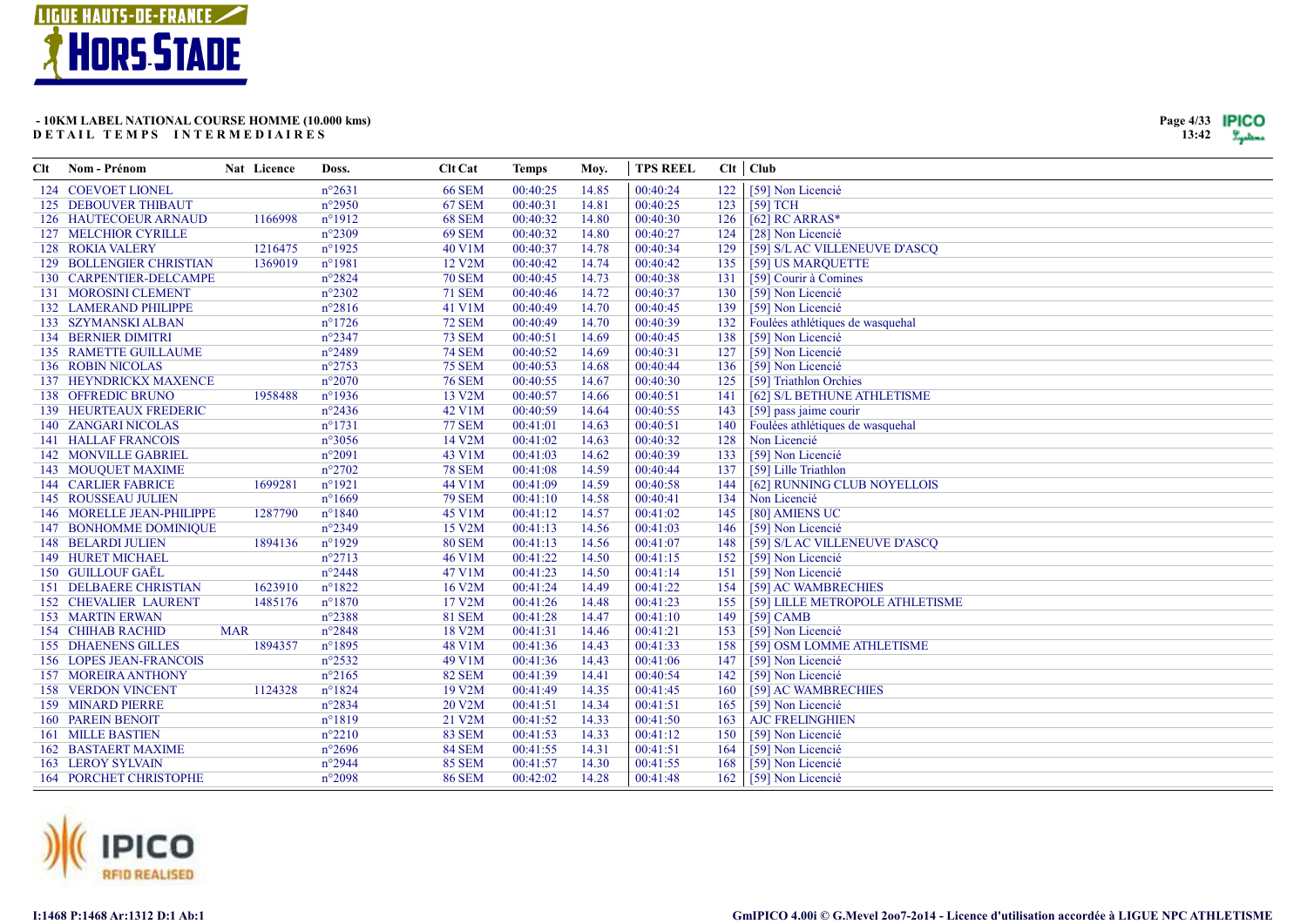



| Clt | Nom - Prénom                   | Nat Licence | Doss.           | <b>Clt Cat</b>      | <b>Temps</b> | Moy.  | <b>TPS REEL</b> |     | $Clt$ $Club$                        |
|-----|--------------------------------|-------------|-----------------|---------------------|--------------|-------|-----------------|-----|-------------------------------------|
|     | 165 MONDO DAMIEN               |             | $n^{\circ}2312$ | 50 V1M              | 00:42:03     | 14.27 | 00:41:54        | 166 | [62] Non Licencié                   |
|     | <b>166 LEMAIRE PATRICK</b>     | 676903      | $n^{\circ}1924$ | 22 V <sub>2</sub> M | 00:42:04     | 14.27 | 00:42:03        | 170 | [59] S/L AC VILLENEUVE D'ASCQ       |
|     | <b>167 DESCAMPS ANTHONY</b>    |             | $n^{\circ}2164$ | <b>87 SEM</b>       | 00:42:05     | 14.26 | 00:42:03        | 171 | [59] Non Licencié                   |
|     | <b>168 IDZIAK CEDRIC</b>       |             | $n^{\circ}2256$ | 51 V1M              | 00:42:06     | 14.25 | 00:42:04        | 172 | [59] Non Licencié                   |
|     | <b>169 DORIGNY BENOIT</b>      |             | $n^{\circ}2223$ | <b>88 SEM</b>       | 00:42:08     | 14.25 | 00:41:46        | 161 | [59] Non Licencié                   |
|     | 170 LEROUX JEAN-BAPTISTE       |             | $n^{\circ}2528$ | <b>89 SEM</b>       | 00:42:11     | 14.22 | 00:42:06        | 173 | [59] Non Licencié                   |
|     | 171 GOURDAIN FRANCK            |             | $n^{\circ}1613$ | 52 V1M              | 00:42:13     | 14.21 | 00:41:35        | 159 | Non Licencié                        |
|     | 172 DEPREZ PAUL                |             | $n^{\circ}3088$ | <b>90 SEM</b>       | 00:42:16     | 14.20 | 00:42:09        | 174 | Non Licencié                        |
|     | <b>173 CUIGNET PIERRE</b>      | <b>BEL</b>  | $n^{\circ}2825$ | <b>91 SEM</b>       | 00:42:19     | 14.18 | 00:42:12        | 175 | [79] Non Licencié                   |
|     | 174 IMPENS BERNARD             |             | $n^{\circ}2071$ | 53 V1M              | 00:42:19     | 14.18 | 00:42:02        | 169 | [59] jogleers                       |
|     | 175 MANESSE GUILLAUME          |             | $n^{\circ}2488$ | <b>92 SEM</b>       | 00:42:23     | 14.16 | 00:42:18        | 178 | [59] Non Licencié                   |
|     | 176 BOSTYN FLORENTIN           |             | $n^{\circ}2400$ | <b>93 SEM</b>       | 00:42:24     | 14.15 | 00:42:22        | 183 | [59] Non Licencié                   |
|     | 177 LESTIENNE ANTOINE          |             | $n^{\circ}1738$ | <b>94 SEM</b>       | 00:42:25     | 14.15 | 00:42:14        | 177 | Foulées athlétiques de wasquehal    |
|     | 178 HIROUX SYLVAIN             | 1743802     | $n^{\circ}1941$ | <b>95 SEM</b>       | 00:42:26     | 14.14 | 00:42:22        | 182 | [59] S/L CG HAUBOURDIN              |
|     | 179 ROBIN JEREMY               | 1558193     | $n^{\circ}2003$ | <b>96 SEM</b>       | 00:42:30     | 14.12 | 00:42:21        | 181 | [59] US VALENCIENNES ATHLETISME     |
|     | <b>180 VERQUIN OLIVIER</b>     |             | $n^{\circ}2778$ | 54 V1M              | 00:42:33     | 14.10 | 00:42:23        | 184 | [59] Non Licencié                   |
|     | 181 CATOIRE JEAN-MARC          | 424400      | $n^{\circ}1823$ | 1 V3M               | 00:42:33     | 14.10 | 00:42:32        | 191 | [59] AC WAMBRECHIES                 |
|     | <b>182 VANDENBUSSCHE SÉBAS</b> |             | $n^{\circ}2905$ | 55 V1M              | 00:42:34     | 14.10 | 00:42:12        | 176 | [62] Section Jogging Transpole      |
|     | <b>183 RORIVE SEBASTIEN</b>    |             | $n^{\circ}1830$ | 56 V1M              | 00:42:35     | 14.09 | 00:42:25        | 187 | ASDN DEPARTEMENT DU NORD            |
|     | <b>184 ROGER SYLVAIN</b>       | 1549432     | $n^{\circ}1967$ | <b>97 SEM</b>       | 00:42:36     | 14.09 | 00:42:24        | 186 | [59] UA SOCIETE GENERALE            |
|     | <b>185 BAUDENS ANTHONY</b>     |             | $n^{\circ}2162$ | <b>98 SEM</b>       | 00:42:36     | 14.09 | 00:41:32        | 157 | [58] Esabc Salomé                   |
|     | 186 OPIGEZ MICHAEL             | 1825966     | $n^{\circ}1922$ | <b>99 SEM</b>       | 00:42:36     | 14.08 | 00:42:27        | 190 | [62] RUNNING CLUB NOYELLOIS         |
|     | <b>187 PLESSY DANIEL</b>       |             | $n^{\circ}2313$ | 57 V1M              | 00:42:37     | 14.08 | 00:42:24        | 185 | [59] Non Licencié                   |
|     | 188 MARQUE HUGO                |             | $n^{\circ}2499$ | 3 CAM               | 00:42:40     | 14.06 | 00:42:27        | 189 | [59] Non Licencié                   |
|     | <b>189 LENGLET NICOLAS</b>     |             | $n^{\circ}3069$ | 58 V1M              | 00:42:41     | 14.06 | 00:42:34        | 195 | Non Licencié                        |
|     | <b>190 VERLAINE FABIAN</b>     | BEL 1385621 | $n^{\circ}1983$ | 59 V1M              | 00:42:41     | 14.06 | 00:42:39        | 199 | [59] US MARQUETTE                   |
|     | 191 LECROARD BAPTISTE          |             | $n^{\circ}2203$ | 4 ESM               | 00:42:43     | 14.05 | 00:42:34        | 193 | [59] Non Licencié                   |
|     | 192 MONTAGNE LUDOVIC           |             | $n^{\circ}2655$ | <b>100 SEM</b>      | 00:42:46     | 14.03 | 00:42:25        | 188 | [59] Lille Triathlon                |
|     | 193 VAN STAEN DAVID            |             | $n^{\circ}2332$ | 60 V1M              | 00:42:46     | 14.03 | 00:42:37        | 198 | [59] Non Licencié                   |
|     | <b>194 SCHEERS DOMINIQUE</b>   |             | $n^{\circ}2105$ | 23 V2M              | 00:42:47     | 14.02 | 00:42:39        | 201 | [59] Courir 0 Comines               |
|     | <b>195 SAINGIER MAXIME</b>     |             | $n^{\circ}2704$ | 5 ESM               | 00:42:49     | 14.02 | 00:41:29        | 156 | [59] Non Licencié                   |
|     | <b>196 LAMAND GAUTIER</b>      | 984950      | $n^{\circ}1883$ | <b>101 SEM</b>      | 00:42:51     | 14.01 | 00:42:39        | 200 | [59] OSM LOMME ATHLETISME           |
|     | <b>197 LEPRINCE VINCENT</b>    | 1888378     | $n^{\circ}1880$ | 61 V1M              | 00:42:52     | 14.00 | 00:42:44        | 202 | [59] NOUVEAU ST AMAND ETUDIANT CLUB |
|     | <b>198 LAMBLIN THIBAUT</b>     |             | $n^{\circ}2951$ | <b>102 SEM</b>      | 00:42:55     | 13.98 | 00:42:50        | 207 | [59] Non Licencié                   |
|     | <b>199 BONHOMME QUENTIN</b>    |             | $n^{\circ}2840$ | <b>103 SEM</b>      | 00:42:59     | 13.96 | 00:42:50        | 208 | [59] Non Licencié                   |
|     | 200 LELEU MATTHIEU             |             | $n^{\circ}2689$ | <b>104 SEM</b>      | 00:43:00     | 13.96 | 00:42:35        | 196 | [59] Non Licencié                   |
|     | 201 TITECA CHRISTOPHE          | <b>BEL</b>  | $n^{\circ}2296$ | 24 V2M              | 00:43:00     | 13.95 | 00:42:48        | 205 | [77] Courir à Comines               |
|     | 202 ONCLE DYLAN                | 1182483     | $n^{\circ}1978$ | <b>105 SEM</b>      | 00:43:01     | 13.95 | 00:42:33        | 192 | [59] US MARQUETTE                   |
|     | 203 LOGEZ GUILLAUME            |             | $n^{\circ}2487$ | <b>106 SEM</b>      | 00:43:07     | 13.92 | 00:43:06        | 219 | [59] TC LIEVIN                      |
|     | 204 DEBOUDT VINCENT            |             | $n^{\circ}1794$ | <b>107 SEM</b>      | 00:43:07     | 13.92 | 00:42:34        | 194 | ASDN DEPARTEMENT DU NORD            |
|     | 205 VANPOULLE CHRISTIAN        | 1183035     | $n^{\circ}1979$ | 2 V3M               | 00:43:08     | 13.91 | 00:43:03        | 217 | [59] US MARQUETTE                   |

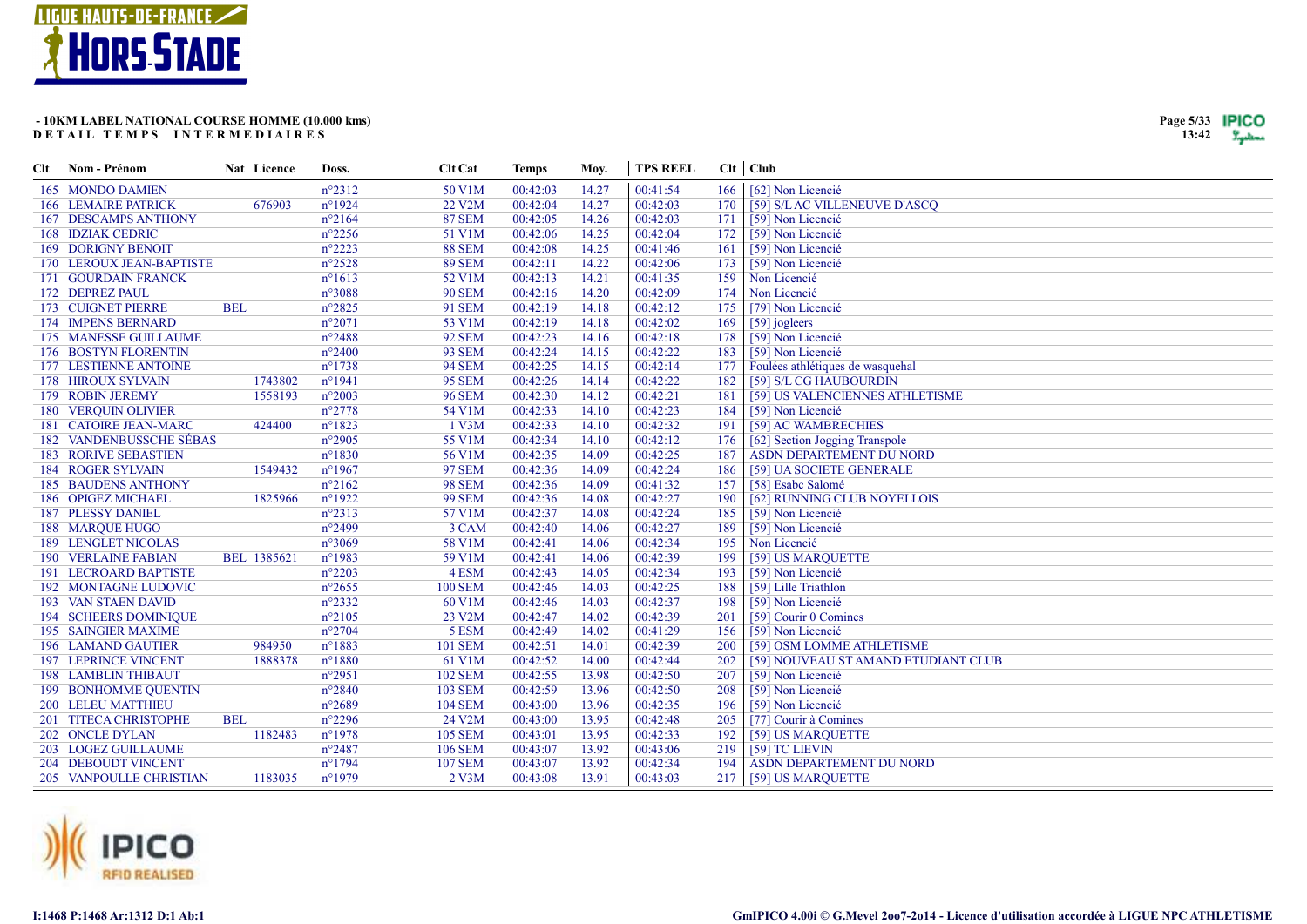



| Clt | Nom - Prénom               | Nat Licence | Doss.            | Clt Cat        | <b>Temps</b> | Moy.  | <b>TPS REEL</b> |     | $Clt$ $Club$                        |
|-----|----------------------------|-------------|------------------|----------------|--------------|-------|-----------------|-----|-------------------------------------|
|     | 206 BOGAERT MANUEL         | 1122021     | $n^{\circ}1825$  | 25 V2M         | 00:43:10     | 13.90 | 00:43:06        | 218 | [59] AC WAMBRECHIES                 |
|     | 207 DELANGLE JÉRÉMY        |             | $n^{\circ}2552$  | <b>108 SEM</b> | 00:43:11     | 13.90 | 00:42:47        | 204 | [59] Non Licencié                   |
|     | 208 DEKETER GREGORY        | 1848330     | $n^{\circ}$ 1953 | 62 V1M         | 00:43:12     | 13.89 | 00:43:08        | 222 | [59] S/L US DUNKERQUE               |
|     | 209 DESOINDRE ERIC         |             | $n^{\circ}2050$  | 63 V1M         | 00:43:13     | 13.89 | 00:42:59        | 213 | [59] Non Licencié                   |
|     | 210 FABRE JÉRÔME           |             | $n^{\circ}2566$  | <b>109 SEM</b> | 00:43:13     | 13.89 | 00:43:03        | 216 | [59] Non Licencié                   |
|     | 211 AMASSE JONATHAN        |             | $n^{\circ}2580$  | <b>110 SEM</b> | 00:43:13     | 13.89 | 00:42:36        | 197 | [59] Non Licencié                   |
|     | 212 SLOROWICZ BRUNO        |             | $n^{\circ}1804$  | 26 V2M         | 00:43:14     | 13.88 | 00:42:49        | 206 | Non Licencié                        |
|     | 213 KEIGNAERT JÉRÉMY       |             | $n^{\circ}2555$  | 3 JUM          | 00:43:14     | 13.88 | 00:41:54        | 167 | [59] Verlinghem Foot                |
|     | 214 FRULEUX DENIS          |             | $n^{\circ}2338$  | 64 V1M         | 00:43:16     | 13.87 | 00:43:08        | 221 | [59] Paccap Fournes en Weppes       |
|     | 215 PELISSIER ERIC         | 1581159     | $n^{\circ}1891$  | 27 V2M         | 00:43:19     | 13.85 | 00:43:14        | 226 | [59] OSM LOMME ATHLETISME           |
|     | 216 LANGLET PASCAL         | 1426472     | $n^{\circ}1939$  | 3 V3M          | 00:43:21     | 13.84 | 00:43:15        | 228 | [59] S/L CG HAUBOURDIN              |
|     | 217 MASSON AMAURY          |             | $n^{\circ}2159$  | 4 JUM          | 00:43:23     | 13.83 | 00:43:13        | 223 | [59] Non Licencié                   |
|     | 218 VANLERBERGHE MATHIE    |             | $n^{\circ}1774$  | 65 V1M         | 00:43:25     | 13.82 | 00:43:19        | 232 | <b>JOGGING DES FRAISES</b>          |
|     | 219 VANDERSTRAETEN CHRIS   |             | $n^{\circ}2297$  | 66 V1M         | 00:43:29     | 13.80 | 00:42:59        | 214 | [59] Courir à Gravelines            |
|     | 220 GOUYET ULRICK          |             | $n^{\circ}2986$  | <b>111 SEM</b> | 00:43:32     | 13.78 | 00:43:15        | 229 | [80] CHARLEVILLE TRIATHLON ARDENNES |
|     | 221 DUPLOUY RÉMI           |             | $n^{\circ}2854$  | 5 JUM          | 00:43:33     | 13.78 | 00:43:24        | 237 | [59] Non Licencié                   |
|     | 222 VERMEERSCH LOUIS       |             | $n^{\circ}1707$  | 4 CAM          | 00:43:34     | 13.78 | 00:42:54        | 211 | Non Licencié                        |
|     | 223 WULSTECKE FABIEN       |             | $n^{\circ}1705$  | 6 JUM          | 00:43:34     | 13.77 | 00:42:54        | 212 | Non Licencié                        |
|     | 224 FEUTRIE JULIEN         |             | $n^{\circ}2593$  | 6ESM           | 00:43:35     | 13.77 | 00:43:14        | 225 | [62] Non Licencié                   |
|     | 225 BLAECKE AURELIEN       |             | $n^{\circ}2193$  | <b>112 SEM</b> | 00:43:35     | 13.77 | 00:42:52        | 210 | [59] Non Licencié                   |
|     | 226 DUQUENOY THIERRY       |             | $n^{\circ}2961$  | 113 SEM        | 00:43:36     | 13.77 | 00:42:47        | 203 | [59] Non Licencié                   |
|     | 227 HAUTECOEUR STEPHANE    | 1601253     | $n^{\circ}1940$  | 67 V1M         | 00:43:36     | 13.77 | 00:43:32        | 242 | [59] S/L CG HAUBOURDIN              |
|     | <b>228 FRIENCK NICOLAS</b> |             | $n^{\circ}2747$  | 68 V1M         | 00:43:36     | 13.76 | 00:43:35        | 246 | [59] Ravensberg                     |
|     | 229 GARBONI ALEXANDRU      | <b>ROU</b>  | $n^{\circ}2154$  | <b>114 SEM</b> | 00:43:39     | 13.75 | 00:43:31        | 241 | [25] Non Licencié                   |
|     | 230 BOIS STEPHANE          |             | $n^{\circ}2918$  | 69 V1M         | 00:43:40     | 13.75 | 00:43:37        | 249 | [62] PATRIOTE CROSS DE GUINES       |
|     | 231 TURBELIN SÉBASTIEN     |             | $n^{\circ}2904$  | 115 SEM        | 00:43:40     | 13.74 | 00:43:06        | 220 | [59] Non Licencié                   |
|     | 232 MILLEVILLE YVES        | <b>BEL</b>  | $n^{\circ}3034$  | 116 SEM        | 00:43:43     | 13.73 | 00:42:21        | 179 | [77] Non Licencié                   |
|     | 233 DAUTHIEU MARC-ANTOI    |             | $n^{\circ}2667$  | 70 V1M         | 00:43:44     | 13.72 | 00:43:22        | 234 | [62] Non Licencié                   |
|     | 234 MORAUD JEAN-YVES       |             | $n^{\circ}2547$  | 4 V3M          | 00:43:44     | 13.72 | 00:43:29        | 239 | [59] Non Licencié                   |
|     | 235 BERAL CHRISTOPHE       |             | $n^{\circ}2270$  | <b>117 SEM</b> | 00:43:44     | 13.72 | 00:43:20        | 233 | [59] Non Licencié                   |
|     | 236 PAMART CHRISTOPHE      |             | $n^{\circ}2291$  | 71 V1M         | 00:43:45     | 13.72 | 00:42:21        | 180 | [59] Non Licencié                   |
|     | 237 DUPLOUY PIERRE         |             | $n^{\circ}2827$  | 7 ESM          | 00:43:45     | 13.72 | 00:43:37        | 247 | [59] Non Licencié                   |
|     | 238 LECLERCQ FRANCK        | 1230058     | $n^{\circ}1867$  | <b>28 V2M</b>  | 00:43:48     | 13.70 | 00:43:46        | 256 | [59] LILLE METROPOLE ATHLETISME     |
|     | 239 BASTOEN LOIC           |             | $n^{\circ}2635$  | <b>118 SEM</b> | 00:43:51     | 13.69 | 00:43:13        | 224 | [59] Non Licencié                   |
|     | 240 DESSAINTJEAN THOMAS    | 1414118     | $n^{\circ}$ 1952 | 8 ESM          | 00:43:54     | 13.67 | 00:43:01        | 215 | [59] S/L US DUNKERQUE               |
|     | 241 OSTYN GREGORY          |             | $n^{\circ}2468$  | <b>119 SEM</b> | 00:43:54     | 13.67 | 00:43:41        | 252 | [62] Non Licencié                   |
|     | 242 VUYLSTEKER MICHEL      |             | $n^{\circ}2725$  | 72 V1M         | 00:43:58     | 13.65 | 00:43:44        | 254 | [59] Non Licencié                   |
|     | 243 VANDENBUSSCHE JULIEN   | 1958504     | $n^{\circ}1959$  | <b>120 SEM</b> | 00:44:01     | 13.63 | 00:43:37        | 248 | [59] S/L US TOURCOING               |
|     | 244 DELEBARRE THIBAUT      | 1153837     | $n^{\circ}1977$  | 9 ESM          | 00:44:01     | 13.63 | 00:43:33        | 244 | [59] US MARQUETTE                   |
|     | 245 CASSAR SIMON           |             | $n^{\circ}2029$  | <b>121 SEM</b> | 00:44:02     | 13.63 | 00:43:54        | 264 | [59] Non Licencié                   |
|     | 246 MARTIN JEAN FRANCOIS   |             | $n^{\circ}2519$  | 29 V2M         | 00:44:05     | 13.62 | 00:43:32        | 243 | [59] Non Licencié                   |

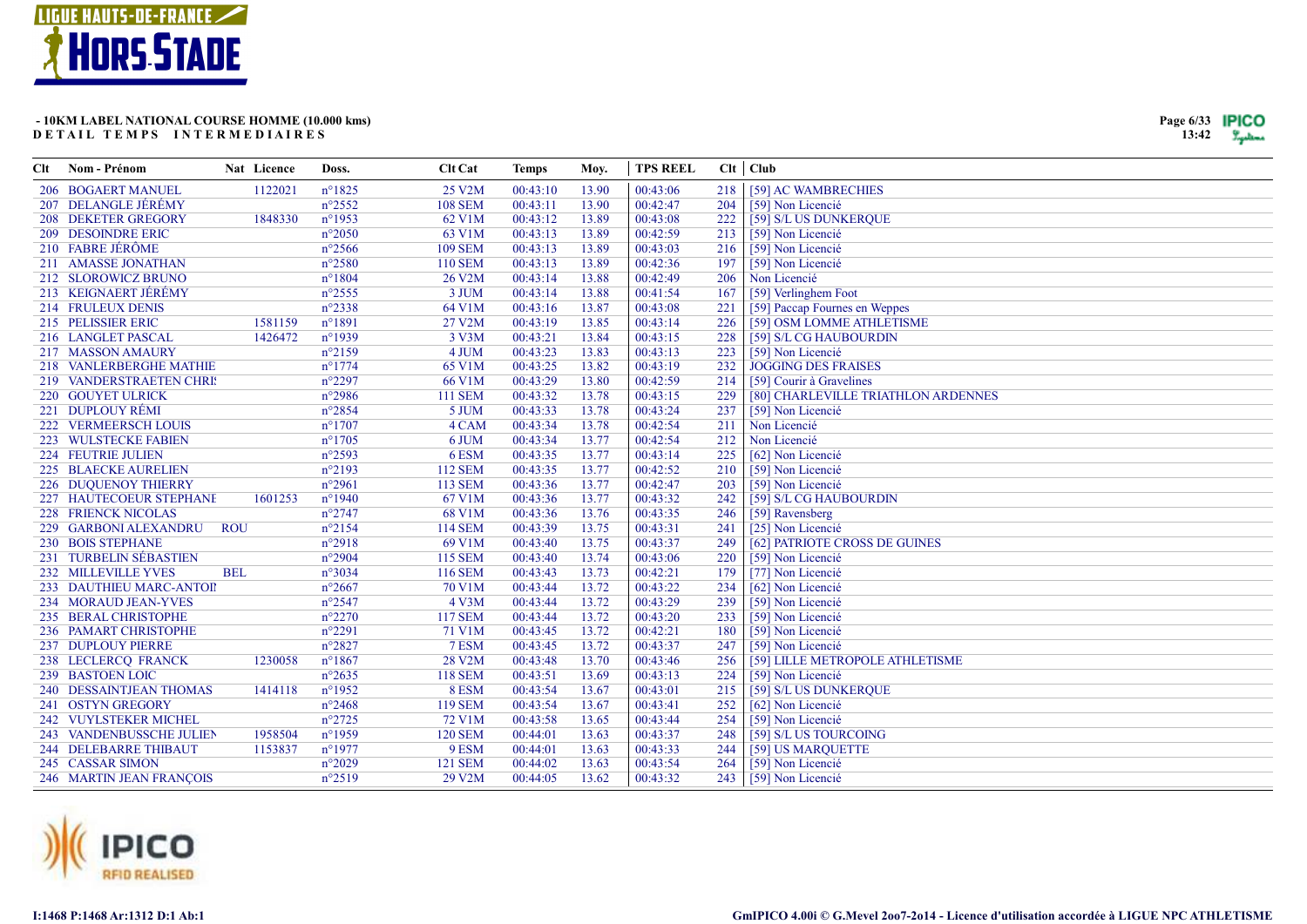

| Clt Nom - Prénom             | Nat Licence | Doss.            | Clt Cat        | <b>Temps</b> | Moy.  | <b>TPS REEL</b> |     | $Clt$ $Club$                        |
|------------------------------|-------------|------------------|----------------|--------------|-------|-----------------|-----|-------------------------------------|
| 247 BAUDE ROMAIN             |             | $n^{\circ}2873$  | <b>122 SEM</b> | 00:44:05     | 13.61 | 00:43:23        | 236 | [59] Non Licencié                   |
| 248 LELEU PHILIPPE           |             | $n^{\circ}2819$  | 30 V2M         | 00:44:05     | 13.61 | 00:43:59        | 273 | [59] Non Licencié                   |
| 249 DESCAMPS XAVIER          |             | $n^{\circ}3020$  | 73 V1M         | 00:44:06     | 13.61 | 00:43:19        | 231 | [59] Non Licencié                   |
| 250 VERRIELE BENOIT          | 1178599     | $n^{\circ}1814$  | 31 V2M         | 00:44:07     | 13.60 | 00:43:55        | 266 | [62] AS CULTURELLE ARC INTERNATIONA |
| 251 LEPAN GUILLAUME          |             | $n^{\circ}2486$  | 74 V1M         | 00:44:07     | 13.60 | 00:43:39        | 250 | [59] Non Licencié                   |
| 252 KAWCZYNSKI MARTIN        |             | $n^{\circ}2671$  | 7 JUM          | 00:44:07     | 13.60 | 00:43:53        | 263 | [62] Non Licencié                   |
| 253 KOSYDAR ARMAND           |             | $n^{\circ}2182$  | 8 JUM          | 00:44:07     | 13.60 | 00:43:30        | 240 | [59] Lille triathlon                |
| <b>254 DELAHAYE YANNICK</b>  |             | $n^{\circ}2040$  | 75 V1M         | 00:44:09     | 13.59 | 00:43:41        | 253 | [77] Courir à Comines               |
| 255 HURET CHRISTIAN          |             | $n^{\circ}2262$  | 32 V2M         | 00:44:10     | 13.59 | 00:43:52        | 261 | [62] Non Licencié                   |
| 256 AUBÉ-DURUFLÉ JULIEN      |             | $n^{\circ}2587$  | 76 V1M         | 00:44:11     | 13.58 | 00:43:48        | 257 | [59] Non Licencié                   |
| <b>257 VIGNION JULIEN</b>    |             | $n^{\circ}3080$  | <b>123 SEM</b> | 00:44:12     | 13.58 | 00:43:57        | 269 | Non Licencié                        |
| 258 FLAMENT PASCAL           |             | $n^{\circ}2786$  | 77 V1M         | 00:44:13     | 13.57 | 00:43:50        | 260 | [59] ALSTOM                         |
| 259 DEVOS JULIEN             | T300355     | $n^{\circ}1762$  | <b>124 SEM</b> | 00:44:14     | 13.57 | 00:43:41        | 251 | [99] PASS'RUNNING                   |
| 260 POSLUSZNY MATTHIEU       |             | $n^{\circ}2691$  | <b>125 SEM</b> | 00:44:15     | 13.56 | 00:42:52        | 209 | [59] Non Licencié                   |
| 261 GOUDIER PHILIPPE         |             | $n^{\circ}3044$  | <b>78 V1M</b>  | 00:44:16     | 13.56 | 00:44:11        | 280 | Non Licencié                        |
| 262 MATHIEU ARNAUD           | 1669621     | $n^{\circ}1992$  | 79 V1M         | 00:44:17     | 13.55 | 00:43:48        | 259 | [59] US MARQUETTE                   |
| 263 HENNION MATHIEU          |             | $n^{\circ}2675$  | <b>126 SEM</b> | 00:44:19     | 13.54 | 00:43:54        | 265 | [59] Non Licencié                   |
| <b>264 AGNERAY MATTHIEU</b>  |             | $n^{\circ}2682$  | 80 V1M         | 00:44:19     | 13.54 | 00:44:06        | 277 | [59] Non Licencié                   |
| 265 BOURDON LUDOVIC          |             | $n^{\circ}1775$  | <b>127 SEM</b> | 00:44:20     | 13.54 | 00:43:18        | 230 | <b>JOGGING DES FRAISES</b>          |
| <b>266 BOUDARD SEBASTIEN</b> | 1884117     | $n^{\circ}$ 1957 | <b>128 SEM</b> | 00:44:21     | 13.53 | 00:43:57        | 270 | [59] S/L US TOURCOING               |
| 267 OLLIVIER ERIC            | 1421182     | $n^{\circ}1934$  | 81 V1M         | 00:44:21     | 13.53 | 00:43:48        | 258 | [59] S/L ASPTT LILLE METROPOLE      |
| 268 LUIS TONY                | 1742568     | $n^{\circ}1894$  | 82 V1M         | 00:44:22     | 13.53 | 00:43:34        | 245 | [59] OSM LOMME ATHLETISME           |
| <b>269 VERSCHAEVE SAMUEL</b> | <b>BEL</b>  | $n^{\circ}2119$  | <b>129 SEM</b> | 00:44:23     | 13.52 | 00:44:06        | 278 | [77] Non Licencié                   |
| 270 DESPAS DAVID             |             | $n^{\circ}2322$  | <b>130 SEM</b> | 00:44:24     | 13.52 | 00:43:46        | 255 | [59] Non Licencié                   |
| 271 LAFORCE RUDY             |             | $n^{\circ}2878$  | 33 V2M         | 00:44:25     | 13.51 | 00:44:13        | 282 | [59] Non Licencié                   |
| 272 MAERTEN JEROME           |             | $n^{\circ}2560$  | 131 SEM        | 00:44:25     | 13.51 | 00:44:21        | 286 | [59] Ravensberg                     |
| 273 MEIGNEUX MARC            |             | $n^{\circ}2664$  | <b>132 SEM</b> | 00:44:25     | 13.51 | 00:43:14        | 227 | [59] Non Licencié                   |
| 274 DUHAUTOIS LOUIS          |             | $n^{\circ}2644$  | 5 CAM          | 00:44:26     | 13.50 | 00:43:57        | 268 | [59] Non Licencié                   |
| 275 GARNI VINCENT            | 1862380     | $n^{\circ}1877$  | <b>133 SEM</b> | 00:44:26     | 13.50 | 00:44:10        | 279 | [59] LILLE METROPOLE ATHLETISME     |
| 276 LEGRAND ANTHONY          | 1513943     | $n^{\circ}$ 1985 | <b>134 SEM</b> | 00:44:28     | 13.50 | 00:44:02        | 275 | [62] US MARQUETTE                   |
| 277 CITERNE CHRISTOPHE       |             | $n^{\circ}1704$  | 34 V2M         | 00:44:30     | 13.49 | 00:44:22        | 288 | Non Licencié                        |
| 278 SINI MAURIZIO            | <b>ITA</b>  | $n^{\circ}2693$  | 83 V1M         | 00:44:30     | 13.48 | 00:43:27        | 238 | [59] Non Licencié                   |
| 279 BAERT JIMMY              |             | $n^{\circ}2569$  | 135 SEM        | 00:44:31     | 13.48 | 00:44:14        | 283 | [59] Non Licencié                   |
| 280 HUYGHE TIMOTHEE          | 1743415     | $n^{\circ}1905$  | 136 SEM        | 00:44:31     | 13.48 | 00:44:00        | 274 | [59] PLANETE RUNNING AND WALKING    |
| 281 VAN EECHEM PASCAL        | 1976        | $n^{\circ}3038$  | 137 SEM        | 00:44:32     | 13.48 | 00:44:27        | 294 | Non Licencié                        |
| 282 DELDALLE VALENTIN        |             | $n^{\circ}2988$  | <b>138 SEM</b> | 00:44:35     | 13.46 | 00:44:12        | 281 | [59] Non Licencié                   |
| 283 FERNANDES JOAQUIM        | <b>POR</b>  | $n^{\circ}2058$  | 35 V2M         | 00:44:36     | 13.45 | 00:44:24        | 289 | [59] Eclas Landa                    |
| 284 GIRAUD JEAN MICHEL       |             | $n^{\circ}2523$  | 84 V1M         | 00:44:37     | 13.45 | 00:44:31        | 299 | [59] FAB'ULOUS TEAM                 |
| 285 LECOMTE PHILIPPE         |             | $n^{\circ}2818$  | 36 V2M         | 00:44:38     | 13.45 | 00:44:34        | 300 | [59] RAVENSBERG                     |
| 286 SONNEVILLE ERIC          |             | $n^{\circ}2384$  | 85 V1M         | 00:44:39     | 13.44 | 00:43:52        | 262 | [59] RUNNINGHEM EN WEPPES           |
| <b>287 PARENT PHILIPPE</b>   |             | $n^{\circ}2821$  | <b>139 SEM</b> | 00:44:40     | 13.44 | 00:44:03        | 276 | [59] Non Licencié                   |





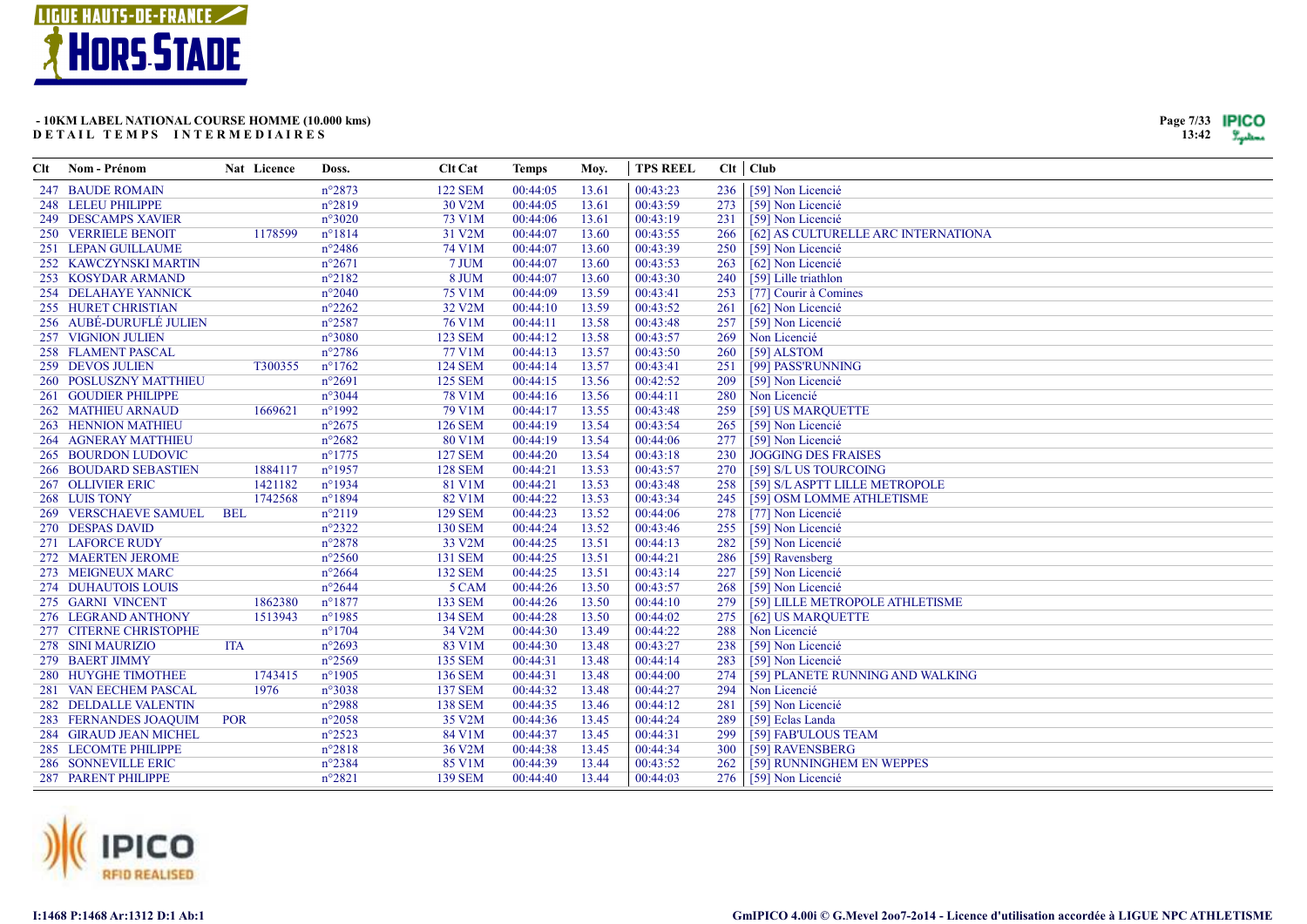



| Clt | Nom - Prénom                     | Nat Licence | Doss.            | <b>Clt Cat</b> | <b>Temps</b> | Moy.  | <b>TPS REEL</b> |     | $Clt$ $Club$                        |
|-----|----------------------------------|-------------|------------------|----------------|--------------|-------|-----------------|-----|-------------------------------------|
|     | 288 MARTEEL PASCAL               |             | $n^{\circ}2791$  | 37 V2M         | 00:44:43     | 13.42 | 00:44:38        | 304 | [59] Non Licencié                   |
|     | <b>289 DERENSY MICHAEL</b>       |             | $n^{\circ}2708$  | <b>86 V1M</b>  | 00:44:44     | 13.42 | 00:44:17        | 285 | [62] Non Licencié                   |
|     | 290 DELANNAY MICKAEL             |             | $n^{\circ}2726$  | 87 V1M         | 00:44:44     | 13.41 | 00:44:26        | 292 | [59] Non Licencié                   |
|     | 291 GHEWY BENJAMIN               |             | $n^{\circ}2214$  | <b>140 SEM</b> | 00:44:46     | 13.40 | 00:44:27        | 297 | [59] Non Licencié                   |
|     | 292 VILLEMAGNE BAPTISTE          |             | $n^{\circ}2205$  | <b>141 SEM</b> | 00:44:48     | 13.40 | 00:43:56        | 267 | [59] Lille Triathlon                |
|     | <b>293 DE REVIERE BENOIT</b>     |             | $n^{\circ}2034$  | <b>142 SEM</b> | 00:44:49     | 13.39 | 00:43:59        | 272 | [59] Non Licencié                   |
|     | 294 DORLENCOURT HUGUES           |             | $n^{\circ}2053$  | 38 V2M         | 00:44:50     | 13.39 | 00:43:58        | 271 | [59] Non Licencié                   |
|     | 295 BERQUE MARC                  |             | $n^{\circ}1730$  | 88 V1M         | 00:44:51     | 13.38 | 00:44:40        | 307 | Foulées athlétiques de wasquehal    |
|     | <b>296 LEBON CHRISTIAN</b>       | 976443      | $n^{\circ}1779$  | 39 V2M         | 00:44:52     | 13.38 | 00:44:27        | 296 | [59] PLANETE RUNNING AND WALKING    |
|     | 297 REGHEM GASPARD               | 1583596     | $n^{\circ}1948$  | 6 CAM          | 00:44:52     | 13.38 | 00:44:45        | 310 | [59] S/L JOGGING ET ATHLETISME FRET |
|     | <b>298 BURETTE THOMAS</b>        |             | $n^{\circ}2973$  | 143 SEM        | 00:44:54     | 13.36 | 00:43:23        | 235 | [59] Non Licencié                   |
|     | 299 DUBUISSEZ NICOLAS            |             | $n^{\circ}2743$  | <b>144 SEM</b> | 00:44:55     | 13.36 | 00:44:36        | 303 | [59] LES ATREBATES DE VERLINGHEM    |
|     | <b>300 JEAN MAXIME</b>           |             | $n^{\circ}2701$  | <b>145 SEM</b> | 00:44:57     | 13.35 | 00:44:51        | 315 | [59] LILLE TRIATHLON                |
|     | <b>301 BELLYNCK JEROME</b>       |             | $n^{\circ}2556$  | <b>146 SEM</b> | 00:44:58     | 13.34 | 00:44:36        | 302 | [59] Non Licencié                   |
|     | <b>302 LAMIAUX GREGORY</b>       | 1839540     | $n^{\circ}$ 1955 | 89 V1M         | 00:45:00     | 13.34 | 00:44:52        | 317 | [59] S/L US TOURCOING               |
|     | <b>303 DUTHOIT FRANCK</b>        |             | $n^{\circ}2408$  | <b>147 SEM</b> | 00:45:01     | 13.33 | 00:44:58        | 327 | [59] Non Licencié                   |
|     | <b>304 DESMIS ANTOINE</b>        |             | $n^{\circ}2174$  | 90 V1M         | 00:45:02     | 13.33 | 00:44:52        | 319 | [59] Non Licencié                   |
|     | 305 CLERC ARNAUD                 |             | $n^{\circ}2183$  | <b>148 SEM</b> | 00:45:02     | 13.33 | 00:44:49        | 314 | [59] Non Licencié                   |
|     | 306 SIMON JEAN LUC               |             | $n^{\circ}1689$  | 40 V2M         | 00:45:02     | 13.32 | 00:44:51        | 316 | Non Licencié                        |
|     | <b>307 RIOLS FONCLARE STEPHI</b> |             | $n^{\circ}2102$  | <b>149 SEM</b> | 00:45:04     | 13.32 | 00:44:35        | 301 | [59] Non Licencié                   |
|     | 308 MILIN ERWAN                  |             | $n^{\circ}2389$  | <b>150 SEM</b> | 00:45:06     | 13.31 | 00:44:28        | 298 | [59] Non Licencié                   |
|     | 309 MARTORIATI ALAIN             |             | $n^{\circ}2085$  | 91 V1M         | 00:45:09     | 13.29 | 00:44:58        | 326 | [59] Non Licencié                   |
|     | <b>310 JAHIER THIBAUT</b>        | 1957302     | $n^{\circ}1879$  | <b>151 SEM</b> | 00:45:09     | 13.29 | 00:44:52        | 321 | [59] LILLE METROPOLE ATHLETISME     |
|     | 311 HAUTECOEUR ALBIN             |             | $n^{\circ}2137$  | <b>152 SEM</b> | 00:45:10     | 13.29 | 00:45:07        | 337 | [59] Non Licencié                   |
|     | 312 TIGROUDJA MEZIANE            | 1814284     | $n^{\circ}1849$  | 41 V2M         | 00:45:11     | 13.28 | 00:44:15        | 284 | [59] CG HAUBOURDIN                  |
|     | 313 MICHEL ERIC                  | 1120442     | $n^{\circ}$ 1885 | 42 V2M         | 00:45:11     | 13.28 | 00:44:25        | 290 | [59] OSM LOMME ATHLETISME           |
|     | 314 BEAUCHANT DIMITRI            |             | $n^{\circ}2346$  | <b>153 SEM</b> | 00:45:12     | 13.28 | 00:45:01        | 328 | [59] Non Licencié                   |
|     | <b>315 TACCONE ARSENE</b>        |             | $n^{\circ}2192$  | <b>154 SEM</b> | 00:45:12     | 13.28 | 00:44:39        | 305 | [59] Non Licencié                   |
|     | 316 TERNAUX ERIC                 |             | $n^{\circ}2385$  | 43 V2M         | 00:45:14     | 13.26 | 00:44:22        | 287 | [59] Non Licencié                   |
|     | 317 TINCHON DAVID                |             | $n^{\circ}2331$  | 92 V1M         | 00:45:18     | 13.25 | 00:45:04        | 333 | [59] Non Licencié                   |
|     | 318 EBERSBERGER PHILIPPE         | 1643188     | $n^{\circ}1902$  | 5 V3M          | 00:45:19     | 13.24 | 00:45:10        | 341 | [59] PLANETE RUNNING AND WALKING    |
|     | 319 GODDAERT LIONEL              | 1874691     | $n^{\circ}1862$  | 44 V2M         | 00:45:21     | 13.23 | 00:44:52        | 318 | [59] JOGGING AVENTURE RONCQUOISE    |
|     | <b>320 BERNIER FREDERIC</b>      | 1463620     | $n^{\circ}1888$  | 93 V1M         | 00:45:22     | 13.23 | 00:44:39        | 306 | [59] OSM LOMME ATHLETISME           |
|     | 321 BLANC HERVÉ                  |             | $n^{\circ}2019$  | <b>155 SEM</b> | 00:45:24     | 13.22 | 00:45:13        | 348 | [59] Non Licencié                   |
|     | 322 VANNESTE LAURENT             | 1603198     | $n^{\circ}1989$  | 94 V1M         | 00:45:25     | 13.22 | 00:44:54        | 325 | [59] US MARQUETTE                   |
|     | 323 MILLIARD STÉPHANE            |             | $n^{\circ}2935$  | 95 V1M         | 00:45:26     | 13.21 | 00:44:27        | 293 | [59] Non Licencié                   |
|     | 324 DULIEU GRÉGORY               |             | $n^{\circ}2473$  | 96 V1M         | 00:45:26     | 13.21 | 00:44:53        | 324 | [59] Non Licencié                   |
|     | 325 LEGRAND SÉBASTIEN            |             | $n^{\circ}2898$  | 97 V1M         | 00:45:28     | 13.20 | 00:45:04        | 334 | [59] Non Licencié                   |
|     | 326 VALDES ALEXIS                |             | $n^{\circ}2157$  | <b>156 SEM</b> | 00:45:30     | 13.19 | 00:44:27        | 295 | [59] Non Licencié                   |
|     | 327 DESREUMAUX JULIEN            |             | $n^{\circ}2590$  | <b>157 SEM</b> | 00:45:32     | 13.18 | 00:45:24        | 355 | [59] Non Licencié                   |
|     | 328 JUILLOT GUILLAUME            |             | $n^{\circ}2482$  | 98 V1M         | 00:45:33     | 13.17 | 00:45:07        | 338 | [62] Cours Toujours Leforest        |

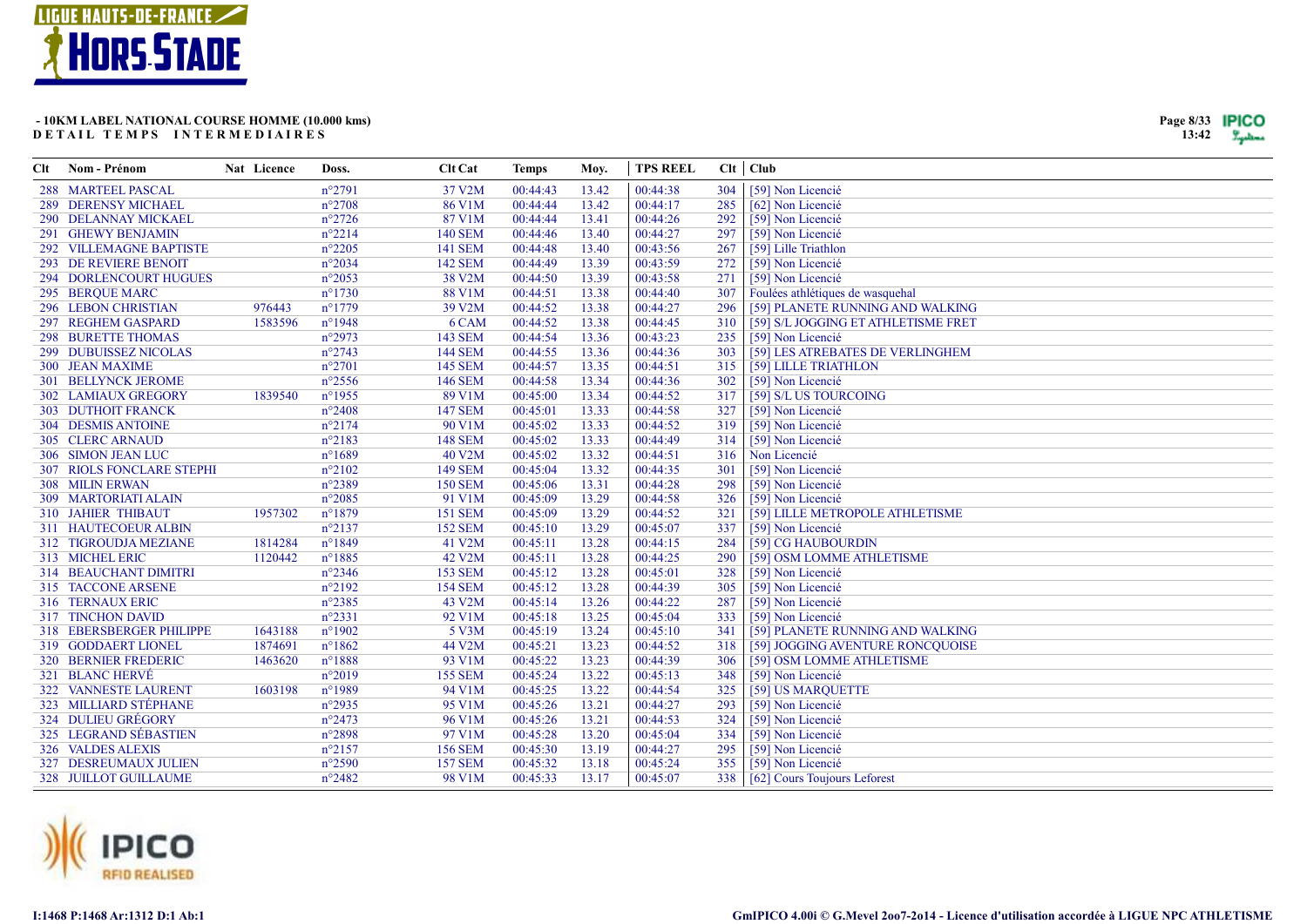

| Page 9/33 | <b>IPICO</b> |
|-----------|--------------|
| 13:42     |              |

| Clt | Nom - Prénom                    | Nat Licence | Doss.            | Clt Cat        | <b>Temps</b> | Moy.  | <b>TPS REEL</b> |     | $Clt$ $Club$                       |
|-----|---------------------------------|-------------|------------------|----------------|--------------|-------|-----------------|-----|------------------------------------|
|     | 329 LEPEZ GEOFFREY              |             | $n^{\circ}1723$  | <b>158 SEM</b> | 00:45:35     | 13.17 | 00:45:01        |     | 330   Non Licencié                 |
|     | 330 DUBOIS LUDOVIC              | 231371      | $n^{\circ}1899$  | <b>159 SEM</b> | 00:45:37     | 13.15 | 00:45:05        | 335 | [97] OUEST TRAIL REUNION           |
|     | 331 BAK ANTOINE                 |             | $n^{\circ}1768$  | <b>160 SEM</b> | 00:45:38     | 13.15 | 00:45:06        | 336 | <b>JOGGING DES FRAISES</b>         |
|     | <b>332 HAUSPIED VINCENT</b>     |             | $n^{\circ}3003$  | 99 V1M         | 00:45:39     | 13.15 | 00:45:01        | 329 | [59] Olympic Mérignies             |
|     | <b>333 DELANNOY FABRICE</b>     |             | $n^{\circ}2042$  | 100 V1M        | 00:45:39     | 13.14 | 00:45:30        | 363 | [59] Non Licencié                  |
|     | 334 HOUCKE PHILIPPE             |             | $n^{\circ}2815$  | 45 V2M         | 00:45:40     | 13.14 | 00:45:29        | 362 | [59] gazelec douai                 |
|     | 335 DEVIGNE BENOIT              |             | $n^{\circ}2222$  | <b>161 SEM</b> | 00:45:40     | 13.14 | 00:44:25        | 291 | [59] Non Licencié                  |
|     | 336 LOMBARD ALEXANDRE           |             | $n^{\circ}2082$  | <b>162 SEM</b> | 00:45:42     | 13.13 | 00:44:43        | 309 | [59] Non Licencié                  |
|     | 337 PROUMEN LAURENT             |             | $n^{\circ}3070$  | 101 V1M        | 00:45:42     | 13.13 | 00:45:23        | 354 | Non Licencié                       |
|     | 338 COPPIN JEROME               |             | $n^{\circ}2557$  | 102 V1M        | 00:45:42     | 13.13 | 00:45:26        | 360 | [59] Non Licencié                  |
|     | 339 TANCRE LUDOVIC              |             | $n^{\circ}2657$  | 103 V1M        | 00:45:43     | 13.13 | 00:45:31        | 364 | [59] Non Licencié                  |
|     | 340 JASON OLIVIER               |             | $n^{\circ}2072$  | 104 V1M        | 00:45:43     | 13.12 | 00:44:45        | 311 | [59] Non Licencié                  |
|     | 341 MEVAERE REMI                | 1826078     | $n^{\circ}1876$  | <b>163 SEM</b> | 00:45:44     | 13.12 | 00:44:52        | 322 | [59] LILLE METROPOLE ATHLETISME    |
|     | <b>342 BUCHET THOMAS</b>        |             | $n^{\circ}2972$  | <b>164 SEM</b> | 00:45:47     | 13.11 | 00:45:43        | 376 | [59] Non Licencié                  |
|     | 343 HEMAR ERIC                  |             | $n^{\circ}1817$  | <b>165 SEM</b> | 00:45:47     | 13.11 | 00:45:33        | 367 | Non Licencié                       |
|     | <b>344 BRAEMS JEAN FRANCOIS</b> |             | $n^{\circ}2516$  | 105 V1M        | 00:45:48     | 13.10 | 00:45:12        | 347 | [59] MERIGNIES                     |
|     | 345 SWORA DENIS                 |             | $n^{\circ}2340$  | 46 V2M         | 00:45:48     | 13.10 | 00:45:26        | 359 | [59] Non Licencié                  |
|     | <b>346 TIBERGHIEN FABRICE</b>   | 1812566     | $n^{\circ}$ 1906 | 47 V2M         | 00:45:50     | 13.09 | 00:45:32        | 365 | [59] PLANETE RUNNING AND WALKING   |
|     | 347 HUGARD PATRICK              |             | $n^{\circ}2800$  | 48 V2M         | 00:45:50     | 13.09 | 00:45:09        | 340 | [62] jogging club harnes           |
|     | <b>348 LEUPE BERNARD</b>        | 250605      | $n^{\circ}1851$  | 1 V4M          | 00:45:52     | 13.09 | 00:45:51        | 388 | [59] CLLL ARMENTIERES              |
|     | <b>349 POISSONNIER DAVID</b>    |             | $n^{\circ}3091$  | 106 V1M        | 00:45:54     | 13.07 | 00:45:44        | 377 | Non Licencié                       |
|     | <b>350 VANCAYZEELE NICOLAS</b>  |             | $n^{\circ}2756$  | <b>166 SEM</b> | 00:45:56     | 13.07 | 00:44:52        | 320 | [59] Non Licencié                  |
|     | <b>351 IWANIEC ROMAIN</b>       |             | $n^{\circ}2874$  | <b>167 SEM</b> | 00:45:56     | 13.07 | 00:45:11        | 346 | [59] Non Licencié                  |
|     | <b>352 DERAM ANTOINE</b>        |             | $n^{\circ}2173$  | 7 CAM          | 00:45:56     | 13.07 | 00:44:53        | 323 | [59] Non Licencié                  |
|     | 353 DEMARET QUENTIN             |             | $n^{\circ}2843$  | 9 JUM          | 00:45:56     | 13.06 | 00:45:20        | 353 | [59] Non Licencié                  |
|     | 354 COUSIN NICOLAS              |             | $n^{\circ}2033$  | <b>168 SEM</b> | 00:46:01     | 13.04 | 00:45:36        | 370 | $[59]$ WASPS                       |
|     | 355 DEWEZ MICKAEL               | 1836630     | $n^{\circ}1923$  | 107 V1M        | 00:46:06     | 13.02 | 00:45:42        | 374 | [59] S/L AS FERRIERROISE ATHLETISM |
|     | 356 BOULANGUÉ SIMON             |             | $n^{\circ}2910$  | 8 CAM          | 00:46:06     | 13.02 | 00:45:46        | 380 | [59] Non Licencié                  |
|     | 357 BELE DOMINIQUE              |             | $n^{\circ}3045$  | 108 V1M        | 00:46:07     | 13.01 | 00:45:49        | 387 | Non Licencié                       |
|     | 358 LEURENT QUENTIN             |             | $n^{\circ}2846$  | <b>169 SEM</b> | 00:46:09     | 13.00 | 00:46:05        | 407 | [59] Non Licencié                  |
|     | <b>359 HOUSTE MICHAEL</b>       |             | $n^{\circ}2712$  | 109 V1M        | 00:46:09     | 13.00 | 00:44:43        | 308 | [59] Non Licencié                  |
|     | <b>360 BRUNEAU DANY</b>         |             | $n^{\circ}2314$  | 110 V1M        | 00:46:10     | 13.00 | 00:45:55        | 394 | [59] Non Licencié                  |
|     | <b>361 DOBRAKOWSKI BERTRAN</b>  |             | $n^{\circ}2238$  | 111 V1M        | 00:46:12     | 12.99 | 00:45:28        | 361 | [59] Non Licencié                  |
|     | 362 AVOT JEAN-BAPTISTE          |             | $n^{\circ}2527$  | <b>170 SEM</b> | 00:46:12     | 12.99 | 00:45:24        | 356 | [59] Non Licencié                  |
|     | 363 PLACET JULIEN               |             | $n^{\circ}2602$  | <b>171 SEM</b> | 00:46:15     | 12.98 | 00:45:17        | 352 | [59] Non Licencié                  |
|     | <b>364 VASSEUR GEOFFROY</b>     |             | $n^{\circ}1725$  | 112 V1M        | 00:46:16     | 12.97 | 00:45:47        | 381 | Non Licencié                       |
|     | <b>365 BOURREAU EMMANUEL</b>    |             | $n^{\circ}2363$  | 113 V1M        | 00:46:16     | 12.97 | 00:44:45        | 312 | [59] Non Licencié                  |
|     | <b>366 POULET FLORIAN</b>       |             | $n^{\circ}3043$  | 114 V1M        | 00:46:18     | 12.96 | 00:45:14        | 349 | Non Licencié                       |
|     | <b>367 MOROSINI BERNARD</b>     |             | $n^{\circ}2234$  | 6 V3M          | 00:46:18     | 12.96 | 00:46:12        | 413 | [59] Non Licencié                  |
|     | <b>368 LASCOU FABRICE</b>       |             | $n^{\circ}3075$  | <b>172 SEM</b> | 00:46:19     | 12.96 | 00:45:09        | 339 | Non Licencié                       |
|     | 369 TESSARECH PAUL-ANDRI        |             | $n^{\circ}2805$  | 49 V2M         | 00:46:19     | 12.95 | 00:45:56        |     | 398 [59] Non Licencié              |

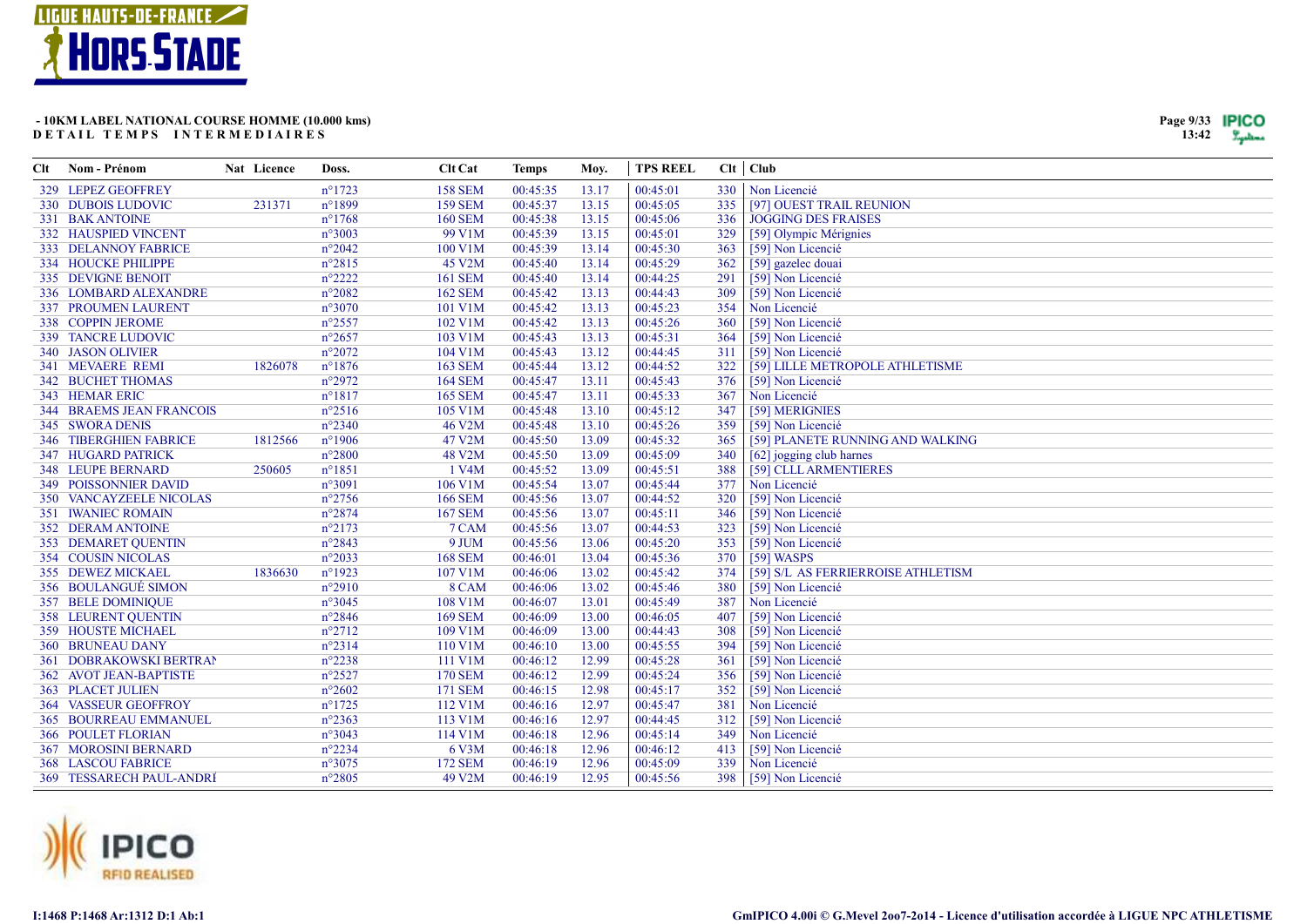

| Page 10/33 | IPICO |
|------------|-------|
| 13:42      |       |

| Clt Nom - Prénom              | Nat Licence | Doss.           | Clt Cat        | <b>Temps</b> | Moy.  | <b>TPS REEL</b> |     | $Clt$ $Club$                     |
|-------------------------------|-------------|-----------------|----------------|--------------|-------|-----------------|-----|----------------------------------|
| <b>370 PAYELLE NICOLAS</b>    |             | $n^{\circ}2752$ | <b>173 SEM</b> | 00:46:19     | 12.95 | 00:45:49        | 385 | [59] Courir a comines            |
| <b>371 DIACRE FLORENT</b>     |             | $n^{\circ}3052$ | <b>174 SEM</b> | 00:46:20     | 12.95 | 00:45:10        | 342 | Non Licencié                     |
| 372 SARRAZIN ALEXANDRE        |             | $n^{\circ}2152$ | <b>175 SEM</b> | 00:46:21     | 12.95 | 00:46:06        | 408 | [59] Non Licencié                |
| 373 DEHAINE PHILIPPE          |             | $n^{\circ}2810$ | <b>176 SEM</b> | 00:46:21     | 12.95 | 00:45:32        | 366 | [59] Non Licencié                |
| 374 TRUC--CHARASCH PIERR      |             | $n^{\circ}2837$ | 9 CAM          | 00:46:21     | 12.95 | 00:46:18        | 417 | [59] Non Licencié                |
| 375 SADLOCHA KEVIN            |             | $n^{\circ}2612$ | <b>177 SEM</b> | 00:46:21     | 12.95 | 00:45:52        | 391 | [59] Non Licencié                |
| 376 D'ORGEVILLE GHISLAIN      |             | $n^{\circ}2052$ | <b>178 SEM</b> | 00:46:21     | 12.95 | 00:45:58        | 402 | [59] Non Licencié                |
| 377 CZAPRAGA SAMUEL           |             | $n^{\circ}2880$ | 115 V1M        | 00:46:21     | 12.95 | 00:45:52        | 392 | [59] Non Licencié                |
| <b>378 HANNECART ERIC</b>     |             | $n^{\circ}2379$ | 116 V1M        | 00:46:22     | 12.94 | 00:45:10        | 343 | [59] Non Licencié                |
| 379 VANCOILLIE CÉDRIC         |             | $n^{\circ}2258$ | <b>179 SEM</b> | 00:46:23     | 12.94 | 00:45:49        | 384 | [59] Quesnoy pour tous les temps |
| <b>380 TROTTEIN VINCENT</b>   |             | $n^{\circ}3009$ | <b>180 SEM</b> | 00:46:23     | 12.94 | 00:46:02        | 405 | [59] Non Licencié                |
| 381 CAMERLYNCK THEOPHIL       |             | $n^{\circ}2948$ | <b>10 ESM</b>  | 00:46:24     | 12.93 | 00:45:02        | 331 | [59] Verlinghem foot             |
| 382 FAGOO CLEMENT             |             | $n^{\circ}1619$ | <b>11 ESM</b>  | 00:46:24     | 12.93 | 00:44:46        | 313 | Non Licencié                     |
| 383 VANDENMESSYNCK CHR        |             | $n^{\circ}1745$ | 117 V1M        | 00:46:24     | 12.93 | 00:45:45        | 379 | Non Licencié                     |
| <b>384 ALLUIN DIDIER</b>      |             | $n^{\circ}2341$ | 50 V2M         | 00:46:26     | 12.93 | 00:46:15        | 415 | [59] Non Licencié                |
| 385 MAELBRANCKE MATHIEU       |             | $n^{\circ}2678$ | <b>181 SEM</b> | 00:46:26     | 12.92 | 00:45:35        | 368 | [62] Non Licencié                |
| <b>386 VERVACKE OCTAVE</b>    |             | $n^{\circ}1617$ | <b>182 SEM</b> | 00:46:27     | 12.92 | 00:45:04        | 332 | Non Licencié                     |
| <b>387 TOULOTTE LOIC</b>      |             | $n^{\circ}2638$ | <b>183 SEM</b> | 00:46:27     | 12.92 | 00:45:48        | 382 | [59] Non Licencié                |
| <b>388 DETRES FREDERIC</b>    | 1550051     | $n^{\circ}1710$ | 118 V1M        | 00:46:27     | 12.92 | 00:45:45        | 378 | [62] AS MARCK                    |
| 389 MIGNON CARL               | 1826075     | $n^{\circ}1875$ | <b>184 SEM</b> | 00:46:29     | 12.91 | 00:45:36        | 369 | [59] LILLE METROPOLE ATHLETISME  |
| <b>390 LELEU ALEXANDRE</b>    |             | $n^{\circ}2076$ | <b>185 SEM</b> | 00:46:30     | 12.90 | 00:45:39        | 372 | [59] Non Licencié                |
| <b>391 WERQUIN BENOIT</b>     |             | $n^{\circ}2231$ | <b>186 SEM</b> | 00:46:31     | 12.90 | 00:45:48        | 383 | [59] Non Licencié                |
| <b>392 HARBONNIER SAMUEL</b>  |             | n°2882          | <b>187 SEM</b> | 00:46:32     | 12.90 | 00:45:43        | 375 | [59] Non Licencié                |
| <b>393 POUTRAIN FRANCK</b>    |             | $n^{\circ}2414$ | 119 V1M        | 00:46:32     | 12.90 | 00:46:29        | 436 | [59] Non Licencié                |
| 394 DECRUCQ EDOUARD           |             | $n^{\circ}2360$ | <b>188 SEM</b> | 00:46:33     | 12.89 | 00:46:19        | 419 | [59] Non Licencié                |
| 395 BAK MATTHIEU              |             | $n^{\circ}2683$ | <b>189 SEM</b> | 00:46:33     | 12.89 | 00:45:52        | 390 | [59] Non Licencié                |
| 396 MONSTERLEET FRANÇOI:      |             | $n^{\circ}2424$ | <b>190 SEM</b> | 00:46:34     | 12.89 | 00:46:10        | 411 | [59] Non Licencié                |
| 397 DELECLUSE CHRISTOPHE      |             | $n^{\circ}2275$ | <b>191 SEM</b> | 00:46:36     | 12.88 | 00:45:25        | 358 | [59] Non Licencié                |
| <b>398 LAMBLIN PIERRE</b>     |             | $n^{\circ}2830$ | <b>192 SEM</b> | 00:46:37     | 12.87 | 00:45:14        | 350 | [59] Verlinghem foot             |
| 399 GREGOIRE JEAN             |             | $n^{\circ}2508$ | <b>193 SEM</b> | 00:46:38     | 12.87 | 00:46:22        | 424 | [59] Non Licencié                |
| <b>400 CARDOEN MARC</b>       |             | $n^{\circ}3090$ | 120 V1M        | 00:46:38     | 12.87 | 00:46:15        | 416 | Non Licencié                     |
| <b>401 ACHTE VALENTIN</b>     |             | $n^{\circ}2987$ | <b>10 JUM</b>  | 00:46:40     | 12.86 | 00:46:27        | 430 | [59] Non Licencié                |
| <b>402 FARIEZ JULIEN</b>      |             | $n^{\circ}2592$ | <b>194 SEM</b> | 00:46:42     | 12.85 | 00:45:39        | 371 | [59] Non Licencié                |
| <b>403 HENNEBICQ STEPHANE</b> |             | $n^{\circ}2926$ | 121 V1M        | 00:46:42     | 12.85 | 00:45:56        | 396 | [59] Non Licencié                |
| <b>404 DARTOIS BENOIT</b>     |             | $n^{\circ}1834$ | <b>195 SEM</b> | 00:46:42     | 12.85 | 00:46:28        | 432 | Non Licencié                     |
| <b>405 HENNEBICQ MAXIME</b>   |             | $n^{\circ}2700$ | <b>196 SEM</b> | 00:46:42     | 12.85 | 00:45:56        | 397 | [59] Non Licencié                |
| <b>406 THILLIEZ STEPHANE</b>  |             | $n^{\circ}2929$ | 122 V1M        | 00:46:43     | 12.85 | 00:45:11        | 344 | [59] Non Licencié                |
| <b>407 RAMOS SERGIO</b>       |             | $n^{\circ}2908$ | <b>197 SEM</b> | 00:46:43     | 12.85 | 00:46:02        | 406 | [59] Non Licencié                |
| <b>408 BOURLARD MAXENCE</b>   | 214533      | $n^{\circ}1881$ | <b>198 SEM</b> | 00:46:44     | 12.84 | 00:45:57        | 399 | [59] OSM LOMME ATHLETISME        |
| <b>409 THOMAS YVAN</b>        |             | $n^{\circ}1766$ | <b>199 SEM</b> | 00:46:44     | 12.84 | 00:45:55        | 395 | [59] COURIR A GRAVELINES         |
| 410 COQUELAERE SEBASTIEN      |             | $n^{\circ}1828$ | <b>200 SEM</b> | 00:46:44     | 12.84 | 00:45:15        | 351 | ASDN DEPARTEMENT DU NORD         |

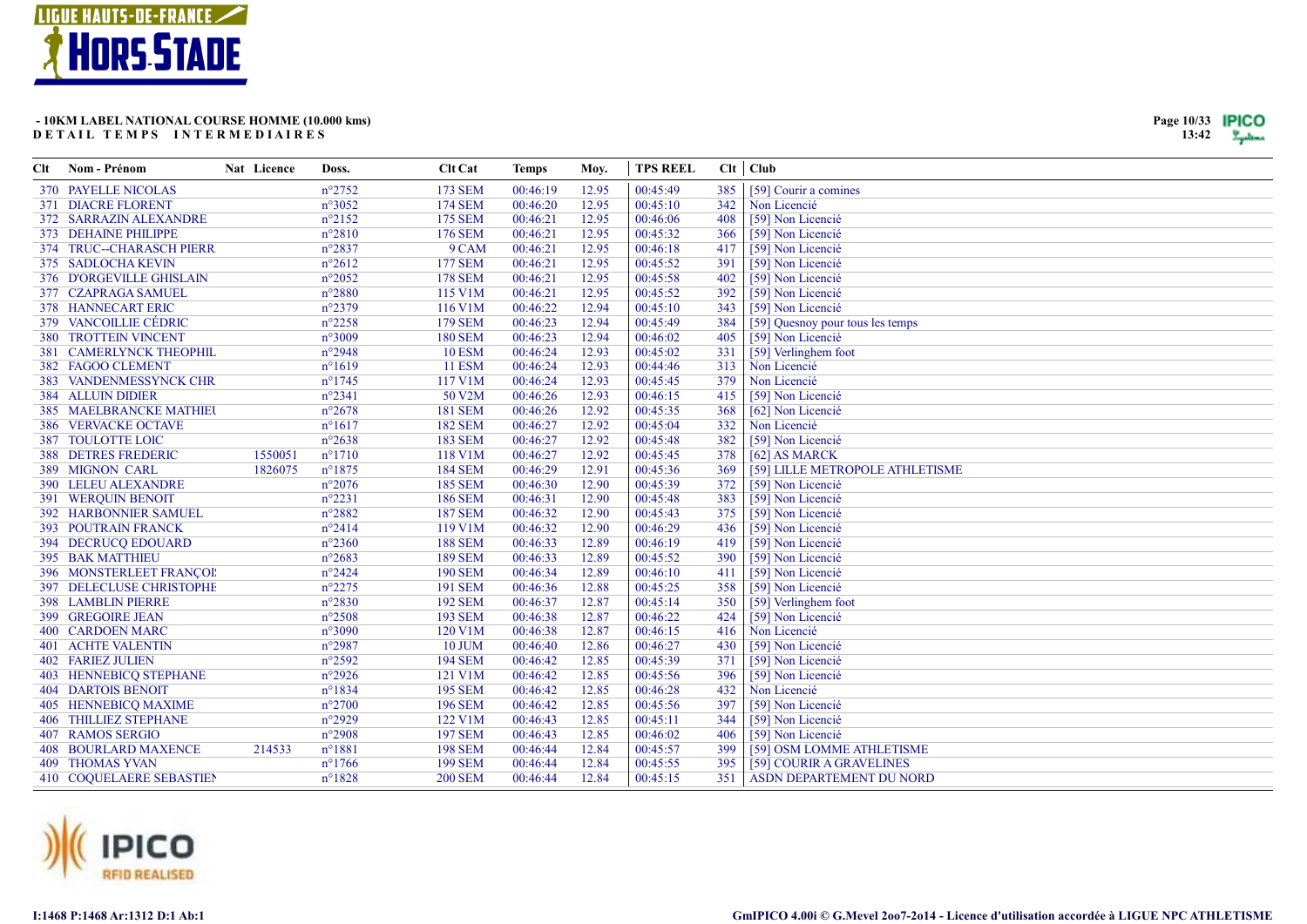

| Page 11/33 | IPICO |
|------------|-------|
| 13:42      |       |

| Clt Nom - Prénom                 | Nat Licence | Doss.           | Clt Cat        | <b>Temps</b> | Moy.  | <b>TPS REEL</b> |     | Clt   Club                          |
|----------------------------------|-------------|-----------------|----------------|--------------|-------|-----------------|-----|-------------------------------------|
| <b>411 DUBAR NICOLAS</b>         |             | $n^{\circ}2742$ | <b>201 SEM</b> | 00:46:45     | 12.84 | 00:46:40        | 448 | [59] Non Licencié                   |
| <b>412 GRIERE BAPTISTE</b>       |             | $n^{\circ}2202$ | <b>202 SEM</b> | 00:46:46     | 12.83 | 00:45:58        | 401 | [59] Non Licencié                   |
| <b>413 VANTROYS THOMAS</b>       | 1486554     | $n^{\circ}1926$ | 123 V1M        | 00:46:46     | 12.83 | 00:46:39        | 444 | [59] S/L AC VILLENEUVE D'ASCQ       |
| <b>414 BONIERBALE THOMAS</b>     |             | $n^{\circ}2971$ | 124 V1M        | 00:46:47     | 12.83 | 00:45:11        | 345 | [93] Non Licencié                   |
| 415 RADON SÉBASTIEN              |             | n°2903          | 125 V1M        | 00:46:48     | 12.82 | 00:46:39        | 447 | [59] Non Licencié                   |
| <b>416 DUJARDIN BERTRAND</b>     |             | $n^{\circ}2056$ | 51 V2M         | 00:46:48     | 12.82 | 00:46:21        | 422 | [59] Non Licencié                   |
| 417 LECLERCQ JOHAN               |             | $n^{\circ}2577$ | <b>203 SEM</b> | 00:46:49     | 12.82 | 00:46:37        | 441 | [59] Non Licencié                   |
| 418 GUYOT-SIONNEST DAMIE         |             | $n^{\circ}2310$ | 126 V1M        | 00:46:53     | 12.80 | 00:46:38        | 442 | [59] Non Licencié                   |
| <b>419 JEANSOU GUILLAUME</b>     |             | $n^{\circ}2481$ | 127 V1M        | 00:46:53     | 12.80 | 00:46:00        | 403 | $[59]$ Asten                        |
| <b>420 LARDET OLIVIER</b>        | 1846398     | $n^{\circ}1813$ | <b>204 SEM</b> | 00:46:54     | 12.80 | 00:46:22        | 423 | [62] AS CULTURELLE ARC INTERNATIONA |
| <b>421 LANTOINE MICKAEL</b>      |             | $n^{\circ}2727$ | <b>205 SEM</b> | 00:46:54     | 12.80 | 00:46:18        | 418 | [62] Owens $36$                     |
| <b>422 BEHIN THIERRY</b>         |             | n°2958          | <b>206 SEM</b> | 00:46:55     | 12.79 | 00:46:29        | 433 | [59] BlanckeTeam                    |
| 423 DÉTRÉE JEAN-GUI              |             | $n^{\circ}2535$ | <b>207 SEM</b> | 00:46:55     | 12.79 | 00:46:21        | 420 | [59] Non Licencié                   |
| 424 DELECROIX BARTHÉLÉM          |             | $n^{\circ}2208$ | <b>208 SEM</b> | 00:46:55     | 12.79 | 00:45:49        | 386 | [59] Non Licencié                   |
| 425 BOURTEEL MICHAEL             |             | $n^{\circ}2707$ | 128 V1M        | 00:46:56     | 12.79 | 00:46:22        | 425 | [59] Non Licencié                   |
| 426 MOUTON PASCAL                |             | $n^{\circ}2792$ | 52 V2M         | 00:46:56     | 12.79 | 00:45:41        | 373 | [59] Non Licencié                   |
| 427 WOLFCARIUS LOÏC              |             | $n^{\circ}2642$ | 129 V1M        | 00:46:57     | 12.78 | 00:46:09        | 410 | [59] Runninghem en Weppes           |
| 428 SOROKA SAMUEL                |             | $n^{\circ}2884$ | <b>209 SEM</b> | 00:46:58     | 12.78 | 00:45:54        | 393 | [59] JOG LEERS                      |
| 429 DUPIRE STÉPHANE              |             | $n^{\circ}2057$ | 130 V1M        | 00:46:59     | 12.77 | 00:45:25        | 357 | [59] Non Licencié                   |
| <b>430 FOUBERT NICOLAS</b>       |             | $n^{\circ}2059$ | 131 V1M        | 00:47:00     | 12.77 | 00:46:23        | 426 | [62] Non Licencié                   |
| <b>431 VERMENLEN DYLAN</b>       |             | $n^{\circ}2117$ | 11 JUM         | 00:47:00     | 12.77 | 00:46:29        | 435 | [59] Non Licencié                   |
| <b>432 ANTOINE TOM</b>           |             | n°2982          | 12 JUM         | 00:47:00     | 12.77 | 00:46:46        | 455 | [59] Non Licencié                   |
| <b>433 DAUBRESSE DOMINIQUE</b>   |             | $n^{\circ}2351$ | 53 V2M         | 00:47:01     | 12.76 | 00:46:56        | 464 | [59] Non Licencié                   |
| <b>434 VAN MOERKERCKE THON</b>   |             | n°2981          | <b>210 SEM</b> | 00:47:02     | 12.76 | 00:46:42        | 450 | [59] Non Licencié                   |
| 435 COCHEZ CLEMENT               |             | $n^{\circ}1661$ | 211 SEM        | 00:47:02     | 12.76 | 00:46:40        | 449 | Non Licencié                        |
| <b>436 VILMOT JULIEN</b>         |             | $n^{\circ}2606$ | 212 SEM        | 00:47:02     | 12.76 | 00:46:25        | 428 | [59] Non Licencié                   |
| <b>437 MOREL VINCENT</b>         |             | $n^{\circ}1655$ | 132 V1M        | 00:47:02     | 12.76 | 00:46:12        | 412 | Non Licencié                        |
| <b>438 DEMAREY LAURENT</b>       |             | $n^{\circ}2046$ | 133 V1M        | 00:47:03     | 12.76 | 00:46:26        | 429 | [59] Non Licencié                   |
| <b>439 SIX NICOLAS</b>           |             | $n^{\circ}3076$ | 213 SEM        | 00:47:04     | 12.75 | 00:46:12        | 414 | Non Licencié                        |
| <b>440 HURET XAVIER</b>          |             | $n^{\circ}3042$ | <b>214 SEM</b> | 00:47:04     | 12.75 | 00:45:58        | 400 | Non Licencié                        |
| <b>441 DEVENDEVILLE ERIC</b>     | T301789     | $n^{\circ}1848$ | 54 V2M         | 00:47:05     | 12.74 | 00:46:24        | 427 | [59] ATHLETISME CLUB SECLINOIS      |
| <b>442 DURIEZ JONATHAN</b>       |             | $n^{\circ}2581$ | <b>215 SEM</b> | 00:47:06     | 12.74 | 00:46:57        | 466 | [59] Non Licencié                   |
| <b>443 DUPLOUY DENIS</b>         |             | $n^{\circ}2337$ | 134 V1M        | 00:47:07     | 12.74 | 00:46:58        | 468 | [59] Non Licencié                   |
| <b>444 CHRISTIAENS GAY</b>       |             | $n^{\circ}3064$ | 55 V2M         | 00:47:08     | 12.73 | 00:47:02        | 474 | Non Licencié                        |
| <b>445 WESTELYNCK VINCENT</b>    |             | n°3013          | <b>216 SEM</b> | 00:47:08     | 12.73 | 00:46:08        | 409 | [59] Non Licencié                   |
| <b>446 DELEMER ARNAUD</b>        |             | $n^{\circ}2184$ | 56 V2M         | 00:47:09     | 12.73 | 00:46:21        | 421 | [59] Non Licencié                   |
| <b>447 BEYAERT AURELIEN</b>      |             | $n^{\circ}3085$ | <b>217 SEM</b> | 00:47:09     | 12.73 | 00:46:44        | 451 | Non Licencié                        |
| <b>448 VANDOOREN BENJAMIN</b>    |             | $n^{\circ}2217$ | 135 V1M        | 00:47:10     | 12.72 | 00:46:31        | 437 | [59] Non Licencié                   |
| <b>449 HOCHART JEAN BAPTISTI</b> |             | $n^{\circ}2511$ | <b>218 SEM</b> | 00:47:11     | 12.72 | 00:46:39        | 445 | [59] Non Licencié                   |
| <b>450 LOCQUET FREDDY</b>        | 1752654     | $n^{\circ}1963$ | 136 V1M        | 00:47:12     | 12.71 | 00:46:57        | 467 | [62] SERVINS ATHLETIC CLUB          |
| <b>451 CARDON MARTIN</b>         |             | $n^{\circ}2668$ | <b>219 SEM</b> | 00:47:13     | 12.71 | 00:46:39        |     | 446   [62] Non Licencié             |

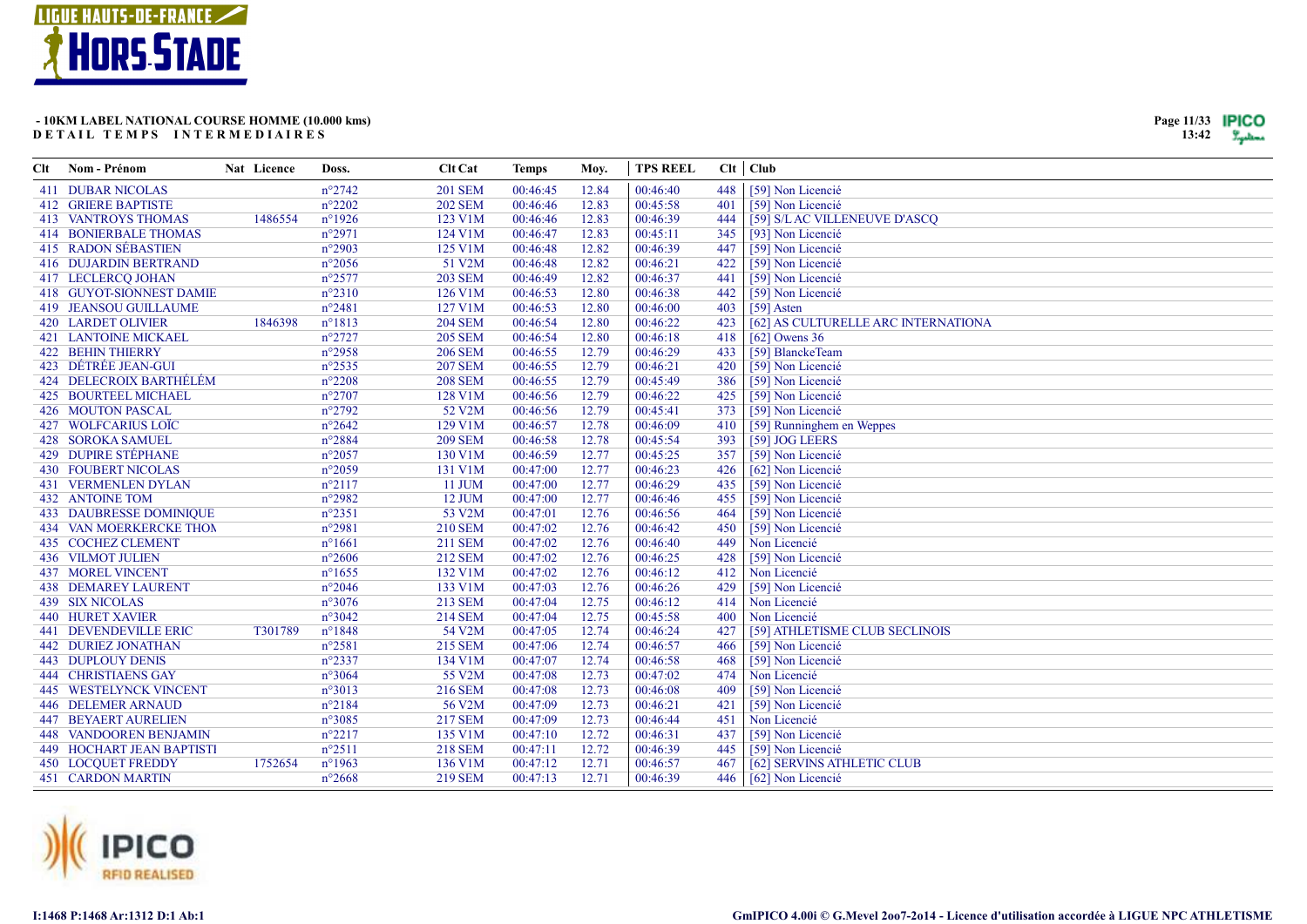

| Clt - | Nom - Prénom                     | Nat Licence | Doss.            | <b>Clt Cat</b> | <b>Temps</b> | Moy.  | <b>TPS REEL</b> |     | Clt   Club                          |
|-------|----------------------------------|-------------|------------------|----------------|--------------|-------|-----------------|-----|-------------------------------------|
|       | <b>452 MOURCIA MIKAEL</b>        |             | $n^{\circ}2729$  | <b>220 SEM</b> | 00:47:14     | 12.71 | 00:46:59        | 469 | [59] Non Licencié                   |
|       | <b>453 NANCEY XAVIER</b>         |             | $n^{\circ}3023$  | <b>221 SEM</b> | 00:47:15     | 12.70 | 00:46:01        | 404 | [59] Runners en Nord                |
|       | <b>454 BLONDEAU MARC</b>         |             | $n^{\circ}2660$  | 137 V1M        | 00:47:16     | 12.70 | 00:46:52        | 462 | [59] Ajcfrelinghien                 |
|       | <b>455 MOREAU GEORGES</b>        | 372171      | $n^{\circ}$ 1836 | 7 V3M          | 00:47:19     | 12.68 | 00:47:16        | 491 | [59] ENTENTE LITTORAL ATHLETISME NO |
|       | <b>456 MONVILLE JEAN-BAPTIST</b> |             | $n^{\circ}2092$  | 138 V1M        | 00:47:19     | 12.68 | 00:46:28        | 431 | [59] Non Licencié                   |
|       | <b>457 LENOBLE PATRICK</b>       |             | $n^{\circ}1799$  | 139 V1M        | 00:47:21     | 12.68 | 00:46:35        | 439 | ASDN DEPARTEMENT DU NORD            |
|       | 458 LEGROS JIMMY                 |             | $n^{\circ}2570$  | <b>222 SEM</b> | 00:47:21     | 12.67 | 00:46:29        | 434 | [59] Non Licencié                   |
|       | <b>459 BRUNEEL GUILLAUME</b>     |             | $n^{\circ}$ 1727 | 140 V1M        | 00:47:22     | 12.67 | 00:47:11        | 483 | Foulées athlétiques de wasquehal    |
|       | <b>460 HARIVEL ERIC</b>          |             | $n^{\circ}$ 1796 | 141 V1M        | 00:47:23     | 12.66 | 00:46:37        | 440 | ASDN DEPARTEMENT DU NORD            |
|       | <b>461 CASTELEYN DAVID</b>       |             | $n^{\circ}1771$  | <b>223 SEM</b> | 00:47:24     | 12.66 | 00:47:14        | 487 | <b>JOGGING DES FRAISES</b>          |
|       | <b>462 DESTAILLEUR VINCENT</b>   |             | $n^{\circ}3001$  | 142 V1M        | 00:47:25     | 12.66 | 00:47:03        | 477 | [59] Courir à Comines               |
|       | <b>463 BOCQUET ERIC</b>          |             | $n^{\circ}2369$  | 143 V1M        | 00:47:26     | 12.65 | 00:47:22        | 500 | [62] Non Licencié                   |
|       | <b>464 FOUCAUT ANTOINE</b>       |             | $n^{\circ}2060$  | <b>224 SEM</b> | 00:47:27     | 12.65 | 00:46:50        | 460 | [62] Département du Nord            |
|       | <b>465 LIEGEOIS DAVID</b>        |             | $n^{\circ}2327$  | 57 V2M         | 00:47:27     | 12.65 | 00:47:00        | 471 | [59] Non Licencié                   |
|       | 466 LE BON PASCAL                |             | $n^{\circ}1798$  | 144 V1M        | 00:47:28     | 12.64 | 00:46:44        | 452 | ASDN DEPARTEMENT DU NORD            |
|       | <b>467 MADAU LUC</b>             | 1678139     | $n^{\circ}1852$  | 145 V1M        | 00:47:28     | 12.64 | 00:47:08        | 482 | [59] COURIR ENSEMBLE SNCF           |
|       | <b>468 DE BAERE ERIC</b>         |             | $n^{\circ}2372$  | <b>225 SEM</b> | 00:47:30     | 12.64 | 00:45:51        | 389 | [59] Non Licencié                   |
|       | <b>469 LEQUIEN CHRISTOPHE</b>    | 1664368     | n°1892           | 58 V2M         | 00:47:30     | 12.63 | 00:46:46        | 456 | [59] OSM LOMME ATHLETISME           |
|       | <b>470 PAUX GREGORY</b>          |             | $n^{\circ}2469$  | 146 V1M        | 00:47:30     | 12.63 | 00:47:13        | 486 | [59] Non Licencié                   |
|       | <b>471 STEVENOOT PAUL</b>        |             | $n^{\circ}2804$  | <b>226 SEM</b> | 00:47:31     | 12.63 | 00:46:46        | 457 | [59] Non Licencié                   |
|       | <b>472 HERMAN PHILIPPE</b>       |             | $n^{\circ}2814$  | 8 V3M          | 00:47:31     | 12.63 | 00:47:14        | 489 | [59] Non Licencié                   |
|       | 473 OSTYN GREGORY                | 1581151     | $n^{\circ}1901$  | <b>227 SEM</b> | 00:47:31     | 12.63 | 00:47:20        | 498 | [59] PLANETE RUNNING AND WALKING    |
|       | <b>474 BATEMAN WILLIAM</b>       |             | $n^{\circ}3015$  | <b>228 SEM</b> | 00:47:33     | 12.62 | 00:47:32        | 519 | [59] Non Licencié                   |
|       | <b>475 LIAGRE CHRISTOPHE</b>     |             | $n^{\circ}2285$  | 147 V1M        | 00:47:33     | 12.62 | 00:47:33        | 525 | [59] Non Licencié                   |
|       | <b>476 MATTON CHRISTOPHE</b>     |             | $n^{\circ}2288$  | 148 V1M        | 00:47:34     | 12.62 | 00:47:23        | 504 | $[59]$ cmdc                         |
|       | <b>477 BOUDRY HUGUES</b>         |             | $n^{\circ}2021$  | 149 V1M        | 00:47:35     | 12.61 | 00:46:56        | 465 | [59] Non Licencié                   |
|       | 478 DEVULDER JEAN-LUC            | 1464492     | $n^{\circ}$ 1868 | 59 V2M         | 00:47:35     | 12.61 | 00:47:19        | 494 | [59] LILLE METROPOLE ATHLETISME     |
|       | <b>479 TORREZ JONATHAN</b>       |             | $n^{\circ}2582$  | <b>229 SEM</b> | 00:47:36     | 12.61 | 00:47:25        | 507 | [59] Non Licencié                   |
|       | <b>480 EECHAUTE CHRISTOPHE</b>   |             | $n^{\circ}2277$  | 150 V1M        | 00:47:36     | 12.61 | 00:46:47        | 458 | [59] Non Licencié                   |
|       | <b>481 SYSSAU ALAIN</b>          |             | $n^{\circ}2135$  | 9 V3M          | 00:47:37     | 12.60 | 00:47:23        | 502 | [59] Non Licencié                   |
|       | <b>482 LAMARCQ JULIEN</b>        |             | $n^{\circ}2595$  | <b>230 SEM</b> | 00:47:37     | 12.60 | 00:46:48        | 459 | [59] Non Licencié                   |
|       | <b>483 GERMAIN FRANCK</b>        |             | $n^{\circ}2066$  | 151 V1M        | 00:47:37     | 12.60 | 00:47:11        | 484 | [59] Non Licencié                   |
|       | <b>484 SERREPUY MATTHIEU</b>     |             | $n^{\circ}2692$  | 231 SEM        | 00:47:40     | 12.59 | 00:47:20        | 496 | [59] Non Licencié                   |
|       | <b>485 GARCIA ANTHONY</b>        |             | $n^{\circ}2064$  | <b>232 SEM</b> | 00:47:40     | 12.59 | 00:47:16        | 492 | [59] Non Licencié                   |
|       | <b>486 MONTIGEL BERTRAND</b>     |             | $n^{\circ}2090$  | 233 SEM        | 00:47:40     | 12.59 | 00:46:45        | 454 | [77] Endurance Team Mouscron        |
|       | <b>487 CASTEL QUENTIN</b>        |             | $n^{\circ}2841$  | <b>234 SEM</b> | 00:47:41     | 12.58 | 00:46:34        | 438 | [59] Non Licencié                   |
|       | <b>488 DELPORTE STEPHANE</b>     |             | $n^{\circ}2924$  | 152 V1M        | 00:47:42     | 12.58 | 00:46:51        | 461 | [59] Non Licencié                   |
|       | <b>489 CARTON JEAN MICHEL</b>    |             | $n^{\circ}1700$  | 10 V3M         | 00:47:43     | 12.58 | 00:47:31        | 518 | Non Licencié                        |
|       | <b>490 PONTIGNIES BENOIT</b>     |             | $n^{\circ}2230$  | <b>235 SEM</b> | 00:47:43     | 12.58 | 00:47:14        | 488 | [59] Non Licencié                   |
|       | 491 VANBESSELAERE OLIVIEI        |             | $n^{\circ}2776$  | <b>236 SEM</b> | 00:47:44     | 12.57 | 00:47:26        | 512 | [59] Non Licencié                   |
|       | <b>492 VANDENBUSSCHE VINCE</b>   |             | $n^{\circ}3011$  | <b>237 SEM</b> | 00:47:47     | 12.56 | 00:47:25        | 509 | [59] Non Licencié                   |

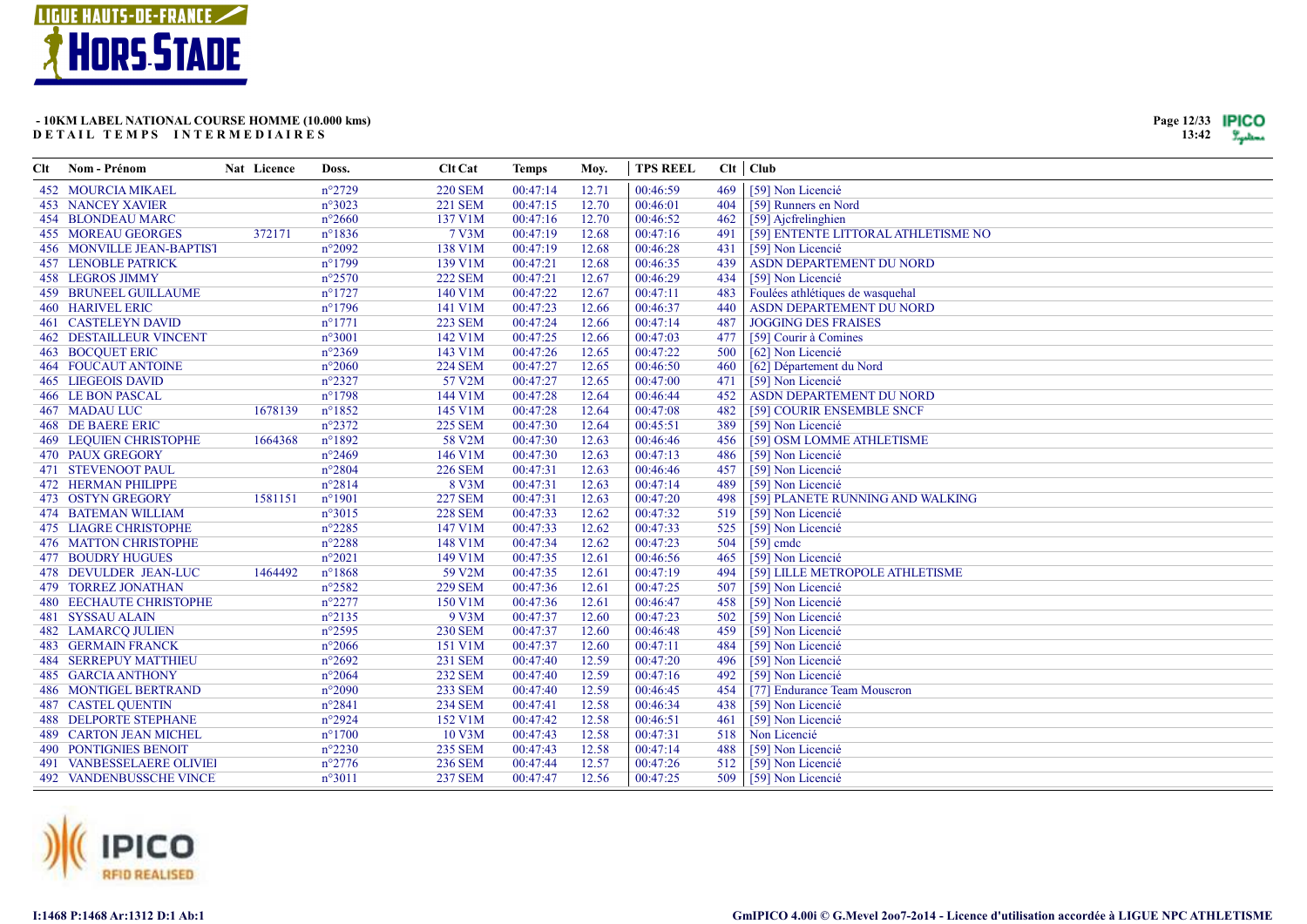

| Page 13/33 | TPICO |
|------------|-------|
| 13:42      |       |

| Clt | Nom - Prénom                 | Nat Licence | Doss.           | <b>Clt Cat</b> | <b>Temps</b> | Moy.  | <b>TPS REEL</b> |      | Clt   Club                          |
|-----|------------------------------|-------------|-----------------|----------------|--------------|-------|-----------------|------|-------------------------------------|
|     | <b>493 JEHAES MATHIEU</b>    |             | $n^{\circ}2676$ | <b>238 SEM</b> | 00:47:48     | 12.55 | 00:47:00        | 470  | [59] Oslm Imoment triathlon         |
|     | <b>494 PIETTE JULIEN</b>     |             | $n^{\circ}2600$ | <b>239 SEM</b> | 00:47:49     | 12.55 | 00:47:01        | 473  | [80] Non Licencié                   |
|     | 495 LIÉTAR MATHIAS           |             | $n^{\circ}2672$ | <b>240 SEM</b> | 00:47:53     | 12.53 | 00:47:32        | 523  | [59] Jog'Leers                      |
|     | <b>496 GRUSON TEDDY</b>      |             | $n^{\circ}2946$ | 241 SEM        | 00:47:56     | 12.52 | 00:47:43        | 532  | [59] Non Licencié                   |
|     | <b>497 FERNANDES TONY</b>    |             | $n^{\circ}2984$ | <b>242 SEM</b> | 00:47:56     | 12.52 | 00:47:08        | 481  | [59] O.S.M.L. NATATION TRIATHLON    |
|     | 498 PATUREL LOÏC             |             | $n^{\circ}2641$ | 243 SEM        | 00:47:57     | 12.52 | 00:57:07        | 1123 | [59] Non Licencié                   |
|     | <b>499 BRANTON LOÏC</b>      |             | $n^{\circ}2639$ | <b>244 SEM</b> | 00:47:57     | 12.52 | 00:47:47        | 539  | [59] Non Licencié                   |
|     | <b>500 CANDELIER THIERRY</b> |             | $n^{\circ}2960$ | 153 V1M        | 00:47:58     | 12.51 | 00:47:03        | 479  | [59] Non Licencié                   |
|     | 501 DESPREZ PATRICK          |             | $n^{\circ}2051$ | 11 V3M         | 00:47:58     | 12.51 | 00:47:48        | 541  | [62] Non Licencié                   |
|     | 502 HURIAU CHRISTOPHE        |             | $n^{\circ}2281$ | 154 V1M        | 00:47:58     | 12.51 | 00:47:29        | 516  | [59] Non Licencié                   |
|     | 503 CASTREMANNE REMY         |             | $n^{\circ}2858$ | <b>245 SEM</b> | 00:48:03     | 12.49 | 00:47:03        | 478  | [59] Non Licencié                   |
|     | <b>504 TATARU STEFAN</b>     |             | $n^{\circ}2916$ | <b>246 SEM</b> | 00:48:05     | 12.48 | 00:47:20        | 497  | [92] Non Licencié                   |
|     | 505 TRAISNEL OLIVIER         |             | $n^{\circ}2775$ | <b>247 SEM</b> | 00:48:07     | 12.47 | 00:47:12        | 485  | [59] Non Licencié                   |
|     | 506 NOWAK CHRISTOPHE         |             | n°2289          | <b>248 SEM</b> | 00:48:09     | 12.46 | 00:48:05        | 562  | [59] Non Licencié                   |
|     | 507 WARLOP KÉVIN             |             | $n^{\circ}2616$ | <b>249 SEM</b> | 00:48:10     | 12.46 | 00:47:22        | 499  | [59] Non Licencié                   |
|     | 508 SALIN DIMITRI            |             | $n^{\circ}2348$ | <b>250 SEM</b> | 00:48:10     | 12.46 | 00:46:38        | 443  | [59] Non Licencié                   |
|     | 509 LOUVET CHRISTOPHE        |             | $n^{\circ}2286$ | 155 V1M        | 00:48:10     | 12.46 | 00:47:54        | 548  | [59] Non Licencié                   |
|     | 510 LERICHE NICOLAS          |             | $n^{\circ}1682$ | 156 V1M        | 00:48:12     | 12.45 | 00:48:09        | 566  | Non Licencié                        |
|     | 511 VAUBANT CHRISTOPHER      |             | n°2299          | <b>251 SEM</b> | 00:48:13     | 12.45 | 00:47:04        | 480  | [59] Non Licencié                   |
|     | 512 VILMOT GEOFFROY          |             | $n^{\circ}2454$ | <b>252 SEM</b> | 00:48:13     | 12.44 | 00:47:35        | 527  | [59] Olympique Mérignies (Football) |
|     | 513 JEHAES MEDHI             |             | $n^{\circ}2705$ | <b>253 SEM</b> | 00:48:14     | 12.44 | 00:47:26        | 511  | [59] Non Licencié                   |
|     | 514 HASBROUCQ ALAIN          |             | $n^{\circ}2132$ | 60 V2M         | 00:48:18     | 12.43 | 00:48:03        | 558  | [59] COURIR A COMINES               |
|     | 515 FLIPO OLIVIER            | 1666232     | $n^{\circ}1991$ | 157 V1M        | 00:48:19     | 12.42 | 00:48:03        | 559  | [59] US MARQUETTE                   |
|     | 516 LEPORQ BENOIT            |             | $n^{\circ}2078$ | 158 V1M        | 00:48:20     | 12.42 | 00:47:52        | 544  | [59] Non Licencié                   |
|     | 517 DANGE OLIVIER            |             | $n^{\circ}2763$ | <b>254 SEM</b> | 00:48:20     | 12.41 | 00:47:16        | 490  | [59] Esabc Salomé                   |
|     | 518 BLAIN FABRICE            |             | $n^{\circ}2394$ | <b>255 SEM</b> | 00:48:20     | 12.41 | 00:47:23        | 501  | [62] Non Licencié                   |
|     | 519 BALLIEU NICOLAS          |             | $n^{\circ}2735$ | <b>256 SEM</b> | 00:48:21     | 12.41 | 00:47:38        | 528  | [62] Non Licencié                   |
|     | 520 PREVOST XAVIER           |             | $n^{\circ}3025$ | <b>257 SEM</b> | 00:48:23     | 12.41 | 00:48:02        | 556  | [59] Non Licencié                   |
|     | 521 DUHAMEL BENOIT           |             | $n^{\circ}2224$ | 159 V1M        | 00:48:23     | 12.40 | 00:47:28        | 513  | [59] Non Licencié                   |
|     | 522 EL MALLAHI MOHAMED       |             | $n^{\circ}2731$ | 160 V1M        | 00:48:24     | 12.40 | 00:46:45        | 453  | [59] Non Licencié                   |
|     | 523 DESTOMBES DAMIEN         | 1117400     | $n^{\circ}2001$ | 161 V1M        | 00:48:24     | 12.40 | 00:47:02        | 476  | [59] US TOURCOING                   |
|     | 524 DELOBEL FRANCOIS         |             | $n^{\circ}3067$ | <b>258 SEM</b> | 00:48:24     | 12.40 | 00:46:53        | 463  | Non Licencié                        |
|     | 525 DEBERGH MATHIEU          |             | $n^{\circ}2674$ | <b>10 CAM</b>  | 00:48:25     | 12.40 | 00:47:39        | 530  | [59] Non Licencié                   |
|     | 526 PIETIN CARL STEFAN       |             | n°3039          | 162 V1M        | 00:48:25     | 12.39 | 00:47:57        | 552  | Non Licencié                        |
|     | 527 GUILBERT CHRISTOPHE      |             | $n^{\circ}2280$ | <b>259 SEM</b> | 00:48:25     | 12.39 | 00:47:01        | 472  | [59] Non Licencié                   |
|     | 528 MEROUANE CHRISTIAN       | 701100      | $n^{\circ}1950$ | 61 V2M         | 00:48:27     | 12.39 | 00:48:24        | 584  | [62] S/L RC DE LENS ATHLETISME      |
|     | 529 LIVENAIS TOM             |             | $n^{\circ}2983$ | <b>11 CAM</b>  | 00:48:27     | 12.39 | 00:47:55        | 549  | [62] Non Licencié                   |
|     | 530 DUCHESNE DAVID           |             | $n^{\circ}2324$ | <b>260 SEM</b> | 00:48:28     | 12.38 | 00:47:19        | 495  | [59] Non Licencié                   |
|     | 531 THOMAS ALEXANDRE         |             | $n^{\circ}2153$ | <b>261 SEM</b> | 00:48:28     | 12.38 | 00:47:53        | 545  | [59] Non Licencié                   |
|     | 532 LEMOINE BRUNO            |             | $n^{\circ}2247$ | 62 V2M         | 00:48:28     | 12.38 | 00:48:04        | 560  | [59] Non Licencié                   |
|     | 533 LIVENAIS FRANCK          |             | $n^{\circ}2411$ | 163 V1M        | 00:48:28     | 12.38 | 00:47:57        |      | 551   [62] Non Licencié             |

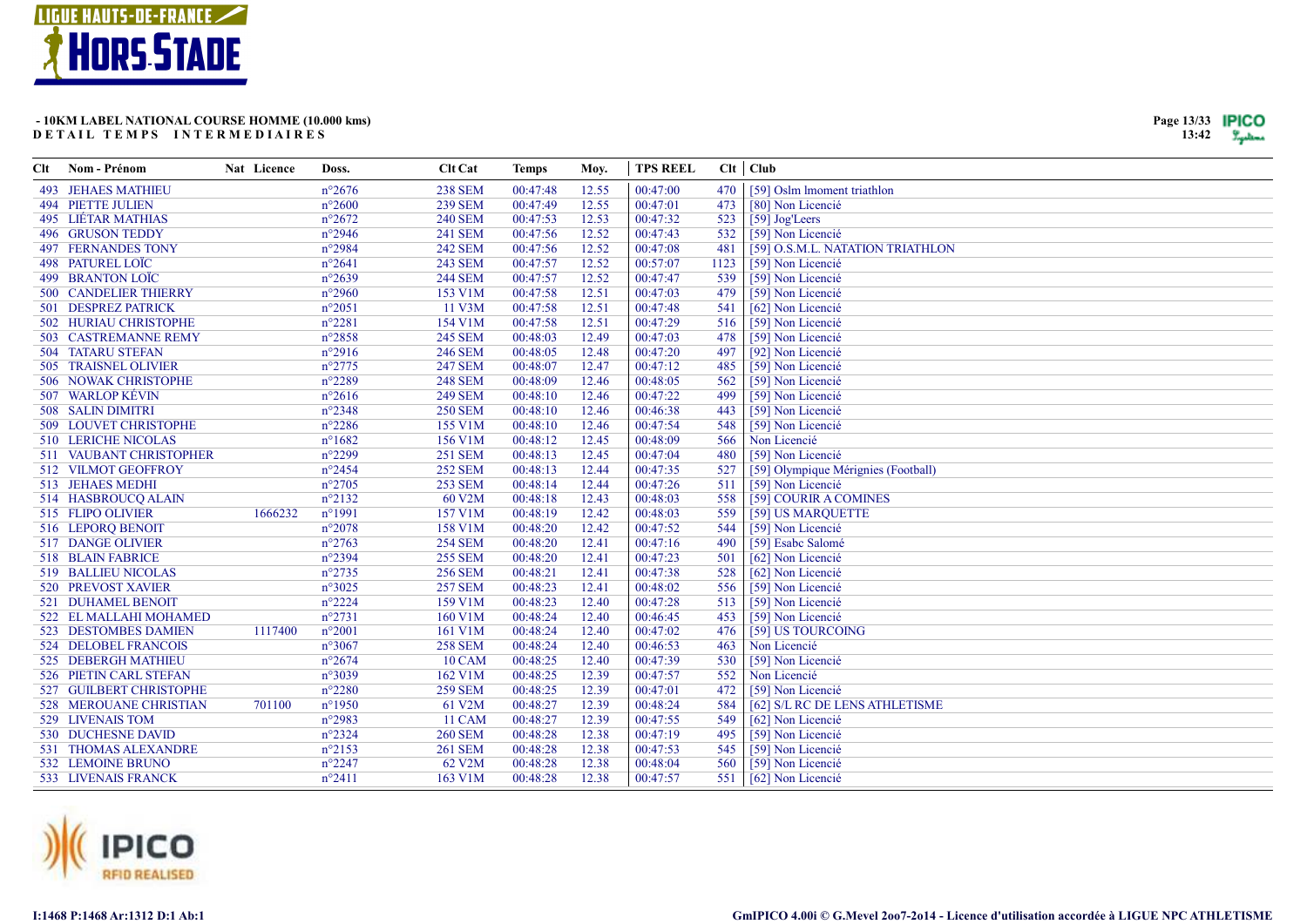

| Clt | Nom - Prénom                 | Nat Licence | Doss.           | <b>Clt</b> Cat | <b>Temps</b> | Moy.  | <b>TPS REEL</b> |     | Clt   Club                          |
|-----|------------------------------|-------------|-----------------|----------------|--------------|-------|-----------------|-----|-------------------------------------|
|     | <b>534 MATHON THIERRY</b>    |             | $n^{\circ}2965$ | 63 V2M         | 00:48:29     | 12.38 | 00:47:53        | 546 | [59] Non Licencié                   |
|     | 535 GEERAERT MATTHIEU        |             | $n^{\circ}2688$ | <b>262 SEM</b> | 00:48:29     | 12.38 | 00:47:39        | 529 | [59] Non Licencié                   |
|     | 536 RODRIGUES JOSE           |             | $n^{\circ}2585$ | 64 V2M         | 00:48:32     | 12.37 | 00:47:32        | 520 | [59] Non Licencié                   |
|     | 537 CAEYSEELE MATHIEU        |             | $n^{\circ}2673$ | <b>263 SEM</b> | 00:48:33     | 12.36 | 00:47:24        | 506 | [59] Non Licencié                   |
|     | 538 DESROUSSEAUX EDOUAI      |             | $n^{\circ}2361$ | <b>264 SEM</b> | 00:48:33     | 12.36 | 00:47:25        | 508 | [59] Non Licencié                   |
|     | 539 BODA CHRISTOPHE          |             | $n^{\circ}2271$ | <b>265 SEM</b> | 00:48:33     | 12.36 | 00:48:12        | 573 | [59] Non Licencié                   |
|     | 540 HENIN OLIVIER            |             | $n^{\circ}2770$ | 164 V1M        | 00:48:34     | 12.36 | 00:47:33        | 524 | [59] Non Licencié                   |
|     | 541 LOCUFIER PASCAL          |             | $n^{\circ}2790$ | 12 V3M         | 00:48:36     | 12.35 | 00:48:31        | 589 | [59] Non Licencié                   |
|     | <b>542 LAURENS CHRISTIAN</b> |             | $n^{\circ}2263$ | 13 V3M         | 00:48:36     | 12.35 | 00:48:17        | 578 | [59] athlétisme de tétéghem         |
|     | 543 DELRUE DAVID             |             | $n^{\circ}2318$ | 165 V1M        | 00:48:36     | 12.35 | 00:48:30        | 588 | [59] FAB'ULOUS TEAM                 |
|     | <b>544 TERRIER THIERRY</b>   |             | $n^{\circ}2968$ | 166 V1M        | 00:48:37     | 12.35 | 00:47:28        | 515 | [59] Non Licencié                   |
|     | 545 VILMOT JEROME            |             | $n^{\circ}2563$ | <b>266 SEM</b> | 00:48:37     | 12.34 | 00:47:59        | 553 | [59] Non Licencié                   |
|     | 546 REPILLET CHRISTIAN       |             | $n^{\circ}2267$ | <b>267 SEM</b> | 00:48:38     | 12.34 | 00:47:43        | 533 | [62] Non Licencié                   |
|     | 547 POETTE ARNAUD            |             | $n^{\circ}2190$ | <b>268 SEM</b> | 00:48:39     | 12.34 | 00:47:26        | 510 | [59] tennis unis de bondues         |
|     | <b>548 FABRE BERTRAND</b>    |             | $n^{\circ}1688$ | 65 V2M         | 00:48:39     | 12.34 | 00:47:28        | 514 | Non Licencié                        |
|     | <b>549 NIVELET JULIEN</b>    |             | $n^{\circ}2599$ | <b>269 SEM</b> | 00:48:40     | 12.33 | 00:48:03        | 557 | [59] Team Bonheur Runner            |
|     | 550 WATRY FRANCOIS           |             | $n^{\circ}1751$ | 167 V1M        | 00:48:40     | 12.33 | 00:47:18        | 493 | Non Licencié                        |
|     | 551 LENEN OLIVIER            |             | $n^{\circ}2077$ | 168 V1M        | 00:48:40     | 12.33 | 00:47:23        | 503 | [59] Non Licencié                   |
|     | 552 GOFFART KARL             |             | $n^{\circ}2608$ | <b>270 SEM</b> | 00:48:42     | 12.32 | 00:48:21        | 583 | [59] Non Licencié                   |
|     | 553 VERMEERSCH DAVID         |             | $n^{\circ}2333$ | 169 V1M        | 00:48:43     | 12.32 | 00:48:02        | 555 | [62] Non Licencié                   |
|     | 554 DEKEYSER THIBAULT        |             | $n^{\circ}2039$ | <b>271 SEM</b> | 00:48:44     | 12.31 | 00:48:06        | 564 | [59] Non Licencié                   |
|     | 555 BINOT VINCENT            |             | $n^{\circ}2995$ | <b>272 SEM</b> | 00:48:45     | 12.31 | 00:48:09        | 568 | [59] Non Licencié                   |
|     | 556 SAINGIER XAVIER          |             | $n^{\circ}1618$ | 170 V1M        | 00:48:46     | 12.31 | 00:47:24        | 505 | Non Licencié                        |
|     | 557 BUVRIL STÉPHANE          |             | $n^{\circ}2932$ | <b>273 SEM</b> | 00:48:46     | 12.31 | 00:47:48        | 540 | [59] Non Licencié                   |
|     | <b>558 BUISSIERE VINCENT</b> |             | $n^{\circ}2996$ | 171 V1M        | 00:48:46     | 12.31 | 00:48:38        | 602 | [59] Non Licencié                   |
|     | 559 DHAUDT MICHAEL           |             | $n^{\circ}2710$ | 172 V1M        | 00:48:47     | 12.30 | 00:48:19        | 580 | [59] Non Licencié                   |
|     | <b>560 HERBAIN BENJAMIN</b>  |             | $n^{\circ}2215$ | <b>274 SEM</b> | 00:48:49     | 12.29 | 00:48:15        | 576 | [24] Non Licencié                   |
|     | 561 LALLEMAN FRANÇOIS        |             | $n^{\circ}2423$ | <b>275 SEM</b> | 00:48:50     | 12.29 | 00:48:06        | 563 | [59] Non Licencié                   |
|     | <b>562 ROUSIER JULIEN</b>    | 1942647     | $n^{\circ}1898$ | <b>276 SEM</b> | 00:48:50     | 12.29 | 00:47:34        | 526 | [59] OSM LOMME ATHLETISME           |
|     | 563 BREMER COLIN             |             | n°3082          | 12 CAM         | 00:48:51     | 12.28 | 00:47:50        | 542 | Non Licencié                        |
|     | 564 LÉCRIGNY JEAN-FRANCO     |             | $n^{\circ}2533$ | 173 V1M        | 00:48:53     | 12.28 | 00:48:43        | 606 | [59] Non Licencié                   |
|     | 565 BUTIN VINCENT            |             | $n^{\circ}2997$ | <b>277 SEM</b> | 00:48:53     | 12.28 | 00:47:56        | 550 | [59] Non Licencié                   |
|     | 566 LEMOINE SÉBASTIEN        |             | $n^{\circ}2899$ | <b>278 SEM</b> | 00:48:54     | 12.27 | 00:48:39        | 603 | [59] Non Licencié                   |
|     | <b>567 MICHAUX XAVIER</b>    |             | $n^{\circ}3022$ | <b>279 SEM</b> | 00:48:56     | 12.27 | 00:47:02        | 475 | [59] Non Licencié                   |
|     | 568 MESSIAEN ALEXANDRE       |             | $n^{\circ}1615$ | <b>280 SEM</b> | 00:48:56     | 12.26 | 00:47:32        | 522 | Non Licencié                        |
|     | 569 CHUDY DAVID              | 1859978     | $n^{\circ}1949$ | 174 V1M        | 00:48:57     | 12.26 | 00:48:38        | 600 | [59] S/L JOGGING ET ATHLETISME FRET |
|     | 570 WILS DAVID               |             | $n^{\circ}3061$ | <b>281 SEM</b> | 00:48:57     | 12.26 | 00:47:32        | 521 | Non Licencié                        |
|     | 571 VENNIN STEPHANE          |             | $n^{\circ}1611$ | 175 V1M        | 00:48:58     | 12.26 | 00:47:45        | 537 | Non Licencié                        |
|     | 572 GRASSO CLÉMENT           |             | $n^{\circ}2303$ | 13 CAM         | 00:48:58     | 12.25 | 00:48:32        | 591 | [62] Non Licencié                   |
|     | 573 TONDELIER NICOLAS        |             | $n^{\circ}2114$ | <b>282 SEM</b> | 00:48:59     | 12.25 | 00:47:45        | 536 | [59] Non Licencié                   |
|     | 574 DURIEZ BRUNO             |             | $n^{\circ}2245$ | <b>283 SEM</b> | 00:48:59     | 12.25 | 00:48:35        | 595 | [59] Non Licencié                   |



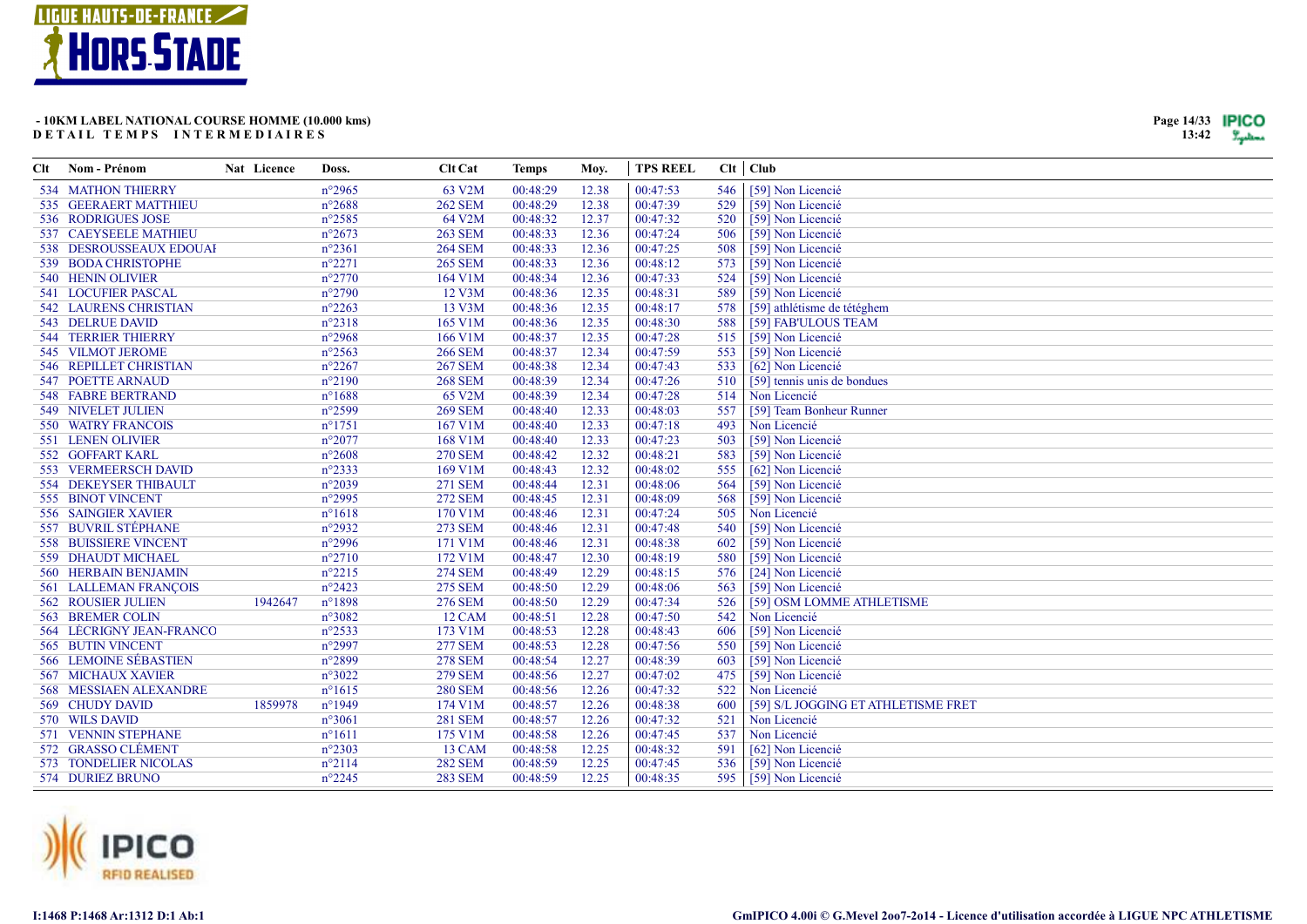

| Page 15/33 | IPICC |
|------------|-------|
| 13:42      |       |

|     | Clt Nom - Prénom                | <b>Nat</b> Licence | Doss.            | <b>Clt</b> Cat | <b>Temps</b> | Mov.  | <b>TPS REEL</b> |     | $Clt$ Club                       |
|-----|---------------------------------|--------------------|------------------|----------------|--------------|-------|-----------------|-----|----------------------------------|
|     | 575 TANNEGUY PATRICK            |                    | $n^{\circ}2802$  | 176 V1M        | 00:49:01     | 12.24 | 00:48:20        | 582 | [59] Non Licencié                |
|     | 576 JOLY RENAUD                 |                    | $n^{\circ}2862$  | <b>284 SEM</b> | 00:49:01     | 12.24 | 00:47:42        | 531 | [59] Non Licencié                |
|     | 577 LIÉTARD SEBASTIEN           |                    | $n^{\circ}2081$  | 177 V1M        | 00:49:01     | 12.24 | 00:48:46        | 612 | [59] Non Licencié                |
|     | 578 DEREUDER DAVID              |                    | $n^{\circ}2319$  | <b>285 SEM</b> | 00:49:02     | 12.24 | 00:48:14        | 574 | [59] Oslm triathlon              |
|     | 579 BREMER SEBASTIEN            |                    | $n^{\circ}3081$  | 178 V1M        | 00:49:03     | 12.23 | 00:48:01        | 554 | Non Licencié                     |
|     | 580 LECLERCQ FRANCK             | 1230058            | n°1932           | 66 V2M         | 00:49:04     | 12.23 | 00:48:46        | 615 | [59] S/L ASPTT LILLE METROPOLE   |
|     | <b>581 VERLOOVE GAUTIER</b>     | 1381700            | $n^{\circ}1918$  | 179 V1M        | 00:49:05     | 12.23 | 00:48:55        | 628 | [62] RUNNING CLUB NOYELLOIS      |
|     | <b>582 FREHAUT SIMON</b>        |                    | $n^{\circ}2913$  | <b>286 SEM</b> | 00:49:05     | 12.23 | 00:48:44        | 607 | [59] Non Licencié                |
|     | <b>583 HERLIN VIANNEY</b>       |                    | $n^{\circ}2069$  | <b>287 SEM</b> | 00:49:05     | 12.23 | 00:48:18        | 579 | [59] Non Licencié                |
|     | <b>584 BRISMALIN FRANCK</b>     |                    | $n^{\circ}2406$  | 180 V1M        | 00:49:05     | 12.23 | 00:49:05        | 648 | [62] Non Licencié                |
|     | <b>585 LECONTE GUILLAUME</b>    |                    | $n^{\circ}2485$  | <b>288 SEM</b> | 00:49:06     | 12.22 | 00:47:45        | 535 | [59] Verlinghem foot             |
|     | 586 NEMRI DAVID                 |                    | $n^{\circ}1713$  | <b>289 SEM</b> | 00:49:06     | 12.22 | 00:48:54        | 624 | <b>AC CHAPELLOISE</b>            |
|     | <b>587 MORELLE JEAN MICHAEL</b> |                    | $n^{\circ}2522$  | <b>290 SEM</b> | 00:49:07     | 12.22 | 00:48:50        | 619 | [62] Non Licencié                |
|     | 588 HUSSON ALEXANDRE            |                    | $n^{\circ}2146$  | <b>291 SEM</b> | 00:49:07     | 12.22 | 00:48:09        | 567 | [59] Non Licencié                |
|     | 589 GILLEBERT CORENTIN          |                    | $n^{\circ}2304$  | <b>292 SEM</b> | 00:49:08     | 12.21 | 00:48:10        | 569 | [62] Non Licencié                |
|     | 590 DEGAUQUIER GEORGES          |                    | $n^{\circ}2038$  | <b>293 SEM</b> | 00:49:08     | 12.21 | 00:48:11        | 571 | [59] Non Licencié                |
|     | 591 THOREL GUILLAUME            |                    | $n^{\circ}2490$  | <b>294 SEM</b> | 00:49:08     | 12.21 | 00:48:32        | 590 | [59] OWENS 36                    |
|     | 592 BOUCLY AURELIEN             |                    | $n^{\circ}2194$  | <b>295 SEM</b> | 00:49:09     | 12.21 | 00:48:30        | 587 | [59] Non Licencié                |
|     | 593 GOUTAL LOÏC                 |                    | $n^{\circ}2640$  | <b>296 SEM</b> | 00:49:09     | 12.21 | 00:48:35        | 594 | [59] Non Licencié                |
|     | 594 HONORÉ ALEXIS               |                    | $n^{\circ}2156$  | <b>297 SEM</b> | 00:49:11     | 12.20 | 00:48:05        | 561 | [59] Non Licencié                |
|     | 595 PROTAT REMI                 |                    | $n^{\circ}2853$  | <b>298 SEM</b> | 00:49:12     | 12.20 | 00:47:54        | 547 | [59] Handball club de perenchies |
|     | 596 SENECAT PHILIPPE            |                    | n°2823           | 181 V1M        | 00:49:12     | 12.20 | 00:48:12        | 572 | [59] Non Licencié                |
|     | 597 MAROUAN AHMED               |                    | $n^{\circ}3060$  | 14 V3M         | 00:49:13     | 12.19 | 00:48:38        | 601 | Non Licencié                     |
|     | 598 ROMBY GILLES                |                    | $n^{\circ}1800$  | 182 V1M        | 00:49:14     | 12.19 | 00:48:35        | 596 | ASDN DEPARTEMENT DU NORD         |
|     | 599 KAPELSKI DAVID              |                    | $n^{\circ}2326$  | <b>299 SEM</b> | 00:49:15     | 12.18 | 00:48:56        | 632 | [59] Non Licencié                |
|     | 600 KERROUA BELKACEM            |                    | $n^{\circ}2211$  | 67 V2M         | 00:49:15     | 12.18 | 00:47:31        | 517 | [59] Non Licencié                |
| 601 | <b>FRANCOIS THIERRY</b>         |                    | n°2962           | 183 V1M        | 00:49:16     | 12.18 | 00:47:46        | 538 | [59] Non Licencié                |
|     | 602 FRUCHART JEAN-MICHEI        |                    | $n^{\circ}2540$  | 68 V2M         | 00:49:16     | 12.18 | 00:48:55        | 627 | [59] Non Licencié                |
|     | <b>603 DALIGAULT ALAN</b>       |                    | $n^{\circ}1664$  | <b>300 SEM</b> | 00:49:17     | 12.18 | 00:48:48        | 618 | Non Licencié                     |
|     | <b>604 HAGE JEAN NOEL</b>       |                    | $n^{\circ}2524$  | 184 V1M        | 00:49:18     | 12.17 | 00:47:44        | 534 | [59] Non Licencié                |
|     | <b>605 GRASSELLI RENATO</b>     |                    | $n^{\circ}$ 1735 | 185 V1M        | 00:49:19     | 12.17 | 00:49:13        | 659 | Foulées athlétiques de wasquehal |
|     | <b>606 LEROY THIBAUT</b>        |                    | n°2954           | <b>301 SEM</b> | 00:49:19     | 12.17 | 00:48:14        | 575 | [59] Non Licencié                |
|     | <b>607 ALLARD SEBASTIEN</b>     |                    | $n^{\circ}2885$  | <b>302 SEM</b> | 00:49:20     | 12.17 | 00:48:44        | 608 | [59] Non Licencié                |
|     | 608 AYRAULT JEAN-PASCAL         |                    | $n^{\circ}2542$  | 69 V2M         | 00:49:20     | 12.16 | 00:48:10        | 570 | [59] Non Licencié                |
|     | 609 FLAMENT CHRISTOPHE          |                    | $n^{\circ}2278$  | <b>303 SEM</b> | 00:49:20     | 12.16 | 00:48:59        | 639 | [59] Non Licencié                |
|     | <b>610 TANAS ANTOINE</b>        |                    | $n^{\circ}$ 1755 | <b>304 SEM</b> | 00:49:20     | 12.16 | 00:48:24        | 585 | Non Licencié                     |
|     | 611 BOUTRY ERIC                 |                    | $n^{\circ}2370$  | 70 V2M         | 00:49:21     | 12.16 | 00:48:59        | 641 | [59] Non Licencié                |
|     | 612 BEAREZ JEREMY               |                    | $n^{\circ}2548$  | <b>305 SEM</b> | 00:49:21     | 12.16 | 00:48:54        | 625 | [59] WASPS TEAM RUNNING          |
|     | <b>613 DUBOIS NICOLAS</b>       |                    | $n^{\circ}3086$  | <b>306 SEM</b> | 00:49:22     | 12.16 | 00:48:56        | 631 | Non Licencié                     |
|     | 614 ECHEVIN MIKAEL              |                    | $n^{\circ}3050$  | <b>307 SEM</b> | 00:49:24     | 12.15 | 00:48:54        | 626 | Non Licencié                     |
|     | <b>615 VANDEWALLE VINCENT</b>   |                    | $n^{\circ}3012$  | <b>308 SEM</b> | 00:49:25     | 12.14 | 00:48:08        | 565 | [59] Mons Triathlon              |

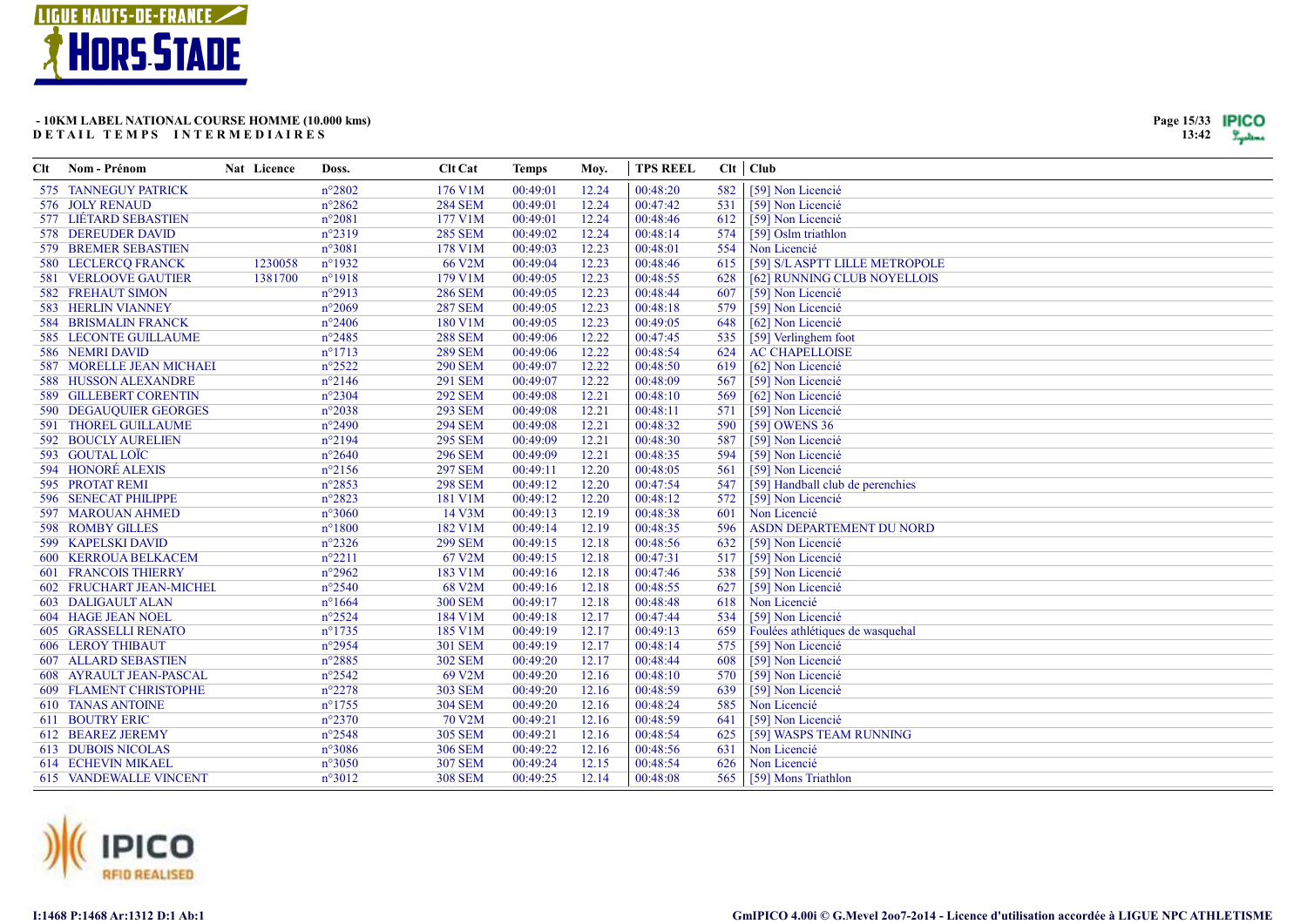

| Page 16/33 | IPICO |
|------------|-------|
| 13:42      |       |

| Clt | Nom - Prénom                    | Nat Licence | Doss.            | <b>Clt Cat</b>      | <b>Temps</b> | Moy.  | <b>TPS REEL</b> |     | Clt   Club                          |
|-----|---------------------------------|-------------|------------------|---------------------|--------------|-------|-----------------|-----|-------------------------------------|
|     | <b>616 OUESNEY ERIC</b>         |             | $n^{\circ}2382$  | 71 V2M              | 00:49:28     | 12.13 | 00:49:09        | 656 | [59] athlétisme de tétéghem         |
|     | <b>617 DEVAUX PHILIPPE</b>      |             | $n^{\circ}2813$  | <b>309 SEM</b>      | 00:49:29     | 12.13 | 00:49:21        | 673 | [59] Non Licencié                   |
|     | <b>618 RICO AURELIEN</b>        |             | $n^{\circ}2197$  | 310 SEM             | 00:49:30     | 12.12 | 00:49:07        | 653 | [59] Non Licencié                   |
|     | 619 WAVELET BENOÎT              |             | $n^{\circ}2122$  | <b>311 SEM</b>      | 00:49:30     | 12.12 | 00:48:46        | 613 | [62] Non Licencié                   |
|     | 620 CITERNE YVES-VINCENT        |             | $n^{\circ}3035$  | 186 V1M             | 00:49:32     | 12.12 | 00:49:20        | 672 | [59] Non Licencié                   |
|     | <b>621 GAMBIER NICOLAS</b>      |             | $n^{\circ}2063$  | 312 SEM             | 00:49:32     | 12.12 | 00:49:02        | 644 | [59] courir a comines               |
|     | 622 MASI SERGE                  |             | $n^{\circ}2907$  | 15 V3M              | 00:49:32     | 12.12 | 00:49:13        | 660 | [77] Non Licencié                   |
|     | 623 WILLEMOTTE DAVID            | 1063154     | $n^{\circ}1976$  | 187 V1M             | 00:49:32     | 12.12 | 00:49:26        | 678 | [59] US MARQUETTE                   |
|     | 624 MICHALSKI NICOLAS           |             | $n^{\circ}2750$  | 313 SEM             | 00:49:35     | 12.10 | 00:48:16        | 577 | [59] Non Licencié                   |
|     | 625 PECQUEUR MATTHIEU           |             | $n^{\circ}2690$  | <b>314 SEM</b>      | 00:49:35     | 12.10 | 00:48:56        | 630 | [59] Non Licencié                   |
|     | <b>626 VILCOQ CHRISTIAN</b>     |             | $n^{\circ}1665$  | 188 V1M             | 00:49:37     | 12.10 | 00:49:07        | 651 | Non Licencié                        |
|     | <b>627 MANSY QUENTIN</b>        |             | $n^{\circ}2084$  | 315 SEM             | 00:49:38     | 12.09 | 00:49:18        | 668 | [76] Non Licencié                   |
|     | 628 LECLERCQ SYLVAIN            |             | $n^{\circ}2943$  | 189 V1M             | 00:49:38     | 12.09 | 00:49:05        | 647 | [59] New Lawn                       |
|     | 629 KORPAL SÉBASTIEN            |             | $n^{\circ}2897$  | 190 V1M             | 00:49:38     | 12.09 | 00:48:19        | 581 | [59] Non Licencié                   |
|     | <b>630 MOULART HUGO</b>         |             | $n^{\circ}2500$  | 316 SEM             | 00:49:40     | 12.08 | 00:49:16        | 665 | [59] Non Licencié                   |
|     | <b>631 BRUNAUX PATRICE</b>      |             | $n^{\circ}1732$  | 72 V <sub>2</sub> M | 00:49:40     | 12.08 | 00:49:27        | 681 | Foulées athlétiques de wasquehal    |
|     | <b>632 GENON AURELIEN</b>       |             | $n^{\circ}1741$  | <b>317 SEM</b>      | 00:49:41     | 12.08 | 00:48:40        | 604 | Non Licencié                        |
|     | <b>633 MAGNÉ DOMINIQUE</b>      |             | $n^{\circ}2356$  | 191 V1M             | 00:49:42     | 12.07 | 00:48:34        | 592 | [59] us leffrinckoucke jooging      |
|     | <b>634 MARQUE ARNAUD</b>        |             | $n^{\circ}2188$  | 192 V1M             | 00:49:42     | 12.07 | 00:48:34        | 593 | [59] Non Licencié                   |
|     | <b>635 LEPOUDRE JEAN PIERRE</b> |             | $n^{\circ}3164$  | 16 V3M              | 00:49:43     | 12.07 | 00:49:04        | 646 | [B8] Non Licencié                   |
|     | <b>636 LESPILETTE YANNICK</b>   |             | $n^{\circ}2080$  | 193 V1M             | 00:49:43     | 12.07 | 00:49:36        | 695 | [59] Non Licencié                   |
|     | <b>637 BEAUCAMP FRANCOIS</b>    |             | $n^{\circ}1753$  | 73 V2M              | 00:49:44     | 12.07 | 00:48:58        | 637 | Non Licencié                        |
|     | <b>638 MOREAU JULIEN</b>        |             | $n^{\circ}2598$  | <b>318 SEM</b>      | 00:49:44     | 12.07 | 00:49:01        | 643 | [59] Non Licencié                   |
|     | <b>639 DABLEMONT STEPHANE</b>   |             | $n^{\circ}2921$  | 194 V1M             | 00:49:44     | 12.07 | 00:49:40        | 704 | [59] Non Licencié                   |
|     | 640 VIEILLÉ JULIEN              |             | $n^{\circ}2605$  | <b>319 SEM</b>      | 00:49:45     | 12.06 | 00:48:46        | 616 | [59] Non Licencié                   |
|     | <b>641 MALEUVRE SÉBASTIEN</b>   |             | $n^{\circ}2901$  | 195 V1M             | 00:49:45     | 12.06 | 00:48:45        | 610 | [59] Non Licencié                   |
|     | <b>642 DELÉCAUT PATRICK</b>     |             | $n^{\circ}2044$  | 17 V3M              | 00:49:46     | 12.06 | 00:48:58        | 638 | [59] Non Licencié                   |
|     | <b>643 DEMARET GAETAN</b>       |             | $n^{\circ}2449$  | <b>320 SEM</b>      | 00:49:46     | 12.06 | 00:49:10        | 657 | [59] Non Licencié                   |
|     | <b>644 BAQUE ANDRE</b>          |             | $n^{\circ}1769$  | 74 V2M              | 00:49:46     | 12.06 | 00:49:34        | 691 | <b>JOGGING DES FRAISES</b>          |
|     | <b>645 THOUILLIEZ THOMAS</b>    |             | $n^{\circ}2112$  | 13 JUM              | 00:49:46     | 12.06 | 00:49:09        | 655 | [59] Non Licencié                   |
|     | 646 MAHIDI MOHAMED              |             | $n^{\circ}2732$  | 196 V1M             | 00:49:48     | 12.05 | 00:49:29        | 683 | [59] Non Licencié                   |
|     | <b>647 OUANGO SYLVAIN</b>       |             | n°2945           | 197 V1M             | 00:49:49     | 12.05 | 00:48:55        | 629 | [59] Non Licencié                   |
|     | <b>648 PROVOST CHRISTIAN</b>    |             | $n^{\circ}1759$  | 18 V3M              | 00:49:49     | 12.05 | 00:49:12        | 658 | Non Licencié                        |
|     | <b>649 DE TAEYE JULIEN</b>      |             | $n^{\circ}3053$  | <b>321 SEM</b>      | 00:49:49     | 12.04 | 00:49:22        | 674 | Non Licencié                        |
|     | <b>650 RAMERY ANTOINE</b>       |             | $n^{\circ}2179$  | 14 JUM              | 00:49:50     | 12.04 | 00:48:45        | 609 | [59] Non Licencié                   |
|     | <b>651 BRISSET ANTOINE</b>      |             | $n^{\circ}2171$  | <b>322 SEM</b>      | 00:49:50     | 12.04 | 00:48:29        | 586 | [59] Non Licencié                   |
|     | <b>652 VANDOMME CHRISTOPHI</b>  |             | $n^{\circ}3057$  | <b>323 SEM</b>      | 00:49:50     | 12.04 | 00:48:37        | 599 | [59] Non Licencié                   |
|     | <b>653 LEBLANC WILLIAM</b>      |             | $n^{\circ}3016$  | 198 V1M             | 00:49:51     | 12.04 | 00:49:27        | 679 | [59] Non Licencié                   |
|     | <b>654 SARRAZIN PASCAL</b>      |             | $n^{\circ}2795$  | 75 V2M              | 00:49:51     | 12.04 | 00:49:38        | 701 | [59] Non Licencié                   |
|     | <b>655 DOREZ PATRICK</b>        | 1961628     | $n^{\circ}$ 1946 | 76 V2M              | 00:49:52     | 12.03 | 00:49:42        | 709 | [62] S/L CLUB SPORTIF ATHLETISME AV |
|     | <b>656 DASSONNEVILLE MATTH</b>  | 1526376     | $n^{\circ}1871$  | <b>324 SEM</b>      | 00:49:53     | 12.03 | 00:49:49        | 721 | [59] LILLE METROPOLE ATHLETISME     |

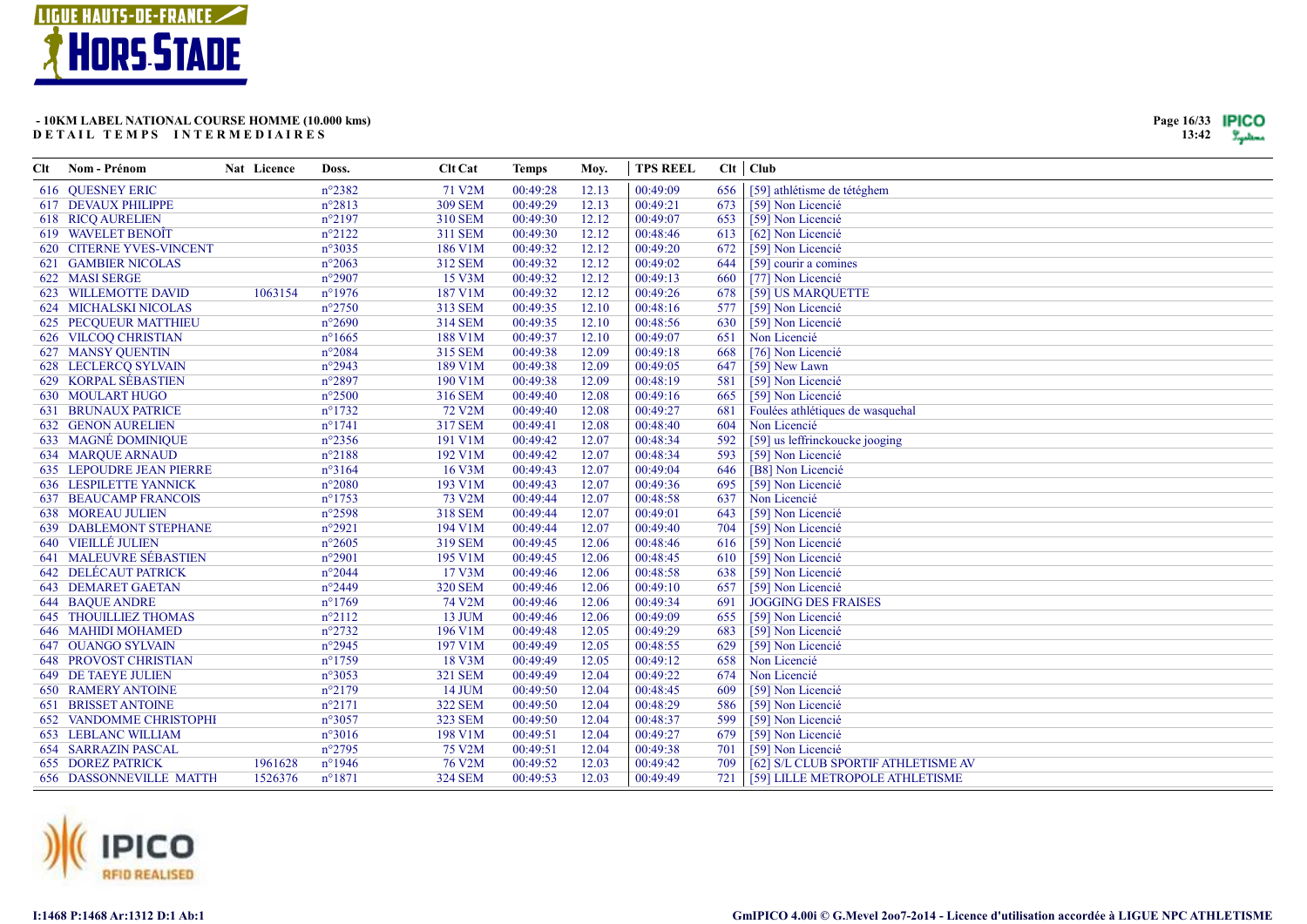

| Page 17/33 | IPICO |
|------------|-------|
| 13:42      |       |

| Clt | Nom - Prénom                     | Nat Licence | Doss.           | <b>Clt Cat</b>      | <b>Temps</b> | Moy.  | <b>TPS REEL</b> |      | $Clt$ $Club$                     |
|-----|----------------------------------|-------------|-----------------|---------------------|--------------|-------|-----------------|------|----------------------------------|
|     | <b>657 COCOUEREZ HUBERT</b>      |             | $n^{\circ}2497$ | <b>325 SEM</b>      | 00:49:55     | 12.02 | 00:49:14        | 662  | [59] Non Licencié                |
|     | <b>658 KERMARREC ERWAN</b>       |             | $n^{\circ}2387$ | 199 V1M             | 00:49:55     | 12.02 | 00:49:40        | 702  | [59] Non Licencié                |
|     | <b>659 MOREAU VINCENT</b>        |             | $n^{\circ}3006$ | 200 V1M             | 00:49:56     | 12.02 | 00:49:36        | 694  | [59] Non Licencié                |
|     | <b>660 TASSIN NICOLAS</b>        |             | $n^{\circ}3074$ | 201 V1M             | 00:49:56     | 12.02 | 00:48:47        | 617  | Non Licencié                     |
|     | 661 BRACQ PASCAL                 |             | $n^{\circ}2782$ | 77 V2M              | 00:49:57     | 12.01 | 00:48:52        | 621  | [75] Non Licencié                |
|     | 662 HALLAF GAEL                  |             | $n^{\circ}3055$ | 15 JUM              | 00:49:59     | 12.01 | 00:49:28        | 682  | Non Licencié                     |
|     | <b>663 WATTRELOT STEPHANE</b>    |             | $n^{\circ}2931$ | 202 V1M             | 00:49:59     | 12.01 | 00:49:23        | 675  | [59] Non Licencié                |
|     | 664 BEGHIN LOÏC                  |             | $n^{\circ}2015$ | <b>326 SEM</b>      | 00:50:00     | 12.00 | 00:49:34        | 693  | [59] WASPS                       |
|     | <b>665 SAUVAGE NICOLAS</b>       |             | $n^{\circ}2104$ | <b>327 SEM</b>      | 00:50:00     | 12.00 | 00:49:34        | 690  | [59] WASPS TEAM RUNNING          |
|     | <b>666 LECHENE OLIVIER</b>       |             | $n^{\circ}1744$ | 78 V <sub>2</sub> M | 00:50:01     | 12.00 | 00:49:40        | 703  | Non Licencié                     |
|     | 667 GINGEMBRE SÉBASTIEN          |             | $n^{\circ}2896$ | 203 V1M             | 00:50:01     | 12.00 | 00:49:49        | 720  | [59] Non Licencié                |
|     | <b>668 DEZITTER THOMAS</b>       |             | $n^{\circ}2977$ | <b>328 SEM</b>      | 00:50:02     | 11.99 | 00:49:51        | 728  | [59] Non Licencié                |
|     | <b>669 COCHEZ STEPHANE</b>       | 1863257     | $n^{\circ}1864$ | <b>329 SEM</b>      | 00:50:03     | 11.99 | 00:49:19        | 669  | [59] JOGGING CLUB BILLY BERCLA   |
|     | 670 SOBCZAK JIMMY                |             | $n^{\circ}2571$ | <b>330 SEM</b>      | 00:50:03     | 11.99 | 00:50:01        | 740  | [62] Non Licencié                |
|     | <b>671 HORN PHILIPPE</b>         |             | $n^{\circ}1733$ | 79 V2M              | 00:50:03     | 11.99 | 00:49:50        | 723  | Foulées athlétiques de wasquehal |
|     | <b>672 FOURLEGNIE ALEXANDR</b>   |             | $n^{\circ}2143$ | 204 V1M             | 00:50:03     | 11.99 | 00:49:36        | 698  | [59] Non Licencié                |
|     | <b>673 PETIT THOMAS</b>          |             | $n^{\circ}3094$ | 331 SEM             | 00:50:04     | 11.99 | 00:48:50        | 620  | Non Licencié                     |
|     | 674 MIQUEL PIERRE-HENRY          |             | $n^{\circ}2836$ | 205 V1M             | 00:50:05     | 11.98 | 00:48:46        | 611  | [59] Non Licencié                |
|     | <b>675 DEREUDRE DAVID</b>        |             | $n^{\circ}2320$ | 206 V1M             | 00:50:08     | 11.97 | 00:49:34        | 689  | [77] Non Licencié                |
|     | 676 DESMET DAMIEN                |             | $n^{\circ}1663$ | 207 V1M             | 00:50:08     | 11.97 | 00:49:51        | 724  | Non Licencié                     |
|     | <b>677 LEFEBVRE PIERRE</b>       |             | $n^{\circ}2831$ | <b>332 SEM</b>      | 00:50:08     | 11.97 | 00:49:59        | 737  | [59] Non Licencié                |
|     | 678 LHARMINEZ BARTHELEM          |             | $n^{\circ}1671$ | <b>333 SEM</b>      | 00:50:09     | 11.97 | 00:49:46        | 714  | Non Licencié                     |
|     | 679 DUROT GRÉGORY                |             | $n^{\circ}2474$ | 208 V1M             | 00:50:09     | 11.97 | 00:49:17        | 666  | [59] Non Licencié                |
|     | <b>680 SUBTS XAVIER</b>          |             | $n^{\circ}3026$ | 209 V1M             | 00:50:10     | 11.96 | 00:49:42        | 707  | [59] Non Licencié                |
|     | <b>681 ROUSSEL EMMANUEL</b>      |             | $n^{\circ}2367$ | 210 V1M             | 00:50:10     | 11.96 | 00:49:42        | 708  | [59] Non Licencié                |
|     | <b>682 POULAIN THIBAUT</b>       |             | $n^{\circ}2956$ | <b>334 SEM</b>      | 00:50:12     | 11.96 | 00:49:49        | 719  | [59] Non Licencié                |
|     | <b>683 DEWAMES WILLY</b>         |             | $n^{\circ}1676$ | 211 V1M             | 00:50:12     | 11.95 | 00:49:47        | 718  | Non Licencié                     |
|     | <b>684 GRIGNON MICHAEL</b>       |             | $n^{\circ}2711$ | <b>335 SEM</b>      | 00:50:12     | 11.95 | 00:49:51        | 727  | [62] Non Licencié                |
|     | <b>685 DELOMMEZ STEPHANE</b>     |             | $n^{\circ}2923$ | 212 V1M             | 00:50:13     | 11.95 | 00:48:41        | 605  | [59] Non Licencié                |
|     | <b>686 MOUQUET CORENTIN</b>      |             | $n^{\circ}2306$ | <b>336 SEM</b>      | 00:50:13     | 11.95 | 00:48:36        | 597  | [59] Non Licencié                |
|     | <b>687 POLY DIDIER</b>           | 499718      | $n^{\circ}1789$ | 80 V2M              | 00:50:14     | 11.95 | 00:49:34        | 692  | [59] COURIR ENSEMBLE SNCF        |
|     | <b>688 GENON VALENTIN</b>        |             | $n^{\circ}1740$ | <b>337 SEM</b>      | 00:50:14     | 11.95 | 00:49:13        | 661  | Non Licencié                     |
|     | <b>689 LANGENDORFER OLIVIEF</b>  |             | $n^{\circ}2771$ | 213 V1M             | 00:50:15     | 11.94 | 00:49:59        | 736  | [59] Non Licencié                |
|     | <b>690 DUTOIT DOMINIQUE</b>      |             | $n^{\circ}2354$ | 81 V2M              | 00:50:15     | 11.94 | 00:50:00        | 738  | [62] Non Licencié                |
|     | <b>691 LE GALL JEAN FRANCOIS</b> |             | $n^{\circ}2517$ | <b>338 SEM</b>      | 00:50:16     | 11.94 | 00:49:31        | 684  | [59] PACCAP                      |
|     | <b>692 BLANCKE ANTOINE</b>       |             | $n^{\circ}2168$ | <b>339 SEM</b>      | 00:50:18     | 11.93 | 00:48:54        | 623  | [59] Non Licencié                |
|     | <b>693 GUILLAUME GABRIEL</b>     |             | $n^{\circ}2068$ | 214 V1M             | 00:50:19     | 11.93 | 00:49:50        | 722  | [59] Non Licencié                |
|     | <b>694 DELCROIX ERIC</b>         |             | $n^{\circ}2374$ | 82 V <sub>2</sub> M | 00:50:20     | 11.92 | 00:49:57        | 734  | [59] Halluin Triathlon           |
|     | <b>695 BAUDE THOMAS</b>          |             | $n^{\circ}2014$ | <b>340 SEM</b>      | 00:50:21     | 11.92 | 01:00:04        | 1206 | [62] Non Licencié                |
|     | <b>696 OLIVIER SÉBASTIEN</b>     |             | $n^{\circ}2902$ | <b>341 SEM</b>      | 00:50:23     | 11.91 | 00:48:57        | 634  | [59] Non Licencié                |
|     | <b>697 CERCUS NICOLAS</b>        |             | $n^{\circ}2738$ | 215 V1M             | 00:50:23     | 11.91 | 00:49:46        |      | 717   [59] Team Owens 36         |

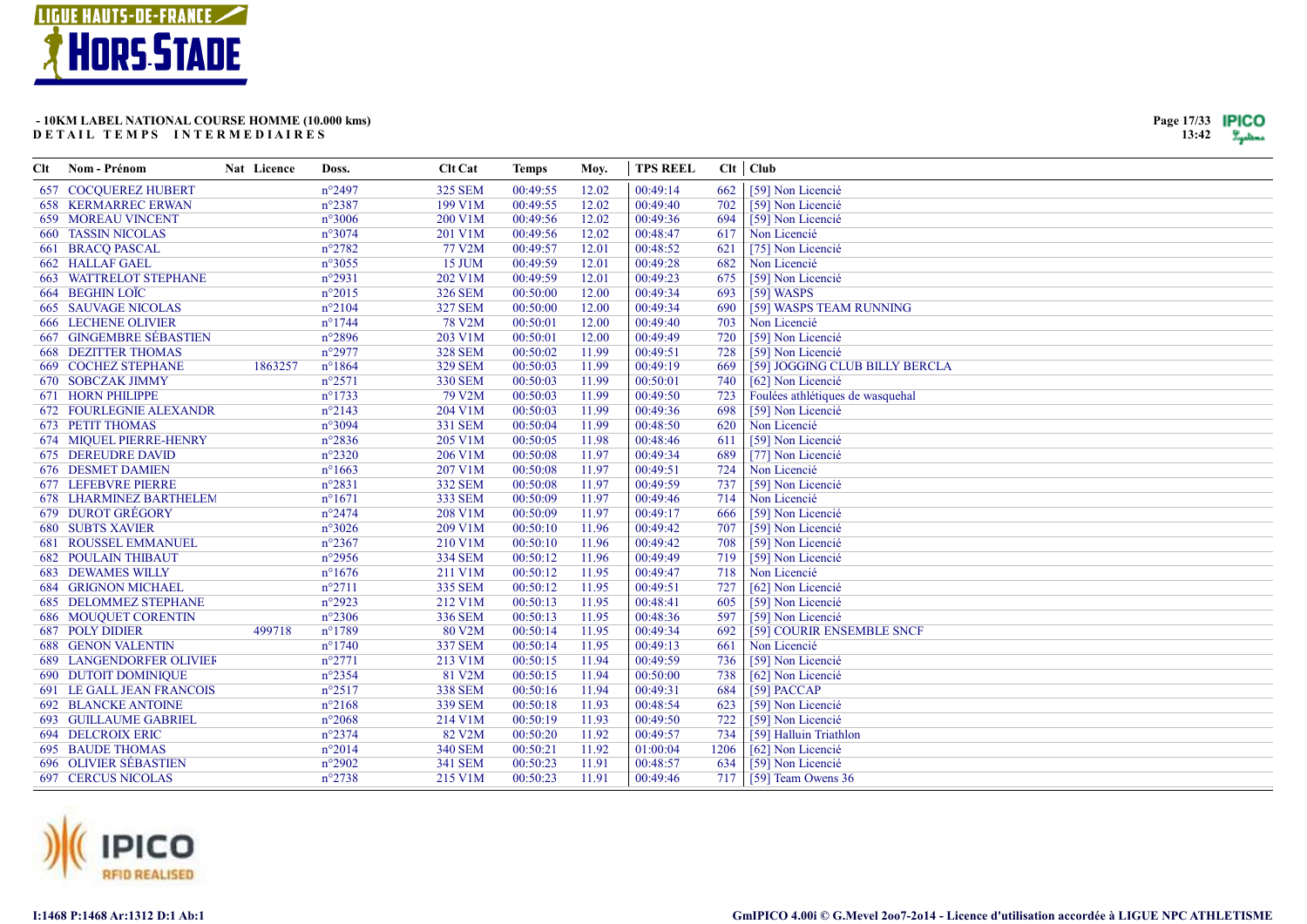

| Clt Nom - Prénom                | Nat Licence | Doss.            | <b>Clt Cat</b>      | <b>Temps</b> | Moy.  | <b>TPS REEL</b> |     | $Clt$ $Club$                           |
|---------------------------------|-------------|------------------|---------------------|--------------|-------|-----------------|-----|----------------------------------------|
| <b>698 MARTINACHE CHRISTOPH</b> |             | $n^{\circ}2287$  | <b>342 SEM</b>      | 00:50:24     | 11.91 | 00:49:32        | 685 | [59] Non Licencié                      |
| 699 PETIT ERIC                  |             | $n^{\circ}2380$  | 216 V1M             | 00:50:25     | 11.90 | 00:48:46        | 614 | [59] Non Licencié                      |
| 700 CLAMOUSE GUILLAUME          |             | $n^{\circ}1747$  | <b>16 JUM</b>       | 00:50:25     | 11.90 | 00:49:04        | 645 | Non Licencié                           |
| <b>701 DELSAUX JEROME</b>       |             | $n^{\circ}2045$  | <b>343 SEM</b>      | 00:50:26     | 11.90 | 00:49:51        | 725 | [59] Non Licencié                      |
| 702 PELUD YANN-CYRIL            | 1713026     | $n^{\circ}1872$  | 217 V1M             | 00:50:26     | 11.90 | 00:50:19        | 760 | [59] LILLE METROPOLE ATHLETISME        |
| 703 DANNHOFFER LUC              |             | $n^{\circ}2647$  | <b>344 SEM</b>      | 00:50:26     | 11.90 | 00:49:18        | 667 | [59] Non Licencié                      |
| 704 LIBAR JULIEN                |             | $n^{\circ}2596$  | <b>345 SEM</b>      | 00:50:27     | 11.90 | 00:49:33        | 687 | [59] Non Licencié                      |
| 705 SUARD VINCENT               |             | $n^{\circ}3008$  | 83 V2M              | 00:50:28     | 11.89 | 00:48:57        | 633 | $[59]$ neant                           |
| <b>706 DELEHAYE BRUNO</b>       |             | $n^{\circ}2244$  | <b>346 SEM</b>      | 00:50:29     | 11.89 | 00:49:44        | 711 | [59] PACAP FOURNES EN WEPPES           |
| 707 PHILIPPE DIDIER             |             | $n^{\circ}1656$  | 84 V2M              | 00:50:30     | 11.88 | 00:49:55        | 732 | <b>OPTLT</b>                           |
| 708 SARZACQ DIDIER              |             | $n^{\circ}2345$  | 85 V2M              | 00:50:30     | 11.88 | 00:49:44        | 712 | [59] Non Licencié                      |
| 709 RAMERY SEBASTIEN            | 1454867     | $n^{\circ}1780$  | 218 V1M             | 00:50:31     | 11.88 | 00:49:25        | 677 | [59] PLANETE RUNNING AND WALKING       |
| 710 VLAEMYNCK EMMANUE           |             | $n^{\circ}2368$  | 86 V <sub>2</sub> M | 00:50:31     | 11.88 | 00:49:36        | 696 | [59] Non Licencié                      |
| 711 MAHIEU BERNARD              |             | $n^{\circ}2233$  | 219 V1M             | 00:50:32     | 11.87 | 00:48:36        | 598 | [59] Non Licencié                      |
| 712 BRASSART BENJAMIN           |             | $n^{\circ}2023$  | 14 CAM              | 00:50:33     | 11.87 | 00:50:04        | 741 | [59] Non Licencié                      |
| 713 DEWEERDT PASCAL             |             | n°2785           | 220 V1M             | 00:50:33     | 11.87 | 00:48:57        | 636 | [62] Non Licencié                      |
| 714 MARTINOD DENIS              |             | n°2339           | 87 V2M              | 00:50:33     | 11.87 | 00:49:36        | 697 | [59] Non Licencié                      |
| 715 DESCRYVE JEROME             |             | $n^{\circ}2558$  | 221 V1M             | 00:50:34     | 11.87 | 00:50:27        | 764 | [59] Non Licencié                      |
| 716 HALAJDA KÉVIN               |             | $n^{\circ}2613$  | <b>347 SEM</b>      | 00:50:34     | 11.87 | 00:48:52        | 622 | [59] Non Licencié                      |
| 717 DAVIGNY VINCENT             |             | $n^{\circ}3066$  | <b>348 SEM</b>      | 00:50:37     | 11.85 | 00:48:57        | 635 | Non Licencié                           |
| 718 LEONE JEAN CHRISTOPHI       |             | $n^{\circ}$ 1773 | 88 V2M              | 00:50:37     | 11.85 | 00:50:16        | 755 | <b>JOGGING DES FRAISES</b>             |
| 719 HALLARD CHARLES             |             | $n^{\circ}2260$  | 222 V1M             | 00:50:39     | 11.85 | 00:49:54        | 731 | [59] Non Licencié                      |
| 720 LOGEZ CLEMENT               |             | $n^{\circ}2301$  | <b>349 SEM</b>      | 00:50:39     | 11.85 | 00:49:20        | 670 | [59] Non Licencié                      |
| 721 BAILLIEUL ALEXIS            |             | $n^{\circ}2155$  | <b>350 SEM</b>      | 00:50:39     | 11.85 | 00:49:15        | 664 | [62] Non Licencié                      |
| 722 WESTELYNCK FREDERIC         |             | $n^{\circ}2123$  | 89 V2M              | 00:50:39     | 11.85 | 00:50:08        | 744 | [59] Ceux du Lac                       |
| 723 LYS CHRISTOPHE              |             | $n^{\circ}1820$  | 90 V2M              | 00:50:41     | 11.84 | 00:50:35        | 775 | LE RUN WARNETON                        |
| 724 HADJAZ KAMEL                |             | $n^{\circ}2607$  | <b>351 SEM</b>      | 00:50:41     | 11.84 | 00:49:20        | 671 | [59] Non Licencié                      |
| 725 NORTIER LUC                 |             | $n^{\circ}1621$  | 223 V1M             | 00:50:41     | 11.84 | 00:50:38        | 779 | Non Licencié                           |
| 726 LEFEBVRE LOICK              |             | $n^{\circ}2643$  | 17 JUM              | 00:50:41     | 11.84 | 00:49:09        | 654 | [59] fcv (football club de verlinghem) |
| 727 CATTEAU LUDOVIC             |             | $n^{\circ}2654$  | 224 V1M             | 00:50:42     | 11.84 | 00:50:08        | 743 | [59] Non Licencié                      |
| 728 DETREZ GILLES               |             | $n^{\circ}2461$  | 225 V1M             | 00:50:42     | 11.84 | 00:49:05        | 649 | [59] Non Licencié                      |
| 729 MAES DOMINIQUE              | 1746703     | $n^{\circ}1962$  | 91 V2M              | 00:50:42     | 11.83 | 00:50:22        | 761 | [62] SAINT VENANT ATHLETISME           |
| 730 ARNOULT VINCENT             |             | n°2994           | 226 V1M             | 00:50:43     | 11.83 | 00:50:35        | 776 | [59] Non Licencié                      |
| 731 SEL PATRICK                 |             | $n^{\circ}2801$  | 92 V <sub>2</sub> M | 00:50:44     | 11.83 | 00:49:00        | 642 | [59] Non Licencié                      |
| 732 HAUTIN RÉMY                 |             | $n^{\circ}2860$  | <b>352 SEM</b>      | 00:50:44     | 11.83 | 00:49:43        | 710 | [59] Non Licencié                      |
| 733 DARQUES SYLVAIN             |             | $n^{\circ}2939$  | 227 V1M             | 00:50:44     | 11.83 | 00:48:59        | 640 | [62] Non Licencié                      |
| 734 DUTHILLEUL VICTOR           |             | n°2992           | 18 JUM              | 00:50:45     | 11.83 | 00:49:46        | 715 | [59] Non Licencié                      |
| 735 LANGAGNE ROGER              |             | $n^{\circ}2871$  | 93 V2M              | 00:50:45     | 11.82 | 00:50:27        | 766 | [59] athlétisme de tétéghem            |
| 736 BELAEN ANDY                 |             | $n^{\circ}2161$  | <b>353 SEM</b>      | 00:50:46     | 11.82 | 00:49:34        | 688 | [59] Non Licencié                      |
| 737 KAMP LAURENT                |             | $n^{\circ}1801$  | 228 V1M             | 00:50:46     | 11.82 | 00:50:23        | 762 | Non Licencié                           |
| <b>738 DEWAELE SYLVAIN</b>      |             | $n^{\circ}2940$  | <b>354 SEM</b>      | 00:50:47     | 11.82 | 00:50:12        | 747 | [59] Non Licencié                      |

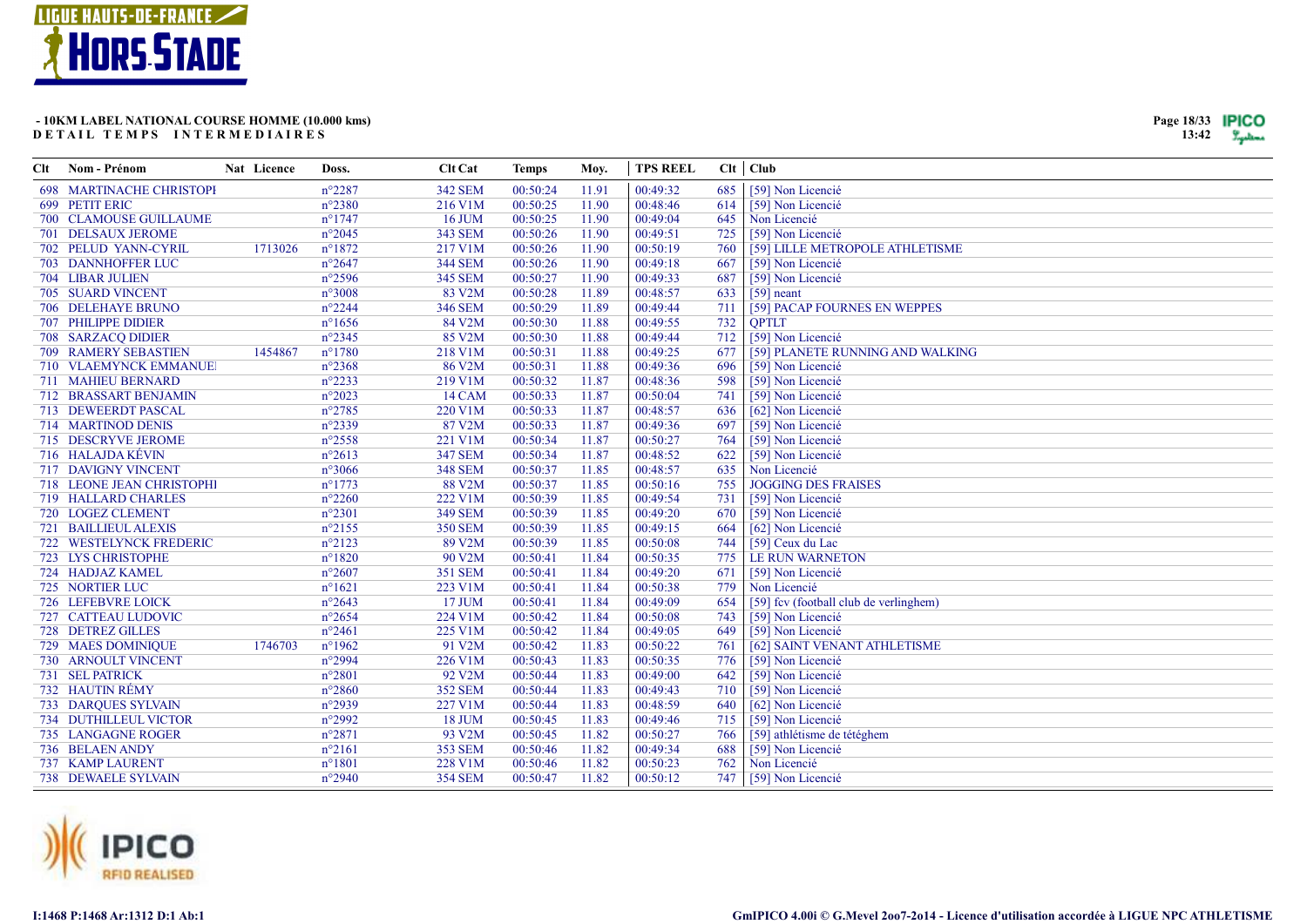

| Clt | Nom - Prénom                    | Nat Licence | Doss.           | <b>Clt Cat</b> | <b>Temps</b> | Moy.  | <b>TPS REEL</b> |     | $Clt$ $Club$                    |
|-----|---------------------------------|-------------|-----------------|----------------|--------------|-------|-----------------|-----|---------------------------------|
|     | 739 DERNONCOURT GUILLAU         |             | $n^{\circ}2479$ | <b>355 SEM</b> | 00:50:47     | 11.82 | 00:49:06        | 650 | [59] Non Licencié               |
|     | 740 BLIN LUDOVIC                |             | $n^{\circ}2653$ | 229 V1M        | 00:50:49     | 11.81 | 00:49:37        | 699 | [59] Non Licencié               |
|     | 741 WARDAVOIR DAVID             |             | n°3059          | 230 V1M        | 00:50:50     | 11.81 | 00:49:07        | 652 | Non Licencié                    |
|     | <b>742 OLECH FREDERIC</b>       |             | $n^{\circ}2437$ | 231 V1M        | 00:50:50     | 11.81 | 00:49:27        | 680 | [10] Non Licencié               |
|     | 743 CAVAGNON THOMAS             |             | $n^{\circ}2974$ | <b>356 SEM</b> | 00:50:51     | 11.80 | 00:49:40        | 705 | [59] Non Licencié               |
|     | <b>744 MONNERIE ROMAIN</b>      |             | $n^{\circ}2087$ | <b>357 SEM</b> | 00:50:55     | 11.78 | 00:49:53        | 730 | [59] Non Licencié               |
|     | 745 SÉNÉCHAL FRÉDÉRIC           |             | $n^{\circ}2106$ | 232 V1M        | 00:50:55     | 11.78 | 00:49:46        | 716 | [59] Non Licencié               |
|     | <b>746 MALLENGIER OLIVIER</b>   |             | $n^{\circ}1701$ | 233 V1M        | 00:50:56     | 11.78 | 00:50:31        | 772 | Non Licencié                    |
|     | 747 DEBOF DAVID                 |             | $n^{\circ}3051$ | 234 V1M        | 00:50:57     | 11.78 | 00:50:38        | 780 | Non Licencié                    |
|     | <b>748 LECOURT JEAN FRANCOI</b> |             | $n^{\circ}2518$ | 94 V2M         | 00:50:58     | 11.78 | 00:50:45        | 790 | [59] Non Licencié               |
|     | 749 CARPENTIER LAURENT          |             | $n^{\circ}2622$ | <b>358 SEM</b> | 00:50:58     | 11.77 | 00:49:58        | 735 | [59] Non Licencié               |
|     | 750 VANGOETHEM FABRICE          |             | $n^{\circ}1706$ | 95 V2M         | 00:50:58     | 11.77 | 00:50:49        | 793 | Non Licencié                    |
|     | 751 LECROARD JEAN               |             | $n^{\circ}2510$ | 96 V2M         | 00:51:01     | 11.76 | 00:50:27        | 765 | [59] Non Licencié               |
|     | 752 LOUVET LUC                  |             | $n^{\circ}2649$ | <b>359 SEM</b> | 00:51:04     | 11.75 | 00:50:48        | 792 | [59] Non Licencié               |
|     | <b>753 DIAZ RUBEN</b>           |             | $n^{\circ}1772$ | <b>360 SEM</b> | 00:51:05     | 11.75 | 00:49:14        | 663 | <b>JOGGING DES FRAISES</b>      |
|     | <b>754 TROUBAT JULIEN</b>       |             | $n^{\circ}3065$ | <b>361 SEM</b> | 00:51:05     | 11.75 | 00:49:25        | 676 | Non Licencié                    |
|     | 755 CHOMI HERVE                 |             | $n^{\circ}2493$ | 235 V1M        | 00:51:06     | 11.74 | 00:50:19        | 759 | [59] Non Licencié               |
|     | 756 LOISEL Laurent              |             | $n^{\circ}3163$ | 236 V1M        | 00:51:07     | 11.74 | 00:50:14        | 751 | [59] Non Licencié               |
|     | 757 LESTOQUOI CHRISTOPHE        |             | $n^{\circ}2284$ | 237 V1M        | 00:51:07     | 11.74 | 00:50:12        | 749 | [59] Non Licencié               |
|     | <b>758 LEPADATU NICULAE</b>     | 1888055     | $n^{\circ}1878$ | 238 V1M        | 00:51:07     | 11.74 | 00:50:51        | 797 | [59] LILLE METROPOLE ATHLETISME |
|     | 759 VANLICHTERVELDE RÉM         |             | $n^{\circ}2857$ | <b>362 SEM</b> | 00:51:08     | 11.74 | 00:49:33        | 686 | [62] Non Licencié               |
|     | 760 LECLERCQ PASCAL             |             | $n^{\circ}2788$ | 239 V1M        | 00:51:09     | 11.73 | 00:50:58        | 806 | [59] Non Licencié               |
|     | 761 RENARD AURELIEN             |             | $n^{\circ}2196$ | <b>363 SEM</b> | 00:51:13     | 11.72 | 00:50:16        | 753 | [59] Non Licencié               |
|     | 762 VOYER JIMMY                 |             | $n^{\circ}2572$ | <b>364 SEM</b> | 00:51:13     | 11.72 | 00:50:17        | 756 | [59] Non Licencié               |
|     | <b>763 CODRON BERNARD</b>       |             | $n^{\circ}1758$ | 97 V2M         | 00:51:14     | 11.71 | 00:50:43        | 786 | Non Licencié                    |
|     | 764 SIX THEO                    |             | $n^{\circ}2947$ | 15 CAM         | 00:51:15     | 11.71 | 00:51:07        | 815 | [59] Non Licencié               |
|     | <b>765 BELOSTYK ADAM</b>        |             | $n^{\circ}2016$ | <b>365 SEM</b> | 00:51:16     | 11.71 | 00:50:19        | 758 | [59] Non Licencié               |
|     | <b>766 LACHEVRE LAURENT</b>     |             | $n^{\circ}2625$ | 98 V2M         | 00:51:16     | 11.71 | 00:50:39        | 781 | [59] Non Licencié               |
|     | <b>767 BOCQUET CHARLES</b>      |             | $n^{\circ}1715$ | <b>366 SEM</b> | 00:51:16     | 11.70 | 00:51:04        | 811 | <b>AC CHAPELLOISE</b>           |
|     | <b>768 INGELAERE FLORIAN</b>    |             | $n^{\circ}2401$ | 19 JUM         | 00:51:17     | 11.70 | 00:50:31        | 771 | [59] Runninghem                 |
|     | <b>769 KLOPCIC THIERRY</b>      |             | $n^{\circ}2964$ | 240 V1M        | 00:51:18     | 11.70 | 00:50:37        | 777 | [59] Non Licencié               |
|     | 770 DAUCHEZ DAVID               |             | $n^{\circ}2316$ | 99 V2M         | 00:51:18     | 11.70 | 00:50:44        | 788 | [59] POUR TOUS LES TEMPS        |
|     | 771 GROLIER OLIVIER             |             | $n^{\circ}2769$ | 241 V1M        | 00:51:19     | 11.69 | 00:49:56        | 733 | [59] Non Licencié               |
|     | 772 DESEURE BENOIT              |             | $n^{\circ}2221$ | 242 V1M        | 00:51:20     | 11.69 | 00:50:11        | 745 | [59] Non Licencié               |
|     | 773 SIX FREDDY                  |             | $n^{\circ}2431$ | 243 V1M        | 00:51:20     | 11.69 | 00:51:06        | 814 | [59] Non Licencié               |
|     | 774 ANHONE BENJAMIN             |             | $n^{\circ}2009$ | $20$ JUM       | 00:51:21     | 11.69 | 00:49:38        | 700 | [59] Non Licencié               |
|     | 775 SION THIBAUT                |             | $n^{\circ}2957$ | 244 V1M        | 00:51:22     | 11.68 | 00:50:11        | 746 | [59] Non Licencié               |
|     | 776 POIRETTE JULIEN             | A87783C     | $n^{\circ}1802$ | <b>367 SEM</b> | 00:51:22     | 11.68 | 00:49:41        | 706 | Non Licencié                    |
|     | 777 CALAFIORE EMMANUEL          | 1677656     | $n^{\circ}1893$ | 245 V1M        | 00:51:22     | 11.68 | 00:50:06        | 742 | [59] OSM LOMME ATHLETISME       |
|     | 778 DUTHOYS JÉRÔME              |             | $n^{\circ}2565$ | <b>368 SEM</b> | 00:51:23     | 11.68 | 00:51:00        | 809 | [59] Non Licencié               |
|     | 779 CHIHAB MORAD                |             | $n^{\circ}2734$ | <b>369 SEM</b> | 00:51:23     | 11.68 | 00:50:50        |     | 795   [59] Non Licencié         |



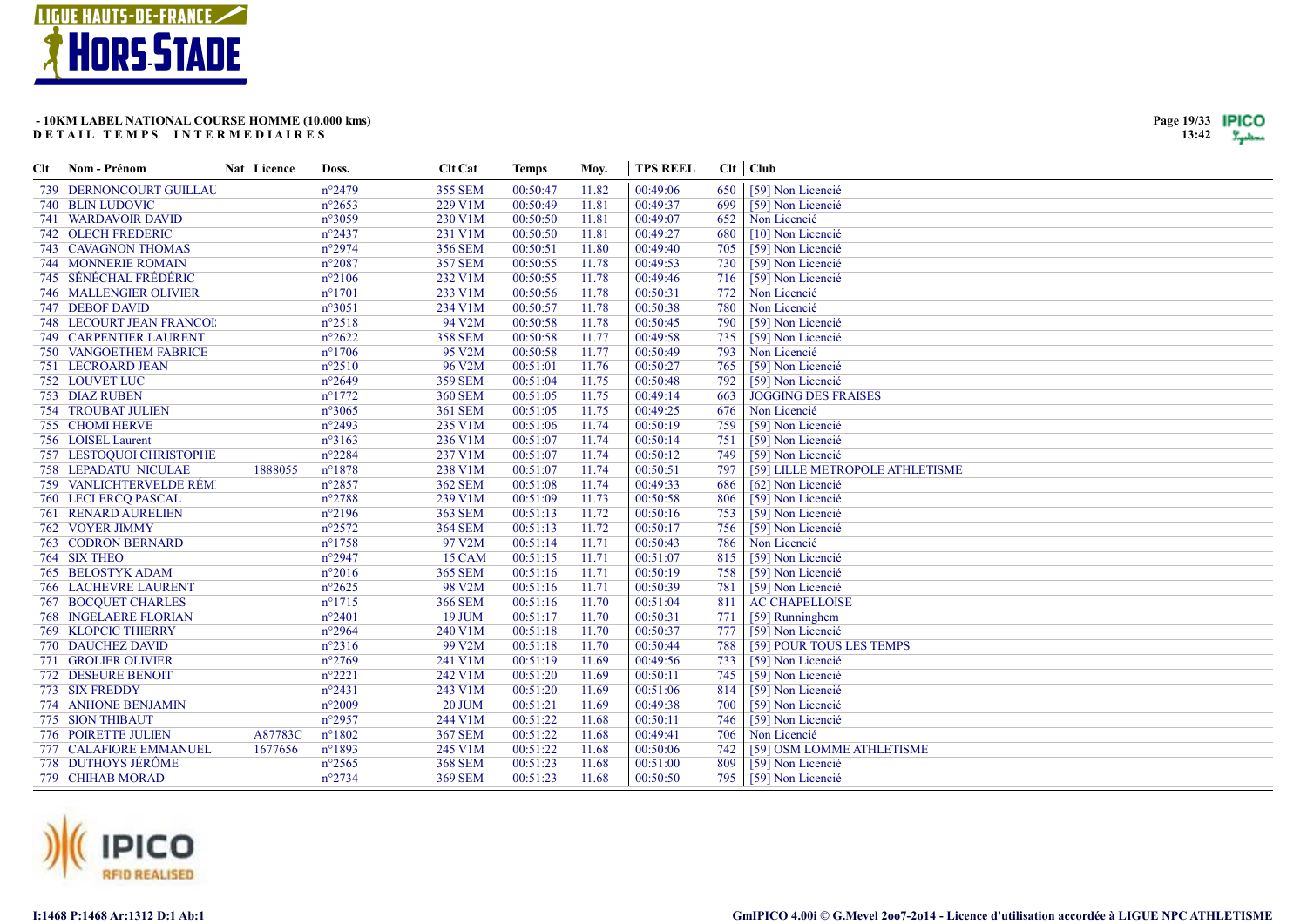

| Clt | Nom - Prénom                   | Nat Licence | Doss.           | <b>Clt Cat</b> | <b>Temps</b> | Moy.  | <b>TPS REEL</b> |     | Clt   Club                       |
|-----|--------------------------------|-------------|-----------------|----------------|--------------|-------|-----------------|-----|----------------------------------|
|     | <b>780 MAES VALENTIN</b>       |             | $n^{\circ}2989$ | <b>370 SEM</b> | 00:51:24     | 11.68 | 00:49:51        | 726 | [59] Non Licencié                |
|     | 781 DULIEU DAVID               |             | $n^{\circ}3084$ | 246 V1M        | 00:51:25     | 11.67 | 00:50:31        | 773 | Non Licencié                     |
|     | 782 LECLERCQ CHRISTOPHE        |             | $n^{\circ}2282$ | 371 SEM        | 00:51:26     | 11.67 | 00:50:28        | 769 | [62] Non Licencié                |
|     | <b>783 DUCHATEL BENJAMIN</b>   |             | $n^{\circ}2212$ | <b>372 SEM</b> | 00:51:27     | 11.66 | 00:50:55        | 801 | [59] Non Licencié                |
|     | <b>784 ANHONE STEPHANE</b>     |             | $n^{\circ}2010$ | 247 V1M        | 00:51:28     | 11.66 | 00:49:45        | 713 | [59] Non Licencié                |
|     | 785 VANDEWALLE JEAN-MICH       |             | $n^{\circ}2541$ | 248 V1M        | 00:51:28     | 11.66 | 00:50:43        | 787 | [59] Non Licencié                |
|     | <b>786 DUQUESNE JESSY</b>      |             | $n^{\circ}2568$ | 373 SEM        | 00:51:28     | 11.66 | 00:49:52        | 729 | [62] Non Licencié                |
|     | <b>787 BRETHENOUX CHRISTOP</b> |             | $n^{\circ}2272$ | 374 SEM        | 00:51:31     | 11.65 | 00:50:50        | 796 | [62] Non Licencié                |
|     | <b>788 MABESOONE SEBASTIEN</b> |             | $n^{\circ}1662$ | 249 V1M        | 00:51:32     | 11.65 | 00:50:19        | 757 | Non Licencié                     |
|     | <b>789 DESBIENS DAVID</b>      |             | $n^{\circ}1748$ | 250 V1M        | 00:51:32     | 11.65 | 00:50:46        | 791 | Non Licencié                     |
|     | 790 MARTIN THOMAS              |             | $n^{\circ}2979$ | 375 SEM        | 00:51:32     | 11.64 | 00:51:12        | 819 | [59] Non Licencié                |
|     | 791 DELAHAIS MATTHIEU          |             | $n^{\circ}2686$ | 251 V1M        | 00:51:33     | 11.64 | 00:50:12        | 748 | [59] Non Licencié                |
|     | 792 RICHE MICHAEL              |             | $n^{\circ}2714$ | 252 V1M        | 00:51:36     | 11.63 | 00:50:55        | 802 | [59] Non Licencié                |
|     | <b>793 BARBRY GEORGES</b>      |             | $n^{\circ}2455$ | 100 V2M        | 00:51:37     | 11.63 | 00:51:31        | 835 | [59] Non Licencié                |
|     | 794 GOSSELIN THIERRY           |             | $n^{\circ}2963$ | 101 V2M        | 00:51:38     | 11.62 | 00:51:14        | 821 | [75] Non Licencié                |
|     | <b>795 LEBORGNE MAXENCE</b>    |             | $n^{\circ}2694$ | 376 SEM        | 00:51:39     | 11.62 | 00:51:39        | 842 | [59] Non Licencié                |
|     | <b>796 VARASSE SEBASTIEN</b>   |             | $n^{\circ}2891$ | 253 V1M        | 00:51:40     | 11.62 | 00:50:14        | 752 | [59] Non Licencié                |
|     | <b>797 BOULANGER PHILIPPE</b>  |             | $n^{\circ}1785$ | 102 V2M        | 00:51:40     | 11.62 | 00:50:16        | 754 | [59] COURIR ENSEMBLE SNCF        |
|     | 798 BOCQUET BRUNO              |             | $n^{\circ}1714$ | 19 V3M         | 00:51:40     | 11.61 | 00:51:27        | 831 | <b>AC CHAPELLOISE</b>            |
|     | 799 DUMEZ ARNAUD               |             | $n^{\circ}2185$ | <b>377 SEM</b> | 00:51:41     | 11.61 | 00:50:13        | 750 | [59] Non Licencié                |
|     | 800 SZYMONIAK LEON             | 1206494     | $n^{\circ}1811$ | 20 V3M         | 00:51:45     | 11.60 | 00:51:20        | 827 | [59] CS IBM NORD NORMANDIE       |
|     | 801 ENTE ARMAND                |             | $n^{\circ}2181$ | <b>378 SEM</b> | 00:51:47     | 11.59 | 00:50:42        | 785 | [59] Non Licencié                |
|     | 802 LECLERCQ THIBAUT           |             | $n^{\circ}2953$ | 254 V1M        | 00:51:47     | 11.59 | 00:50:42        | 784 | [59] Non Licencié                |
|     | 803 ROUSSEL SAMUEL             |             | $n^{\circ}2883$ | 379 SEM        | 00:51:49     | 11.58 | 00:50:28        | 768 | [59] OWENS 36                    |
|     | 804 JEZRAOUI GREGOIRE          |             | $n^{\circ}2464$ | <b>380 SEM</b> | 00:51:50     | 11.58 | 00:50:41        | 783 | [59] Non Licencié                |
|     | 805 LEMAIRE JEAN RENE          |             | $n^{\circ}2526$ | 103 V2M        | 00:51:50     | 11.58 | 00:51:44        | 851 | [59] Non Licencié                |
|     | 806 CHAMPION NICOLAS           |             | $n^{\circ}2739$ | <b>381 SEM</b> | 00:51:51     | 11.58 | 00:51:06        | 813 | [59] Non Licencié                |
|     | 807 ALLOUCHERY SÉBASTIEN       |             | $n^{\circ}2892$ | <b>382 SEM</b> | 00:51:52     | 11.57 | 00:51:34        | 837 | [59] Non Licencié                |
|     | 808 PENNEQUIN HENRI            |             | $n^{\circ}2491$ | <b>16 CAM</b>  | 00:51:52     | 11.57 | 00:50:56        | 803 | [59] Non Licencié                |
|     | 809 BEROUEZ JOEL               |             | $n^{\circ}2573$ | 104 V2M        | 00:51:53     | 11.57 | 00:50:59        | 807 | [59] Courses et Passion St André |
|     | 810 DOUTRELONG FRÉDÉRIC        |             | $n^{\circ}2445$ | 255 V1M        | 00:51:53     | 11.57 | 00:50:23        | 763 | [59] Non Licencié                |
|     | 811 COLIN EMMANUEL             |             | $n^{\circ}2364$ | 256 V1M        | 00:51:53     | 11.57 | 00:50:35        | 774 | [59] Lille Running Team          |
|     | 812 DUHAMEL BERTRAND           |             | $n^{\circ}2239$ | 257 V1M        | 00:51:55     | 11.56 | 00:51:05        | 812 | [59] Non Licencié                |
|     | 813 DELRUYTER FRANCOIS-X       |             | $n^{\circ}2426$ | 105 V2M        | 00:51:55     | 11.56 | 00:51:18        | 824 | [59] hergnies athlétic club      |
|     | 814 MARTEEL JULIEN             |             | $n^{\circ}2597$ | <b>383 SEM</b> | 00:51:56     | 11.56 | 00:51:39        | 841 | [59] Non Licencié                |
|     | 815 BECOURT CARL               |             | $n^{\circ}2250$ | 21 JUM         | 00:51:57     | 11.55 | 00:50:44        | 789 | [59] Non Licencié                |
|     | 816 DEHEM ALAIN                |             | $n^{\circ}2129$ | 106 V2M        | 00:51:58     | 11.55 | 00:50:51        | 798 | [59] Non Licencié                |
|     | 817 DELEPIERRE LUDO            |             | $n^{\circ}2652$ | <b>384 SEM</b> | 00:52:00     | 11.54 | 00:50:27        | 767 | [59] Non Licencié                |
|     | 818 ROUSSEAUX NICOLAS          |             | $n^{\circ}2754$ | <b>385 SEM</b> | 00:52:01     | 11.54 | 00:50:29        | 770 | [59] Non Licencié                |
|     | 819 POLART JOHAN               |             | $n^{\circ}2578$ | <b>386 SEM</b> | 00:52:01     | 11.54 | 00:51:54        | 861 | [62] Non Licencié                |
|     | 820 CLAEIS BENOIT              |             | $n^{\circ}2220$ | 258 V1M        | 00:52:03     | 11.53 | 00:50:57        | 804 | [59] Non Licencié                |



I:1468 P:1468 Ar:1312 D:1 Ab:1

Page 20/33 **IPICO**  $13:42$   $\frac{9}{2}$  yellows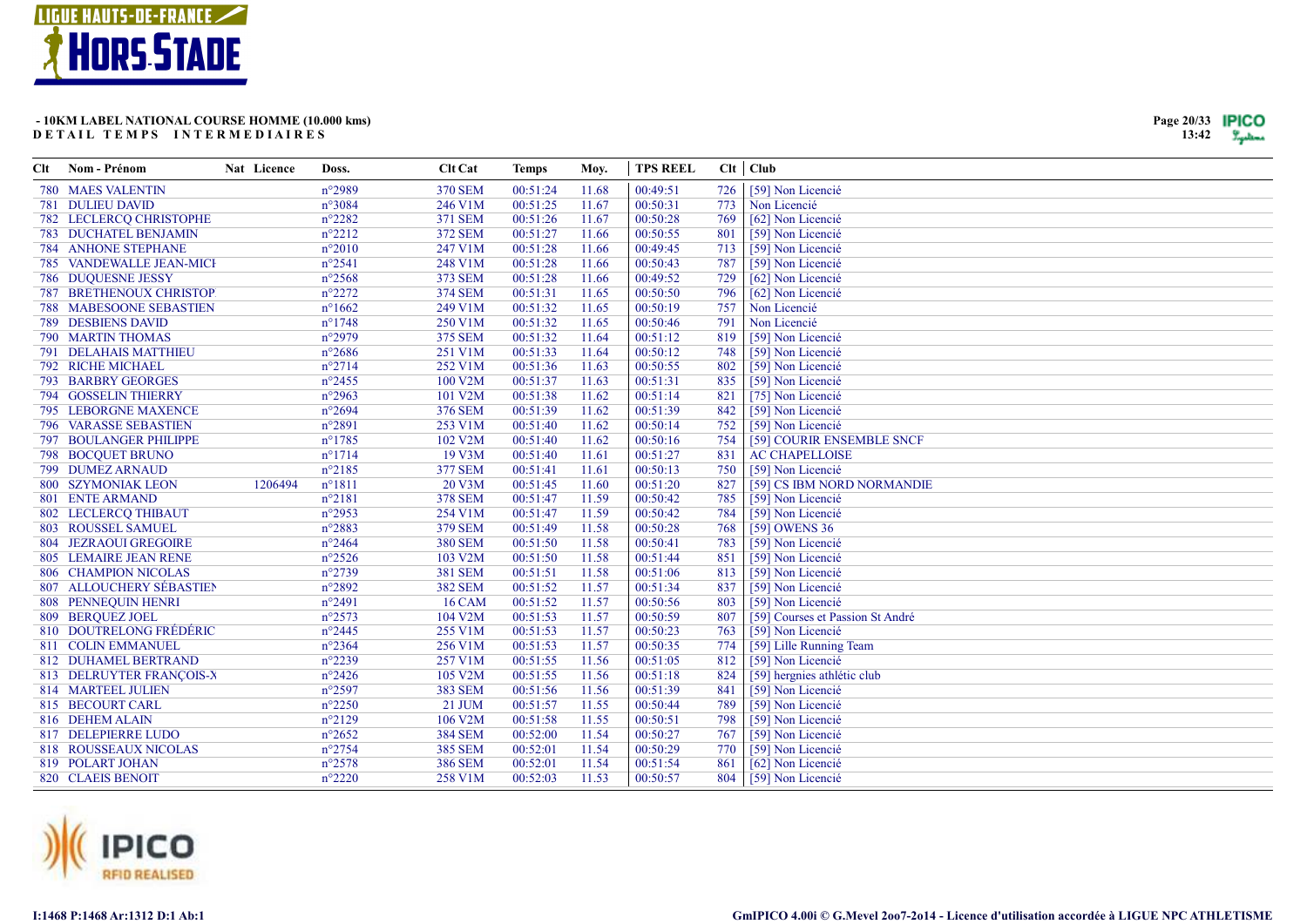

| Clt | Nom - Prénom                | Nat Licence | Doss.           | <b>Clt Cat</b>       | <b>Temps</b> | Moy.  | <b>TPS REEL</b> | Clt   Club |                                 |
|-----|-----------------------------|-------------|-----------------|----------------------|--------------|-------|-----------------|------------|---------------------------------|
|     | 821 OKAT JOFFRAN            |             | $n^{\circ}2575$ | <b>387 SEM</b>       | 00:52:05     | 11.52 | 00:50:37        | 778        | [59] Non Licencié               |
|     | 822 BORDEYNE PASCAL         |             | $n^{\circ}2020$ | 259 V1M              | 00:52:05     | 11.52 | 00:51:40        | 843        | [59] Non Licencié               |
|     | 823 PIERENS MICHAËL         |             | $n^{\circ}2716$ | 260 V1M              | 00:52:06     | 11.52 | 00:51:43        | 848        | [59] Non Licencié               |
|     | 824 FLORENTIN DIDIER        |             | $n^{\circ}2342$ | 107 V2M              | 00:52:06     | 11.52 | 00:51:28        | 834        | [59] Non Licencié               |
|     | 825 RAMON VIVIEN            |             | $n^{\circ}2101$ | <b>388 SEM</b>       | 00:52:07     | 11.52 | 00:50:52        | 799        | [59] Non Licencié               |
|     | 826 BAYART MARTIN           |             | $n^{\circ}3058$ | <b>389 SEM</b>       | 00:52:09     | 11.51 | 00:50:57        | 805        | Non Licencié                    |
|     | 827 VASSEUR JEREMY          |             | $n^{\circ}2551$ | <b>390 SEM</b>       | 00:52:09     | 11.51 | 00:51:20        | 826        | [59] Non Licencié               |
|     | 828 OLIVIER FREDERIC        |             | $n^{\circ}2438$ | 261 V1M              | 00:52:13     | 11.49 | 01:01:54        | 1235       | [59] Non Licencié               |
|     | 829 MACHOWIAK STEPHANE      | ??????      | $n^{\circ}1657$ | 262 V1M              | 00:52:16     | 11.48 | 00:50:40        | 782        | Non Licencié                    |
|     | 830 LEONARD MATHIEU         |             | $n^{\circ}2677$ | <b>391 SEM</b>       | 00:52:18     | 11.47 | 00:51:12        | 820        | [59] Non Licencié               |
|     | 831 DEROUSSEAU GRÉGORY      |             | $n^{\circ}2470$ | 263 V1M              | 00:52:18     | 11.47 | 00:51:09        | 816        | [59] Non Licencié               |
|     | <b>832 LACAZE FLORIAN</b>   |             | $n^{\circ}1702$ | <b>22 JUM</b>        | 00:52:18     | 11.47 | 00:51:42        | 847        | Non Licencié                    |
|     | <b>833 NIBART FABRICE</b>   |             | $n^{\circ}2395$ | 264 V1M              | 00:52:19     | 11.47 | 00:51:59        | 865        | [59] Non Licencié               |
|     | 834 GOSSE MICHEL            |             | $n^{\circ}2722$ | 108 V2M              | 00:52:21     | 11.46 | 00:52:11        | 872        | $[59]$ O.S.M.L Lomme            |
|     | 835 HECQUET THOMAS          | 1810164     | $n^{\circ}1942$ | 265 V1M              | 00:52:24     | 11.45 | 00:51:46        | 854        | [59] S/L CG HAUBOURDIN          |
|     | 836 VEREMME OLIVIER         |             | $n^{\circ}2777$ | <b>392 SEM</b>       | 00:52:25     | 11.45 | 00:51:00        | 808        | [59] Non Licencié               |
|     | 837 MAULOUBIER ARNAUD       |             | $n^{\circ}2189$ | 266 V1M              | 00:52:25     | 11.45 | 00:50:54        | 800        | [59] Non Licencié               |
|     | 838 HERBIN GAEL             |             | $n^{\circ}1805$ | <b>393 SEM</b>       | 00:52:26     | 11.45 | 00:51:22        | 828        | <b>FOULEES SAINGHINOISES</b>    |
|     | 839 REMBRY JULIEN           |             | $n^{\circ}2603$ | <b>394 SEM</b>       | 00:52:27     | 11.44 | 00:51:19        | 825        | [59] Non Licencié               |
|     | 840 MAES BENJAMIN           |             | $n^{\circ}2216$ | <b>395 SEM</b>       | 00:52:27     | 11.44 | 00:51:01        | 810        | [59] Non Licencié               |
|     | 841 DESCAMPS THOMAS         |             | $n^{\circ}2976$ | 267 V1M              | 00:52:28     | 11.44 | 00:51:22        | 829        | [59] Non Licencié               |
|     | 842 LOTIGIE GÉRY            |             | $n^{\circ}2458$ | 109 V2M              | 00:52:30     | 11.43 | 00:51:40        | 844        | [59] Non Licencié               |
|     | 843 VERIN FRANÇOIS-XAVIER   |             | $n^{\circ}2427$ | 268 V1M              | 00:52:31     | 11.43 | 00:51:11        | 818        | [59] Non Licencié               |
|     | <b>844 SEVERIN NILS</b>     |             | $n^{\circ}1666$ | <b>396 SEM</b>       | 00:52:33     | 11.42 | 00:52:01        | 866        | Non Licencié                    |
|     | <b>845 LEROY NICOLAS</b>    |             | $n^{\circ}2079$ | 269 V1M              | 00:52:33     | 11.42 | 00:51:43        | 849        | [59] Non Licencié               |
|     | <b>846 KERBAGE YOHAN</b>    |             | $n^{\circ}3032$ | <b>397 SEM</b>       | 00:52:34     | 11.42 | 00:51:28        | 833        | [59] Non Licencié               |
|     | <b>847 FOURNIER VINCENT</b> |             | $n^{\circ}3002$ | 110 V2M              | 00:52:34     | 11.42 | 00:52:02        | 867        | [59] Non Licencié               |
|     | 848 GHÉZALI STÉPHANE        |             | $n^{\circ}2067$ | 111 V2M              | 00:52:35     | 11.41 | 00:51:45        | 853        | [77] Non Licencié               |
|     | 849 MICHOT MATHIEU          |             | $n^{\circ}1827$ | <b>398 SEM</b>       | 00:52:37     | 11.40 | 00:50:50        | 794        | <b>JOGGING DES FRAISES</b>      |
|     | 850 CASSELMAN JEROME        |             | $n^{\circ}1792$ | 270 V1M              | 00:52:38     | 11.40 | 00:51:14        | 822        | <b>ASDN DEPARTEMENT DU NORD</b> |
|     | <b>851 ALLAIN FRANCK</b>    |             | $n^{\circ}2404$ | 271 V1M              | 00:52:40     | 11.39 | 00:51:41        | 845        | [59] Non Licencié               |
|     | <b>852 LECOEUCHE FRANCK</b> |             | $n^{\circ}2410$ | 272 V1M              | 00:52:42     | 11.39 | 00:51:16        | 823        | [59] Les Foulées Houplinoises   |
|     | <b>853 PARETIAS FLORIAN</b> |             | $n^{\circ}2402$ | <b>399 SEM</b>       | 00:52:43     | 11.38 | 00:51:45        | 852        | [59] Non Licencié               |
|     | <b>854 COUSTELLIER ERIC</b> |             | $n^{\circ}1793$ | 273 V1M              | 00:52:45     | 11.38 | 00:51:32        | 836        | ASDN DEPARTEMENT DU NORD        |
|     | 855 LIONET KÉVIN            |             | $n^{\circ}2614$ | <b>400 SEM</b>       | 00:52:47     | 11.37 | 00:51:50        | 859        | [59] Non Licencié               |
|     | 856 SAINGIER CYRIL          |             | $n^{\circ}1679$ | 23 JUM               | 00:52:48     | 11.37 | 00:51:23        | 830        | Non Licencié                    |
|     | <b>857 NICOLAS LAURENT</b>  |             | $n^{\circ}2627$ | 274 V1M              | 00:52:49     | 11.36 | 00:52:22        | 883        | [59] Non Licencié               |
|     | <b>858 PINCHON JULIEN</b>   |             | $n^{\circ}2601$ | <b>401 SEM</b>       | 00:52:51     | 11.36 | 00:51:10        | 817        | [59] Non Licencié               |
|     | <b>859 NORO CHRISTIAN</b>   |             | $n^{\circ}2266$ | 112 V <sub>2</sub> M | 00:52:52     | 11.35 | 00:51:56        | 863        | [59] Non Licencié               |
|     | 860 TOMTE PHILIPPE          |             | $n^{\circ}2113$ | 275 V1M              | 00:52:52     | 11.35 | 00:51:50        | 858        | [59] Non Licencié               |
|     | <b>861 VERLAINE DANIEL</b>  | 1763294     | n°1994          | 21 V3M               | 00:52:53     | 11.35 | 00:52:48        | 914        | [59] US MARQUETTE               |



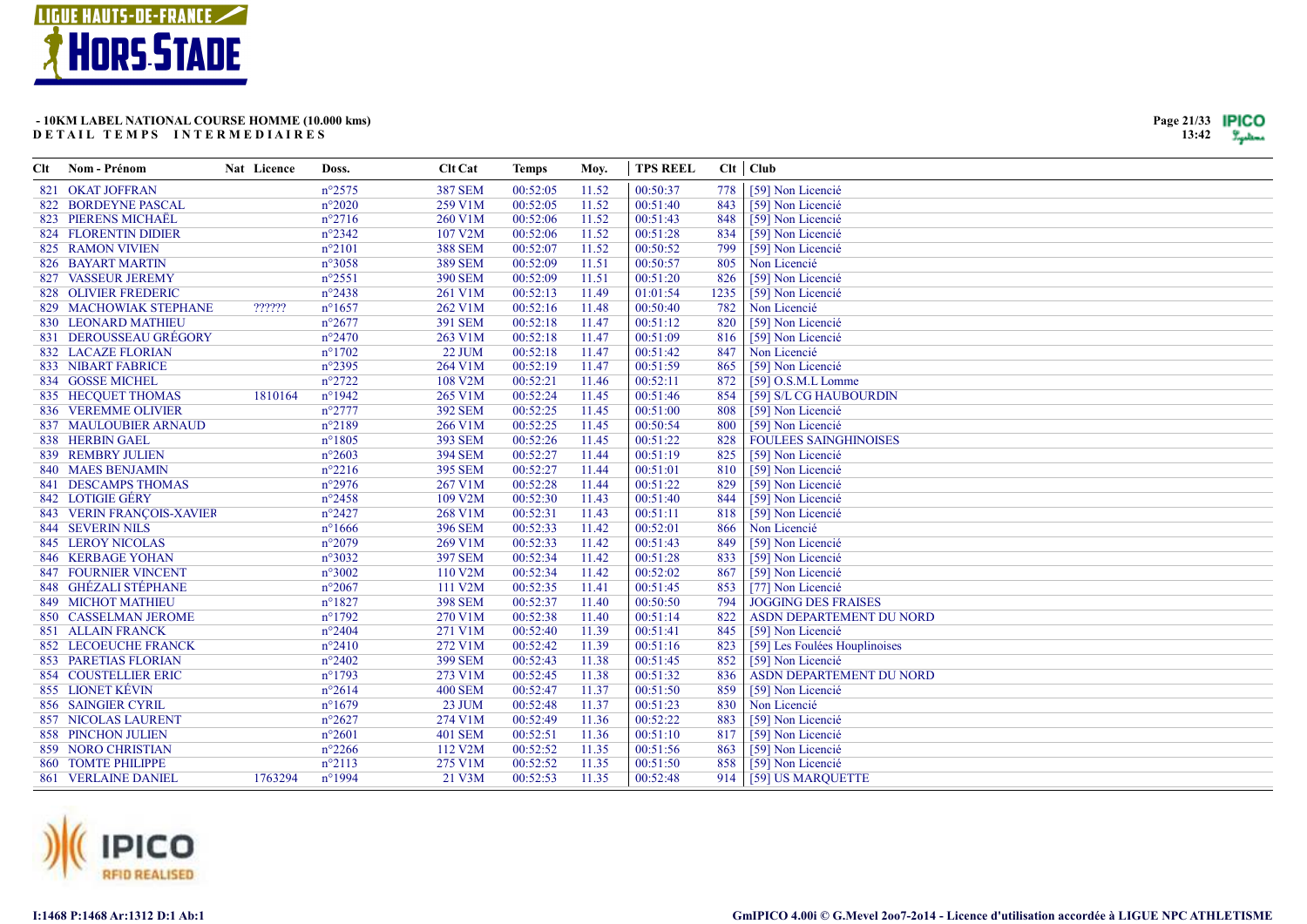

| Clt | Nom - Prénom                 | Nat Licence | Doss.           | <b>Clt Cat</b> | Temps    | Moy.  | <b>TPS REEL</b> |      | Clt   Club                       |
|-----|------------------------------|-------------|-----------------|----------------|----------|-------|-----------------|------|----------------------------------|
|     | 862 PRZYBYSZ THOMAS          |             | $n^{\circ}2980$ | <b>402 SEM</b> | 00:52:53 | 11.35 | 00:51:44        | 850  | [59] Non Licencié                |
|     | 863 BERNARD MICHEL           |             | $n^{\circ}2017$ | 276 V1M        | 00:52:54 | 11.34 | 00:52:37        | 896  | [59] Non Licencié                |
|     | <b>864 DUBOIS DENIS</b>      |             | $n^{\circ}2055$ | 113 V2M        | 00:52:55 | 11.34 | 00:52:11        | 873  | [62] Non Licencié                |
|     | 865 BOUDIN OLIVIER           |             | $n^{\circ}2761$ | 277 V1M        | 00:52:55 | 11.34 | 00:52:10        | 871  | [59] Non Licencié                |
|     | 866 GONZALES JOSE            |             | $n^{\circ}1729$ | 114 V2M        | 00:52:55 | 11.34 | 00:52:42        | 904  | Foulées athlétiques de wasquehal |
|     | <b>867 DEROI SEVERE</b>      |             | $n^{\circ}1737$ | 278 V1M        | 00:52:56 | 11.34 | 00:52:37        | 895  | Foulées athlétiques de wasquehal |
|     | 868 BRASSART GÉRALD          |             | $n^{\circ}2024$ | 279 V1M        | 00:52:56 | 11.34 | 00:52:27        | 888  | [59] Non Licencié                |
|     | 869 LESAGE SÉBASTIEN         |             | $n^{\circ}2900$ | 280 V1M        | 00:52:57 | 11.33 | 00:51:59        | 864  | [59] Non Licencié                |
|     | 870 HANNOTTE CHARLES         |             | $n^{\circ}2261$ | 281 V1M        | 00:52:58 | 11.33 | 00:51:51        | 860  | [59] Non Licencié                |
|     | <b>871 WILLEMS PATRICE</b>   |             | $n^{\circ}1708$ | 115 V2M        | 00:52:58 | 11.33 | 00:51:35        | 838  | Non Licencié                     |
|     | 872 THOUILLIEZ LAURENT       |             | $n^{\circ}2111$ | 282 V1M        | 00:52:59 | 11.33 | 00:52:20        | 878  | [59] Non Licencié                |
|     | 873 DOMINGOS ANTOINE         |             | $n^{\circ}2175$ | <b>403 SEM</b> | 00:53:00 | 11.32 | 00:51:28        | 832  | [59] Non Licencié                |
|     | 874 DESTAILLEUR FREDERIC     |             | $n^{\circ}2434$ | 116 V2M        | 00:53:01 | 11.32 | 01:02:43        | 1243 | [59] Non Licencié                |
|     | 875 URBANIAK FREDERIC        |             | $n^{\circ}1675$ | 22 V3M         | 00:53:02 | 11.31 | 00:52:21        | 880  | Non Licencié                     |
|     | 876 GLORIEUX OLIVIER         |             | $n^{\circ}2767$ | <b>404 SEM</b> | 00:53:03 | 11.31 | 00:52:38        | 898  | [62] Non Licencié                |
|     | <b>877 DORLET NICOLAS</b>    |             | $n^{\circ}1795$ | 283 V1M        | 00:53:04 | 11.31 | 00:52:57        | 920  | ASDN DEPARTEMENT DU NORD         |
|     | 878 DELIGNE JÉRÉMY           |             | $n^{\circ}2554$ | <b>405 SEM</b> | 00:53:07 | 11.30 | 00:51:49        | 857  | [59] Non Licencié                |
|     | 879 FRYS AYMERIC             |             | $n^{\circ}3078$ | 24 JUM         | 00:53:08 | 11.30 | 00:51:35        | 839  | Non Licencié                     |
|     | 880 ROOSE FRÉDÉRIC           | <b>BEL</b>  | $n^{\circ}2446$ | 284 V1M        | 00:53:09 | 11.29 | 00:52:12        | 874  | [77] Non Licencié                |
|     | 881 CANIVEZ GREGORY          |             | $n^{\circ}2466$ | 285 V1M        | 00:53:09 | 11.29 | 00:52:29        | 890  | [59] Non Licencié                |
|     | <b>882 DELOFFRE FRANCK</b>   |             | $n^{\circ}1815$ | 117 V2M        | 00:53:10 | 11.29 | 00:52:30        | 891  | Non Licencié                     |
|     | <b>883 DUPONT RENAUD</b>     |             | $n^{\circ}2861$ | <b>406 SEM</b> | 00:53:11 | 11.28 | 00:52:53        | 916  | [59] Non Licencié                |
|     | <b>884 CHEVALIER JOHAN</b>   |             | $n^{\circ}2576$ | <b>407 SEM</b> | 00:53:11 | 11.28 | 00:51:47        | 855  | [59] Non Licencié                |
|     | 885 ALLEMANO PIERRICK        |             | $n^{\circ}3165$ | 286 V1M        | 00:53:13 | 11.28 | 00:53:05        | 927  | Non Licencié                     |
|     | 886 MOREL CHRISTOPHER        |             | $n^{\circ}2298$ | <b>408 SEM</b> | 00:53:14 | 11.27 | 00:52:52        | 915  | [62] Non Licencié                |
|     | <b>887 DUHAUT FREDERIC</b>   |             | $n^{\circ}1686$ | 118 V2M        | 00:53:16 | 11.27 | 00:52:28        | 889  | Non Licencié                     |
|     | <b>888 RICHARD STEPHANE</b>  | 1116126     | $n^{\circ}1915$ | 119 V2M        | 00:53:16 | 11.26 | 00:52:56        | 919  | [59] RONCHIN ATHLETIC CLUB       |
|     | 889 DEVISE DAVID             | 1659530     | $n^{\circ}1960$ | 287 V1M        | 00:53:17 | 11.26 | 00:53:04        | 926  | [62] S/L VERMELLES AC            |
|     | 890 DEBOSQUE MATTHIEU        |             | $n^{\circ}2685$ | 288 V1M        | 00:53:17 | 11.26 | 00:51:41        | 846  | [59] Non Licencié                |
|     | <b>891 VERVAEKE PHILIPPE</b> |             | $n^{\circ}1614$ | 120 V2M        | 00:53:18 | 11.26 | 00:52:26        | 886  | Non Licencié                     |
|     | <b>892 ROUSSEL LOUIS</b>     | <b>BEL</b>  | $n^{\circ}2645$ | <b>409 SEM</b> | 00:53:19 | 11.25 | 00:53:13        | 931  | [59] Non Licencié                |
|     | 893 DEWAELE JEAN MARC        |             | $n^{\circ}1754$ | 23 V3M         | 00:53:21 | 11.25 | 00:52:48        | 913  | Non Licencié                     |
|     | 894 LECONTE BERNARD          |             | $n^{\circ}2232$ | 121 V2M        | 00:53:24 | 11.24 | 00:52:34        | 892  | [59] Non Licencié                |
|     | 895 DECOTTEGNIE ERIC         |             | $n^{\circ}2373$ | 122 V2M        | 00:53:24 | 11.24 | 00:52:25        | 885  | [59] Non Licencié                |
|     | 896 CARRARA STÉPHANE         |             | n°2933          | <b>410 SEM</b> | 00:53:25 | 11.24 | 00:51:37        | 840  | [59] ASO prémesques              |
|     | 897 DERBECOURT GUILLAUM      |             | $n^{\circ}3063$ | <b>411 SEM</b> | 00:53:25 | 11.23 | 00:53:22        | 935  | Non Licencié                     |
|     | 898 CREPEL CHRISTOPHE        |             | $n^{\circ}1776$ | 289 V1M        | 00:53:26 | 11.23 | 00:52:05        | 869  | <b>JOGGING DES FRAISES</b>       |
|     | 899 JESECK CHRISTOPHE        | 1745002     | $n^{\circ}1854$ | 290 V1M        | 00:53:27 | 11.23 | 00:51:54        | 862  | [62] DAINVILLE ATHLETIC CLUB     |
|     | 900 DURFOURMONT MARTIN       |             | $n^{\circ}2669$ | <b>12 ESM</b>  | 00:53:31 | 11.21 | 00:52:56        | 918  | [59] Non Licencié                |
|     | 901 DEFER PIERRE-YVES        |             | $n^{\circ}2838$ | 123 V2M        | 00:53:31 | 11.21 | 00:51:49        | 856  | [59] Non Licencié                |
|     | 902 BECOURT TRISTAN          |             | $n^{\circ}2985$ | <b>412 SEM</b> | 00:53:32 | 11.21 | 00:52:18        |      | 876 [59] Non Licencié            |
|     |                              |             |                 |                |          |       |                 |      |                                  |

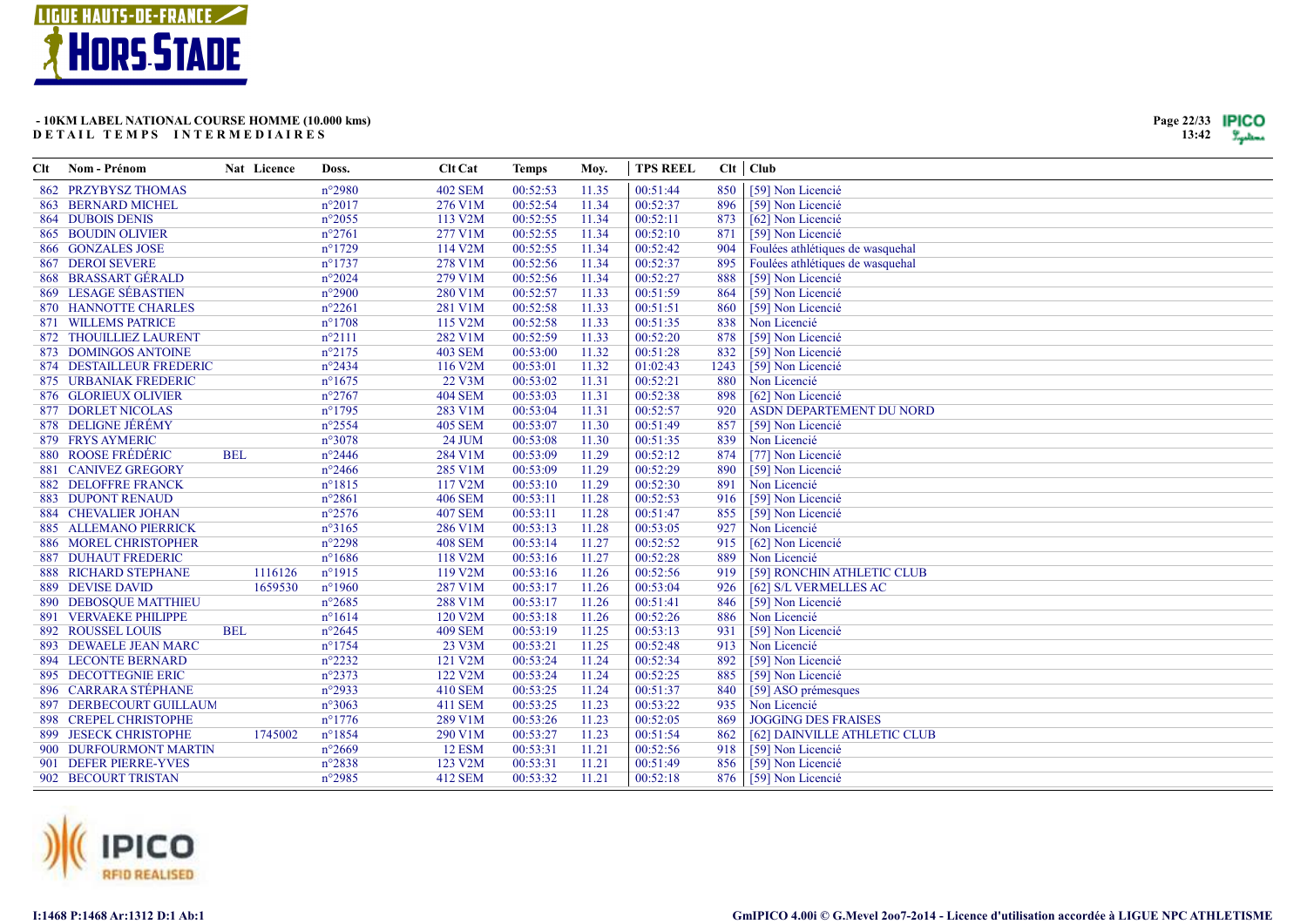

| Page 23/33 | TPICO |
|------------|-------|
| 13:42      |       |

| Clt | Nom - Prénom             | Nat Licence | Doss.           | <b>Clt Cat</b> | <b>Temps</b> | Moy.  | <b>TPS REEL</b> |      | Clt   Club                          |
|-----|--------------------------|-------------|-----------------|----------------|--------------|-------|-----------------|------|-------------------------------------|
|     | 903 BRUNET FABIEN        |             | $n^{\circ}2390$ | 124 V2M        | 00:53:35     | 11.20 | 00:52:39        | 899  | [59] Non Licencié                   |
|     | 904 BERGHE NICOLAS       |             | $n^{\circ}2736$ | 291 V1M        | 00:53:39     | 11.19 | 00:52:04        | 868  | [59] Non Licencié                   |
|     | 905 BOEYAERT RENE        |             | $n^{\circ}1736$ | 125 V2M        | 00:53:40     | 11.18 | 00:53:24        | 939  | Foulées athlétiques de wasquehal    |
|     | 906 DECONNINCK STEPHANE  |             | $n^{\circ}2922$ | 292 V1M        | 00:53:40     | 11.18 | 00:52:20        | 879  | [59] Non Licencié                   |
|     | 907 DRUON CHRISTOPHE     |             | $n^{\circ}2276$ | 126 V2M        | 00:53:41     | 11.18 | 01:03:15        | 1251 | [59] Non Licencié                   |
|     | 908 KARMOUDA KRZYZELEW   |             | $n^{\circ}2706$ | 413 SEM        | 00:53:43     | 11.17 | 00:52:44        | 909  | [59] AS Hellemmes                   |
|     | 909 VAN MOERKERCKE BRUN  | 506116      | $n^{\circ}1947$ | 127 V2M        | 00:53:44     | 11.17 | 00:53:24        | 940  | [59] S/L JOGGING ET ATHLETISME FRET |
|     | 910 PIERRON DIDIER       |             | $n^{\circ}2344$ | 128 V2M        | 00:53:45     | 11.17 | 00:53:01        | 924  | [88] Non Licencié                   |
|     | 911 ANTOINE BENOIT       |             | $n^{\circ}2218$ | 129 V2M        | 00:53:48     | 11.16 | 00:53:44        | 956  | [59] Non Licencié                   |
|     | 912 BAX THIERRY          | 478742      | $n^{\circ}1807$ | 130 V2M        | 00:53:48     | 11.15 | 00:52:21        | 881  | [59] CS IBM NORD NORMANDIE          |
|     | 913 LEONARD PIERRE       |             | $n^{\circ}2832$ | 293 V1M        | 00:53:49     | 11.15 | 00:52:42        | 902  | [59] Non Licencié                   |
|     | 914 LOISEL FABIEN        |             | n°2393          | 294 V1M        | 00:53:52     | 11.14 | 00:52:09        | 870  | [59] Non Licencié                   |
|     | 915 ROOSE PHILIPPE       |             | $n^{\circ}1743$ | 131 V2M        | 00:53:53     | 11.14 | 00:52:35        | 894  | Non Licencié                        |
|     | 916 VANHAMME JEAN LUC    |             | $n^{\circ}1625$ | 24 V3M         | 00:53:53     | 11.14 | 00:52:35        | 893  | <b>LE RUN WARNETON</b>              |
|     | 917 MAES LAURENT         |             | $n^{\circ}1791$ | 132 V2M        | 00:53:54     | 11.13 | 00:53:32        | 947  | <b>CGL</b>                          |
|     | 918 VERIEZ REMY          |             | $n^{\circ}2859$ | <b>414 SEM</b> | 00:53:54     | 11.13 | 00:52:19        | 877  | [59] Non Licencié                   |
|     | 919 VINCENT OLIVIER      |             | $n^{\circ}2779$ | 295 V1M        | 00:53:54     | 11.13 | 00:52:45        | 910  | [59] Non Licencié                   |
|     | 920 VANDENKERCKHOVE GA   |             | $n^{\circ}2447$ | 17 CAM         | 00:53:55     | 11.13 | 00:52:13        | 875  | [59] Non Licencié                   |
|     | 921 DELETREZ FABIEN      | 1223572     | $n^{\circ}1838$ | 296 V1M        | 00:53:56     | 11.13 | 00:53:56        | 968  | [59] AC WAMBRECHIES                 |
|     | 922 LEPLAT LAURENT       |             | $n^{\circ}2626$ | 133 V2M        | 00:53:58     | 11.12 | 00:52:44        | 908  | [59] Non Licencié                   |
|     | 923 DURET CEDRIC         |             | $n^{\circ}2255$ | 415 SEM        | 00:53:58     | 11.12 | 00:52:40        | 900  | [59] Non Licencié                   |
|     | 924 LORTHOIS PIERRE      |             | $n^{\circ}2833$ | 416 SEM        | 00:54:00     | 11.11 | 00:53:37        | 950  | [59] Non Licencié                   |
|     | 925 DEJONCKERE OLIVIER   |             | $n^{\circ}3047$ | 134 V2M        | 00:54:00     | 11.11 | 00:52:40        | 901  | Non Licencié                        |
|     | 926 SMIRNOU SERGUEI      |             | n°3093          | <b>417 SEM</b> | 00:54:00     | 11.11 | 00:52:46        | 911  | Non Licencié                        |
|     | 927 MAESEELE SEBASTIEN   |             | $n^{\circ}2890$ | 297 V1M        | 00:54:00     | 11.11 | 00:54:00        | 971  | [59] Non Licencié                   |
|     | 928 ?Dossard #580032370  |             | n°580032370     | <b>418 SEM</b> | 00:54:01     | 11.11 | 00:54:01        | 972  | Non Licencié                        |
|     | 929 BREFORT MARTN ANTOIN |             | $n^{\circ}2170$ | <b>419 SEM</b> | 00:54:01     | 11.11 | 00:52:59        | 922  | [59] Non Licencié                   |
|     | 930 RAVANT AYMERIC       |             | $n^{\circ}1652$ | 298 V1M        | 00:54:01     | 11.11 | 00:52:25        | 884  | Non Licencié                        |
|     | 931 DELOFFRE THIMOTHEE   |             | $n^{\circ}1816$ | <b>420 SEM</b> | 00:54:01     | 11.11 | 00:53:22        | 934  | Non Licencié                        |
|     | 932 BECQUET ALEXANDRE    |             | $n^{\circ}2140$ | <b>421 SEM</b> | 00:54:02     | 11.11 | 00:53:45        | 960  | [59] Non Licencié                   |
|     | 933 LEROY ALEXANDRE      |             | $n^{\circ}2148$ | <b>422 SEM</b> | 00:54:02     | 11.11 | 00:53:22        | 936  | [59] Non Licencié                   |
|     | 934 TIERS HUGUES         |             | $n^{\circ}2501$ | 299 V1M        | 00:54:03     | 11.10 | 00:53:31        | 946  | [59] la foulée Pont-à-marcquoise    |
|     | 935 DUPONT NICOLAS       |             | $n^{\circ}2745$ | <b>423 SEM</b> | 00:54:04     | 11.10 | 00:53:28        | 943  | [59] Non Licencié                   |
|     | 936 HENRIOT MIKAËL       |             | $n^{\circ}2730$ | 300 V1M        | 00:54:05     | 11.10 | 00:53:05        | 929  | [59] Non Licencié                   |
|     | 937 VANDENKERCKHOVE STI  |             | $n^{\circ}2930$ | 301 V1M        | 00:54:05     | 11.10 | 00:52:22        | 882  | [59] Non Licencié                   |
|     | 938 HECQUET REMI         |             | $n^{\circ}2852$ | 302 V1M        | 00:54:07     | 11.09 | 00:52:55        | 917  | [59] Non Licencié                   |
|     | 939 DESCAMPS JOEL        |             | $n^{\circ}2574$ | 303 V1M        | 00:54:07     | 11.09 | 00:52:43        | 906  | [59] Non Licencié                   |
|     | 940 LOISEL QUENTIN       |             | $n^{\circ}2847$ | 18 CAM         | 00:54:09     | 11.08 | 00:52:27        | 887  | [59] Non Licencié                   |
|     | 941 CARY FABRICE         |             | $n^{\circ}2028$ | 304 V1M        | 00:54:10     | 11.08 | 00:53:54        | 966  | [59] Non Licencié                   |
|     | 942 DHEDIN DAVID         | 585149      | $n^{\circ}1853$ | 135 V2M        | 00:54:10     | 11.08 | 00:52:43        | 905  | [59] CS IBM NORD NORMANDIE          |
|     | 943 COTTIGNY MATTHIEU    |             | $n^{\circ}2684$ | <b>424 SEM</b> | 00:54:11     | 11.08 | 00:53:44        | 957  | [62] Non Licencié                   |

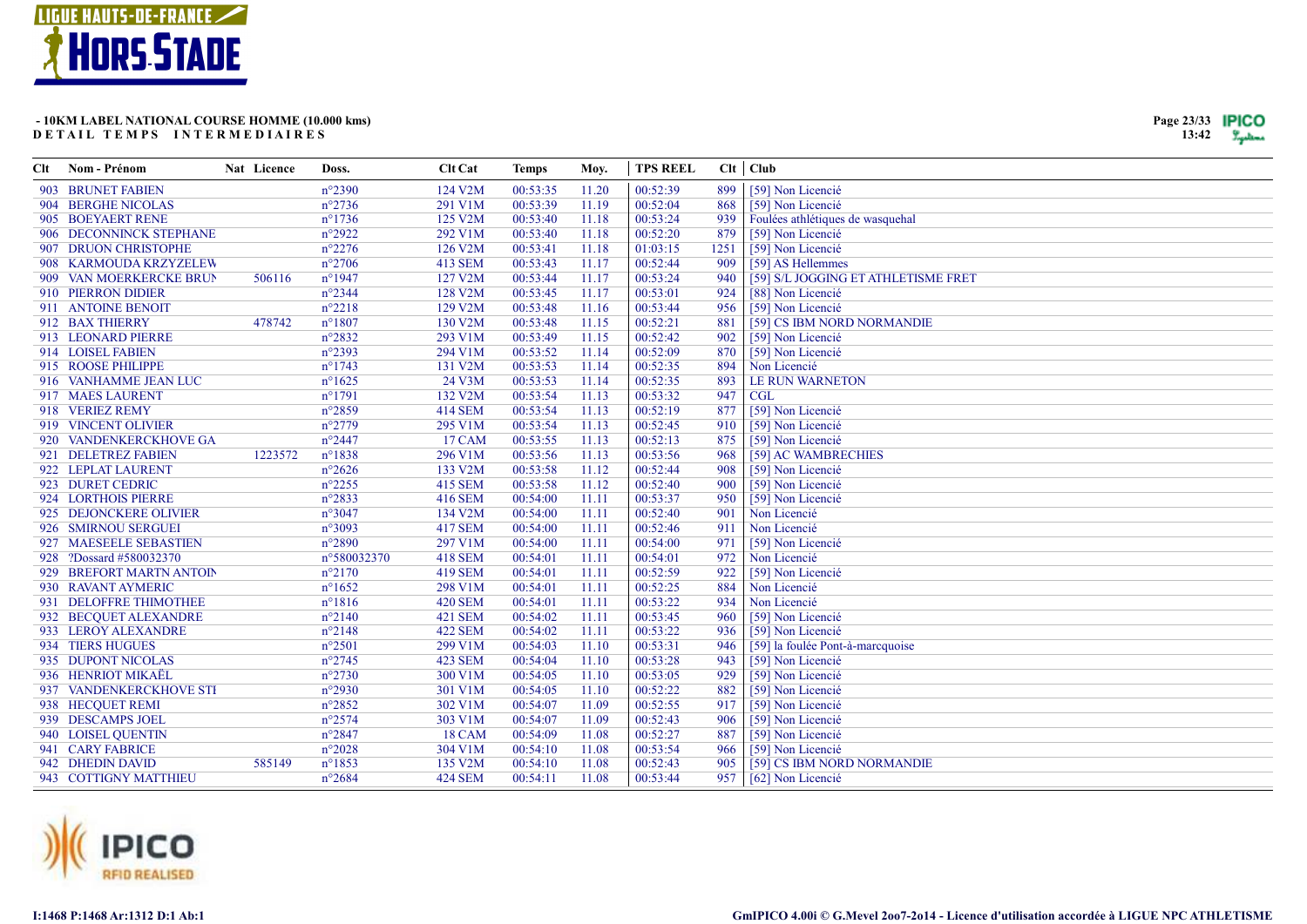

Nom - Prénom

**Clt** 

# - 10KM LABEL NATIONAL COURSE HOMME (10.000 kms) DETAIL TEMPS INTERMEDIAIRES

Nat Licence

Doss.

Clt Cat

**Temps** 

Moy.

| 944 LORQUIN JORDAN         |         | $n^{\circ}2584$ | 425 SEM        | 00:54:12 | 11.07 | 00:53:41 | 955  | [59] Non Licencié                      |
|----------------------------|---------|-----------------|----------------|----------|-------|----------|------|----------------------------------------|
| 945 SAUTREUIL FABRICE      |         | $n^{\circ}2396$ | 305 V1M        | 00:54:12 | 11.07 | 00:52:38 | 897  | [59] Non Licencié                      |
| 946 DEVAUX BERTRAND        |         | $n^{\circ}2237$ | 306 V1M        | 00:54:16 | 11.06 | 00:53:14 | 932  | [59] Non Licencié                      |
| 947 WATHIER HUBERT         |         | $n^{\circ}2498$ | 307 V1M        | 00:54:16 | 11.06 | 00:53:41 | 953  | [59] Non Licencié                      |
| 948 DESIMPELAERE GUILLAU   | 1242566 | $n^{\circ}1845$ | 308 V1M        | 00:54:19 | 11.05 | 01:03:22 | 1252 | [59] ATHLE HALLUIN-VAL-DE-LYS          |
| 949 DUFOSSÉ NICOLAS        |         | $n^{\circ}2744$ | <b>426 SEM</b> | 00:54:19 | 11.05 | 00:53:14 | 933  | [59] Non Licencié                      |
| 950 BIERVOYE BERTRAND      |         | $n^{\circ}2235$ | 136 V2M        | 00:54:19 | 11.05 | 00:52:42 | 903  | [59] Non Licencié                      |
| 951 HERMANT MAXENCE        |         | $n^{\circ}1797$ | <b>427 SEM</b> | 00:54:21 | 11.04 | 00:52:47 | 912  | ASDN DEPARTEMENT DU NORD               |
| 952 DE LAMBERTERIE PHILIPI |         | $n^{\circ}2809$ | 309 V1M        | 00:54:21 | 11.04 | 00:53:30 | 945  | [59] Non Licencié                      |
| 953 PETITJEAN OLIVIER      |         | $n^{\circ}2774$ | 137 V2M        | 00:54:22 | 11.04 | 00:52:44 | 907  | [59] Non Licencié                      |
| 954 CREVITS JEAN-LUC       |         | $n^{\circ}2536$ | 138 V2M        | 00:54:24 | 11.03 | 00:53:41 | 954  | [59] Non Licencié                      |
| 955 BAHEU JEAN-FRANCIS     |         | $n^{\circ}2531$ | 25 V3M         | 00:54:24 | 11.03 | 00:54:21 | 996  | [59] Non Licencié                      |
| 956 BRIGANT JEAN-FRANÇOIS  |         | $n^{\circ}2534$ | 139 V2M        | 00:54:26 | 11.02 | 00:53:29 | 944  | [59] Non Licencié                      |
| 957 ROUSSEL VINCENT        |         | $n^{\circ}3007$ | 310 V1M        | 00:54:26 | 11.02 | 00:53:59 | 970  | [59] Non Licencié                      |
| 958 BERTHE JULIEN          |         | $n^{\circ}2588$ | <b>428 SEM</b> | 00:54:27 | 11.02 | 00:53:25 | 941  | [59] Non Licencié                      |
| 959 LAVOLLE GUILLAUME      |         | $n^{\circ}2484$ | 311 V1M        | 00:54:29 | 11.01 | 00:53:23 | 937  | [59] Non Licencié                      |
| 960 DEMARET MARC           |         | $n^{\circ}2661$ | 140 V2M        | 00:54:32 | 11.00 | 00:53:52 | 965  | [59] Non Licencié                      |
| 961 CATTEAU PASCAL         |         | $n^{\circ}2783$ | 141 V2M        | 00:54:33 | 11.00 | 00:53:36 | 949  | [59] Non Licencié                      |
| 962 LAGACHE GAUTHIER       |         | $n^{\circ}2452$ | 312 V1M        | 00:54:34 | 11.00 | 00:53:51 | 964  | [59] Non Licencié                      |
| 963 FOULON SEBASTIEN       |         | $n^{\circ}2888$ | 313 V1M        | 00:54:35 | 11.00 | 00:53:39 | 951  | [59] Non Licencié                      |
| 964 DUTHOY QUENTIN         |         | $n^{\circ}2844$ | <b>429 SEM</b> | 00:54:35 | 10.99 | 00:53:01 | 923  | [59] Non Licencié                      |
| 965 PAUL THIERRY           |         | $n^{\circ}2966$ | 142 V2M        | 00:54:35 | 10.99 | 00:54:06 | 978  | [59] Non Licencié                      |
| 966 CREPEL AURELIEN        |         | $n^{\circ}1829$ | <b>430 SEM</b> | 00:54:36 | 10.99 | 00:53:03 | 925  | ASDN DEPARTEMENT DU NORD               |
| 967 MOUQUET CÉDRIC         |         | $n^{\circ}2257$ | 431 SEM        | 00:54:37 | 10.99 | 00:54:15 | 992  | [59] Non Licencié                      |
| 968 LALOYER BERTRAND       |         | $n^{\circ}2240$ | 314 V1M        | 00:54:38 | 10.98 | 00:52:58 | 921  | [59] Non Licencié                      |
| 969 CASSETTE STEPHANE      |         | $n^{\circ}2919$ | 315 V1M        | 00:54:39 | 10.98 | 00:53:47 | 962  | [59] Non Licencié                      |
| 970 DOCQUOIS SAMUEL        |         | $n^{\circ}2881$ | 316 V1M        | 00:54:39 | 10.98 | 00:53:05 | 928  | [62] Non Licencié                      |
| 971 FORGEOIS ERIC          |         | $n^{\circ}2377$ | 317 V1M        | 00:54:41 | 10.97 | 00:53:24 | 938  | [59] Non Licencié                      |
| 972 MARTIN BLAISE          |         | $n^{\circ}2241$ | 143 V2M        | 00:54:41 | 10.97 | 00:54:05 | 977  | [59] Non Licencié                      |
| 973 DELANNOY NICOLAS       |         | $n^{\circ}2043$ | 432 SEM        | 00:54:44 | 10.96 | 00:53:09 | 930  | [59] Non Licencié                      |
| 974 SZELAG FREDERIC        |         | $n^{\circ}2441$ | 318 V1M        | 00:54:45 | 10.96 | 00:53:27 | 942  | [62] Non Licencié                      |
| 975 DHALLUIN BENOIT        | 1716059 | $n^{\circ}1904$ | 319 V1M        | 00:54:47 | 10.96 | 00:54:26 | 1006 | [59] PLANETE RUNNING AND WALKING       |
| 976 BUSIN PASCAL           |         | $n^{\circ}2026$ | 433 SEM        | 00:54:48 | 10.95 | 00:54:04 | 976  | [59] Les Z'amis Coureurs de Lambersart |
| 977 STAERCK RICHARD        |         | $n^{\circ}2865$ | 320 V1M        | 00:54:50 | 10.95 | 00:54:19 | 993  | [59] No Mac                            |
| 978 CHAUVIN SÉBASTIEN      |         | $n^{\circ}2894$ | 321 V1M        | 00:54:50 | 10.94 | 00:53:54 | 967  | [59] Non Licencié                      |
| 979 DECAESTECKER JEAN-MA   |         | $n^{\circ}2036$ | 144 V2M        | 00:54:57 | 10.92 | 00:54:25 | 1001 | [59] Non Licencié                      |
| 980 CLENQUET LOIC          |         | $n^{\circ}2636$ | <b>434 SEM</b> | 00:54:57 | 10.92 | 00:54:25 | 1002 | [59] Non Licencié                      |
| 981 SAWINSKI MICHAEL       |         | $n^{\circ}2715$ | 322 V1M        | 00:55:02 | 10.91 | 00:53:58 | 969  | [59] Non Licencié                      |
| 982 SUPPA CHRISTOPHE       |         | $n^{\circ}2295$ | 323 V1M        | 00:55:04 | 10.90 | 00:53:35 | 948  | [59] Non Licencié                      |
| 983 SERAFIN ERIC           |         | $n^{\circ}2383$ | 145 V2M        | 00:55:05 | 10.89 | 00:54:33 | 1010 | [59] la foulée Pont-à-marcquoise       |
| 984 GUILBERT CHRISTOPHE    |         | $n^{\circ}2279$ | 324 V1M        | 00:55:06 | 10.89 | 00:54:39 | 1015 | [59] Non Licencié                      |

**TPS REEL** 

 $Clt$  |  $Club$ 



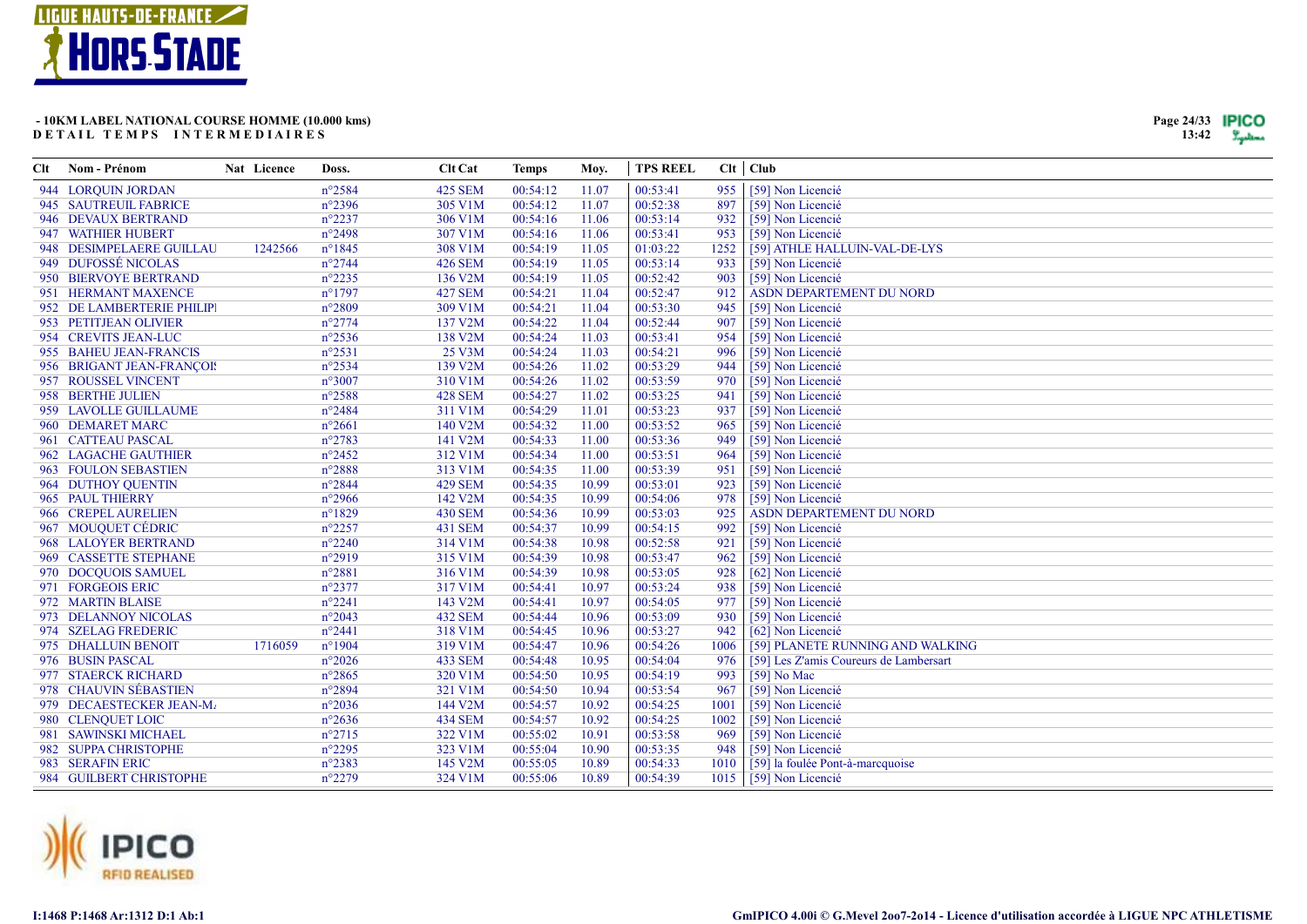

| Page 25/33 | TPICO |
|------------|-------|
| 13:42      |       |

| Clt Nom - Prénom               | Nat Licence | Doss.            | <b>Clt</b> Cat | <b>Temps</b> | Moy.  | <b>TPS REEL</b> |      | $Clt$ Club                    |
|--------------------------------|-------------|------------------|----------------|--------------|-------|-----------------|------|-------------------------------|
| 985 DERAM VINCENT              |             | $n^{\circ}2999$  | 325 V1M        | 00:55:07     | 10.89 | 00:54:03        | 975  | [59] Non Licencié             |
| 986 LABORDE FRANCK             |             | $n^{\circ}$ 1746 | 26 V3M         | 00:55:07     | 10.89 | 00:53:40        | 952  | Non Licencié                  |
| 987 VAN ASSCHE JEAN NOEL       |             | $n^{\circ}1674$  | 326 V1M        | 00:55:08     | 10.88 | 00:54:10        | 983  | Non Licencié                  |
| 988 CASTIL LAURENT             |             | $n^{\circ}2623$  | 327 V1M        | 00:55:10     | 10.88 | 00:53:47        | 961  | [59] Non Licencié             |
| 989 VAST MATHIEU               |             | $n^{\circ}2680$  | 435 SEM        | 00:55:12     | 10.87 | 00:54:30        | 1008 | [59] Non Licencié             |
| 990 DORESSE DOMINIQUE          |             | $n^{\circ}1690$  | 328 V1M        | 00:55:12     | 10.87 | 00:53:50        | 963  | <b>CGL</b>                    |
| 991 DESTREIRDT JEAN RAYM       |             | $n^{\circ}$ 1788 | 146 V2M        | 00:55:12     | 10.87 | 00:54:41        | 1016 | [59] COURIR ENSEMBLE SNCF     |
| 992 DEGUIN CEDRIC              |             | $n^{\circ}1651$  | 329 V1M        | 00:55:12     | 10.87 | 00:54:28        | 1007 | Non Licencié                  |
| 993 ROLLANDI LUC               |             | $n^{\circ}2650$  | 436 SEM        | 00:55:16     | 10.86 | 00:54:08        | 981  | [59] Non Licencié             |
| 994 DEPUYDT STÉPHANE           |             | $n^{\circ}2047$  | 147 V2M        | 00:55:18     | 10.85 | 00:54:51        | 1021 | [59] Non Licencié             |
| 995 BOURRIEZ BENOIT            |             | $n^{\circ}2219$  | <b>437 SEM</b> | 00:55:19     | 10.85 | 00:54:12        | 989  | [59] Non Licencié             |
| 996 CORNILLON GHISLAIN         |             | n°3092           | 330 V1M        | 00:55:20     | 10.84 | 00:54:03        | 974  | Non Licencié                  |
| 997 FAUDET MATTHIEU            |             | $n^{\circ}2687$  | 331 V1M        | 00:55:20     | 10.84 | 00:53:44        | 958  | [59] Non Licencié             |
| 998 POUTRAIN RÉMI              |             | $n^{\circ}2856$  | <b>438 SEM</b> | 00:55:20     | 10.84 | 00:54:13        | 991  | [59] Non Licencié             |
| 999 LAVAL ALAIN                |             | $n^{\circ}2133$  | 148 V2M        | 00:55:22     | 10.84 | 00:54:41        | 1017 | [59] Non Licencié             |
| 1000 VANEHUIN ALBERT           |             | $n^{\circ}2136$  | 27 V3M         | 00:55:22     | 10.84 | 00:55:01        | 1027 | [59] Non Licencié             |
| 1001 VIDO JACQUES              |             | $n^{\circ}2506$  | 332 V1M        | 00:55:23     | 10.83 | 00:54:11        | 986  | [59] Non Licencié             |
| 1002 DEBOSQUE JEREMY           |             | $n^{\circ}2549$  | <b>439 SEM</b> | 00:55:24     | 10.83 | 00:54:11        | 985  | [59] Non Licencié             |
| 1003 VANDERHEYDEN DAVY         |             | $n^{\circ}2336$  | 333 V1M        | 00:55:24     | 10.83 | 00:54:34        | 1012 | [59] Non Licencié             |
| 1004 VANCAYZEELE CHRISTIA      |             | $n^{\circ}1716$  | 28 V3M         | 00:55:25     | 10.83 | 00:53:45        | 959  | <b>ASOSS</b>                  |
| <b>1005 BUYCK DOMINIQUE</b>    |             | $n^{\circ}2350$  | 29 V3M         | 00:55:26     | 10.83 | 00:54:31        | 1009 | [59] Vélo club hem            |
| 1006 DESPLECHIN MICHAEL        |             | $n^{\circ}2709$  | 334 V1M        | 00:55:27     | 10.82 | 00:54:01        | 973  | [77] Non Licencié             |
| 1007 PENNEQUIN BENOIT          |             | $n^{\circ}2229$  | 335 V1M        | 00:55:29     | 10.82 | 00:54:33        | 1011 | [59] Non Licencié             |
| <b>1008 ROGE FREDERIC</b>      |             | $n^{\circ}2439$  | 149 V2M        | 00:55:29     | 10.82 | 00:54:22        | 997  | [59] Non Licencié             |
| 1009 SCHAEFFER GRÉGORY         |             | $n^{\circ}2475$  | <b>440 SEM</b> | 00:55:29     | 10.81 | 00:54:56        | 1022 | [57] Non Licencié             |
| 1010 RIGAUX PHILIPPE           |             | $n^{\circ}2822$  | 336 V1M        | 00:55:32     | 10.81 | 00:54:12        | 990  | [59] Non Licencié             |
| 1011 UBERQUOI LAURENT          |             | $n^{\circ}1767$  | 337 V1M        | 00:55:33     | 10.80 | 00:54:21        | 995  | [59] COURIR A GRAVELINES      |
| <b>1012 DEFRANCE VICTOR</b>    |             | $n^{\circ}2991$  | 19 CAM         | 00:55:34     | 10.80 | 00:54:09        | 982  | [59] Athlétisme de Lambersart |
| 1013 FATOU SYLVAIN             |             | $n^{\circ}2941$  | 441 SEM        | 00:55:34     | 10.80 | 00:54:07        | 980  | [59] Non Licencié             |
| 1014 CARNEL SÉBASTIEN          |             | n°2893           | 338 V1M        | 00:55:36     | 10.79 | 00:54:06        | 979  | [59] Non Licencié             |
| 1015 DELECROIX SEBASTIEN       |             | $n^{\circ}2886$  | 339 V1M        | 00:55:37     | 10.79 | 01:05:05        | 1271 | [59] Non Licencié             |
| 1016 BAYART THIERRY            |             | $n^{\circ}1687$  | 150 V2M        | 00:55:38     | 10.79 | 00:54:26        | 1005 | Non Licencié                  |
| 1017 SCHIRM FREDERIC           |             | $n^{\circ}2440$  | <b>442 SEM</b> | 00:55:39     | 10.78 | 00:54:26        | 1004 | [59] runninghem               |
| 1018 THONON JEAN CLAUDE        |             | $n^{\circ}2514$  | 30 V3M         | 00:55:39     | 10.78 | 00:55:31        | 1059 | [59] Non Licencié             |
| 1019 BORNIER JEAN-PHILIPPE     |             | $n^{\circ}2544$  | 151 V2M        | 00:55:39     | 10.78 | 00:55:20        | 1046 | [59] Non Licencié             |
| <b>1020 SCHELERS ANTOINE</b>   |             | $n^{\circ}1833$  | 443 SEM        | 00:55:41     | 10.78 | 00:55:25        | 1052 | Non Licencié                  |
| <b>1021 IOVLEFF SERGE</b>      |             | $n^{\circ}2906$  | 152 V2M        | 00:55:41     | 10.78 | 00:54:25        | 999  | [59] Non Licencié             |
| <b>1022 MATON FRED</b>         |             | $n^{\circ}2428$  | 340 V1M        | 00:55:42     | 10.77 | 00:55:01        | 1026 | [59] Non Licencié             |
| <b>1023 DELORAINE BAPTISTE</b> |             | $n^{\circ}2200$  | <b>444 SEM</b> | 00:55:43     | 10.77 | 00:54:10        | 984  | [59] Non Licencié             |
| 1024 LINNE KEN                 |             | $n^{\circ}2610$  | 341 V1M        | 00:55:43     | 10.77 | 00:54:12        | 988  | [62] Non Licencié             |
| <b>1025 LECHANTRE GREGORY</b>  |             | $n^{\circ}2467$  | 342 V1M        | 00:55:44     | 10.77 | 00:54:20        |      | 994 [59] Non Licencié         |

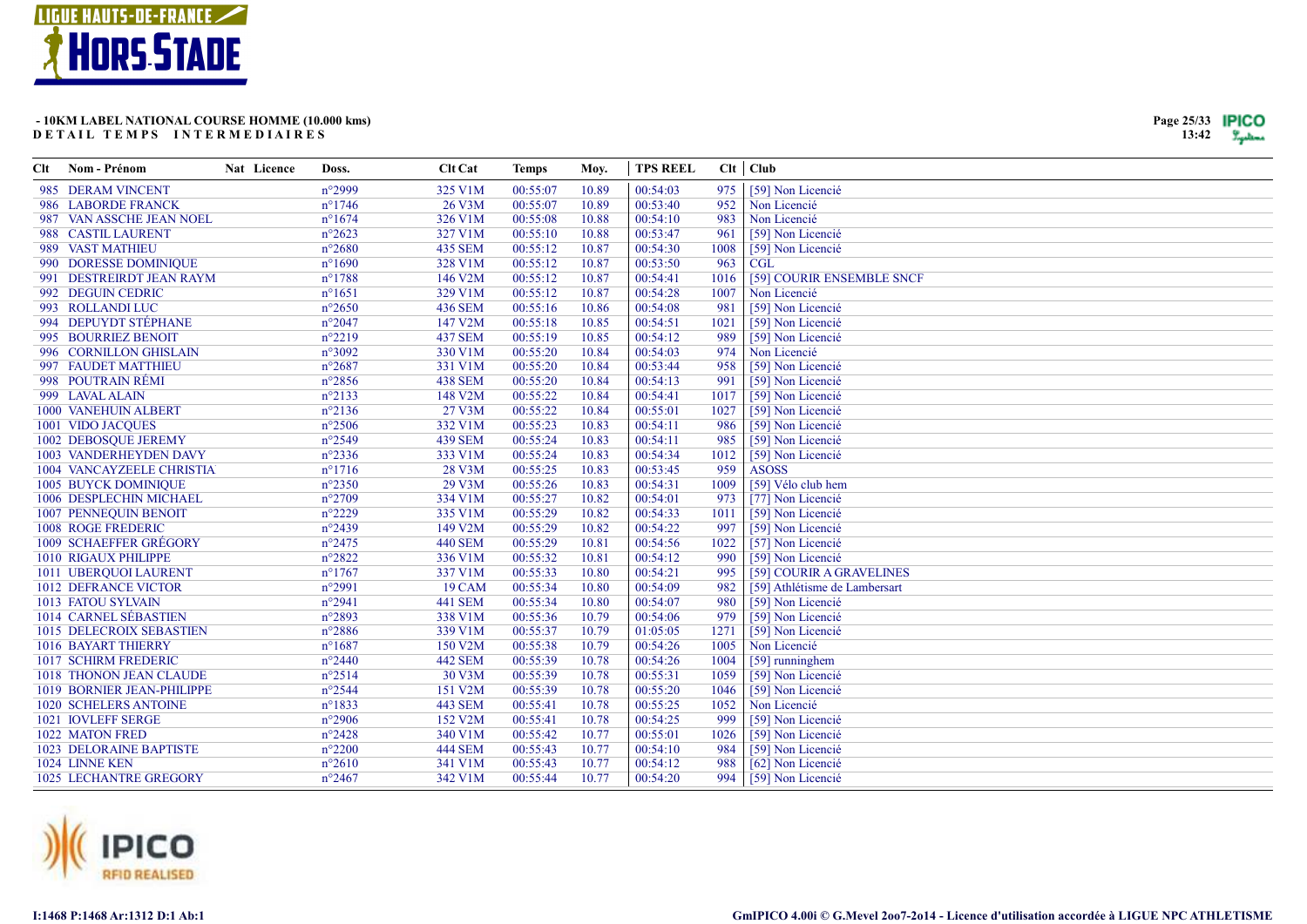

| Page 26/33 | IPICO |
|------------|-------|
| 13:42      |       |

| Clt | Nom - Prénom                  | Nat Licence | Doss.            | <b>Clt Cat</b> | <b>Temps</b> | Moy.  | <b>TPS REEL</b> |      | Clt   Club                       |
|-----|-------------------------------|-------------|------------------|----------------|--------------|-------|-----------------|------|----------------------------------|
|     | <b>1026 CORBEAU BRUNO</b>     |             | $n^{\circ}2242$  | 153 V2M        | 00:55:46     | 10.76 | 00:54:25        | 1003 | [59] Non Licencié                |
|     | 1027 QUENEHEN DAVID           | 1941643     | $n^{\circ}1909$  | 343 V1M        | 00:55:47     | 10.76 | 00:54:59        | 1024 | [59] PLANETE RUNNING AND WALKING |
|     | <b>1028 OLIVIER BERTRAND</b>  |             | $n^{\circ}2094$  | 344 V1M        | 00:55:51     | 10.74 | 00:54:24        | 998  | [62] Non Licencié                |
|     | 1029 LHOTELLERIE GUILLAUM     |             | $n^{\circ}3054$  | 445 SEM        | 00:55:57     | 10.73 | 00:54:12        | 987  | Non Licencié                     |
|     | 1030 JEAN-BAPTISTE ROELANI    |             | $n^{\circ}2870$  | <b>446 SEM</b> | 00:55:58     | 10.72 | 00:54:44        | 1020 | [59] Non Licencié                |
|     | <b>1031 KODER FRANCK</b>      |             | $n^{\circ}2409$  | 154 V2M        | 00:55:58     | 10.72 | 00:55:28        | 1054 | [59] la foulée Pont-à-Marcquoise |
|     | 1032 MORTELECOUE PASCAL       | 1957196     | $n^{\circ}1910$  | 155 V2M        | 00:55:59     | 10.72 | 00:54:25        | 1000 | [59] PLANETE RUNNING AND WALKING |
|     | 1033 DOBBELS GUILLAUME        |             | $n^{\circ}2480$  | 345 V1M        | 00:56:00     | 10.72 | 00:54:38        | 1013 | [10] Non Licencié                |
|     | 1034 PILLE YVON               |             | $n^{\circ}3036$  | 31 V3M         | 00:56:01     | 10.71 | 00:55:09        | 1034 | [59] Non Licencié                |
|     | <b>1035 RABAEY YANNICK</b>    |             | $n^{\circ}1660$  | 346 V1M        | 00:56:02     | 10.71 | 00:55:21        | 1049 | Non Licencié                     |
|     | 1036 CAIAZZO ROBERT           |             | $n^{\circ}2866$  | 347 V1M        | 00:56:02     | 10.71 | 00:55:14        | 1041 | [59] Non Licencié                |
|     | <b>1037 SAVOYE VICTOR</b>     |             | $n^{\circ}2993$  | <b>13 ESM</b>  | 00:56:03     | 10.71 | 00:55:18        | 1045 | [59] Non Licencié                |
|     | <b>1038 BELKACEMI RICHARD</b> | 169379      | $n^{\circ}1784$  | 32 V3M         | 00:56:03     | 10.71 | 00:54:39        | 1014 | [59] COURIR ENSEMBLE SNCF        |
|     | <b>1039 GUFFROY THIERRY</b>   |             | $n^{\circ}1831$  | 156 V2M        | 00:56:05     | 10.70 | 00:55:36        | 1062 | Non Licencié                     |
|     | <b>1040 THUILLIER MATHIEU</b> | 1807768     | $n^{\circ}1874$  | 348 V1M        | 00:56:05     | 10.70 | 00:55:03        | 1028 | [59] LILLE METROPOLE ATHLETISME  |
|     | <b>1041 ZIGANTE THIERRY</b>   |             | $n^{\circ}2969$  | 157 V2M        | 00:56:06     | 10.70 | 00:55:05        | 1030 | [59] Non Licencié                |
|     | <b>1042 VERHOEST MARC</b>     |             | $n^{\circ}2666$  | 349 V1M        | 00:56:07     | 10.69 | 00:55:26        | 1053 | [59] Non Licencié                |
|     | <b>1043 DEGOBERT OLIVIER</b>  |             | $n^{\circ}2764$  | 158 V2M        | 00:56:07     | 10.69 | 00:55:49        | 1073 | [59] Non Licencié                |
|     | <b>1044 DESCAMPS XAVIER</b>   |             | $n^{\circ}3021$  | 350 V1M        | 00:56:08     | 10.69 | 00:54:42        | 1018 | [59] Non Licencié                |
|     | 1045 CREPIN PHILIPPE          |             | $n^{\circ}1683$  | 159 V2M        | 00:56:10     | 10.68 | 00:55:30        | 1056 | Non Licencié                     |
|     | 1046 SCHWARTZ FREDERIC        |             | $n^{\circ}1680$  | 351 V1M        | 00:56:13     | 10.67 | 00:55:51        | 1074 | Non Licencié                     |
|     | 1047 ALI SMAIL                |             | $n^{\circ}2915$  | 160 V2M        | 00:56:17     | 10.66 | 00:54:42        | 1019 | [59] Non Licencié                |
|     | 1048 BRUNIAUX JEAN-FRANC(     | 1917685     | $n^{\circ}1930$  | 161 V2M        | 00:56:18     | 10.66 | 00:55:23        | 1051 | [59] S/LAC VILLENEUVE D'ASCQ     |
|     | <b>1049 POTTEAU ROGER</b>     |             | $n^{\circ}2872$  | 162 V2M        | 00:56:20     | 10.65 | 00:55:22        | 1050 | [59] Non Licencié                |
|     | 1050 WEIZMANN DAVID           |             | $n^{\circ}2334$  | <b>447 SEM</b> | 00:56:21     | 10.65 | 00:55:04        | 1029 | [59] Non Licencié                |
|     | <b>1051 DESAUW CHRISTOPHE</b> |             | $n^{\circ}1698$  | 352 V1M        | 00:56:21     | 10.65 | 00:55:16        | 1042 | Courir au Mont des Cats          |
|     | 1052 ROSSIGNOL MAXENCE        |             | $n^{\circ}2695$  | <b>448 SEM</b> | 00:56:21     | 10.65 | 00:55:05        | 1031 | [75] Non Licencié                |
|     | <b>1053 PORCHET NICOLAS</b>   |             | $n^{\circ}2099$  | <b>449 SEM</b> | 00:56:23     | 10.64 | 00:55:40        | 1066 | [59] Non Licencié                |
|     | 1054 GUYOT MAXIME             |             | $n^{\circ}2699$  | <b>450 SEM</b> | 00:56:24     | 10.64 | 00:55:08        | 1032 | [62] Non Licencié                |
|     | 1055 GIRAUDON JEAN-MARC       |             | $n^{\circ}2537$  | 163 V2M        | 00:56:24     | 10.64 | 00:56:11        | 1088 | [59] Non Licencié                |
|     | 1056 LABRE FLORENT            |             | $n^{\circ}2399$  | <b>451 SEM</b> | 00:56:25     | 10.64 | 00:55:28        | 1055 | [59] Non Licencié                |
|     | <b>1057 DAMIEN MAXIME</b>     |             | $n^{\circ}2698$  | <b>452 SEM</b> | 00:56:26     | 10.63 | 00:55:59        | 1076 | [59] Non Licencié                |
|     | 1058 MOMONT JEAN-PAUL         |             | $n^{\circ}2543$  | 164 V2M        | 00:56:28     | 10.63 | 00:55:10        | 1035 | [59] Non Licencié                |
|     | <b>1059 CAHON FRANCK</b>      |             | $n^{\circ}1770$  | 353 V1M        | 00:56:30     | 10.62 | 00:55:39        | 1065 | <b>JOGGING DES FRAISES</b>       |
|     | <b>1060 CASTIL FABIEN</b>     |             | $n^{\circ}2391$  | 453 SEM        | 00:56:30     | 10.62 | 00:55:10        | 1036 | [59] Non Licencié                |
|     | 1061 BOREL LAURENT            |             | $n^{\circ}2620$  | <b>454 SEM</b> | 00:56:31     | 10.62 | 00:56:10        | 1086 | [62] Non Licencié                |
|     | 1062 DUCAJU GRÉGORY           |             | $n^{\circ}2472$  | <b>455 SEM</b> | 00:56:34     | 10.61 | 00:55:13        | 1039 | [59] Non Licencié                |
|     | 1063 DEPUYDT ANTOINE          |             | $n^{\circ}2172$  | <b>456 SEM</b> | 00:56:34     | 10.61 | 00:54:58        | 1023 | [59] Non Licencié                |
|     | 1064 HASSEVELDE SEBASTIEN     | 714717      | $n^{\circ}$ 1964 | 354 V1M        | 00:56:36     | 10.60 | 00:55:34        | 1061 | [59] TOUQUET OPALE ATHLETISME    |
|     | 1065 DERMENGHEM LUCAS         |             | $n^{\circ}2651$  | <b>457 SEM</b> | 00:56:38     | 10.60 | 00:55:41        | 1067 | [59] Non Licencié                |
|     | 1066 CAPIEZ YOANN             |             | $n^{\circ}3089$  | 355 V1M        | 00:56:38     | 10.59 | 00:55:00        |      | 1025   Non Licencié              |
|     |                               |             |                  |                |              |       |                 |      |                                  |

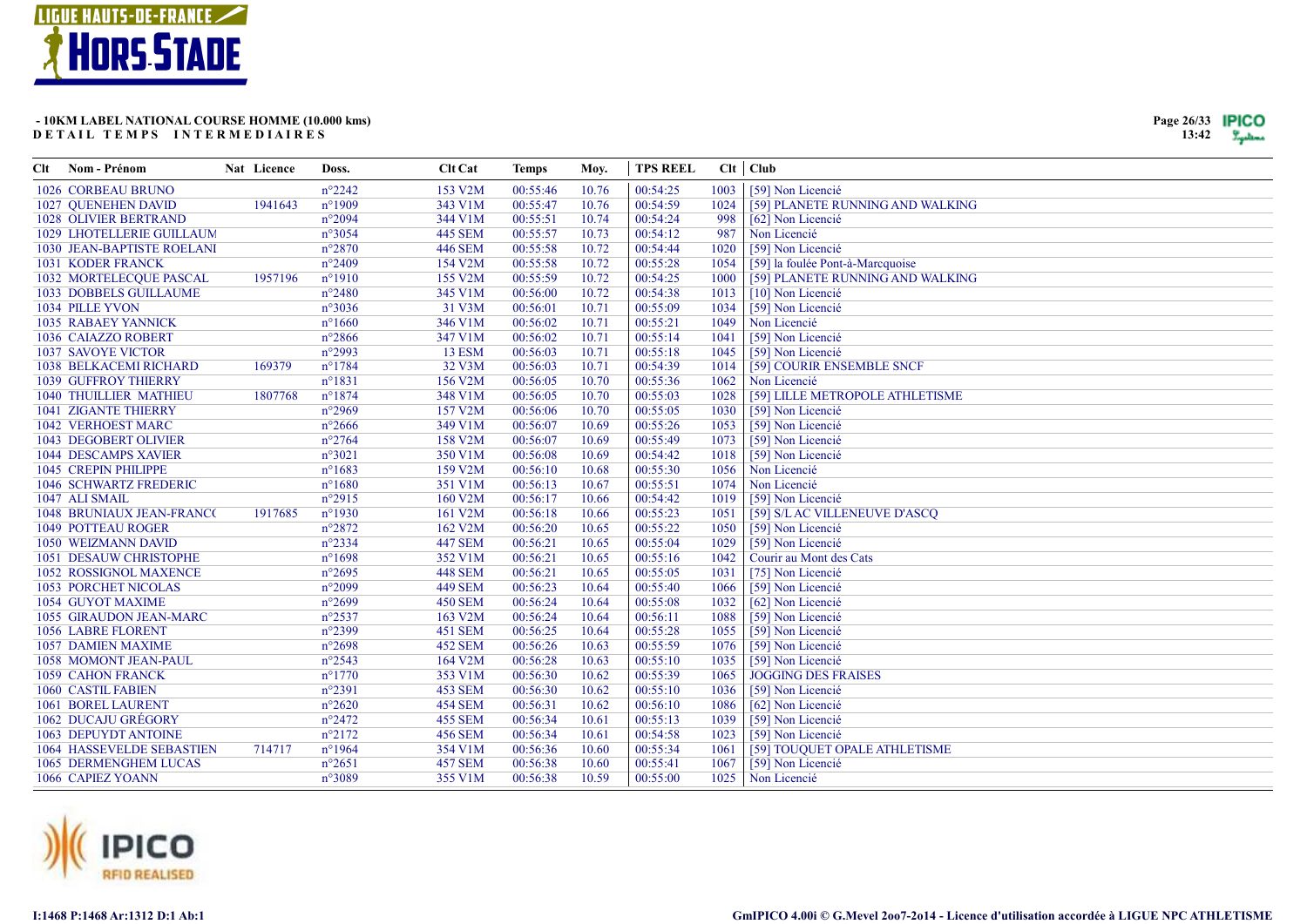

| Page 27/33 | IPICO |
|------------|-------|
| 13:42      |       |

| <b>1067 DUBAR JORDAN</b><br>$n^{\circ}2583$<br><b>458 SEM</b><br>00:56:41<br>10.59<br>00:55:09<br>1033<br>[59] Non Licencié<br>$n^{\circ}1734$<br>165 V2M<br>00:56:42<br>10.59<br>00:56:23<br>Foulées athlétiques de wasquehal<br>1068 PROVOT PHILIPPE<br>1095<br>$n^{\circ}2811$<br>33 V3M<br>00:56:42<br>1069 DELTETE PHILIPPE<br>10.58<br>00:55:20<br>1048<br>[59] Non Licencié<br>356 V1M<br>00:55:12<br>[59] Non Licencié<br>1070 SCHOONOOGHE LUDOVIO<br>$n^{\circ}2656$<br>00:56:46<br>10.57<br>1037<br>1043<br><b>1071 DUCROQUET ROBIN</b><br>$n^{\circ}2867$<br><b>459 SEM</b><br>00:56:46<br>10.57<br>00:55:16<br>[59] Non Licencié<br>$n^{\circ}1742$<br>166 V2M<br>00:56:48<br>10.56<br>00:56:07<br>1081<br>Non Licencié<br>1072 HADDOUCHE ABDELHAM<br>$n^{\circ}2166$<br>357 V1M<br>00:56:50<br>10.56<br>00:55:31<br>1057<br>[59] Non Licencié<br>1073 VICQUELIN ANTHONY<br>$n^{\circ}1699$<br>358 V1M<br>00:56:51<br>10.56<br>00:55:20<br>1047<br>Non Licencié<br>1074 RIQUET ALAIN JEROME<br>T198739<br>$n^{\circ}1866$<br>00:56:52<br>00:56:35<br>[59] LAMBERSART ATHLETISME<br>1075 RAMART MICHEL<br>34 V3M<br>10.55<br>1106<br>1076 COASNE SIMON<br>$n^{\circ}2911$<br><b>20 CAM</b><br>00:56:52<br>10.55<br>00:55:57<br>1075<br>[59] Non Licencié<br>359 V1M<br>00:56:53<br><b>1077 FIEVET MARIO</b><br>$n^{\circ}1670$<br>10.55<br>00:55:13<br>1040<br>Non Licencié<br>Non Licencié<br>$n^{\circ}3077$<br><b>460 SEM</b><br>00:56:55<br>00:56:28<br>1078 LAMARCQ OLIVIER<br>10.54<br>1101<br>1079 REMY CHRISTOPHE<br>$n^{\circ}2293$<br>360 V1M<br>00:56:55<br>00:55:13<br>1038<br>[59] Non Licencié<br>10.54<br>$n^{\circ}2513$<br>167 V2M<br>00:56:57<br>10.54<br>00:55:31<br>1058<br>[59] les foulées houplnoises<br>1080 MASSEZ JEAN CLAUDE<br>$n^{\circ}1626$<br>00:56:57<br>1081 JOURNAUX MARC<br>168 V2M<br>10.54<br>00:55:18<br>1044<br>Non Licencié<br>$n^{\circ}2850$<br><b>461 SEM</b><br>00:56:59<br>00:56:31<br>1104<br>[62] Non Licencié<br>1082 DELOBEL RAPHAEL<br>10.53<br><b>1083 CARPENTIER CHRISTOPH</b><br>$n^{\circ}2273$<br>361 V1M<br>00:57:00<br>00:55:32<br>10.53<br>1060<br>[59] Non Licencié<br>00:57:01<br>10.52<br><b>1084 VERDIERE NICOLAS</b><br>$n^{\circ}2757$<br><b>462 SEM</b><br>00:56:33<br>1105<br>[62] Non Licencié<br>1085 TRIAIL ERIC<br>$n^{\circ}2386$<br>169 V2M<br>00:57:05<br>00:55:42<br>1068<br>10.51<br>[59] Non Licencié<br>00:57:12<br>1086 MAURY STEPHANE<br>$n^{\circ}2928$<br><b>463 SEM</b><br>10.49<br>00:55:46<br>1070<br>[59] Non Licencié<br>$n^{\circ}2392$<br><b>1087 DUCROQUET FABIEN</b><br><b>464 SEM</b><br>00:57:13<br>00:55:43<br>1069<br>[59] Non Licencié<br>10.49<br>362 V1M<br>00:57:14<br>00:55:37<br><b>1088 MOREAU FRANCK</b><br>$n^{\circ}2413$<br>10.49<br>1064<br>[59] Non Licencié<br>1089 COOPMAN JEAN LUC<br>$n^{\circ}3048$<br>35 V3M<br>00:57:16<br>00:56:18<br>1093<br>Non Licencié<br>10.48<br>170 V2M<br>[59] Non Licencié<br>1090 BILLET FREDERIC<br>$n^{\circ}2432$<br>00:57:16<br>10.48<br>00:56:50<br>1112<br>1091 HERBEZ CAMILLE<br>$n^{\circ}2249$<br>171 V2M<br>00:57:16<br>10.48<br>00:55:36<br>1063<br>[59] Non Licencié<br>$n^{\circ}3049$<br>363 V1M<br>00:57:16<br>10.48<br>1092 SOYEZ CHRISTOPHE<br>00:56:04<br>1080<br>Non Licencié<br>00:57:22<br>1093 MONTEUUIS DOMINIQUE<br>$n^{\circ}2089$<br>172 V2M<br>10.46<br>00:56:10<br>1087<br>[59] entreprise RIO TINTO<br>173 V2M<br>00:57:23<br><b>1094 SERRE YANNICK</b><br>$n^{\circ}3029$<br>10.46<br>00:56:50<br>[59] Non Licencié<br>1111<br>00:57:23<br>1095 MARION JEAN-MARIE<br>$n^{\circ}2538$<br>174 V2M<br>10.46<br>00:56:18<br>1092<br>[59] Non Licencié<br>$n^{\circ}2178$<br><b>14 ESM</b><br>00:57:26<br>10.45<br>00:56:00<br>1077<br>[59] Non Licencié<br><b>1096 LEMOINE ANTOINE</b><br>$n^{\circ}2703$<br>00:57:27<br>1097 RIAUD MAXIME<br><b>465 SEM</b><br>10.45<br>00:56:52<br>1114<br>[59] Non Licencié<br><b>466 SEM</b><br>00:57:29<br><b>1098 CALOONE VINCENT</b><br>$n^{\circ}2027$<br>10.44<br>00:56:02<br>1079<br>[59] Non Licencié<br>$n^{\circ}2292$<br>00:57:29<br>00:56:02<br><b>1099 POTTIER CHRISTOPHE</b><br><b>467 SEM</b><br>10.44<br>1078<br>[59] Non Licencié<br>00:57:30<br>1100 PICOTIN GREGORY<br>$n^{\circ}2097$<br><b>468 SEM</b><br>10.44<br>00:55:49<br>1071<br>Non Licencié<br>$n^{\circ}3031$<br>00:57:32<br>1101 DELON YOANN<br><b>469 SEM</b><br>10.43<br>00:55:49<br>1072<br>[59] Non Licencié<br>$n^{\circ}2307$<br>364 V1M<br>00:57:33<br>00:56:27<br>[59] Non Licencié<br>1102 FRANCK CUILLIEZ<br>10.43<br>1100<br>1845593<br>$n^{\circ}1812$<br><b>470 SEM</b><br>00:57:35<br>00:57:10<br>[59] CS IBM NORD NORMANDIE<br>1103 MALAQUIN JOHAN<br>10.42<br>1124<br>$n^{\circ}1809$<br>1104 BERTHELOOT CLAUDE<br>709641<br>36 V3M<br>00:57:35<br>10.42<br>00:57:10<br>1125<br>[59] CS IBM NORD NORMANDIE<br>00:57:35<br>1105 TILLARD FRANCOIS<br>$n^{\circ}2416$<br><b>471 SEM</b><br>10.42<br>00:56:07<br>1082<br>[62] Non Licencié<br>1106 DUCROQUET GHISLAIN<br>$n^{\circ}2459$<br>175 V2M<br>00:57:37<br>00:56:08<br>[59] Non Licencié<br>10.42<br>1083<br>1107 COLIN XAVIER<br>$n^{\circ}3019$<br><b>472 SEM</b><br>00:57:37<br>10.41<br>00:56:26<br>1097 [59] Je n'suis pas un Héron | Clt | Nom - Prénom | Nat Licence | Doss. | Clt Cat | <b>Temps</b> | Moy. | <b>TPS REEL</b> | $Clt$ $Club$ |
|-------------------------------------------------------------------------------------------------------------------------------------------------------------------------------------------------------------------------------------------------------------------------------------------------------------------------------------------------------------------------------------------------------------------------------------------------------------------------------------------------------------------------------------------------------------------------------------------------------------------------------------------------------------------------------------------------------------------------------------------------------------------------------------------------------------------------------------------------------------------------------------------------------------------------------------------------------------------------------------------------------------------------------------------------------------------------------------------------------------------------------------------------------------------------------------------------------------------------------------------------------------------------------------------------------------------------------------------------------------------------------------------------------------------------------------------------------------------------------------------------------------------------------------------------------------------------------------------------------------------------------------------------------------------------------------------------------------------------------------------------------------------------------------------------------------------------------------------------------------------------------------------------------------------------------------------------------------------------------------------------------------------------------------------------------------------------------------------------------------------------------------------------------------------------------------------------------------------------------------------------------------------------------------------------------------------------------------------------------------------------------------------------------------------------------------------------------------------------------------------------------------------------------------------------------------------------------------------------------------------------------------------------------------------------------------------------------------------------------------------------------------------------------------------------------------------------------------------------------------------------------------------------------------------------------------------------------------------------------------------------------------------------------------------------------------------------------------------------------------------------------------------------------------------------------------------------------------------------------------------------------------------------------------------------------------------------------------------------------------------------------------------------------------------------------------------------------------------------------------------------------------------------------------------------------------------------------------------------------------------------------------------------------------------------------------------------------------------------------------------------------------------------------------------------------------------------------------------------------------------------------------------------------------------------------------------------------------------------------------------------------------------------------------------------------------------------------------------------------------------------------------------------------------------------------------------------------------------------------------------------------------------------------------------------------------------------------------------------------------------------------------------------------------------------------------------------------------------------------------------------------------------------------------------------------------------------------------------------------------------------------------------------------------------------------------------------------------------------------------------------------------------------------------------------------------------------------------------------------------------------------------------------------------------------------------------------------------------------------------------------------------------------------------------------------------------------------------------------------------------------------------------------------------------------------------------------------------------|-----|--------------|-------------|-------|---------|--------------|------|-----------------|--------------|
|                                                                                                                                                                                                                                                                                                                                                                                                                                                                                                                                                                                                                                                                                                                                                                                                                                                                                                                                                                                                                                                                                                                                                                                                                                                                                                                                                                                                                                                                                                                                                                                                                                                                                                                                                                                                                                                                                                                                                                                                                                                                                                                                                                                                                                                                                                                                                                                                                                                                                                                                                                                                                                                                                                                                                                                                                                                                                                                                                                                                                                                                                                                                                                                                                                                                                                                                                                                                                                                                                                                                                                                                                                                                                                                                                                                                                                                                                                                                                                                                                                                                                                                                                                                                                                                                                                                                                                                                                                                                                                                                                                                                                                                                                                                                                                                                                                                                                                                                                                                                                                                                                                                                                                                                                   |     |              |             |       |         |              |      |                 |              |
|                                                                                                                                                                                                                                                                                                                                                                                                                                                                                                                                                                                                                                                                                                                                                                                                                                                                                                                                                                                                                                                                                                                                                                                                                                                                                                                                                                                                                                                                                                                                                                                                                                                                                                                                                                                                                                                                                                                                                                                                                                                                                                                                                                                                                                                                                                                                                                                                                                                                                                                                                                                                                                                                                                                                                                                                                                                                                                                                                                                                                                                                                                                                                                                                                                                                                                                                                                                                                                                                                                                                                                                                                                                                                                                                                                                                                                                                                                                                                                                                                                                                                                                                                                                                                                                                                                                                                                                                                                                                                                                                                                                                                                                                                                                                                                                                                                                                                                                                                                                                                                                                                                                                                                                                                   |     |              |             |       |         |              |      |                 |              |
|                                                                                                                                                                                                                                                                                                                                                                                                                                                                                                                                                                                                                                                                                                                                                                                                                                                                                                                                                                                                                                                                                                                                                                                                                                                                                                                                                                                                                                                                                                                                                                                                                                                                                                                                                                                                                                                                                                                                                                                                                                                                                                                                                                                                                                                                                                                                                                                                                                                                                                                                                                                                                                                                                                                                                                                                                                                                                                                                                                                                                                                                                                                                                                                                                                                                                                                                                                                                                                                                                                                                                                                                                                                                                                                                                                                                                                                                                                                                                                                                                                                                                                                                                                                                                                                                                                                                                                                                                                                                                                                                                                                                                                                                                                                                                                                                                                                                                                                                                                                                                                                                                                                                                                                                                   |     |              |             |       |         |              |      |                 |              |
|                                                                                                                                                                                                                                                                                                                                                                                                                                                                                                                                                                                                                                                                                                                                                                                                                                                                                                                                                                                                                                                                                                                                                                                                                                                                                                                                                                                                                                                                                                                                                                                                                                                                                                                                                                                                                                                                                                                                                                                                                                                                                                                                                                                                                                                                                                                                                                                                                                                                                                                                                                                                                                                                                                                                                                                                                                                                                                                                                                                                                                                                                                                                                                                                                                                                                                                                                                                                                                                                                                                                                                                                                                                                                                                                                                                                                                                                                                                                                                                                                                                                                                                                                                                                                                                                                                                                                                                                                                                                                                                                                                                                                                                                                                                                                                                                                                                                                                                                                                                                                                                                                                                                                                                                                   |     |              |             |       |         |              |      |                 |              |
|                                                                                                                                                                                                                                                                                                                                                                                                                                                                                                                                                                                                                                                                                                                                                                                                                                                                                                                                                                                                                                                                                                                                                                                                                                                                                                                                                                                                                                                                                                                                                                                                                                                                                                                                                                                                                                                                                                                                                                                                                                                                                                                                                                                                                                                                                                                                                                                                                                                                                                                                                                                                                                                                                                                                                                                                                                                                                                                                                                                                                                                                                                                                                                                                                                                                                                                                                                                                                                                                                                                                                                                                                                                                                                                                                                                                                                                                                                                                                                                                                                                                                                                                                                                                                                                                                                                                                                                                                                                                                                                                                                                                                                                                                                                                                                                                                                                                                                                                                                                                                                                                                                                                                                                                                   |     |              |             |       |         |              |      |                 |              |
|                                                                                                                                                                                                                                                                                                                                                                                                                                                                                                                                                                                                                                                                                                                                                                                                                                                                                                                                                                                                                                                                                                                                                                                                                                                                                                                                                                                                                                                                                                                                                                                                                                                                                                                                                                                                                                                                                                                                                                                                                                                                                                                                                                                                                                                                                                                                                                                                                                                                                                                                                                                                                                                                                                                                                                                                                                                                                                                                                                                                                                                                                                                                                                                                                                                                                                                                                                                                                                                                                                                                                                                                                                                                                                                                                                                                                                                                                                                                                                                                                                                                                                                                                                                                                                                                                                                                                                                                                                                                                                                                                                                                                                                                                                                                                                                                                                                                                                                                                                                                                                                                                                                                                                                                                   |     |              |             |       |         |              |      |                 |              |
|                                                                                                                                                                                                                                                                                                                                                                                                                                                                                                                                                                                                                                                                                                                                                                                                                                                                                                                                                                                                                                                                                                                                                                                                                                                                                                                                                                                                                                                                                                                                                                                                                                                                                                                                                                                                                                                                                                                                                                                                                                                                                                                                                                                                                                                                                                                                                                                                                                                                                                                                                                                                                                                                                                                                                                                                                                                                                                                                                                                                                                                                                                                                                                                                                                                                                                                                                                                                                                                                                                                                                                                                                                                                                                                                                                                                                                                                                                                                                                                                                                                                                                                                                                                                                                                                                                                                                                                                                                                                                                                                                                                                                                                                                                                                                                                                                                                                                                                                                                                                                                                                                                                                                                                                                   |     |              |             |       |         |              |      |                 |              |
|                                                                                                                                                                                                                                                                                                                                                                                                                                                                                                                                                                                                                                                                                                                                                                                                                                                                                                                                                                                                                                                                                                                                                                                                                                                                                                                                                                                                                                                                                                                                                                                                                                                                                                                                                                                                                                                                                                                                                                                                                                                                                                                                                                                                                                                                                                                                                                                                                                                                                                                                                                                                                                                                                                                                                                                                                                                                                                                                                                                                                                                                                                                                                                                                                                                                                                                                                                                                                                                                                                                                                                                                                                                                                                                                                                                                                                                                                                                                                                                                                                                                                                                                                                                                                                                                                                                                                                                                                                                                                                                                                                                                                                                                                                                                                                                                                                                                                                                                                                                                                                                                                                                                                                                                                   |     |              |             |       |         |              |      |                 |              |
|                                                                                                                                                                                                                                                                                                                                                                                                                                                                                                                                                                                                                                                                                                                                                                                                                                                                                                                                                                                                                                                                                                                                                                                                                                                                                                                                                                                                                                                                                                                                                                                                                                                                                                                                                                                                                                                                                                                                                                                                                                                                                                                                                                                                                                                                                                                                                                                                                                                                                                                                                                                                                                                                                                                                                                                                                                                                                                                                                                                                                                                                                                                                                                                                                                                                                                                                                                                                                                                                                                                                                                                                                                                                                                                                                                                                                                                                                                                                                                                                                                                                                                                                                                                                                                                                                                                                                                                                                                                                                                                                                                                                                                                                                                                                                                                                                                                                                                                                                                                                                                                                                                                                                                                                                   |     |              |             |       |         |              |      |                 |              |
|                                                                                                                                                                                                                                                                                                                                                                                                                                                                                                                                                                                                                                                                                                                                                                                                                                                                                                                                                                                                                                                                                                                                                                                                                                                                                                                                                                                                                                                                                                                                                                                                                                                                                                                                                                                                                                                                                                                                                                                                                                                                                                                                                                                                                                                                                                                                                                                                                                                                                                                                                                                                                                                                                                                                                                                                                                                                                                                                                                                                                                                                                                                                                                                                                                                                                                                                                                                                                                                                                                                                                                                                                                                                                                                                                                                                                                                                                                                                                                                                                                                                                                                                                                                                                                                                                                                                                                                                                                                                                                                                                                                                                                                                                                                                                                                                                                                                                                                                                                                                                                                                                                                                                                                                                   |     |              |             |       |         |              |      |                 |              |
|                                                                                                                                                                                                                                                                                                                                                                                                                                                                                                                                                                                                                                                                                                                                                                                                                                                                                                                                                                                                                                                                                                                                                                                                                                                                                                                                                                                                                                                                                                                                                                                                                                                                                                                                                                                                                                                                                                                                                                                                                                                                                                                                                                                                                                                                                                                                                                                                                                                                                                                                                                                                                                                                                                                                                                                                                                                                                                                                                                                                                                                                                                                                                                                                                                                                                                                                                                                                                                                                                                                                                                                                                                                                                                                                                                                                                                                                                                                                                                                                                                                                                                                                                                                                                                                                                                                                                                                                                                                                                                                                                                                                                                                                                                                                                                                                                                                                                                                                                                                                                                                                                                                                                                                                                   |     |              |             |       |         |              |      |                 |              |
|                                                                                                                                                                                                                                                                                                                                                                                                                                                                                                                                                                                                                                                                                                                                                                                                                                                                                                                                                                                                                                                                                                                                                                                                                                                                                                                                                                                                                                                                                                                                                                                                                                                                                                                                                                                                                                                                                                                                                                                                                                                                                                                                                                                                                                                                                                                                                                                                                                                                                                                                                                                                                                                                                                                                                                                                                                                                                                                                                                                                                                                                                                                                                                                                                                                                                                                                                                                                                                                                                                                                                                                                                                                                                                                                                                                                                                                                                                                                                                                                                                                                                                                                                                                                                                                                                                                                                                                                                                                                                                                                                                                                                                                                                                                                                                                                                                                                                                                                                                                                                                                                                                                                                                                                                   |     |              |             |       |         |              |      |                 |              |
|                                                                                                                                                                                                                                                                                                                                                                                                                                                                                                                                                                                                                                                                                                                                                                                                                                                                                                                                                                                                                                                                                                                                                                                                                                                                                                                                                                                                                                                                                                                                                                                                                                                                                                                                                                                                                                                                                                                                                                                                                                                                                                                                                                                                                                                                                                                                                                                                                                                                                                                                                                                                                                                                                                                                                                                                                                                                                                                                                                                                                                                                                                                                                                                                                                                                                                                                                                                                                                                                                                                                                                                                                                                                                                                                                                                                                                                                                                                                                                                                                                                                                                                                                                                                                                                                                                                                                                                                                                                                                                                                                                                                                                                                                                                                                                                                                                                                                                                                                                                                                                                                                                                                                                                                                   |     |              |             |       |         |              |      |                 |              |
|                                                                                                                                                                                                                                                                                                                                                                                                                                                                                                                                                                                                                                                                                                                                                                                                                                                                                                                                                                                                                                                                                                                                                                                                                                                                                                                                                                                                                                                                                                                                                                                                                                                                                                                                                                                                                                                                                                                                                                                                                                                                                                                                                                                                                                                                                                                                                                                                                                                                                                                                                                                                                                                                                                                                                                                                                                                                                                                                                                                                                                                                                                                                                                                                                                                                                                                                                                                                                                                                                                                                                                                                                                                                                                                                                                                                                                                                                                                                                                                                                                                                                                                                                                                                                                                                                                                                                                                                                                                                                                                                                                                                                                                                                                                                                                                                                                                                                                                                                                                                                                                                                                                                                                                                                   |     |              |             |       |         |              |      |                 |              |
|                                                                                                                                                                                                                                                                                                                                                                                                                                                                                                                                                                                                                                                                                                                                                                                                                                                                                                                                                                                                                                                                                                                                                                                                                                                                                                                                                                                                                                                                                                                                                                                                                                                                                                                                                                                                                                                                                                                                                                                                                                                                                                                                                                                                                                                                                                                                                                                                                                                                                                                                                                                                                                                                                                                                                                                                                                                                                                                                                                                                                                                                                                                                                                                                                                                                                                                                                                                                                                                                                                                                                                                                                                                                                                                                                                                                                                                                                                                                                                                                                                                                                                                                                                                                                                                                                                                                                                                                                                                                                                                                                                                                                                                                                                                                                                                                                                                                                                                                                                                                                                                                                                                                                                                                                   |     |              |             |       |         |              |      |                 |              |
|                                                                                                                                                                                                                                                                                                                                                                                                                                                                                                                                                                                                                                                                                                                                                                                                                                                                                                                                                                                                                                                                                                                                                                                                                                                                                                                                                                                                                                                                                                                                                                                                                                                                                                                                                                                                                                                                                                                                                                                                                                                                                                                                                                                                                                                                                                                                                                                                                                                                                                                                                                                                                                                                                                                                                                                                                                                                                                                                                                                                                                                                                                                                                                                                                                                                                                                                                                                                                                                                                                                                                                                                                                                                                                                                                                                                                                                                                                                                                                                                                                                                                                                                                                                                                                                                                                                                                                                                                                                                                                                                                                                                                                                                                                                                                                                                                                                                                                                                                                                                                                                                                                                                                                                                                   |     |              |             |       |         |              |      |                 |              |
|                                                                                                                                                                                                                                                                                                                                                                                                                                                                                                                                                                                                                                                                                                                                                                                                                                                                                                                                                                                                                                                                                                                                                                                                                                                                                                                                                                                                                                                                                                                                                                                                                                                                                                                                                                                                                                                                                                                                                                                                                                                                                                                                                                                                                                                                                                                                                                                                                                                                                                                                                                                                                                                                                                                                                                                                                                                                                                                                                                                                                                                                                                                                                                                                                                                                                                                                                                                                                                                                                                                                                                                                                                                                                                                                                                                                                                                                                                                                                                                                                                                                                                                                                                                                                                                                                                                                                                                                                                                                                                                                                                                                                                                                                                                                                                                                                                                                                                                                                                                                                                                                                                                                                                                                                   |     |              |             |       |         |              |      |                 |              |
|                                                                                                                                                                                                                                                                                                                                                                                                                                                                                                                                                                                                                                                                                                                                                                                                                                                                                                                                                                                                                                                                                                                                                                                                                                                                                                                                                                                                                                                                                                                                                                                                                                                                                                                                                                                                                                                                                                                                                                                                                                                                                                                                                                                                                                                                                                                                                                                                                                                                                                                                                                                                                                                                                                                                                                                                                                                                                                                                                                                                                                                                                                                                                                                                                                                                                                                                                                                                                                                                                                                                                                                                                                                                                                                                                                                                                                                                                                                                                                                                                                                                                                                                                                                                                                                                                                                                                                                                                                                                                                                                                                                                                                                                                                                                                                                                                                                                                                                                                                                                                                                                                                                                                                                                                   |     |              |             |       |         |              |      |                 |              |
|                                                                                                                                                                                                                                                                                                                                                                                                                                                                                                                                                                                                                                                                                                                                                                                                                                                                                                                                                                                                                                                                                                                                                                                                                                                                                                                                                                                                                                                                                                                                                                                                                                                                                                                                                                                                                                                                                                                                                                                                                                                                                                                                                                                                                                                                                                                                                                                                                                                                                                                                                                                                                                                                                                                                                                                                                                                                                                                                                                                                                                                                                                                                                                                                                                                                                                                                                                                                                                                                                                                                                                                                                                                                                                                                                                                                                                                                                                                                                                                                                                                                                                                                                                                                                                                                                                                                                                                                                                                                                                                                                                                                                                                                                                                                                                                                                                                                                                                                                                                                                                                                                                                                                                                                                   |     |              |             |       |         |              |      |                 |              |
|                                                                                                                                                                                                                                                                                                                                                                                                                                                                                                                                                                                                                                                                                                                                                                                                                                                                                                                                                                                                                                                                                                                                                                                                                                                                                                                                                                                                                                                                                                                                                                                                                                                                                                                                                                                                                                                                                                                                                                                                                                                                                                                                                                                                                                                                                                                                                                                                                                                                                                                                                                                                                                                                                                                                                                                                                                                                                                                                                                                                                                                                                                                                                                                                                                                                                                                                                                                                                                                                                                                                                                                                                                                                                                                                                                                                                                                                                                                                                                                                                                                                                                                                                                                                                                                                                                                                                                                                                                                                                                                                                                                                                                                                                                                                                                                                                                                                                                                                                                                                                                                                                                                                                                                                                   |     |              |             |       |         |              |      |                 |              |
|                                                                                                                                                                                                                                                                                                                                                                                                                                                                                                                                                                                                                                                                                                                                                                                                                                                                                                                                                                                                                                                                                                                                                                                                                                                                                                                                                                                                                                                                                                                                                                                                                                                                                                                                                                                                                                                                                                                                                                                                                                                                                                                                                                                                                                                                                                                                                                                                                                                                                                                                                                                                                                                                                                                                                                                                                                                                                                                                                                                                                                                                                                                                                                                                                                                                                                                                                                                                                                                                                                                                                                                                                                                                                                                                                                                                                                                                                                                                                                                                                                                                                                                                                                                                                                                                                                                                                                                                                                                                                                                                                                                                                                                                                                                                                                                                                                                                                                                                                                                                                                                                                                                                                                                                                   |     |              |             |       |         |              |      |                 |              |
|                                                                                                                                                                                                                                                                                                                                                                                                                                                                                                                                                                                                                                                                                                                                                                                                                                                                                                                                                                                                                                                                                                                                                                                                                                                                                                                                                                                                                                                                                                                                                                                                                                                                                                                                                                                                                                                                                                                                                                                                                                                                                                                                                                                                                                                                                                                                                                                                                                                                                                                                                                                                                                                                                                                                                                                                                                                                                                                                                                                                                                                                                                                                                                                                                                                                                                                                                                                                                                                                                                                                                                                                                                                                                                                                                                                                                                                                                                                                                                                                                                                                                                                                                                                                                                                                                                                                                                                                                                                                                                                                                                                                                                                                                                                                                                                                                                                                                                                                                                                                                                                                                                                                                                                                                   |     |              |             |       |         |              |      |                 |              |
|                                                                                                                                                                                                                                                                                                                                                                                                                                                                                                                                                                                                                                                                                                                                                                                                                                                                                                                                                                                                                                                                                                                                                                                                                                                                                                                                                                                                                                                                                                                                                                                                                                                                                                                                                                                                                                                                                                                                                                                                                                                                                                                                                                                                                                                                                                                                                                                                                                                                                                                                                                                                                                                                                                                                                                                                                                                                                                                                                                                                                                                                                                                                                                                                                                                                                                                                                                                                                                                                                                                                                                                                                                                                                                                                                                                                                                                                                                                                                                                                                                                                                                                                                                                                                                                                                                                                                                                                                                                                                                                                                                                                                                                                                                                                                                                                                                                                                                                                                                                                                                                                                                                                                                                                                   |     |              |             |       |         |              |      |                 |              |
|                                                                                                                                                                                                                                                                                                                                                                                                                                                                                                                                                                                                                                                                                                                                                                                                                                                                                                                                                                                                                                                                                                                                                                                                                                                                                                                                                                                                                                                                                                                                                                                                                                                                                                                                                                                                                                                                                                                                                                                                                                                                                                                                                                                                                                                                                                                                                                                                                                                                                                                                                                                                                                                                                                                                                                                                                                                                                                                                                                                                                                                                                                                                                                                                                                                                                                                                                                                                                                                                                                                                                                                                                                                                                                                                                                                                                                                                                                                                                                                                                                                                                                                                                                                                                                                                                                                                                                                                                                                                                                                                                                                                                                                                                                                                                                                                                                                                                                                                                                                                                                                                                                                                                                                                                   |     |              |             |       |         |              |      |                 |              |
|                                                                                                                                                                                                                                                                                                                                                                                                                                                                                                                                                                                                                                                                                                                                                                                                                                                                                                                                                                                                                                                                                                                                                                                                                                                                                                                                                                                                                                                                                                                                                                                                                                                                                                                                                                                                                                                                                                                                                                                                                                                                                                                                                                                                                                                                                                                                                                                                                                                                                                                                                                                                                                                                                                                                                                                                                                                                                                                                                                                                                                                                                                                                                                                                                                                                                                                                                                                                                                                                                                                                                                                                                                                                                                                                                                                                                                                                                                                                                                                                                                                                                                                                                                                                                                                                                                                                                                                                                                                                                                                                                                                                                                                                                                                                                                                                                                                                                                                                                                                                                                                                                                                                                                                                                   |     |              |             |       |         |              |      |                 |              |
|                                                                                                                                                                                                                                                                                                                                                                                                                                                                                                                                                                                                                                                                                                                                                                                                                                                                                                                                                                                                                                                                                                                                                                                                                                                                                                                                                                                                                                                                                                                                                                                                                                                                                                                                                                                                                                                                                                                                                                                                                                                                                                                                                                                                                                                                                                                                                                                                                                                                                                                                                                                                                                                                                                                                                                                                                                                                                                                                                                                                                                                                                                                                                                                                                                                                                                                                                                                                                                                                                                                                                                                                                                                                                                                                                                                                                                                                                                                                                                                                                                                                                                                                                                                                                                                                                                                                                                                                                                                                                                                                                                                                                                                                                                                                                                                                                                                                                                                                                                                                                                                                                                                                                                                                                   |     |              |             |       |         |              |      |                 |              |
|                                                                                                                                                                                                                                                                                                                                                                                                                                                                                                                                                                                                                                                                                                                                                                                                                                                                                                                                                                                                                                                                                                                                                                                                                                                                                                                                                                                                                                                                                                                                                                                                                                                                                                                                                                                                                                                                                                                                                                                                                                                                                                                                                                                                                                                                                                                                                                                                                                                                                                                                                                                                                                                                                                                                                                                                                                                                                                                                                                                                                                                                                                                                                                                                                                                                                                                                                                                                                                                                                                                                                                                                                                                                                                                                                                                                                                                                                                                                                                                                                                                                                                                                                                                                                                                                                                                                                                                                                                                                                                                                                                                                                                                                                                                                                                                                                                                                                                                                                                                                                                                                                                                                                                                                                   |     |              |             |       |         |              |      |                 |              |
|                                                                                                                                                                                                                                                                                                                                                                                                                                                                                                                                                                                                                                                                                                                                                                                                                                                                                                                                                                                                                                                                                                                                                                                                                                                                                                                                                                                                                                                                                                                                                                                                                                                                                                                                                                                                                                                                                                                                                                                                                                                                                                                                                                                                                                                                                                                                                                                                                                                                                                                                                                                                                                                                                                                                                                                                                                                                                                                                                                                                                                                                                                                                                                                                                                                                                                                                                                                                                                                                                                                                                                                                                                                                                                                                                                                                                                                                                                                                                                                                                                                                                                                                                                                                                                                                                                                                                                                                                                                                                                                                                                                                                                                                                                                                                                                                                                                                                                                                                                                                                                                                                                                                                                                                                   |     |              |             |       |         |              |      |                 |              |
|                                                                                                                                                                                                                                                                                                                                                                                                                                                                                                                                                                                                                                                                                                                                                                                                                                                                                                                                                                                                                                                                                                                                                                                                                                                                                                                                                                                                                                                                                                                                                                                                                                                                                                                                                                                                                                                                                                                                                                                                                                                                                                                                                                                                                                                                                                                                                                                                                                                                                                                                                                                                                                                                                                                                                                                                                                                                                                                                                                                                                                                                                                                                                                                                                                                                                                                                                                                                                                                                                                                                                                                                                                                                                                                                                                                                                                                                                                                                                                                                                                                                                                                                                                                                                                                                                                                                                                                                                                                                                                                                                                                                                                                                                                                                                                                                                                                                                                                                                                                                                                                                                                                                                                                                                   |     |              |             |       |         |              |      |                 |              |
|                                                                                                                                                                                                                                                                                                                                                                                                                                                                                                                                                                                                                                                                                                                                                                                                                                                                                                                                                                                                                                                                                                                                                                                                                                                                                                                                                                                                                                                                                                                                                                                                                                                                                                                                                                                                                                                                                                                                                                                                                                                                                                                                                                                                                                                                                                                                                                                                                                                                                                                                                                                                                                                                                                                                                                                                                                                                                                                                                                                                                                                                                                                                                                                                                                                                                                                                                                                                                                                                                                                                                                                                                                                                                                                                                                                                                                                                                                                                                                                                                                                                                                                                                                                                                                                                                                                                                                                                                                                                                                                                                                                                                                                                                                                                                                                                                                                                                                                                                                                                                                                                                                                                                                                                                   |     |              |             |       |         |              |      |                 |              |
|                                                                                                                                                                                                                                                                                                                                                                                                                                                                                                                                                                                                                                                                                                                                                                                                                                                                                                                                                                                                                                                                                                                                                                                                                                                                                                                                                                                                                                                                                                                                                                                                                                                                                                                                                                                                                                                                                                                                                                                                                                                                                                                                                                                                                                                                                                                                                                                                                                                                                                                                                                                                                                                                                                                                                                                                                                                                                                                                                                                                                                                                                                                                                                                                                                                                                                                                                                                                                                                                                                                                                                                                                                                                                                                                                                                                                                                                                                                                                                                                                                                                                                                                                                                                                                                                                                                                                                                                                                                                                                                                                                                                                                                                                                                                                                                                                                                                                                                                                                                                                                                                                                                                                                                                                   |     |              |             |       |         |              |      |                 |              |
|                                                                                                                                                                                                                                                                                                                                                                                                                                                                                                                                                                                                                                                                                                                                                                                                                                                                                                                                                                                                                                                                                                                                                                                                                                                                                                                                                                                                                                                                                                                                                                                                                                                                                                                                                                                                                                                                                                                                                                                                                                                                                                                                                                                                                                                                                                                                                                                                                                                                                                                                                                                                                                                                                                                                                                                                                                                                                                                                                                                                                                                                                                                                                                                                                                                                                                                                                                                                                                                                                                                                                                                                                                                                                                                                                                                                                                                                                                                                                                                                                                                                                                                                                                                                                                                                                                                                                                                                                                                                                                                                                                                                                                                                                                                                                                                                                                                                                                                                                                                                                                                                                                                                                                                                                   |     |              |             |       |         |              |      |                 |              |
|                                                                                                                                                                                                                                                                                                                                                                                                                                                                                                                                                                                                                                                                                                                                                                                                                                                                                                                                                                                                                                                                                                                                                                                                                                                                                                                                                                                                                                                                                                                                                                                                                                                                                                                                                                                                                                                                                                                                                                                                                                                                                                                                                                                                                                                                                                                                                                                                                                                                                                                                                                                                                                                                                                                                                                                                                                                                                                                                                                                                                                                                                                                                                                                                                                                                                                                                                                                                                                                                                                                                                                                                                                                                                                                                                                                                                                                                                                                                                                                                                                                                                                                                                                                                                                                                                                                                                                                                                                                                                                                                                                                                                                                                                                                                                                                                                                                                                                                                                                                                                                                                                                                                                                                                                   |     |              |             |       |         |              |      |                 |              |
|                                                                                                                                                                                                                                                                                                                                                                                                                                                                                                                                                                                                                                                                                                                                                                                                                                                                                                                                                                                                                                                                                                                                                                                                                                                                                                                                                                                                                                                                                                                                                                                                                                                                                                                                                                                                                                                                                                                                                                                                                                                                                                                                                                                                                                                                                                                                                                                                                                                                                                                                                                                                                                                                                                                                                                                                                                                                                                                                                                                                                                                                                                                                                                                                                                                                                                                                                                                                                                                                                                                                                                                                                                                                                                                                                                                                                                                                                                                                                                                                                                                                                                                                                                                                                                                                                                                                                                                                                                                                                                                                                                                                                                                                                                                                                                                                                                                                                                                                                                                                                                                                                                                                                                                                                   |     |              |             |       |         |              |      |                 |              |
|                                                                                                                                                                                                                                                                                                                                                                                                                                                                                                                                                                                                                                                                                                                                                                                                                                                                                                                                                                                                                                                                                                                                                                                                                                                                                                                                                                                                                                                                                                                                                                                                                                                                                                                                                                                                                                                                                                                                                                                                                                                                                                                                                                                                                                                                                                                                                                                                                                                                                                                                                                                                                                                                                                                                                                                                                                                                                                                                                                                                                                                                                                                                                                                                                                                                                                                                                                                                                                                                                                                                                                                                                                                                                                                                                                                                                                                                                                                                                                                                                                                                                                                                                                                                                                                                                                                                                                                                                                                                                                                                                                                                                                                                                                                                                                                                                                                                                                                                                                                                                                                                                                                                                                                                                   |     |              |             |       |         |              |      |                 |              |
|                                                                                                                                                                                                                                                                                                                                                                                                                                                                                                                                                                                                                                                                                                                                                                                                                                                                                                                                                                                                                                                                                                                                                                                                                                                                                                                                                                                                                                                                                                                                                                                                                                                                                                                                                                                                                                                                                                                                                                                                                                                                                                                                                                                                                                                                                                                                                                                                                                                                                                                                                                                                                                                                                                                                                                                                                                                                                                                                                                                                                                                                                                                                                                                                                                                                                                                                                                                                                                                                                                                                                                                                                                                                                                                                                                                                                                                                                                                                                                                                                                                                                                                                                                                                                                                                                                                                                                                                                                                                                                                                                                                                                                                                                                                                                                                                                                                                                                                                                                                                                                                                                                                                                                                                                   |     |              |             |       |         |              |      |                 |              |
|                                                                                                                                                                                                                                                                                                                                                                                                                                                                                                                                                                                                                                                                                                                                                                                                                                                                                                                                                                                                                                                                                                                                                                                                                                                                                                                                                                                                                                                                                                                                                                                                                                                                                                                                                                                                                                                                                                                                                                                                                                                                                                                                                                                                                                                                                                                                                                                                                                                                                                                                                                                                                                                                                                                                                                                                                                                                                                                                                                                                                                                                                                                                                                                                                                                                                                                                                                                                                                                                                                                                                                                                                                                                                                                                                                                                                                                                                                                                                                                                                                                                                                                                                                                                                                                                                                                                                                                                                                                                                                                                                                                                                                                                                                                                                                                                                                                                                                                                                                                                                                                                                                                                                                                                                   |     |              |             |       |         |              |      |                 |              |
|                                                                                                                                                                                                                                                                                                                                                                                                                                                                                                                                                                                                                                                                                                                                                                                                                                                                                                                                                                                                                                                                                                                                                                                                                                                                                                                                                                                                                                                                                                                                                                                                                                                                                                                                                                                                                                                                                                                                                                                                                                                                                                                                                                                                                                                                                                                                                                                                                                                                                                                                                                                                                                                                                                                                                                                                                                                                                                                                                                                                                                                                                                                                                                                                                                                                                                                                                                                                                                                                                                                                                                                                                                                                                                                                                                                                                                                                                                                                                                                                                                                                                                                                                                                                                                                                                                                                                                                                                                                                                                                                                                                                                                                                                                                                                                                                                                                                                                                                                                                                                                                                                                                                                                                                                   |     |              |             |       |         |              |      |                 |              |
|                                                                                                                                                                                                                                                                                                                                                                                                                                                                                                                                                                                                                                                                                                                                                                                                                                                                                                                                                                                                                                                                                                                                                                                                                                                                                                                                                                                                                                                                                                                                                                                                                                                                                                                                                                                                                                                                                                                                                                                                                                                                                                                                                                                                                                                                                                                                                                                                                                                                                                                                                                                                                                                                                                                                                                                                                                                                                                                                                                                                                                                                                                                                                                                                                                                                                                                                                                                                                                                                                                                                                                                                                                                                                                                                                                                                                                                                                                                                                                                                                                                                                                                                                                                                                                                                                                                                                                                                                                                                                                                                                                                                                                                                                                                                                                                                                                                                                                                                                                                                                                                                                                                                                                                                                   |     |              |             |       |         |              |      |                 |              |
|                                                                                                                                                                                                                                                                                                                                                                                                                                                                                                                                                                                                                                                                                                                                                                                                                                                                                                                                                                                                                                                                                                                                                                                                                                                                                                                                                                                                                                                                                                                                                                                                                                                                                                                                                                                                                                                                                                                                                                                                                                                                                                                                                                                                                                                                                                                                                                                                                                                                                                                                                                                                                                                                                                                                                                                                                                                                                                                                                                                                                                                                                                                                                                                                                                                                                                                                                                                                                                                                                                                                                                                                                                                                                                                                                                                                                                                                                                                                                                                                                                                                                                                                                                                                                                                                                                                                                                                                                                                                                                                                                                                                                                                                                                                                                                                                                                                                                                                                                                                                                                                                                                                                                                                                                   |     |              |             |       |         |              |      |                 |              |
|                                                                                                                                                                                                                                                                                                                                                                                                                                                                                                                                                                                                                                                                                                                                                                                                                                                                                                                                                                                                                                                                                                                                                                                                                                                                                                                                                                                                                                                                                                                                                                                                                                                                                                                                                                                                                                                                                                                                                                                                                                                                                                                                                                                                                                                                                                                                                                                                                                                                                                                                                                                                                                                                                                                                                                                                                                                                                                                                                                                                                                                                                                                                                                                                                                                                                                                                                                                                                                                                                                                                                                                                                                                                                                                                                                                                                                                                                                                                                                                                                                                                                                                                                                                                                                                                                                                                                                                                                                                                                                                                                                                                                                                                                                                                                                                                                                                                                                                                                                                                                                                                                                                                                                                                                   |     |              |             |       |         |              |      |                 |              |

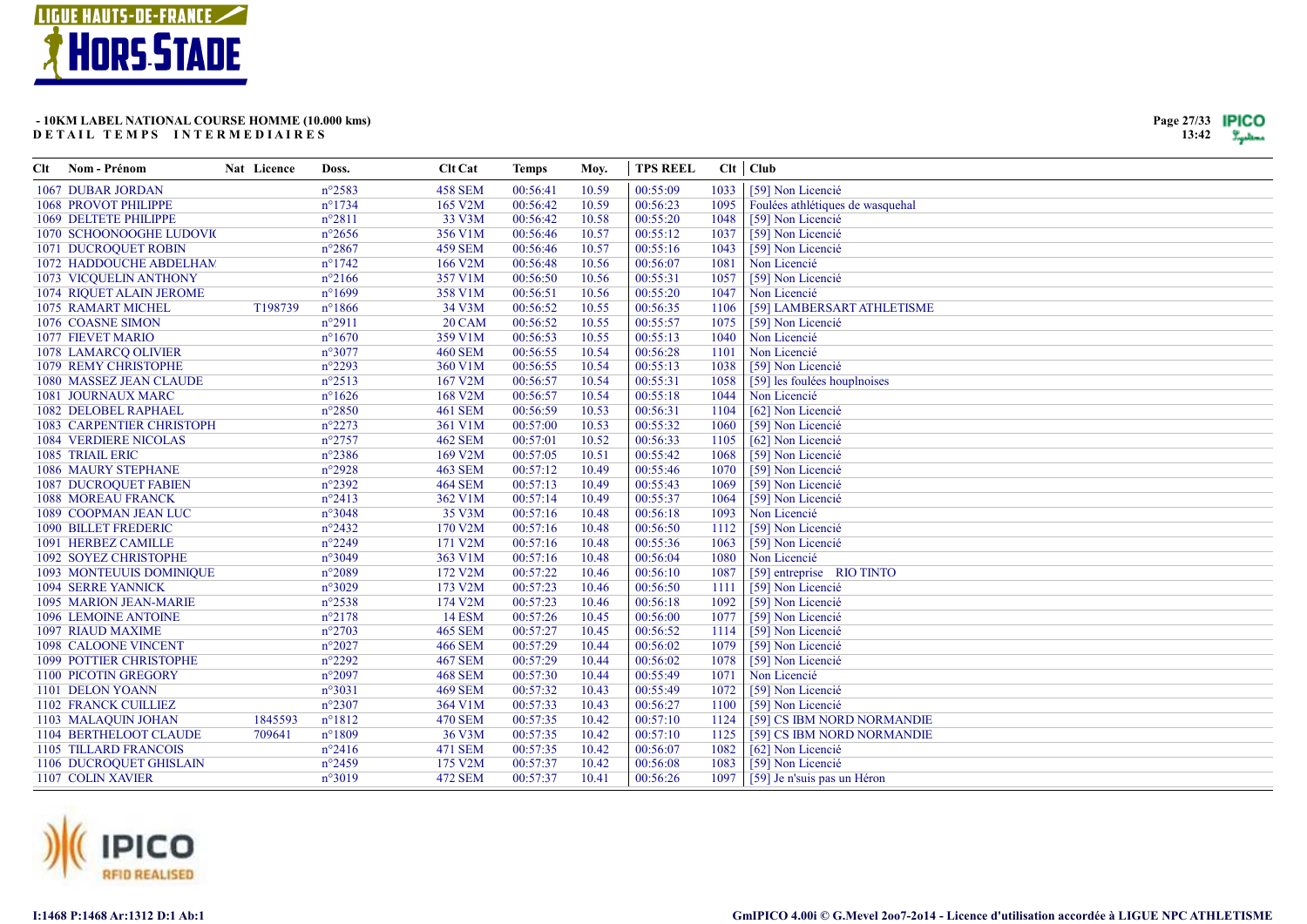

| Clt | Nom - Prénom                   | Nat Licence | Doss.            | <b>Clt Cat</b>     | <b>Temps</b> | Moy.  | <b>TPS REEL</b> |      | Clt   Club                |
|-----|--------------------------------|-------------|------------------|--------------------|--------------|-------|-----------------|------|---------------------------|
|     | 1108 MOREL NICOLAS             |             | $n^{\circ}2751$  | 365 V1M            | 00:57:41     | 10.40 | 00:56:27        | 1098 | [59] Non Licencié         |
|     | 1109 SMAGGHE RODOLPHE          |             | $n^{\circ}2869$  | 366 V1M            | 00:57:41     | 10.40 | 00:56:27        | 1099 | [62] Non Licencié         |
|     | 1110 FAUCHILLE ERIC            |             | $n^{\circ}2376$  | <b>473 SEM</b>     | 00:57:45     | 10.39 | 00:56:30        | 1102 | [59] Non Licencié         |
|     | 1111 LEVIVIER THOMAS           |             | $n^{\circ}2978$  | 367 V1M            | 00:57:47     | 10.39 | 00:56:18        | 1094 | [59] Non Licencié         |
|     | 1112 TIBEAU HENRI              |             | $n^{\circ}2492$  | 368 V1M            | 00:57:47     | 10.39 | 00:56:09        | 1085 | [59] Non Licencié         |
|     | 1113 CRESPI FRANÇOIS           |             | $n^{\circ}2420$  | 176 V2M            | 00:57:48     | 10.38 | 00:56:17        | 1091 | [59] Non Licencié         |
|     | 1114 CAPEL JEAN BAPTISTE       |             | $n^{\circ}3096$  | <b>15 ESM</b>      | 00:57:48     | 10.38 | 00:56:09        | 1084 | Non Licencié              |
|     | 1115 DELATTRE JULIEN           |             | $n^{\circ}2589$  | <b>474 SEM</b>     | 00:57:49     | 10.38 | 00:56:43        | 1109 | [59] Non Licencié         |
|     | 1116 HENON ANTOINE             |             | $n^{\circ}2177$  | 369 V1M            | 00:57:52     | 10.37 | 00:57:16        | 1130 | [59] Non Licencié         |
|     | 1117 LOUCHEUR PHILIPPE         |             | $n^{\circ}2820$  | 37 V3M             | 00:57:52     | 10.37 | 00:56:52        | 1115 | [59] Non Licencié         |
|     | 1118 LECLERCQ MARC             |             | $n^{\circ}2662$  | 2 V <sub>4</sub> M | 00:57:54     | 10.36 | 00:57:12        | 1128 | [59] Non Licencié         |
|     | 1119 GOSTAVE DIMITRI           |             | $n^{\circ}3095$  | 475 SEM            | 00:57:54     | 10.36 | 00:56:13        | 1090 | Non Licencié              |
|     | 1120 DELAVEAU CLAUDE           |             | $n^{\circ}2300$  | <b>476 SEM</b>     | 00:57:54     | 10.36 | 00:56:12        | 1089 | [59] Non Licencié         |
|     | 1121 SELOSSE RICHARD           |             | $n^{\circ}2864$  | 370 V1M            | 00:57:56     | 10.36 | 00:57:05        | 1121 | [59] Non Licencié         |
|     | 1122 CAMPION PATRICE           |             | $n^{\circ}2798$  | 38 V3M             | 00:57:57     | 10.35 | 00:56:48        | 1110 | [59] Non Licencié         |
|     | 1123 PINTE GILLES              |             | $n^{\circ}2462$  | 371 V1M            | 00:58:03     | 10.34 | 00:56:23        | 1096 | [59] Non Licencié         |
|     | <b>1124 BASTIEN YVES</b>       |             | $n^{\circ}3033$  | 39 V3M             | 00:58:04     | 10.33 | 00:57:50        | 1146 | [59] runninghem           |
|     | 1125 MACETTI BENOIT            |             | $n^{\circ}2227$  | 372 V1M            | 00:58:04     | 10.33 | 00:57:00        | 1118 | [59] Non Licencié         |
|     | 1126 MOULIN GEORGES-ERIC       |             | $n^{\circ}2456$  | <b>477 SEM</b>     | 00:58:05     | 10.33 | 00:56:37        | 1107 | [59] Non Licencié         |
|     | 1127 RICO XAVIER CHARLES       |             | $n^{\circ}3027$  | 373 V1M            | 00:58:06     | 10.33 | 00:57:28        | 1135 | [59] Non Licencié         |
|     | 1128 PERRONNO DAVID            |             | $n^{\circ}2328$  | 374 V1M            | 00:58:08     | 10.32 | 00:56:30        | 1103 | [59] Non Licencié         |
|     | 1129 VANDAMME DOMINIQUE        |             | $n^{\circ}1612$  | 375 V1M            | 00:58:09     | 10.32 | 00:57:55        | 1152 | <b>AC CHAPELLOISE</b>     |
|     | 1130 CROGIEZ PASCAL            | 677221      | $n^{\circ}$ 1787 | 40 V3M             | 00:58:09     | 10.32 | 00:57:39        | 1142 | [59] COURIR ENSEMBLE SNCF |
|     | 1131 RAMART GREGORY            |             | $n^{\circ}1677$  | <b>478 SEM</b>     | 00:58:11     | 10.31 | 00:57:14        | 1129 | Non Licencié              |
|     | 1132 FORTUNATO MARTIN          |             | $n^{\circ}2670$  | <b>479 SEM</b>     | 00:58:11     | 10.31 | 00:57:27        | 1134 | [59] Non Licencié         |
|     | 1133 PAJOT VALENTIN            |             | $n^{\circ}2990$  | <b>480 SEM</b>     | 00:58:12     | 10.31 | 00:57:11        | 1127 | [59] Non Licencié         |
|     | <b>1134 MONTAGNE AURELIEN</b>  |             | $n^{\circ}2195$  | <b>481 SEM</b>     | 00:58:13     | 10.31 | 01:07:17        | 1290 | [59] Non Licencié         |
|     | 1135 DELIEGE JEAN CHRISTOP     |             | $n^{\circ}2512$  | 177 V2M            | 00:58:18     | 10.29 | 00:57:06        | 1122 | [59] Non Licencié         |
|     | 1136 PAREZ JEAN LUC            |             | $n^{\circ}1624$  | 376 V1M            | 00:58:20     | 10.29 | 00:57:01        | 1119 | LE RUN WARNETON           |
|     | <b>1137 ROELENS SAMUEL</b>     |             | $n^{\circ}1739$  | <b>482 SEM</b>     | 00:58:21     | 10.29 | 00:56:42        | 1108 | Non Licencié              |
|     | <b>1138 JUNKER RENAUD</b>      |             | $n^{\circ}2863$  | 178 V2M            | 00:58:27     | 10.27 | 00:56:57        | 1116 | [59] Non Licencié         |
|     | 1139 BOIDIN LAURENT            |             | $n^{\circ}2619$  | <b>483 SEM</b>     | 00:58:28     | 10.26 | 00:57:36        | 1140 | [59] Non Licencié         |
|     | 1140 CATTEAU ANDRE             |             | $n^{\circ}2160$  | 3 V <sub>4</sub> M | 00:58:30     | 10.26 | 00:56:51        | 1113 | [59] AJC FRELINGHIEN      |
|     | <b>1141 VERHAEGHE FRANCOIS</b> |             | $n^{\circ}2425$  | 179 V2M            | 00:58:34     | 10.25 | 00:57:52        | 1149 | [59] Non Licencié         |
|     | 1142 DESAGHER ERIC             |             | $n^{\circ}2375$  | 180 V2M            | 00:58:34     | 10.25 | 00:57:02        | 1120 | [59] Non Licencié         |
|     | 1143 MELCHERS DAMIEN           |             | $n^{\circ}2311$  | 41 V3M             | 00:58:35     | 10.24 | 00:58:07        | 1157 | [59] watt footing         |
|     | 1144 SAVOYE DAVID              |             | $n^{\circ}2330$  | 377 V1M            | 00:58:35     | 10.24 | 00:57:51        | 1148 | [59] Non Licencié         |
|     | 1145 MAES SEBASTIEN            |             | $n^{\circ}2083$  | <b>484 SEM</b>     | 00:58:39     | 10.23 | 00:57:48        | 1145 | [62] Non Licencié         |
|     | 1146 DEFONTAINE CHRISTIAN      |             | $n^{\circ}1818$  | 42 V3M             | 00:58:39     | 10.23 | 00:57:25        | 1132 | Non Licencié              |
|     | 1147 DELLA FAZIA GILBERT       |             | $n^{\circ}2460$  | 378 V1M            | 00:58:40     | 10.23 | 00:57:50        | 1147 | [59] Non Licencié         |
|     | 1148 BONAMI CHRISTOPHE         |             | $n^{\circ}1722$  | 181 V2M            | 00:58:41     | 10.23 | 00:58:00        |      | 1154   Non Licencié       |



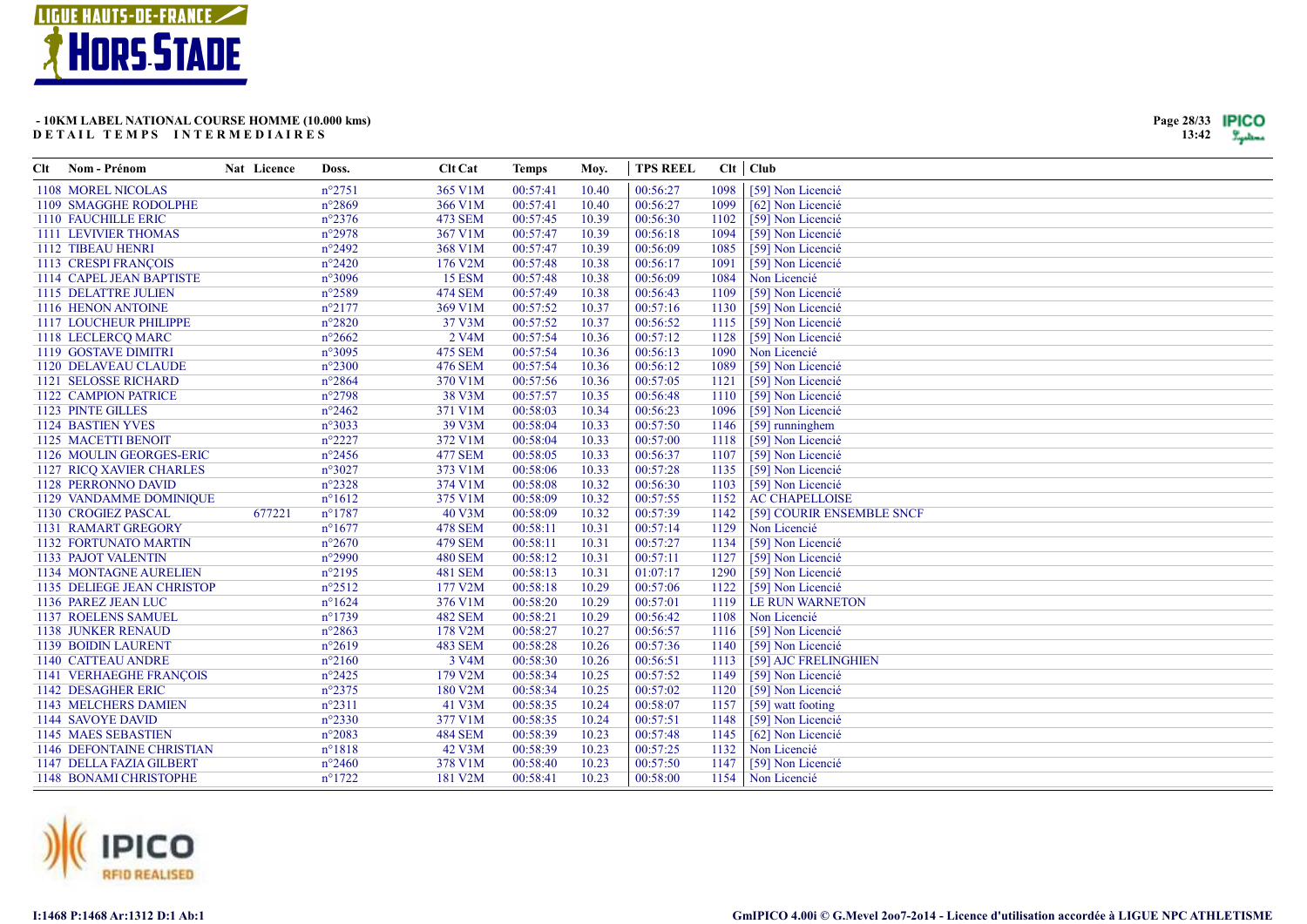

| Page 29/33 | IPICO |
|------------|-------|
| 13:42      |       |

| Clt Nom - Prénom                 | Nat Licence | Doss.           | <b>Clt Cat</b> | <b>Temps</b> | Mov.  | <b>TPS REEL</b> |      | Clt   Club                       |
|----------------------------------|-------------|-----------------|----------------|--------------|-------|-----------------|------|----------------------------------|
| 1149 BOUAB ADIL                  |             | $n^{\circ}2125$ | 379 V1M        | 00:58:42     | 10.22 | 00:57:36        | 1141 | [59] Non Licencié                |
| 1150 DELEBECQUE THOMAS           |             | $n^{\circ}2975$ | 25 JUM         | 00:58:48     | 10.21 | 00:58:20        | 1161 | [59] Non Licencié                |
| 1151 SWIST SIMON                 |             | $n^{\circ}2914$ | <b>485 SEM</b> | 00:58:49     | 10.20 | 00:57:11        | 1126 | [59] Non Licencié                |
| <b>1152 GARCON GERARD</b>        |             | $n^{\circ}1691$ | 380 V1M        | 00:58:49     | 10.20 | 00:57:27        | 1133 | CGL                              |
| 1153 DE TIMMERMAN RONAN          |             | $n^{\circ}2877$ | <b>486 SEM</b> | 00:58:50     | 10.20 | 00:57:31        | 1136 | [59] Non Licencié                |
| 1154 VANDENBUSSCHE JEREM         |             | $n^{\circ}2550$ | <b>487 SEM</b> | 00:58:50     | 10.20 | 00:56:58        | 1117 | [59] Non Licencié                |
| 1155 DELSINNE LUC                |             | $n^{\circ}2648$ | 182 V2M        | 00:58:53     | 10.19 | 00:57:32        | 1138 | [59] Non Licencié                |
| 1156 NEIRINCK FREDDY             |             | $n^{\circ}2430$ | 183 V2M        | 00:58:53     | 10.19 | 00:57:34        | 1139 | $[59]$ Owens 36                  |
| 1157 LECLERCQ PHILIPPE           |             | $n^{\circ}2817$ | 43 V3M         | 00:58:55     | 10.18 | 00:57:22        | 1131 | [59] Non Licencié                |
| 1158 TOUSSAINT RENAUD            | 1748457     | $n^{\circ}1782$ | 381 V1M        | 00:58:58     | 10.18 | 00:58:16        | 1160 | [59] PLANETE RUNNING AND WALKING |
| 1159 GREGOR ADRIEN               |             | $n^{\circ}2127$ | <b>488 SEM</b> | 00:58:58     | 10.18 | 00:57:43        | 1143 | [59] Non Licencié                |
| 1160 DOS SANTOS ALFREDO          |             | $n^{\circ}1659$ | 184 V2M        | 00:59:00     | 10.17 | 00:57:57        | 1153 | Non Licencié                     |
| 1161 ANDRE ANTOINE               |             | $n^{\circ}3083$ | <b>489 SEM</b> | 00:59:03     | 10.16 | 00:58:12        | 1158 | Non Licencié                     |
| 1162 MERLE CORENTIN              |             | $n^{\circ}2305$ | <b>490 SEM</b> | 00:59:03     | 10.16 | 00:58:12        | 1159 | [59] Non Licencié                |
| 1163 CHARLET NICOLAS             |             | $n^{\circ}2740$ | 185 V2M        | 00:59:08     | 10.15 | 00:57:47        | 1144 | [59] Non Licencié                |
| 1164 BEVILACQUA LAURENT          |             | $n^{\circ}2618$ | 382 V1M        | 00:59:09     | 10.15 | 00:57:31        | 1137 | [59] Non Licencié                |
| 1165 HENNION EMMANUEL            |             | $n^{\circ}1760$ | 383 V1M        | 00:59:15     | 10.13 | 00:58:00        | 1155 | Non Licencié                     |
| 1166 DANCKAERT JEAN-MICHI        |             | $n^{\circ}2539$ | 44 V3M         | 00:59:16     | 10.13 | 00:58:48        | 1172 | [59] Non Licencié                |
| 1167 VANDOOLAEGHE LAUREI         |             | $n^{\circ}1709$ | 384 V1M        | 00:59:19     | 10.12 | 00:57:53        | 1150 | Non Licencié                     |
| 1168 PORTENART JULIEN            |             | $n^{\circ}1761$ | <b>491 SEM</b> | 00:59:19     | 10.12 | 00:57:53        | 1151 | Non Licencié                     |
| 1169 LEBLAN ALEXANDRE            |             | $n^{\circ}2147$ | <b>492 SEM</b> | 00:59:20     | 10.11 | 00:59:11        | 1181 | [59] Non Licencié                |
| 1170 LECOCQ CYRILLE              |             | $n^{\circ}2308$ | 186 V2M        | 00:59:21     | 10.11 | 00:58:27        | 1163 | [59] Non Licencié                |
| 1171 BETREMAS ANTOINE            |             | $n^{\circ}2167$ | <b>493 SEM</b> | 00:59:22     | 10.11 | 00:58:25        | 1162 | [59] Non Licencié                |
| 1172 LE BLAN THIBAUT             |             | $n^{\circ}2952$ | 187 V2M        | 00:59:28     | 10.09 | 00:58:52        | 1175 | [59] Non Licencié                |
| 1173 KOWALSKI PIERRE             |             | $n^{\circ}2829$ | 385 V1M        | 00:59:30     | 10.08 | 00:58:37        | 1164 | [59] Non Licencié                |
| 1174 ROUSSEL PHILIPPE            | 518192      | $n^{\circ}1808$ | 45 V3M         | 00:59:31     | 10.08 | 00:58:04        | 1156 | [59] CS IBM NORD NORMANDIE       |
| 1175 KERRINCKX CHRISTOPHE        | 270874      | $n^{\circ}1938$ | 386 V1M        | 00:59:31     | 10.08 | 00:58:37        | 1165 | [59] S/L CG HAUBOURDIN           |
| 1176 LENORMANT DOMINIQUI         |             | $n^{\circ}2355$ | 188 V2M        | 00:59:36     | 10.07 | 00:59:20        | 1187 | [59] Non Licencié                |
| 1177 DHOLLANDE DAVID             |             | $n^{\circ}2323$ | <b>494 SEM</b> | 00:59:38     | 10.06 | 00:59:12        | 1184 | [59] Non Licencié                |
| <b>1178 CALLENS THIERRY</b>      |             | $n^{\circ}2959$ | 189 V2M        | 00:59:42     | 10.05 | 00:58:47        | 1171 | [59] Non Licencié                |
| 1179 DELCAMBRE DIMITRI           | 1465049     | $n^{\circ}1869$ | <b>495 SEM</b> | 00:59:43     | 10.05 | 00:58:41        | 1168 | [59] LILLE METROPOLE ATHLETISME  |
| 1180 MOREL NICOLAS               |             | $n^{\circ}1668$ | 387 V1M        | 00:59:49     | 10.03 | 00:58:51        | 1174 | Non Licencié                     |
| 1181 DELDYCKE MICHEL             |             | $n^{\circ}2721$ | 190 V2M        | 00:59:49     | 10.03 | 00:58:59        | 1177 | [59] Non Licencié                |
| 1182 LEICHT KARL                 |             | $n^{\circ}2609$ | <b>496 SEM</b> | 00:59:52     | 10.02 | 00:58:44        | 1169 | [59] Non Licencié                |
| 1183 HOUVIEZ BENOIT              |             | $n^{\circ}2226$ | 388 V1M        | 00:59:56     | 10.01 | 00:58:41        | 1167 | [59] Non Licencié                |
| 1184 GUDEWICZ JÉROME             |             | $n^{\circ}2564$ | <b>497 SEM</b> | 00:59:58     | 10.01 | 00:59:12        | 1182 | [59] Non Licencié                |
| 1185 NIVESSE PIERRE              |             | $n^{\circ}1692$ | 191 V2M        | 01:00:01     | 10.00 | 00:58:38        | 1166 | CGL                              |
| 1186 HAUVET YANN                 |             | $n^{\circ}3028$ | <b>498 SEM</b> | 01:00:02     | 10.00 | 00:58:49        | 1173 | [59] Non Licencié                |
| <b>1187 TREHOUX JEAN JACOUES</b> |             | $n^{\circ}1821$ | 4 V4M          | 01:00:04     | 9.99  | 00:58:45        | 1170 | LE RUN WARNETON                  |
| <b>1188 ANTELME FRANCOIS</b>     |             | $n^{\circ}1673$ | 389 V1M        | 01:00:09     | 9.98  | 00:59:06        | 1180 | Non Licencié                     |
| <b>1189 LAVISSE GUILLAUME</b>    |             | $n^{\circ}2483$ | 390 V1M        | 01:00:10     | 9.97  | 01:09:15        | 1297 | [59] Non Licencié                |

![](_page_28_Picture_4.jpeg)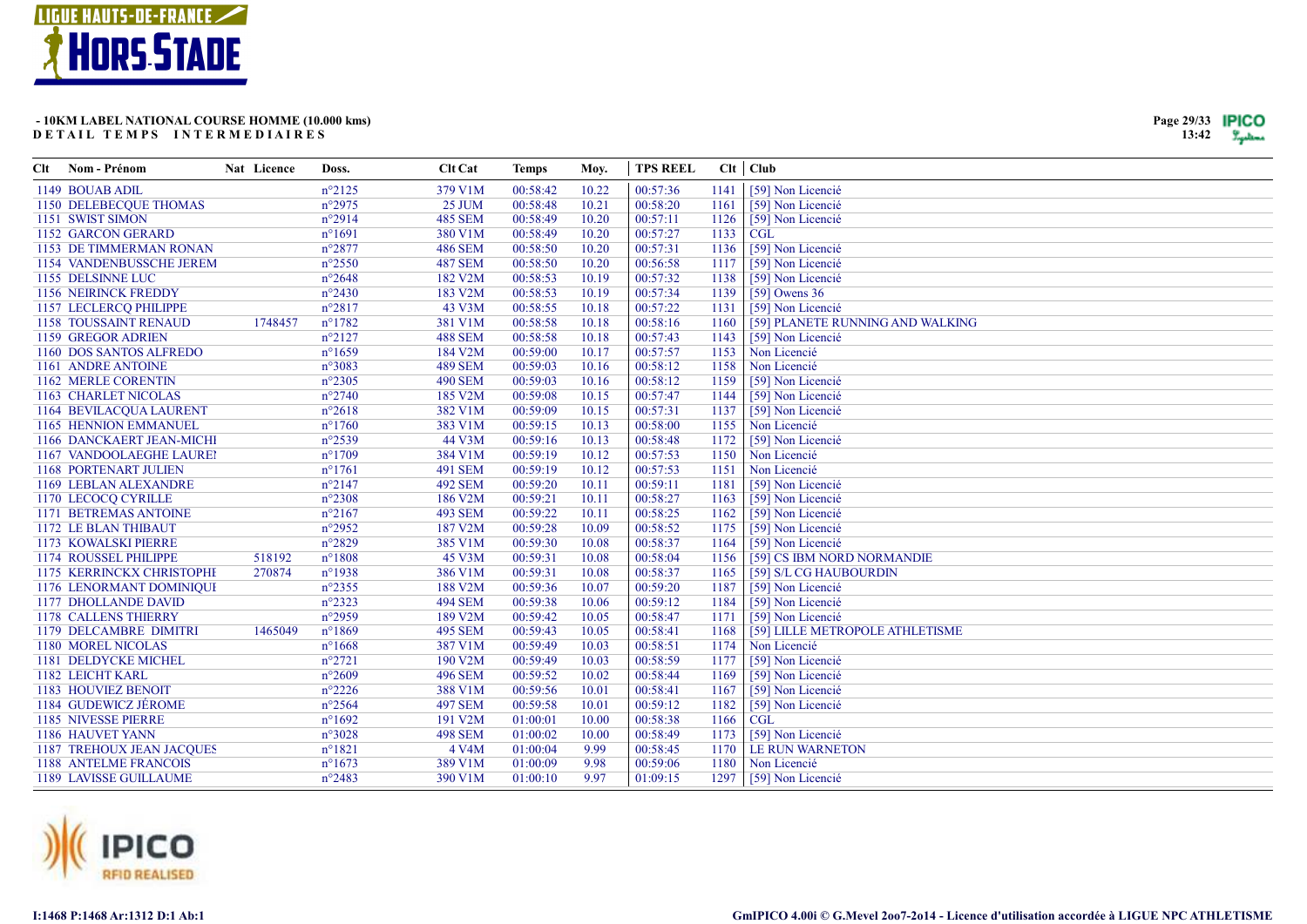![](_page_29_Picture_0.jpeg)

| Clt | Nom - Prénom                    | Nat Licence | Doss.            | <b>Clt Cat</b>     | <b>Temps</b> | Moy. | <b>TPS REEL</b> |      | Clt   Club        |
|-----|---------------------------------|-------------|------------------|--------------------|--------------|------|-----------------|------|-------------------|
|     | 1190 DEUDON CHARLES             |             | $n^{\circ}2259$  | <b>499 SEM</b>     | 01:00:16     | 9.96 | 00:58:55        | 1176 | [59] Non Licencié |
|     | 1191 VUYE LUDOVIC               |             | $n^{\circ}2658$  | <b>500 SEM</b>     | 01:00:17     | 9.95 | 00:59:00        | 1178 | [59] Non Licencié |
|     | <b>1192 DEBRUE ANTOINE</b>      |             | $n^{\circ}1685$  | <b>16 ESM</b>      | 01:00:20     | 9.95 | 01:00:15        | 1209 | Non Licencié      |
|     | 1193 MERCIER THIBAUT            |             | $n^{\circ}2955$  | 391 V1M            | 01:00:34     | 9.91 | 00:59:29        | 1190 | [59] Non Licencié |
|     | 1194 THERY LOIC                 |             | $n^{\circ}2110$  | 501 SEM            | 01:00:40     | 9.89 | 00:59:39        | 1193 | [59] Non Licencié |
|     | 1195 CHOPIN FRANÇOIS            |             | $n^{\circ}2419$  | 192 V2M            | 01:00:41     | 9.89 | 00:59:05        | 1179 | [59] Non Licencié |
|     | 1196 DELBART FRÉDÉRIC           |             | $n^{\circ}$ 2444 | 392 V1M            | 01:00:42     | 9.89 | 00:59:42        | 1194 | [59] Non Licencié |
|     | 1197 CHABI ABDEL KADER          |             | $n^{\circ}2124$  | 393 V1M            | 01:00:47     | 9.87 | 00:59:12        | 1183 | [59] Non Licencié |
|     | 1198 BLANQUART ANTOINE          |             | $n^{\circ}2169$  | 394 V1M            | 01:00:50     | 9.86 | 00:59:39        | 1192 | [59] Non Licencié |
|     | 1199 LANGLAIS GREG              |             | n°3087           | <b>502 SEM</b>     | 01:00:51     | 9.86 | 00:59:35        | 1191 | Non Licencié      |
|     | 1200 DEPREZ PIERRE              |             | $n^{\circ}2826$  | <b>503 SEM</b>     | 01:00:52     | 9.86 | 00:59:29        | 1189 | [59] Non Licencié |
|     | 1201 LESSENNE PIERRE-YVES       |             | $n^{\circ}2839$  | 395 V1M            | 01:00:54     | 9.85 | 00:59:49        | 1196 | [59] Non Licencié |
|     | 1202 BEGHIN JOHNNY              |             | $n^{\circ}2579$  | <b>504 SEM</b>     | 01:00:54     | 9.85 | 00:59:18        | 1185 | [59] Non Licencié |
|     | 1203 PRUVOST GUY                |             | $n^{\circ}2100$  | 5 V <sub>4</sub> M | 01:00:55     | 9.85 | 00:59:53        | 1199 | [59] Non Licencié |
|     | <b>1204 EECKHOUTTE OLIVIER</b>  |             | $n^{\circ}2766$  | <b>505 SEM</b>     | 01:00:55     | 9.85 | 00:59:18        | 1186 | [59] Non Licencié |
|     | 1205 DUTHOIT DAVID              |             | $n^{\circ}2325$  | 396 V1M            | 01:00:56     | 9.85 | 01:00:03        | 1204 | [59] Non Licencié |
|     | <b>1206 SABRE THIERRY</b>       |             | $n^{\circ}2967$  | 506 SEM            | 01:00:56     | 9.85 | 01:00:03        | 1205 | [59] Non Licencié |
|     | 1207 JOLLANT BARTHÉLÉMY         |             | $n^{\circ}2209$  | 507 SEM            | 01:00:58     | 9.84 | 00:59:21        | 1188 | [59] Non Licencié |
|     | 1208 LECLERCQ JEAN-CLAUDE       |             | $n^{\circ}2530$  | 397 V1M            | 01:01:01     | 9.83 | 01:00:02        | 1203 | [59] Non Licencié |
|     | 1209 NOYELLE LÉO                |             | $n^{\circ}2630$  | <b>17 ESM</b>      | 01:01:02     | 9.83 | 01:10:44        | 1303 | [59] Non Licencié |
|     | 1210 TERRIER JEAN MARC          |             | $n^{\circ}2521$  | 193 V2M            | 01:01:03     | 9.83 | 01:10:45        | 1304 | [59] Non Licencié |
|     | 1211 LECOCQ JACKY               |             | $n^{\circ}2502$  | 194 V2M            | 01:01:10     | 9.81 | 01:00:51        | 1214 | [59] Non Licencié |
|     | 1212 DELEYE DAVID               |             | $n^{\circ}2317$  | 398 V1M            | 01:01:11     | 9.81 | 01:00:08        | 1207 | [59] RAVENSBERG   |
|     | 1213 ROBERT PASCAL              |             | $n^{\circ}2794$  | 195 V2M            | 01:01:12     | 9.81 | 00:59:55        | 1201 | [59] Non Licencié |
|     | 1214 SELOSSE NICOLAS            |             | $n^{\circ}2755$  | <b>18 ESM</b>      | 01:01:14     | 9.80 | 01:00:24        | 1211 | [59] Non Licencié |
|     | 1215 CASSELMAN CHRISTOPH        |             | $n^{\circ}2274$  | 399 V1M            | 01:01:15     | 9.80 | 00:59:49        | 1197 | [62] Non Licencié |
|     | 1216 ANDOUCHE ALEXANDRE         |             | $n^{\circ}2138$  | <b>508 SEM</b>     | 01:01:17     | 9.79 | 00:59:47        | 1195 | [59] Non Licencié |
|     | <b>1217 DEWITTE SEBASTIEN</b>   |             | $n^{\circ}2887$  | 400 V1M            | 01:01:17     | 9.79 | 01:00:57        | 1216 | [77] Non Licencié |
|     | 1218 DELOISON DOMINIQUE         |             | $n^{\circ}2352$  | 401 V1M            | 01:01:22     | 9.78 | 00:59:52        | 1198 | [59] Non Licencié |
|     | <b>1219 VAHE LAURENT</b>        |             | $n^{\circ}2628$  | 402 V1M            | 01:01:23     | 9.78 | 00:59:54        | 1200 | [59] Non Licencié |
|     | <b>1220 DEBRUYNE LIONEL</b>     |             | $n^{\circ}2632$  | 403 V1M            | 01:01:34     | 9.75 | 01:01:13        | 1221 | [59] Non Licencié |
|     | <b>1221 VANDAELE BAPTISTE</b>   |             | $n^{\circ}2204$  | <b>509 SEM</b>     | 01:01:42     | 9.73 | 00:59:58        | 1202 | [59] Non Licencié |
|     | <b>1222 BARON OLIVIER</b>       |             | $n^{\circ}2760$  | 196 V2M            | 01:01:43     | 9.72 | 01:01:08        | 1220 | [59] Non Licencié |
|     | 1223 THERY JULIEN               |             | $n^{\circ}2604$  | 510 SEM            | 01:01:44     | 9.72 | 01:00:12        | 1208 | [59] Non Licencié |
|     | <b>1224 FICHAUX JEAN PIERRE</b> |             | $n^{\circ}2525$  | 404 V1M            | 01:01:48     | 9.71 | 01:00:31        | 1212 | [59] Non Licencié |
|     | 1225 VERHECKEN PASCAL           |             | $n^{\circ}2797$  | 405 V1M            | 01:01:50     | 9.70 | 01:01:33        | 1229 | [62] Non Licencié |
|     | 1226 BRIOUDE FRÉDÉRIC           |             | $n^{\circ}2443$  | 511 SEM            | 01:01:57     | 9.69 | 01:00:22        | 1210 | [44] Non Licencié |
|     | 1227 HARDY LOUIS-MARIE          |             | $n^{\circ}2646$  | 46 V3M             | 01:01:59     | 9.68 | 01:00:45        | 1213 | [59] Non Licencié |
|     | <b>1228 LACAZE PHILIPPE</b>     |             | $n^{\circ}1703$  | 197 V2M            | 01:02:03     | 9.67 | 01:01:24        | 1225 | Non Licencié      |
|     | <b>1229 VERHAEGHE DOMINIQUE</b> |             | $n^{\circ}2357$  | 198 V2M            | 01:02:05     | 9.66 | 01:01:23        | 1224 | [59] Non Licencié |
|     | 1230 PENNEL LOIC                |             | $n^{\circ}2637$  | 406 V1M            | 01:02:23     | 9.62 | 01:01:26        | 1228 | [59] Non Licencié |

![](_page_29_Picture_3.jpeg)

![](_page_29_Picture_6.jpeg)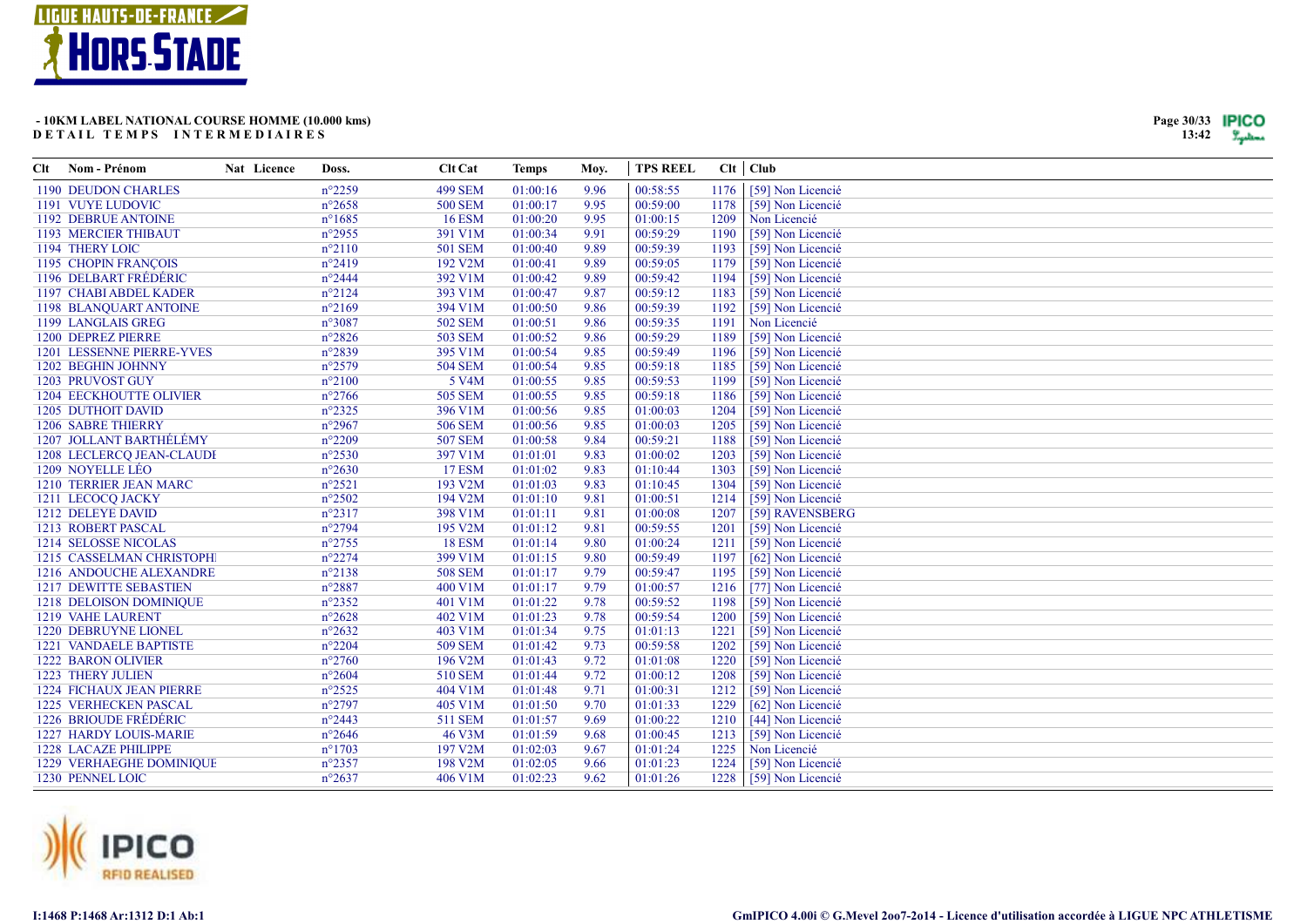![](_page_30_Picture_0.jpeg)

| Page 31/33 | IPICC |
|------------|-------|
| 13:42      |       |

| Clt | Nom - Prénom                  | Nat Licence | Doss.            | Clt Cat        | <b>Temps</b> | Moy. | <b>TPS REEL</b> |      | Clt   Club                       |
|-----|-------------------------------|-------------|------------------|----------------|--------------|------|-----------------|------|----------------------------------|
|     | <b>1231 BASILE SYLVAIN</b>    |             | $n^{\circ}2937$  | 512 SEM        | 01:02:25     | 9.61 | 01:00:53        | 1215 | [59] Non Licencié                |
|     | 1232 PAINDAVOINE PASCAL       |             | $n^{\circ}2793$  | 199 V2M        | 01:02:30     | 9.60 | 01:01:00        | 1217 | [59] Non Licencié                |
|     | 1233 GROSJEAN MICHEL          |             | $n^{\circ}2723$  | 47 V3M         | 01:02:32     | 9.60 | 01:01:02        | 1218 | [59] Non Licencié                |
|     | <b>1234 LE CLAIRE QUENTIN</b> |             | $n^{\circ}2845$  | 513 SEM        | 01:02:32     | 9.60 | 01:01:16        | 1222 | [59] Non Licencié                |
|     | 1235 GUICHARD ARNAUD          |             | $n^{\circ}2186$  | 407 V1M        | 01:02:38     | 9.58 | 01:01:26        | 1227 | [59] Je n'suis pas un Héron      |
|     | 1236 HARDY ARNAUD             |             | $n^{\circ}2187$  | 514 SEM        | 01:02:38     | 9.58 | 01:01:17        | 1223 | [59] Non Licencié                |
|     | <b>1237 GRAVE WILFRIED</b>    |             | $n^{\circ}3046$  | <b>515 SEM</b> | 01:02:39     | 9.58 | 01:01:39        | 1230 | Non Licencié                     |
|     | <b>1238 DELMARRE XAVIER</b>   | 1745006     | $n^{\circ}$ 1855 | 200 V2M        | 01:02:40     | 9.58 | 01:01:06        | 1219 | [62] DAINVILLE ATHLETIC CLUB     |
|     | <b>1239 BEVE HUBERT</b>       |             | $n^{\circ}2496$  | 201 V2M        | 01:02:41     | 9.57 | 01:02:27        | 1239 | $[59]$ ACC                       |
|     | 1240 NAYE MICHEL              | 976444      | $n^{\circ}1783$  | 48 V3M         | 01:02:46     | 9.56 | 01:01:26        | 1226 | [59] PLANETE RUNNING AND WALKING |
|     | 1241 MEDJANI MOHAMMED         |             | $n^{\circ}2733$  | 202 V2M        | 01:02:54     | 9.54 | 01:02:29        | 1240 | [59] marcq en bareoul            |
|     | 1242 MONNIER DAVID            |             | $n^{\circ}2088$  | 408 V1M        | 01:03:06     | 9.51 | 01:12:12        | 1308 | [59] Non Licencié                |
|     | 1243 COUROUBLE MICHEL         |             | $n^{\circ}2719$  | 203 V2M        | 01:03:08     | 9.51 | 01:01:45        | 1232 | [59] Non Licencié                |
|     | 1244 HOSDEZ JEROME            |             | $n^{\circ}2559$  | 516 SEM        | 01:03:17     | 9.48 | 01:02:34        | 1242 | [59] Non Licencié                |
|     | 1245 AMPE FRANCOIS            |             | $n^{\circ}2415$  | 409 V1M        | 01:03:19     | 9.48 | 01:02:00        | 1237 | [59] Non Licencié                |
|     | <b>1246 HERTAULT PIERRE</b>   |             | $n^{\circ}2828$  | <b>517 SEM</b> | 01:03:19     | 9.48 | 01:01:41        | 1231 | [59] Non Licencié                |
|     | <b>1247 BECOUET ALEXANDRE</b> |             | $n^{\circ}1750$  | 410 V1M        | 01:03:20     | 9.48 | 01:02:45        | 1244 | Non Licencié                     |
|     | <b>1248 DUTHOIT ANTOINE</b>   |             | $n^{\circ}2176$  | 518 SEM        | 01:03:21     | 9.47 | 01:02:25        | 1238 | [59] Non Licencié                |
|     | 1249 SENGETTA CEDRIC          |             | $n^{\circ}3072$  | 519 SEM        | 01:03:30     | 9.45 | 01:02:52        | 1247 | Non Licencié                     |
|     | 1250 VERDAVOIR LIONEL         |             | $n^{\circ}2634$  | <b>520 SEM</b> | 01:03:31     | 9.45 | 01:01:58        | 1236 | [59] Non Licencié                |
|     | <b>1251 PETILLON JACQUES</b>  |             | $n^{\circ}1717$  | 204 V2M        | 01:03:32     | 9.45 | 01:01:52        | 1234 | <b>ASOSS</b>                     |
|     | <b>1252 ETIENNE ALAIN</b>     |             | $n^{\circ}2130$  | 205 V2M        | 01:03:35     | 9.44 | 01:01:50        | 1233 | [76] Non Licencié                |
|     | 1253 LAMBILLIOTTE DAVID       |             | $n^{\circ}1749$  | 411 V1M        | 01:03:42     | 9.42 | 01:03:07        | 1248 | Non Licencié                     |
|     | <b>1254 PAPILLON XAVIER</b>   |             | $n^{\circ}3024$  | 206 V2M        | 01:03:44     | 9.42 | 01:02:49        | 1246 | [59] Non Licencié                |
|     | 1255 COQUEREL FLORENT         |             | $n^{\circ}2398$  | 412 V1M        | 01:03:58     | 9.38 | 01:02:47        | 1245 | [59] Je n'suis pas un Héron      |
|     | 1256 FIORINE ALAIN            |             | $n^{\circ}1718$  | 49 V3M         | 01:04:10     | 9.35 | 01:02:30        | 1241 | <b>ASOSS</b>                     |
|     | <b>1257 FRETIN NICOLAS</b>    |             | $n^{\circ}2746$  | 521 SEM        | 01:04:16     | 9.34 | 01:03:33        | 1255 | [59] Non Licencié                |
|     | <b>1258 BITTER MAXIME</b>     |             | $n^{\circ}2697$  | 413 V1M        | 01:04:16     | 9.34 | 01:03:10        | 1249 | [59] Non Licencié                |
|     | <b>1259 LUTUN CHRISTIAN</b>   |             | $n^{\circ}2264$  | 50 V3M         | 01:04:31     | 9.30 | 01:03:13        | 1250 | [59] Non Licencié                |
|     | 1260 LEBON VINCENT            |             | $n^{\circ}3005$  | 414 V1M        | 01:04:43     | 9.27 | 01:03:56        | 1259 | [59] Non Licencié                |
|     | 1261 HARDY JULIEN             |             | $n^{\circ}2594$  | <b>522 SEM</b> | 01:04:44     | 9.27 | 01:03:57        | 1260 | [59] Non Licencié                |
|     | <b>1262 VILLIER FRANCOIS</b>  |             | $n^{\circ}2417$  | 207 V2M        | 01:04:51     | 9.25 | 01:03:29        | 1254 | [59] Non Licencié                |
|     | <b>1263 VANDEVILLE BLAISE</b> |             | $n^{\circ}2144$  | 523 SEM        | 01:04:53     | 9.25 | 01:03:39        | 1256 | Non Licencié                     |
|     | <b>1264 VANDAMME MARC</b>     |             | $n^{\circ}2665$  | 208 V2M        | 01:04:55     | 9.24 | 01:03:26        | 1253 | [59] Non Licencié                |
|     | 1265 TAYLOR LAURENT           |             | $n^{\circ}1672$  | 415 V1M        | 01:04:58     | 9.24 | 01:04:00        | 1262 | Non Licencié                     |
|     | 1266 BEAUGRAND ALEXANDR       |             | $n^{\circ}2139$  | 416 V1M        | 01:05:02     | 9.23 | 01:03:58        | 1261 | [59] Non Licencié                |
|     | 1267 HETUIN MICHEL            |             | $n^{\circ}2724$  | 51 V3M         | 01:05:07     | 9.22 | 01:03:49        | 1257 | [59] Non Licencié                |
|     | <b>1268 DHAINAUT STEPHANE</b> |             | $n^{\circ}2925$  | <b>524 SEM</b> | 01:05:17     | 9.19 | 01:04:22        | 1263 | [59] Non Licencié                |
|     | 1269 ?Dossard #2765           |             | $n^{\circ}2765$  | <b>525 SEM</b> | 01:05:20     | 9.18 | 01:05:06        | 1272 | Non Licencié                     |
|     | 1270 BAISSON JACQUES          |             | $n^{\circ}2503$  | 52 V3M         | 01:05:30     | 9.16 | 01:03:51        | 1258 | [59] Non Licencié                |
|     | <b>1271 RODRIGUES MICHEL</b>  |             | $n^{\circ}1790$  | 53 V3M         | 01:05:34     | 9.15 | 01:05:01        |      | 1270   [59] COURIR ENSEMBLE SNCF |

![](_page_30_Picture_4.jpeg)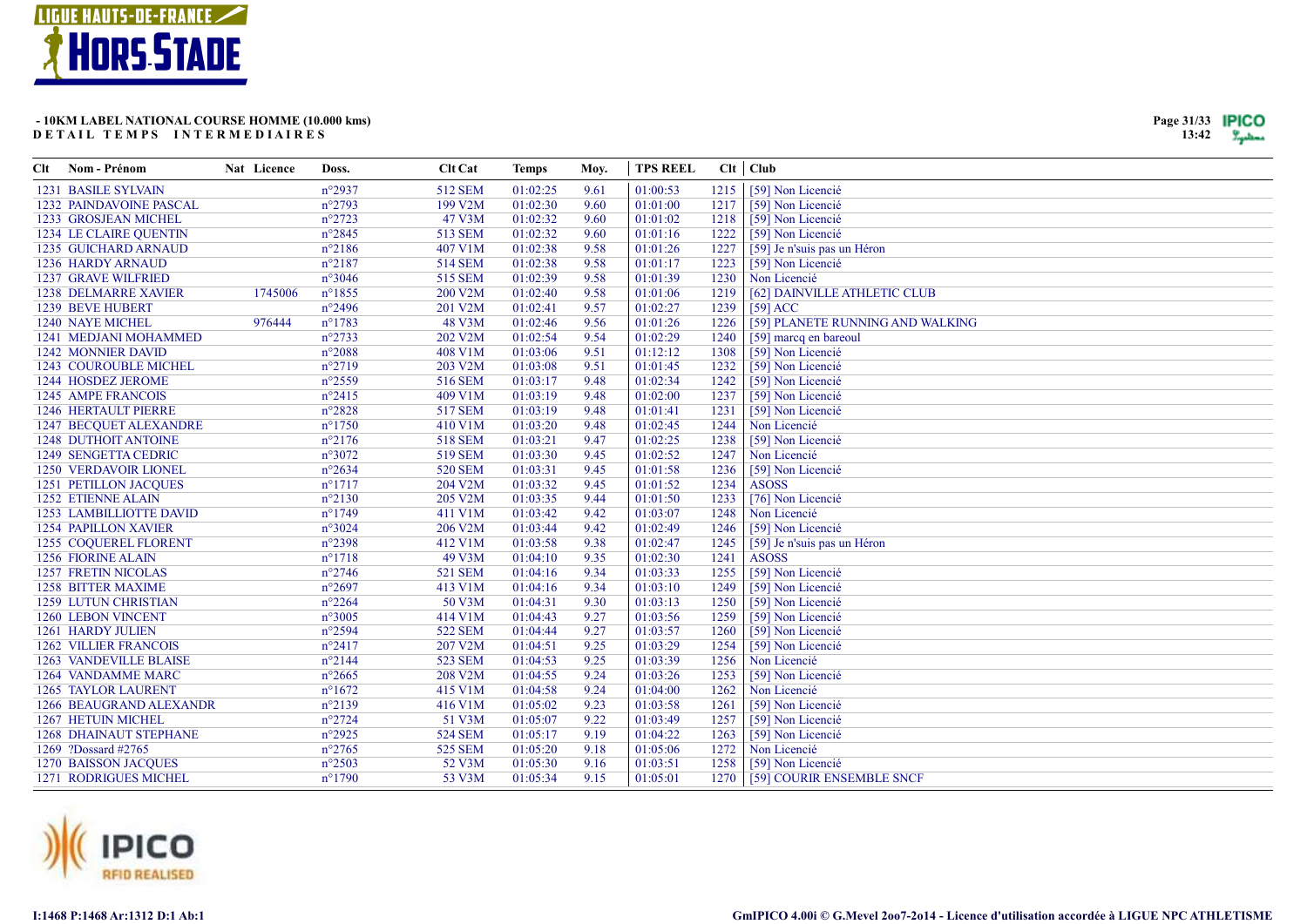![](_page_31_Picture_0.jpeg)

| Clt | Nom - Prénom                    | Nat Licence | Doss.                       | <b>Clt</b> Cat | <b>Temps</b> | Moy. | <b>TPS REEL</b> |      | $Clt$ $Club$               |
|-----|---------------------------------|-------------|-----------------------------|----------------|--------------|------|-----------------|------|----------------------------|
|     | 1272 COLART VINCENT             |             | $n^{\circ}2998$             | 526 SEM        | 01:05:42     | 9.13 | 01:04:55        | 1269 | [59] Runninghem            |
|     | 1273 LAMBIN STEPHANE            |             | $n^{\circ}2927$             | <b>527 SEM</b> | 01:05:53     | 9.11 | 01:04:24        | 1264 | [59] Non Licencié          |
|     | 1274 BUEWAERT PHILIPPE          |             | $n^{\circ}2807$             | 209 V2M        | 01:06:05     | 9.08 | 01:04:35        | 1265 | [59] Non Licencié          |
|     | <b>1275 CARBON VALENTIN</b>     |             | $n^{\circ}1653$             | <b>528 SEM</b> | 01:06:17     | 9.05 | 01:05:09        | 1274 | Non Licencié               |
|     | 1276 MEERSSEMAN JOEL            |             | $n^{\circ}1654$             | 54 V3M         | 01:06:29     | 9.03 | 01:05:22        | 1275 | Non Licencié               |
|     | 1277 VANDENBROUCKE STÉPE        |             | $n^{\circ}2936$             | 417 V1M        | 01:06:29     | 9.03 | 01:04:47        | 1266 | [59] Non Licencié          |
|     | <b>1278 TONE FLORIAN</b>        | <b>ROU</b>  | $n^{\circ}2403$             | 418 V1M        | 01:06:35     | 9.01 | 01:04:54        | 1267 | [59] Non Licencié          |
|     | <b>1279 DURY FRANÇOIS</b>       |             | $n^{\circ}2422$             | 419 V1M        | 01:06:35     | 9.01 | 01:04:54        | 1268 | [59] Non Licencié          |
|     | 1280 LEMBRE JEAN MARIE          |             | $n^{\circ}1711$             | 55 V3M         | 01:06:42     | 9.00 | 01:05:09        | 1273 | Non Licencié               |
|     | 1281 DELATTRE MICHEL            |             | $n^{\circ}2720$             | 56 V3M         | 01:06:43     | 9.00 | 01:05:48        | 1282 | [59] Non Licencié          |
|     | <b>1282 MORTIER BENOIT</b>      |             | $n^{\circ}2228$             | 529 SEM        | 01:06:51     | 8.98 | 01:05:23        | 1276 | [59] Non Licencié          |
|     | 1283 HENNERON JEAN              |             | $n^{\circ}2509$             | 57 V3M         | 01:07:06     | 8.94 | 01:05:28        | 1278 | [59] Non Licencié          |
|     | <b>1284 CHRISTOPHE GRANIER</b>  |             | $n^{\circ}2463$             | 210 V2M        | 01:07:06     | 8.94 | 01:05:28        | 1279 | [62] Non Licencié          |
|     | <b>1285 BRETAUDEAU FRANÇOIS</b> |             | $n^{\circ}2418$             | 420 V1M        | 01:07:06     | 8.94 | 01:05:29        | 1280 | [59] Non Licencié          |
|     | 1286 JULLE SYLVAIN              |             | $n^{\circ}2942$             | 530 SEM        | 01:07:07     | 8.94 | 01:05:26        | 1277 | [59] Non Licencié          |
|     | <b>1287 DEBEUNNE SIMON</b>      |             | $n^{\circ}2912$             | 531 SEM        | 01:07:16     | 8.92 | 01:05:30        | 1281 | [59] Non Licencié          |
|     | 1288 LEPAN PASCAL               |             | $n^{\circ}2789$             | 211 V2M        | 01:07:23     | 8.91 | 01:05:56        | 1283 | [59] Non Licencié          |
|     | 1289 CZAINSKI GUILLAUME         |             | $n^{\circ}2477$             | 532 SEM        | 01:07:33     | 8.88 | 01:06:51        | 1287 | [62] Non Licencié          |
|     | 1290 ALLART THOMAS              |             | $n^{\circ}2970$             | 533 SEM        | 01:07:35     | 8.88 | 01:06:52        | 1288 | [59] Non Licencié          |
|     | <b>1291 CARNEVALE FREDERIC</b>  |             | $n^{\circ}2433$             | 421 V1M        | 01:07:58     | 8.83 | 01:07:22        | 1291 | [59] Non Licencié          |
|     | 1292 CASSELMAN RENALD           |             | 1854985<br>$n^{\circ}$ 1968 | 422 V1M        | 01:08:06     | 8.81 | 01:06:40        | 1286 | [62] US BIACHE-SAINT-VAAST |
|     | 1293 CAYEZ PHILIPPE             |             | $n^{\circ}2808$             | 212 V2M        | 01:08:10     | 8.80 | 01:07:51        | 1295 | [59] Non Licencié          |
|     | 1294 MORITZ JEROME              |             | $n^{\circ}2561$             | 534 SEM        | 01:08:17     | 8.79 | 01:06:31        | 1284 | [59] Non Licencié          |
|     | <b>1295 LEULIER DIDIER</b>      |             | $n^{\circ}2343$             | 423 V1M        | 01:08:24     | 8.77 | 01:06:39        | 1285 | [59] Non Licencié          |
|     | <b>1296 HANICOTTE ROBERT</b>    |             | $n^{\circ}1667$             | 58 V3M         | 01:08:47     | 8.72 | 01:07:16        | 1289 | Non Licencié               |
|     | 1297 DESMET DAVID               |             | $n^{\circ}2321$             | 424 V1M        | 01:09:01     | 8.69 | 01:07:24        | 1292 | [59] Non Licencié          |
|     | <b>1298 DELAERE SÉBASTIEN</b>   |             | $n^{\circ}2895$             | 425 V1M        | 01:09:16     | 8.66 | 01:07:46        | 1293 | [62] Non Licencié          |
|     | <b>1299 LAHOUSSE EDMOND</b>     |             | $n^{\circ}2359$             | 426 V1M        | 01:09:31     | 8.63 | 01:07:46        | 1294 | [59] Non Licencié          |
|     | 1300 ORTIZ MANUEL               |             | $n^{\circ}2659$             | 213 V2M        | 01:09:51     | 8.59 | 01:09:21        | 1299 | [59] Non Licencié          |
|     | <b>1301 VAN WAMBEKE JEROME</b>  |             | $n^{\circ}2562$             | 427 V1M        | 01:10:01     | 8.57 | 01:09:08        | 1296 | [59] Non Licencié          |
|     | <b>1302 DECLERCK BRUNO</b>      |             | $n^{\circ}1832$             | 214 V2M        | 01:10:33     | 8.51 | 01:10:10        | 1301 | Non Licencié               |
|     | 1303 ROSE YOAN                  |             | $n^{\circ}3030$             | 535 SEM        | 01:11:02     | 8.45 | 01:09:20        | 1298 | [59] Non Licencié          |
|     | <b>1304 ROYER GREGORY</b>       |             | $n^{\circ}2103$             | 428 V1M        | 01:11:38     | 8.38 | 01:09:52        | 1300 | [59] Non Licencié          |
|     | 1305 POULLE JEAN-PHILIPPE       |             | $n^{\circ}2545$             | 429 V1M        | 01:11:45     | 8.36 | 01:11:13        | 1305 | [59] Non Licencié          |
|     | 1306 DESMIS PHILIPPE            |             | $n^{\circ}2812$             | 215 V2M        | 01:11:59     | 8.34 | 01:10:18        | 1302 | [59] Non Licencié          |
|     | <b>1307 FERLIN OLIVIER</b>      |             | $n^{\circ}1721$             | 430 V1M        | 01:13:04     | 8.21 | 01:11:47        | 1306 | Non Licencié               |
|     | <b>1308 AVERLAND BENOIT</b>     |             | $n^{\circ}1720$             | 216 V2M        | 01:13:05     | 8.21 | 01:11:48        | 1307 | Non Licencié               |
|     | 1309 DEFROMONT JEAN-LUC         |             | $n^{\circ}2037$             | 59 V3M         | 01:13:19     | 8.18 | 01:12:31        | 1309 | [59] Non Licencié          |
|     | <b>1310 VAN LAER VINCENT</b>    |             | $n^{\circ}3010$             | 217 V2M        | 01:14:02     | 8.11 | 01:13:38        | 1310 | [59] Non Licencié          |
|     | <b>1311 RIVIERE CHRISTIAN</b>   |             | 198947<br>$n^{\circ}1810$   | 218 V2M        | 01:14:41     | 8.03 | 01:14:13        | 1311 | [59] CS IBM NORD NORMANDIE |
|     | 1312 BABIN PHILIPPE             |             | $n^{\circ}2806$             | 431 V1M        | 01:15:44     | 7.92 | 01:15:11        | 1312 | [59] Non Licencié          |

![](_page_31_Picture_3.jpeg)

I:1468 P:1468 Ar:1312 D:1 Ab:1

Page 32/33 **IPICO**  $13:42$   $\frac{9}{2}$   $\frac{1}{2}$